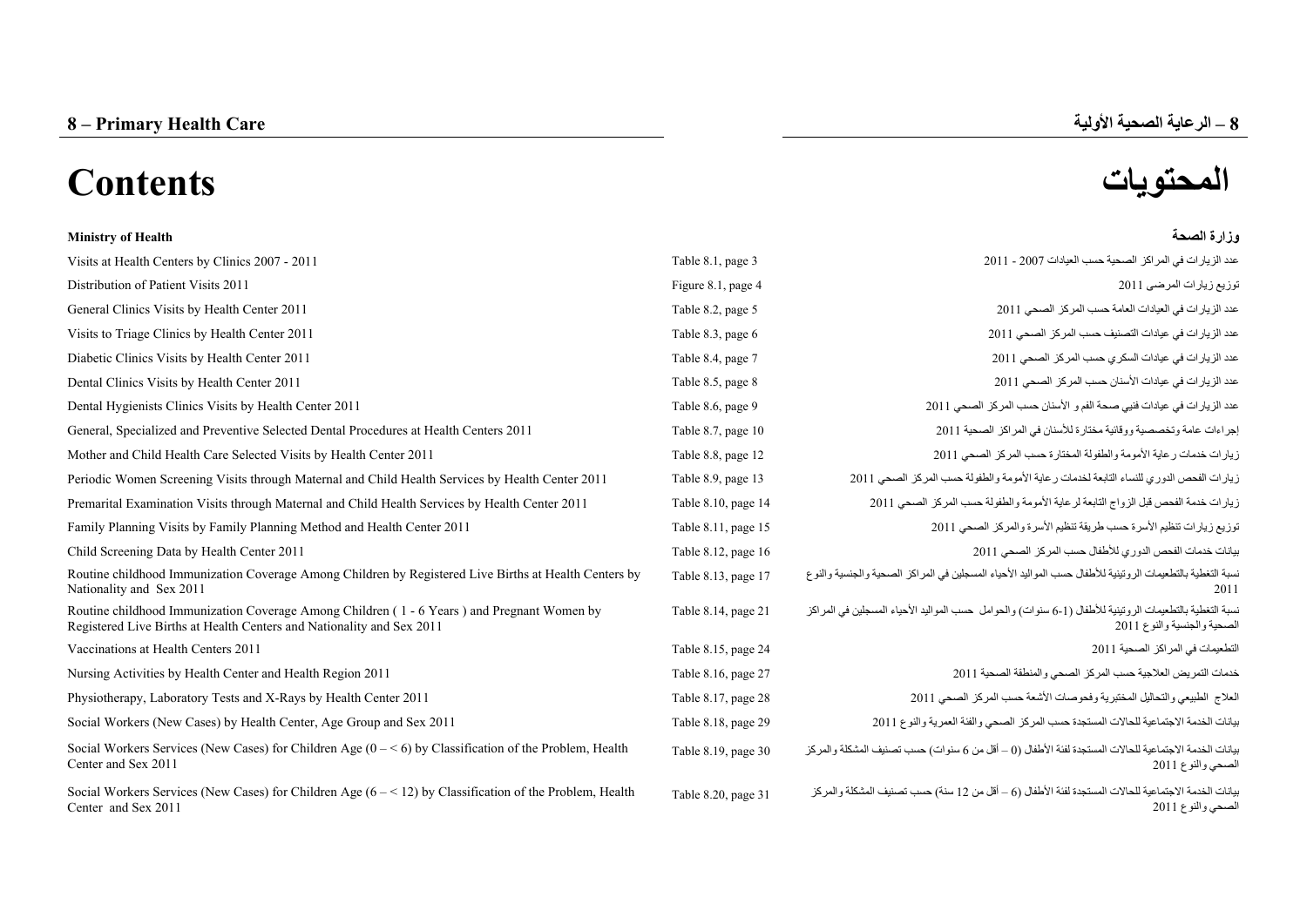# **8 – Primary Health Care (cont'd)**

| Social Workers Services (New Cases) for Children Age $(12 - 520)$ by Classification of the Problem, Health<br>Center and Sex 2011 | Table 8.21, page 32 | بيانات الخدمة الاجتماعية للحالات المستجدة لفئة الأطفال (12 ــ أقل من 20 سنة) حسب تصنيف المشكلة والمركز<br>الصحي والنوع 2011   |
|-----------------------------------------------------------------------------------------------------------------------------------|---------------------|-------------------------------------------------------------------------------------------------------------------------------|
| Social Workers Services (New Cases) for Adults Age $(20 - 60)$ by Classification of the Problem, Health<br>Center and Sex 2011    | Table 8.22, page 33 | بيانات الخدمة الاجتماعية للحالات المستجدة لفئة البالغين (20 – أقل من 60 سنة) حسب تصنيف المشكلة و المر كز<br>الصحي والنوع 2011 |
| Social Workers Services (New Cases) for Elderly Age $(60+)$ by Classification of the Problem, Health Center<br>and Sex 2011       | Table 8.23, page 34 | بيانات الخدمة الاجتماعية للحالات المستجدة لفئة كبار السن (60 سنة + ) حسب تصنيف المشكلة والمركز الصحي<br>والنوع 2011           |
| Social Workers (New Cases) by Health Center, Age Group and Sex 2011                                                               | Table 8.24, page 35 | بيانات الخدمة الاجتماعية للحالات المستجدة للمساعدة العينية حسب المركز الصحى والفئة العمرية والنوع 2011                        |
| Social Workers Services (Follow Up) by Health Center 2011                                                                         | Table 8.25, page 36 | بيانات الخدمة الاجتماعية لحالات المتابعة حسب المركز الصحى 2011                                                                |
| Sick Leaves Certificates (S.L.C) Issued by Health Center 2011                                                                     | Table 8.26, page 37 | الشهادات المرضية التي تم إصدار ها حسب المركز الصحي 2011                                                                       |
| Directorate of Health & Social Affairs - Ministry of Interior                                                                     |                     | إدارة الشئون الصحية والاجتماعية ـ وزارة الداخلية                                                                              |
| Out-Patient Visits by Clinic 2007 – 2011                                                                                          | Table 8.27, page 38 | زيار ات العيادات الخار جية حسب العيادة 2007 - 2011                                                                            |
| Referrals to Other Government Hospitals by Department and Clinic 2007 - 2011                                                      | Table 8.28, page 38 | عدد المرضى المحولين للمستشفيات الحكومية الأخرى حسب القسم والعيادة 2007 - 2011                                                 |
| Medical and Allied Health Manpower by Category, Nationality and Sex 2011                                                          | Table 8.29, page 39 | القوى العاملة بالمهن الطبية والمساندة حسب الفئة والجنسية والنوع 2011                                                          |
| Laboratory Tests by Type of Test 2007 - 2011                                                                                      | Table 8.30, page 40 | التحاليل المختبرية حسب نوع الفحص 2007 - 2011                                                                                  |
| Radiology Procedures by Type of Procedure 2007 - 2011                                                                             | Table 8.31, page 40 | إجراءات الأشعة حسب نوع الإجراء 2007 - 2011                                                                                    |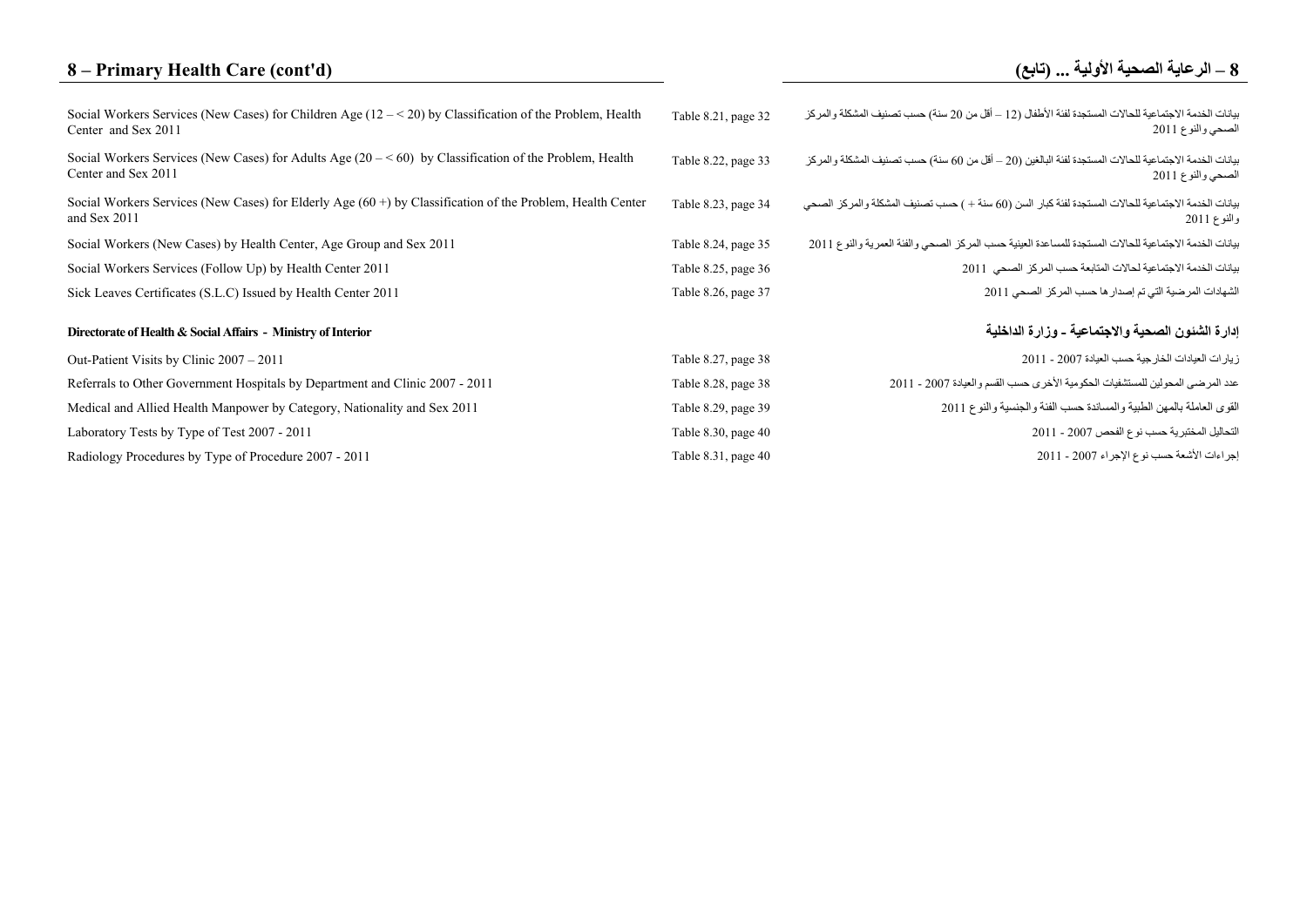# **االصطالحات Conventions**

Bahrain International Airport Clinic provides primary health care services 24 hours to travelers and airport staff.

The sessions (i.e. provided services) at Primary Health Care are classified into the following ategories:-

Morning Session starts from 07:00 a.m. up to 2:15 p.m.

Evening Session starts from 04:00 p.m. up to 11:00 p.m. (some of Health Centers) and others starts from 05:00 p.m. up to 9:00 p.m.

Holiday Session starts from 08:00 a.m. up to 1:00 p.m. (some of Health Centers) and others starts from  $4:00 \text{ p.m.}$  up to  $11:00 \text{ p.m.}$ Some Health Centers are operating 24 hours.

Zallaq Health Center : was opened late 2007, therefore the vaccination data of children 5 years registered at Kuwai Health Center.

Zallaq Health Center and Jaw & Asker Clinic : NA (not applicable) ) is used to indicate that the Health Center targets are included in another Health Center within the same health region.

Ahmed Ali Kanoo Health Center : was opened late 2009, therefore the vaccination data of children above one year registered at Sitra Health Center.

Bank of Bahrain & Kuwait - Hidd Health Center was opened in October 2011. . <sup>2011</sup> أكتوبر في افتتاحه تم : الحد – الصحي والكويت البحرين بنك مركز

#### **جدول 8.13 ، 8.14 8.14 8.13, Tables**

The calculation of the coverage was based on total Bahraini and Non-Bahraini of targeted age of each vaccine as per the immunization schedule recommended by World Health Organization.

% of coverage more than 100%: is due to various reasons (defaulters, opening of new Health Centers, changing of address …etc.). Therefore, the child will be counted with encounter in (nominator) who received the vaccine at Health Center, while he could be counted with total registered live births for another health center at birth (dominator).

Percentage Coverage of Tetanus vaccine expected be decreased by time as most of the pregnant women were immuned at childhood or during school vaccination program.

Percentage of child protection at birth against Tetanus Neonatorum reflecting the number of newborns protected at birth against Tetanus from their mother who received 2 doses or more of Tetanus vaccine any time in their life.

عيادة مطار البحر بن الدولي تقدم خدمات الر عاية الصحية الأولية للمسافر بن وموظفي المطار على . مدار الساعة

تم تصنيف فتر ات تقديم خدمات الر عاية الصحية الأولية الى الفئات التالية ·

الفترة الصباحية : تبدأ من الساعة السابعة وحتى الساعة الثانية والربع ظهراً . الفترة المسائية : تبدأ من الساعة الرابعة عصراً وحتى الساعة الحادية عشر مساءاً (في بعض المراكز الصحية) . بب سرسر مسمسم بب من سب على سبب من الساعة السرس وصلى الساعة الساعة : من الساعة :<br>فترة الإجازة : تبدأ من الساعة الثامنة صباحاً وحتى الساعة الواحدة ظهراً (في بعض المراكز الصحية) وبقية ً بقية المراكز الصحية تبدأ من الساعة الخامسة عصراً وحتى الساعة التاسعة مساءا المراكز تبدأ من الساعة الرابعة عصراً وحتى الساعة الحادية عشر مساءاً . . بعض المراكز الصحية تعمل على مدار الساعة

مركز الزالق الصحي: تم افتتاحه في اواخر عام <sup>2007</sup> ، لذلك نالحظ بأن بيانات الفحص لألطفال الذين اعمارھم خمس سنوات تم تسجيلھم في مركز الكويت الصحي .

مركز الزالق الصحي وعيادة جو وعسكر : NA تعني أن الفئة المستھدفة مشمولة في مركز آخر تابع لنفس المنطقة الصحية .

مركز احمد علي كانو : تم افتتاحه في اواخر عام <sup>2009</sup> ، لذلك نالحظ بأن بيانات الفحص لألطفال الذين اعمارھم اكبر من عام تم تسجيلھم في مركز سترة .

تم احتساب التغطية حسب جملة البحرينيين <sup>و</sup> غير البحرينيين من الفئة العمرية المستھدفة لكل تطعيم حسب جدول التطعيمات المقترح من منظمة الصحة العالمية .

النسب التي تزيد عن %100 : يعود السبب في ذلك إلى عدة اسباب منھا ( المتخلفين عن موعد التطعيم ، افتتاح مراكز صحية جــديـدة ، تغيير في عنوان العائلة .... الخ ) . وھذا بدوره يؤدي الى احتساب تطعيم الطفل في المركز الصحي ( البسط ) ، بينما يتم احتسابه ضمن الأطفال المسجلين في مركز آخر عند الولادة ( المقام ) .

نسبة التغطية بلقاح التيتانوس للحوامل: أغلب النساء الحوامل تلقين لقاح التيتانوس في مرحلـة الطفولـة أو عن طريق برامج التطعيم بالمدارس ، فمن المتوقع أن تنخفض نسبة التطعيم مع مرور الوقت .

نسبة األطفال المحصنين عند الوالدة ضد مرض التيتانوس الوليدي: ھذه النسبة تعكس اكتساب األطفال المناعة من أمھاتھن الالتي تم تطعيمھن بجرعتين أو أكثر في أي وقت من حياتھن.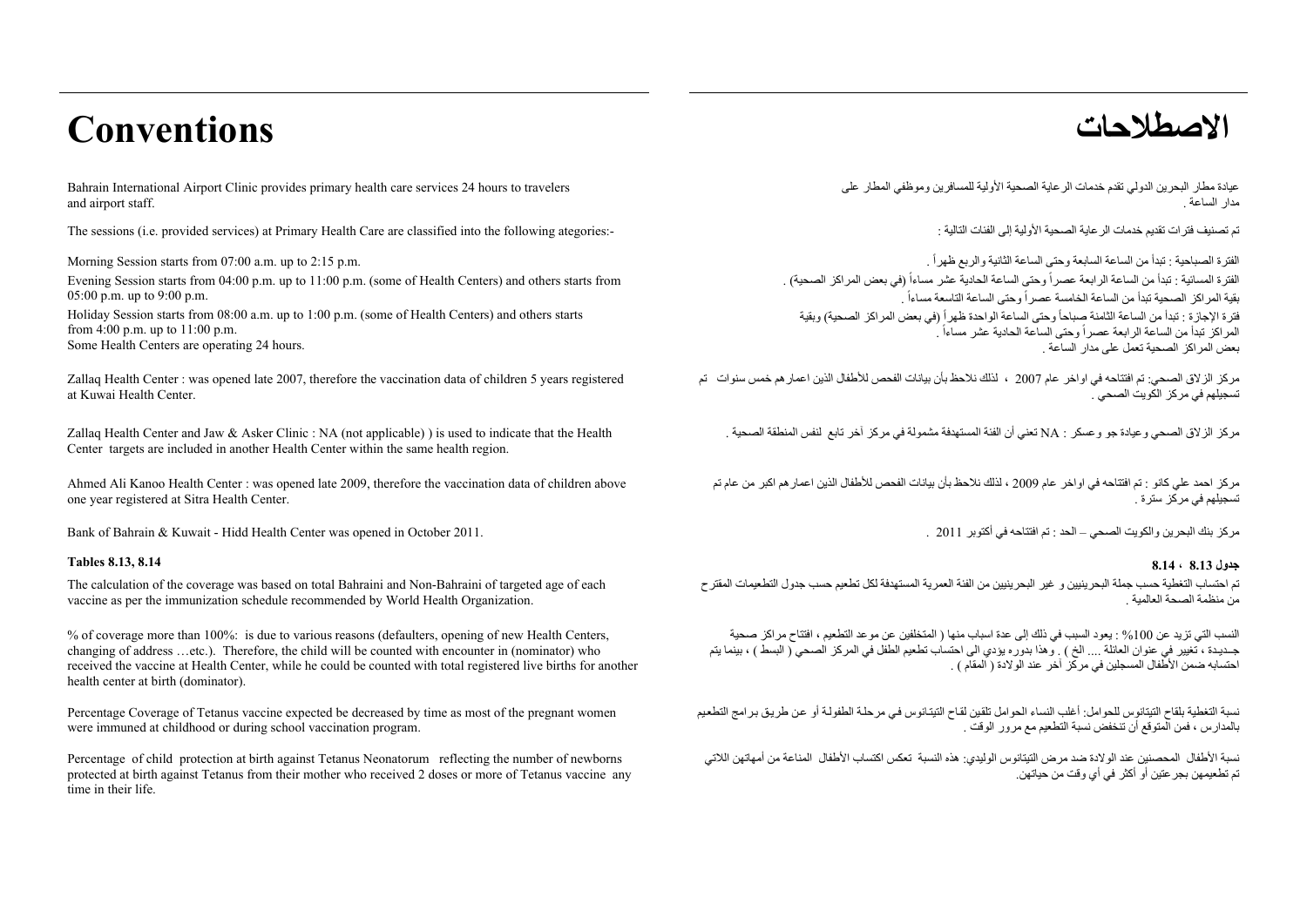## **جدول 8.1 Table عدد الزيارات في المراكز الصحية حسب العيادات 2007 - 2011 Visits at Health Centers by Clinics 2007 - 2011**

<span id="page-3-0"></span>

| <b>Description</b>                          |              | 2011      | 2010      | 2009      | 2008      | 2007             |        | البيان                                        |
|---------------------------------------------|--------------|-----------|-----------|-----------|-----------|------------------|--------|-----------------------------------------------|
| General                                     | Morning      | 1,295,523 | 1,290,336 | 1,234,099 | 1,267,799 | صباحا 1,337,631  |        | العامة                                        |
| include (General Clinic, Specialized        | Evening      | 1,047,558 | 1,168,074 | 1,115,881 | 1,049,529 | مساء 1,036,161   |        | تشمل ( العيادات العامة ، العيادات التخصيصة،   |
| Clinic, Postnatal Clinic, Child Screening   | Night        | 51,933    | 59.707    | 50.866    | 27.066    | ليلأ 25.269      |        | فحص ما بعد الولادة ، فحص الأطفال              |
| Clinic, Postabortion Clinic and             | Holiday      | 513,777   | 575,816   | 549,822   | 491,825   | اجاز ۃ 482,837   |        | فحص ما بعد الاجهاض                            |
| Premarital Counseling Clinic)               | <b>Total</b> | 2,908,791 | 3,093,933 | 2,950,668 | 2,836,219 | الجملة 2,881,898 |        | وفحص ما قبل الزواج )                          |
| <b>Triage Clinics</b>                       | Mornina      | 87.855    | 84.575    | 75.264    | 35.873    |                  | صباحا  | عبادات التصنيف                                |
| (Patient Managed in Triage clinics)         | Evening      | 25,772    | 30,288    | 28,480    | 14,793    |                  | مساء   | ( المرضى الذين تم علاجهم في عيادات التصنيف )  |
|                                             | Total        | 113,627   | 114,863   | 103,744   | 50,666    |                  | الجملة |                                               |
| <b>Diabetic Clinic</b>                      | <b>New</b>   | 5.919     | 4.820     | 3.544     | 3.132     | جديد 2.607       |        | عيادة مرضى السكر                              |
|                                             | Revisit      | 32,895    | 28,256    | 22,521    | 21,986    | متر دد   18,270  |        |                                               |
|                                             | <b>Total</b> | 38,814    | 33,076    | 26,065    | 25,118    | الجملة 20,877    |        |                                               |
| <b>Mother and Child Health Care Clinic</b>  |              |           |           |           |           |                  |        | عيادة الأمومة والطفولة                        |
| <b>Antenatal Care</b>                       | <b>New</b>   | 11,849    | 12,670    | 12,143    | 12,048    | جديد   11,591    |        | ر عاية الحوامل                                |
|                                             | Revisit      | 53,005    | 56,987    | 63,094    | 61,245    | متر دد 56,159    |        |                                               |
|                                             | <b>Total</b> | 64,854    | 69,657    | 75,237    | 73,293    | الجملة 67.750    |        |                                               |
| <b>Dental</b>                               | Morning      | 171,830   | 237,202   | 171,839   | 162,366   | صباحا 178,017    |        | الأسنان                                       |
| Dental and Dental Hygienists Clinics        | Evening      | 64,936    | 93,133    | 84,715    | 85.048    | مساء 83,764      |        | طبيب الأسنان و عيادات فنيي صحة الفم و الأسنان |
|                                             | Holiday      | 15,060    | 17,927    | 19,259    | 20.834    | اجاز ۃ 19.236    |        |                                               |
|                                             | <b>Total</b> | 251,826   | 348,262   | 275,813   | 268,248   | الجملة 281,017   |        |                                               |
| <b>Bahrain International Airport Clinic</b> | Morning      | 5.387     | 5.688     | 5.269     | 4,827     | صباحا 4.710      |        | عيادة مطار البحرين الدولي                     |
|                                             | Evening      | 5,992     | 6,290     | 5,172     | 4,992     | مساء 4,802       |        |                                               |
|                                             | Night        | 3,275     | 5,048     | 4,762     | 4,654     | ليلاً   4,302    |        |                                               |
|                                             | Total        | 14,654    | 17,026    | 15,203    | 14,473    | الجملة 13,814    |        |                                               |
| <b>Total</b>                                |              | 3,392,566 | 3,676,817 | 3,446,730 | 3,268,017 | 3,265,356        |        | الجملة                                        |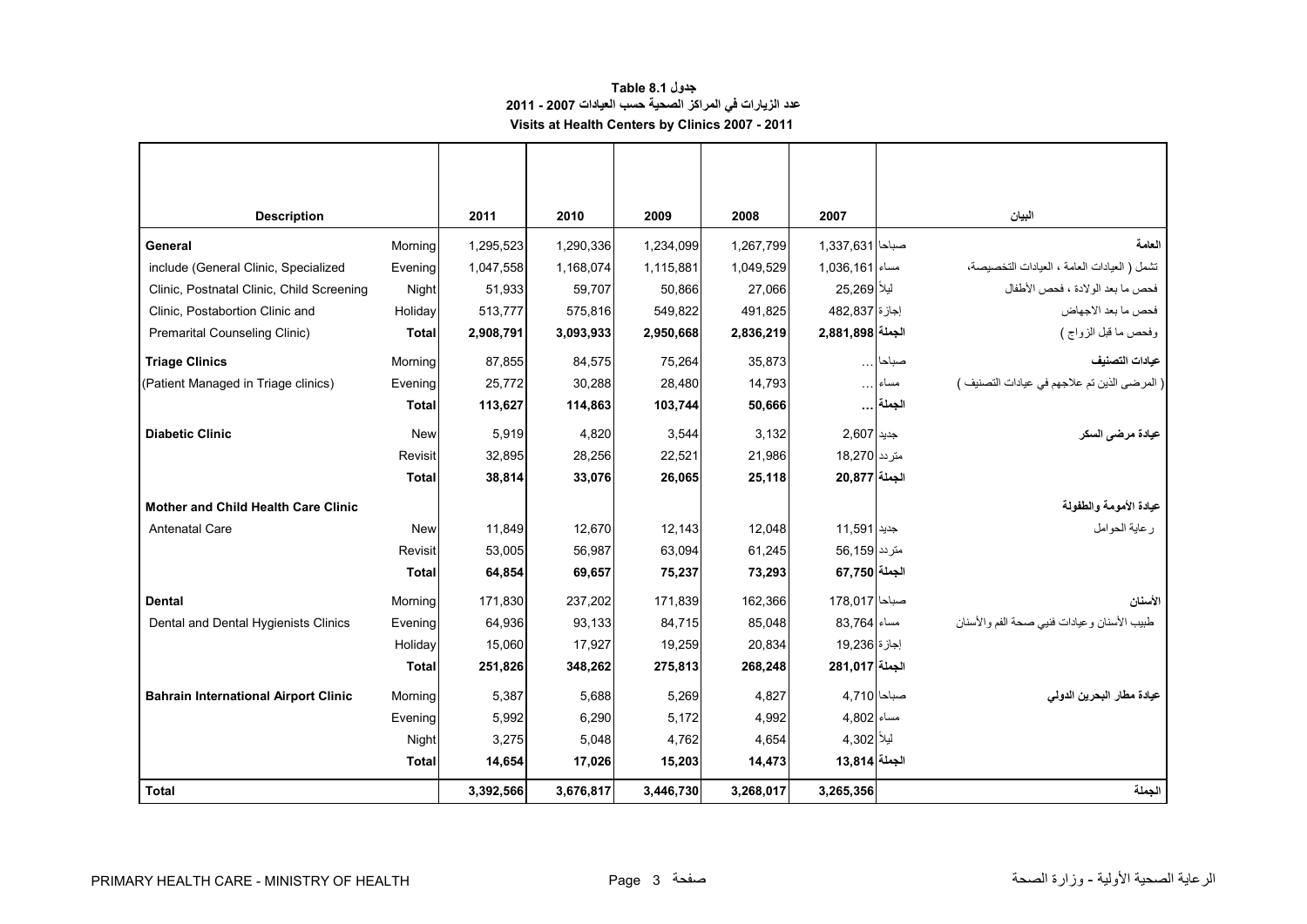### **رسم بياني 8.1 Figure توزيع زيارات المرضى <sup>2011</sup> Distribution of Patient Visits 2011**

<span id="page-4-0"></span>

مرجع: جدول رقم 8.1 و 8.2  $\,$ 8.2  $\,$ 8.2  $\,$ 8.2  $\,$ 8.1  $\,$ 8.2  $\,$ 8.1  $\,$ 8.2  $\,$ 8.1  $\,$ 8.2  $\,$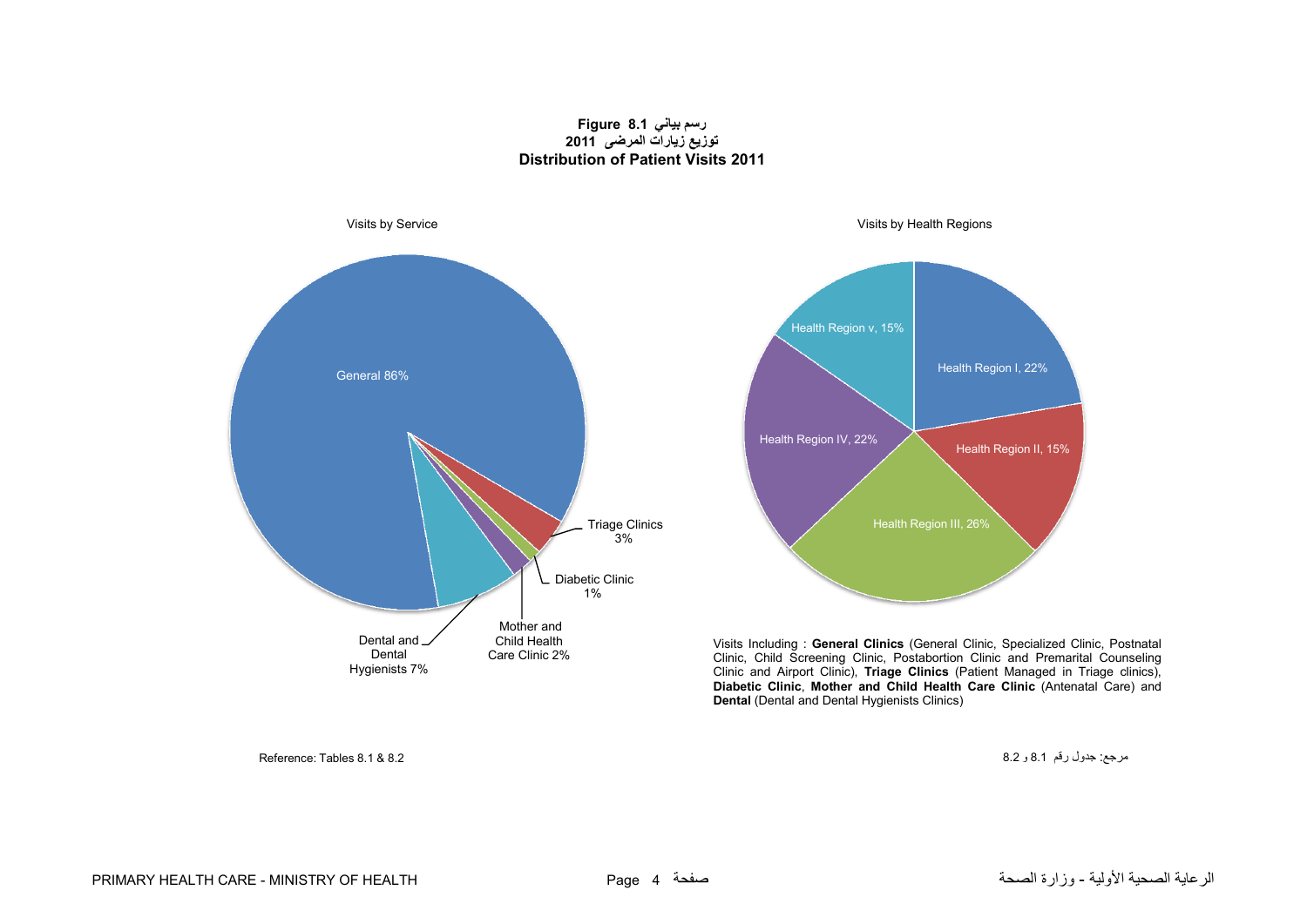<span id="page-5-0"></span>

|                                        | <b>General Clinics Visits</b> |           |              |           | عدد زيار ات العيادات العامة |                             |
|----------------------------------------|-------------------------------|-----------|--------------|-----------|-----------------------------|-----------------------------|
|                                        | الجملة                        | الإجازة   | ليلأ         | مساء      | صباحا                       |                             |
| <b>Health Center</b>                   | <b>Total</b>                  | Holiday   | <b>Night</b> | Evening   | <b>Morning</b>              | المركز الصحى                |
| <b>Health Region I</b>                 | 663,303                       | 127,730   | 31,912       | 251,199   | 252,462                     | المنطقة الصحية الأولى       |
| Muharrag <sup>*</sup>                  | 356,011                       | 127,730   | 28,637       | 128,591   | 71,053                      | المحرق *                    |
| Sh.Salman                              | 99,764                        | <b>NA</b> | <b>NA</b>    | 43,773    | 55,991                      | الشيخ سلمان                 |
| National Bank of Bahrain - Arad        | 102,047                       | <b>NA</b> | <b>NA</b>    | 37,302    | 64,745                      | بنك البحرين الوطني - عراد   |
| National Bank of Bahrain - Dair        | 75,195                        | <b>NA</b> | <b>NA</b>    | 30,822    | 44,373                      | بنك البحرين الوطني - الدير  |
| Bank of Bahrain and Kuwait - Hidd      | 15,632                        | <b>NA</b> | <b>NA</b>    | 4,719     | 10,913                      | بنك البحرين والكويت - الحد  |
| Bahrain International Airport Clinic * | 14,654                        | <b>NA</b> | 3,275        | 5,992     | 5,387                       | عيادة مطار البحرين الدولي * |
| <b>Health Region II</b>                | 454,673                       | 88,206    | <b>NA</b>    | 132,707   | 233,760                     | المنطقة الصحية الثانية      |
| Naim                                   | 176,949                       | 72,663    | <b>NA</b>    | 55,572    | 48,714                      | النعيم                      |
| Ibn Sinna                              | 42,563                        | <b>NA</b> | <b>NA</b>    | 15545     | 27,018                      | ابن سينا                    |
| Sh.Sabah Al Salem                      | 66,631                        | 528       | <b>NA</b>    | 24369     | 41,734                      | الشيخ صباح السالم           |
| Hoora                                  | 39,098                        | <b>NA</b> | <b>NA</b>    | 14415     | 24,683                      | الحورة                      |
| Al Razi (Workers H.C.)                 | 129,432                       | 15,015    | <b>NA</b>    | 22,806    | 91,611                      | الرازي (علاج العمال)        |
| <b>Health Region III</b>               | 719,051                       | 73,907    | <b>NA</b>    | 264,182   | 380,962                     | المنطقة الصحية الثالثة      |
| Isa Town                               | 309,180                       | 73,892    | <b>NA</b>    | 123,044   | 112,244                     | مدينة عيسى                  |
| Jidhafs                                | 148,800                       | 15        | <b>NA</b>    | 51,459    | 97,326                      | جدحفص                       |
| Budayia                                | 113,293                       | <b>NA</b> | <b>NA</b>    | 39,192    | 74,101                      | البديع                      |
| <b>Bilad Al Kadeem</b>                 | 64,167                        | <b>NA</b> | <b>NA</b>    | 23,157    | 41,010                      | بلاد القديم                 |
| A' Ali                                 | 83,611                        | <b>NA</b> | <b>NA</b>    | 27,330    | 56,281                      | عالى                        |
| <b>Health Region IV</b>                | 653,075                       | 149,411   | 23,296       | 247,310   | 233,058                     | المنطقة الصحية الرابعة      |
| Sitra                                  | 150,355                       | 45,351    | <b>NA</b>    | 55,418    | 49,586                      | سترة                        |
| Hamad Kanoo*                           | 332,522                       | 104,060   | 23,296       | 124,723   | 80,443                      | حمد كانو *                  |
| East Riffa                             | 101,997                       | <b>NA</b> | <b>NA</b>    | 42,456    | 59,541                      | الرفاع الشرقي               |
| Ahmed Ali Kanoo                        | 68,201                        | <b>NA</b> | <b>NA</b>    | 24,713    | 43,488                      | أحمد على كانو               |
| <b>Health Region V</b>                 | 433,343                       | 74,523    | <b>NA</b>    | 158,152   | 200,668                     | المنطقة الصحية الخامسة      |
| Hamad Town                             | 116,521                       | <b>NA</b> | <b>NA</b>    | 43,119    | 73,402                      | مدبنة حمد                   |
| Mohammad Jassim Kanoo                  | 215,052                       | 74,523    | <b>NA</b>    | 86,543    | 53,986                      | محمد جاسم كانو              |
| Kuwait                                 | 76,370                        | <b>NA</b> | <b>NA</b>    | 28,160    | 48,210                      | الكويت                      |
| Zallaq                                 | 20,456                        | <b>NA</b> | <b>NA</b>    | <b>NA</b> | 20,456                      | الزلاق                      |
| Jaw & Asker Clinic                     | 4,944                         | <b>NA</b> | <b>NA</b>    | 330       | 4,614                       | عيادة جو وعسكر              |
| <b>Total</b>                           | 2,923,445                     | 513,777   | 55,208       | 1,053,550 | 1,300,910                   | الجملة                      |

# **جدول 8.2 Table عدد الزيارات في العيادات العامة حسب المركز الصحي <sup>2011</sup> General Clinics Visits by Health Center 2011**

Note: Visits excluding patients using nursing, radiology and laboratory services. . والمختبر واألشعة التمريض خدمات تشمل ال العامة العيادات : مالحظة

 $*$  Operating 24 hours (Airport clinic - holidays are included) .

\* يعملان على مدار الساعة ( بيانات عيادة المطار تشمل الإجازات ) .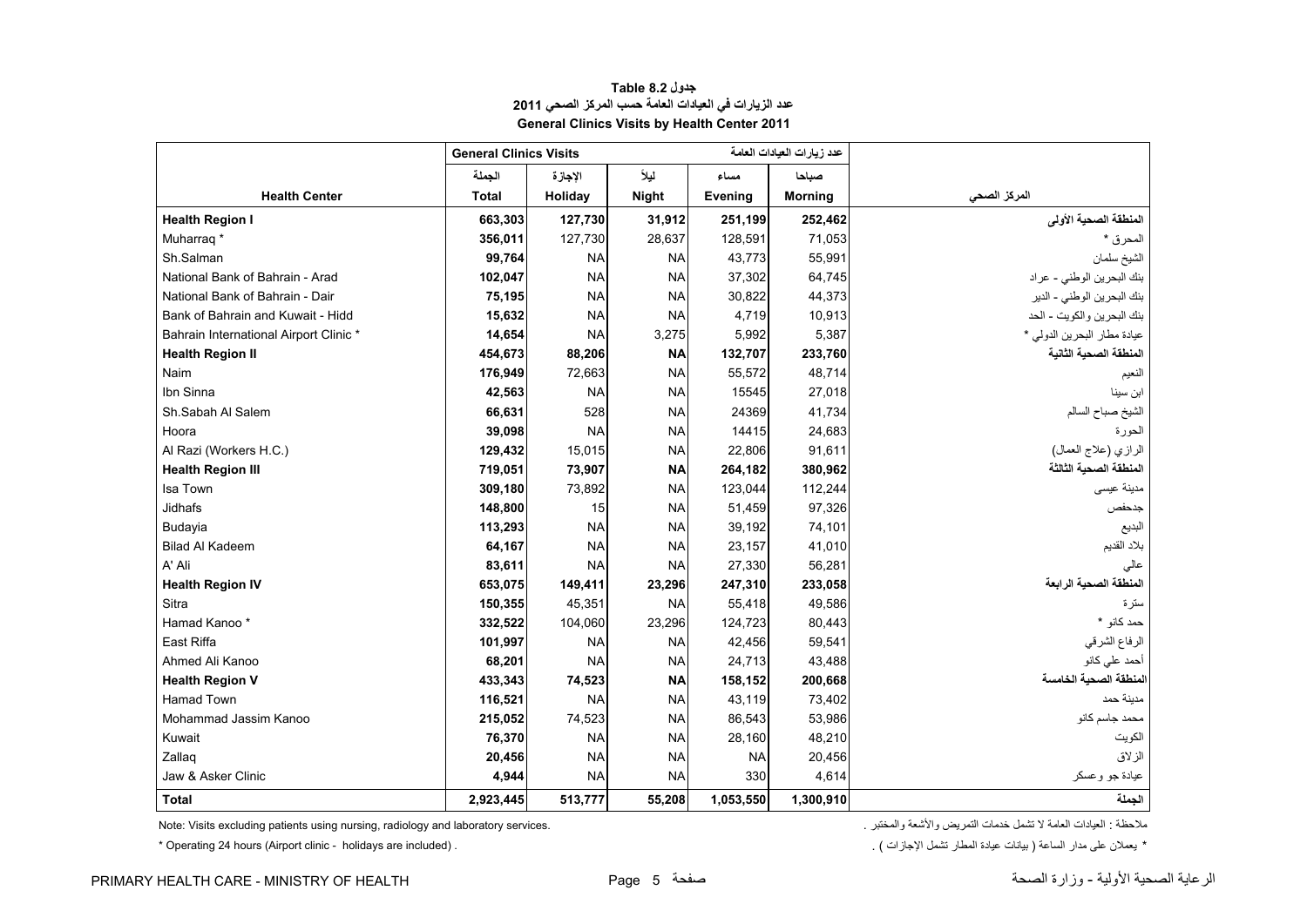<span id="page-6-0"></span>

|                                      | $\%$                  |              | المرضى الذين تم علاجهم    |                |              |                                    |                |           |                                      |                |                            |
|--------------------------------------|-----------------------|--------------|---------------------------|----------------|--------------|------------------------------------|----------------|-----------|--------------------------------------|----------------|----------------------------|
|                                      | المرضى الذين تم       |              | فى عيادات التصنيف         |                |              | المحو لون للعبادات العامة          |                |           | جملة الزيارات لعيادات التصنيف        |                |                            |
|                                      | علاجهم في             |              | <b>Patient Managed in</b> |                |              | <b>Transfer to General Clinics</b> |                |           | <b>Total Visits to Triage Clincs</b> |                |                            |
|                                      | عيادات التصنيف        |              | <b>Triage clinics</b>     |                |              |                                    |                |           |                                      |                |                            |
|                                      | <b>Patient</b>        |              |                           |                |              |                                    |                |           |                                      |                |                            |
|                                      | <b>Managed in</b>     | الجملة       | مساء                      | صناحا          | الجملة       | مساء                               | صناحا          | الجملة    | مساء                                 | صباحا          |                            |
| <b>Health Center</b>                 | <b>Triage Clinics</b> | <b>Total</b> | Evening                   | <b>Morning</b> | <b>Total</b> | Evening                            | <b>Morning</b> | Total     | Evening                              | <b>Morning</b> | المركز الصحى               |
| <b>Health Region I</b>               | 73.5                  | 23,781       | 4,869                     | 18,912         | 8,584        | 1,719                              | 6,865          | 32,365    | 6,588                                | 25,777         | المنطقة الصحية الأولى      |
| Muharrag                             | <b>NA</b>             | <b>NA</b>    | <b>NA</b>                 | <b>NA</b>      | <b>NA</b>    | <b>NA</b>                          | <b>NA</b>      | <b>NA</b> | <b>NA</b>                            | <b>NA</b>      | المحرق                     |
| Sh.Salman                            | 68.4                  | 5,976        | 1.272                     | 4.704          | 2,761        | 575                                | 2,186          | 8.737     | 1.847                                | 6,890          | الشيخ سلمان                |
| National Bank of Bahrain - Arad      | 76.4                  | 10,638       | 3,228                     | 7,410          | 3,279        | 1,058                              | 2,221          | 13,917    | 4,286                                | 9,631          | بنك البحرين الوطني - عراد  |
| National Bank of Bahrain - Dair      | 73.5                  | 5,748        | <b>NA</b>                 | 5.748          | 2,074        | <b>NA</b>                          | 2.074          | 7,822     | <b>NA</b>                            | 7,822          | بنك البحرين الوطني - الدير |
| Bank of Bahrain and Kuwait - Hidd    | 75.1                  | 1,419        | 369                       | 1.050          | 470          | 86                                 | 384            | 1,889     | 455                                  | 1,434          | بنك البحرين والكويت - الحد |
| Bahrain International Airport Clinic | <b>NA</b>             | <b>NA</b>    | <b>NA</b>                 | <b>NA</b>      | <b>NA</b>    | <b>NA</b>                          | <b>NA</b>      | <b>NA</b> | <b>NA</b>                            | <b>NA</b>      | عيادة مطار البحرين الدولي  |
| <b>Health Region II</b>              | 76.4                  | 6,962        | 2,717                     | 4,245          | 2,156        | 898                                | 1,258          | 9,118     | 3,615                                | 5,503          | المنطقة الصحية الثانية     |
| <b>Naim</b>                          | <b>NA</b>             | <b>NA</b>    | <b>NA</b>                 | <b>NA</b>      | <b>NA</b>    | <b>NA</b>                          | <b>NA</b>      | <b>NA</b> | <b>NA</b>                            | <b>NA</b>      | النعيم                     |
| Ibn Sinna                            | <b>NA</b>             | <b>NA</b>    | <b>NA</b>                 | <b>NA</b>      | <b>NA</b>    | <b>NA</b>                          | <b>NA</b>      | <b>NA</b> | <b>NA</b>                            | <b>NA</b>      | ابن سينا                   |
| Sh.Sabah Al Salem                    | 76.4                  | 6,962        | 2717                      | 4.245          | 2.156        | 898                                | 1.258          | 9.118     | 3615                                 | 5.503          | الشيخ صباح السالم          |
| Hoora                                | <b>NA</b>             | <b>NA</b>    | <b>NA</b>                 | <b>NA</b>      | <b>NA</b>    | <b>NA</b>                          | <b>NA</b>      | <b>NA</b> | <b>NA</b>                            | <b>NA</b>      | الحورة                     |
| Al Razi (Workers H.C.)               | <b>NA</b>             | <b>NA</b>    | <b>NA</b>                 | <b>NA</b>      | <b>NA</b>    | <b>NA</b>                          | <b>NA</b>      | <b>NA</b> | <b>NA</b>                            | <b>NA</b>      | الرازي (علاج العمال)       |
| <b>Health Region III</b>             | 74.6                  | 45,624       | 11,185                    | 34,439         | 15,536       | 5.232                              | 10,304         | 61,160    | 16,417                               | 44.743         | المنطقة الصحية الثالثة     |
| Isa Town                             | 91.7                  | 8,553        | 1.149                     | 7.404          | 778          | 79                                 | 699            | 9.331     | 1,228                                | 8.103          | مدبنة عبسى                 |
| Jidhafs                              | 84.7                  | 13,350       | 5,032                     | 8,318          | 2,416        | 940                                | 1,476          | 15,766    | 5,972                                | 9,794          | جدحفص                      |
| Budayia                              | 89.0                  | 15,338       | 4,432                     | 10,906         | 1,901        | 460                                | 1.441          | 17,239    | 4,892                                | 12,347         | البديع                     |
| <b>Bilad Al Kadeem</b>               | 70.5                  | 3,550        | <b>NA</b>                 | 3,550          | 1.487        | <b>NA</b>                          | 1.487          | 5,037     | <b>NA</b>                            | 5,037          | بلاد القديم                |
| A' Ali                               | 35.1                  | 4,833        | 572                       | 4,261          | 8,954        | 3,753                              | 5,201          | 13,787    | 4,325                                | 9,462          | عالى                       |
| <b>Health Region IV</b>              | 67.2                  | 9,797        | 3,261                     | 6,536          | 4,789        | 1,602                              | 3,187          | 14,586    | 4,863                                | 9,723          | المنطقة الصحية الرابعة     |
| Sitra                                | <b>NA</b>             | <b>NA</b>    | <b>NA</b>                 | <b>NA</b>      | <b>NA</b>    | <b>NA</b>                          | <b>NA</b>      | <b>NA</b> | <b>NA</b>                            | <b>NA</b>      | سترة                       |
| Hamad Kanoo                          | <b>NA</b>             | <b>NA</b>    | <b>NA</b>                 | <b>NA</b>      | <b>NA</b>    | <b>NA</b>                          | <b>NA</b>      | <b>NA</b> | <b>NA</b>                            | <b>NA</b>      | حمد كانو                   |
| East Riffa                           | 67.2                  | 9,797        | 3,261                     | 6,536          | 4,789        | 1,602                              | 3,187          | 14,586    | 4,863                                | 9,723          | الرفاع الشرقي              |
| Ahmed Ali Kanoo                      | <b>NA</b>             | <b>NA</b>    | <b>NA</b>                 | <b>NA</b>      | <b>NA</b>    | <b>NA</b>                          | <b>NA</b>      | <b>NA</b> | <b>NA</b>                            | <b>NA</b>      | أحمد على كانو              |
| <b>Health Region V</b>               | 88.7                  | 27,463       | 3,740                     | 23,723         | 3,505        | 430                                | 3.075          | 30,968    | 4.170                                | 26,798         | المنطقة الصحبة الخامسة     |
| <b>Hamad Town</b>                    | 89.4                  | 12,661       | 3.740                     | 8,921          | 1.505        | 430                                | 1.075          | 14.166    | 4.170                                | 9,996          | مدبنة حمد                  |
| Mohammad Jassim Kanoo                | 81.1                  | 6,524        | <b>NA</b>                 | 6,524          | 1,517        | <b>NA</b>                          | 1,517          | 8,041     | <b>NA</b>                            | 8,041          | محمد جاسم كانو             |
| Kuwait                               | 94.5                  | 8,278        | <b>NA</b>                 | 8,278          | 483          | <b>NA</b>                          | 483            | 8,761     | <b>NA</b>                            | 8,761          | الكويت                     |
| Zallag                               | <b>NA</b>             | <b>NA</b>    | <b>NA</b>                 | <b>NA</b>      | <b>NA</b>    | <b>NA</b>                          | <b>NA</b>      | <b>NA</b> | <b>NA</b>                            | <b>NA</b>      | الزلاق                     |
| Jaw & Asker Clinic                   | <b>NA</b>             | <b>NA</b>    | <b>NA</b>                 | <b>NA</b>      | <b>NA</b>    | <b>NA</b>                          | <b>NA</b>      | <b>NA</b> | <b>NA</b>                            | <b>NA</b>      | عيادة جو وعسكر             |
| <b>Total</b>                         | 76.7                  | 113,627      | 25,772                    | 87,855         | 34,570       | 9.881                              | 24,689         | 148,197   | 35.653                               | 112.544        | الحملة                     |

**جدول 8.3 Table عدد الزيارات في عيادات التصنيف حسب المركز الصحي <sup>2011</sup> Visits to Triage Clinics by Health Center 2011**

ملاحظة : البيانات لا تشمل خدمات التمريض العلاجية (انظر جدول 8.16) . . . . . (8.16 . . (8.16 . . . . . . . . . (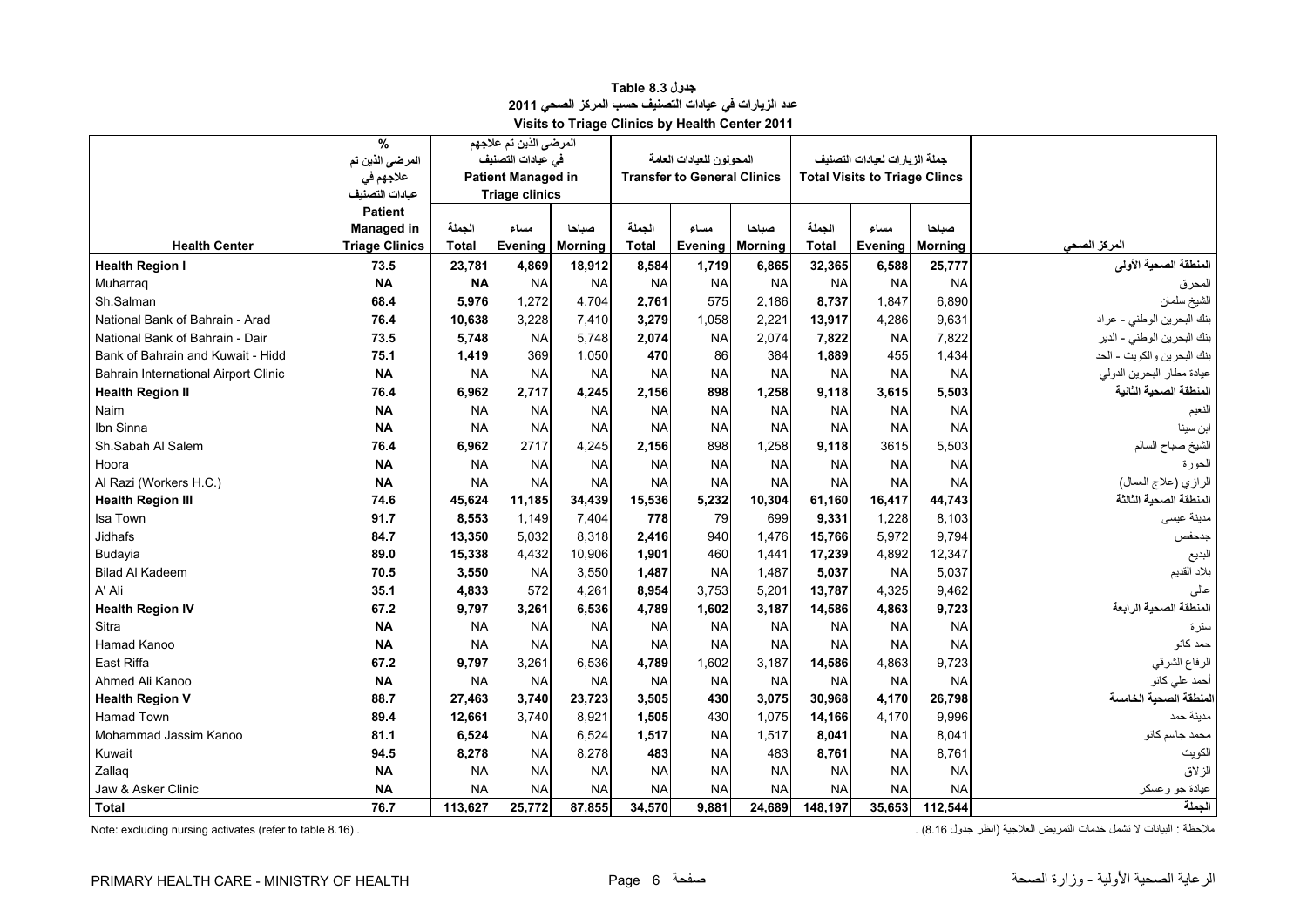<span id="page-7-0"></span>

|                                   |              | <b>Revisit</b>         |                |           | متر دد          | <b>New Visits</b>       |                |                 | جديد      |                            |
|-----------------------------------|--------------|------------------------|----------------|-----------|-----------------|-------------------------|----------------|-----------------|-----------|----------------------------|
|                                   |              |                        | غیر بحرینی     |           | بحرينى          | غیر بحرینی              |                | بحرينى          |           |                            |
|                                   | الجملة       |                        | Non-Bahraini   |           | <b>Bahraini</b> |                         | Non-Bahraini   | <b>Bahraini</b> |           |                            |
| <b>Health Region /</b>            | <b>Total</b> | أنشى                   | ذكر            | أنشى      | نكر             |                         | ڏکر            | أننى            | ذكر       | المنطقة الصحبة ا           |
| <b>Health Center</b>              |              | <b>Male</b>            | <b>Total</b>   | Female    | Male            | Male                    | <b>Total</b>   | Female          | Male      | المركز الصحى               |
| <b>Health Region I</b>            | 7,539        | 400                    | 546            | 3,083     | 2,468           | 106                     | 173            | 415             | 348       | المنطقة الصحية الأولى      |
| Muharrag                          | 2,581        | 191                    | 247            | 1,021     | 863             | 36                      | 33             | 101             | 89        | المحرق                     |
| Sh.Salman                         | 1.770        | 171                    | 259            | 507       | 402             | 64                      | 129            | 126             | 112       | الشيخ سلمان                |
| National Bank of Bahrain - Arad   | 1,531        | 13                     | 14             | 740       | 599             | $\mathbf 1$             | 3              | 83              | 78        | بنك البحرين الوطني - عراد  |
| National Bank of Bahrain - Dair   | 1,098        | $\overline{4}$         | 8              | 579       | 366             | $\overline{\mathbf{4}}$ | $\overline{7}$ | 77              | 53        | بنك البحرين الوطني - الدير |
| Bank of Bahrain and Kuwait - Hidd | 559          | 21                     | 18             | 236       | 238             | $\mathbf 1$             | 1              | 28              | 16        | بنك البحرين والكويت - الحد |
| <b>Health Region II</b>           | 8,109        | 820                    | 3,101          | 1,466     | 1,000           | 237                     | 844            | 355             | 286       | المنطقة الصحية الثانية     |
| Naim                              | 2,680        | 408                    | 694            | 658       | 411             | 94                      | 203            | 124             | 88        | النعيم                     |
| Ibn Sinna                         | 537          | 86                     | 186            | 119       | 87              | 14                      | 21             | 15              | 9         | ابن سينا                   |
| Sh.Sabah Al Salem                 | 1,879        | 195                    | 276            | 537       | 370             | 73                      | 118            | 169             | 141       | الشيخ صباح السالم          |
| Hoora                             | 1,347        | 127                    | 626            | 149       | 132             | 56                      | 162            | 47              | 48        | الحورة                     |
| Al Razi (Workers H.C.)            | 1,666        | $\overline{4}$         | 1,319          | 3         | <b>NA</b>       | <b>NA</b>               | 340            | <b>NA</b>       | <b>NA</b> | الرازي (علاج العمال)       |
| <b>Health Region III</b>          | 10,756       | 107                    | 137            | 5,469     | 3,442           | 28                      | 45             | 922             | 606       | المنطقة الصحية الثالثة     |
| Isa Town                          | 3,135        | 79                     | 59             | 1.787     | 699             | 13                      | 14             | 324             | 160       | مدينة عيسى                 |
| <b>Jidhafs</b>                    | 4,276        | <b>NA</b>              | <b>NA</b>      | 2,056     | 1,890           | <b>NA</b>               | $\mathbf 1$    | 166             | 163       | جدحفص                      |
| Budaiya                           | 1,603        | 16                     | 24             | 863       | 445             | 6                       | 9              | 143             | 97        | البديع                     |
| <b>Bilad Al Kadeem</b>            | 1,069        | 10                     | 35             | 586       | 256             | 5                       | 13             | 100             | 64        | بلاد القديم                |
| A'Ali                             | 673          | $\overline{2}$         | 19             | 177       | 152             | $\overline{4}$          | 8              | 189             | 122       | عالى                       |
| <b>Health Region IV</b>           | 4,605        | 226                    | 282            | 1,875     | 1,532           | 45                      | 57             | 314             | 274       | المنطقة الصحية الرابعة     |
| Sitra                             | 686          | <b>NA</b>              | $\overline{c}$ | 285       | 188             | <b>NA</b>               | <b>NA</b>      | 130             | 81        | ستر ۃ                      |
| Hamad Kanoo                       | 2,208        | 110                    | 148            | 985       | 776             | 24                      | 31             | 82              | 52        | حمد كانو                   |
| East Riffa                        | 1,375        | 116                    | 128            | 532       | 496             | 19                      | 24             | 16              | 44        | الرفاع الشرقي              |
| Ahmed Ali Kanoo                   | 336          | <b>NA</b>              | 4              | 73        | 72              | $\overline{c}$          | $\overline{2}$ | 86              | 97        | أحمد على كانو              |
| <b>Health Region V</b>            | 7,805        | 101                    | 244            | 4,010     | 2,586           | 32                      | 88             | 424             | 320       | المنطقة الصحية الخامسة     |
| <b>Hamad Town</b>                 | 3,926        | 29                     | 34             | 2,089     | 1,507           | 11                      | 17             | 115             | 124       | مدبنة حمد                  |
| Mohammad Jassim Kanoo             | 1,653        | $\overline{7}$         | <b>NA</b>      | 902       | 570             | 1                       | <b>NA</b>      | 94              | 79        | محمد جاسم كانو             |
| Kuwait                            | 1,307        | $\overline{7}$         | 29             | 734       | 314             | 1                       | 17             | 138             | 67        | الكويت                     |
| Zallag                            | 919          | 58                     | 181            | 285       | 195             | 19                      | 54             | 77              | 50        | الز لاق                    |
| Jaw & Asker Clinic                | <b>NA</b>    | <b>NA</b><br><b>NA</b> |                | <b>NA</b> | <b>NA</b>       | <b>NA</b>               | <b>NA</b>      | <b>NA</b>       | <b>NA</b> | عيادة جو وعسكر             |
| <b>Total</b>                      | 38,814       | 1.654                  | 4,310          | 15,903    | 11,028          | 448                     | 1,207          | 2,430           | 1,834     | الجملة                     |

| جدول Table 8.4                                       |
|------------------------------------------------------|
| عدد الزيارات في عيادات السكري حسب المركز الصحي 2011  |
| <b>Diabetic Clinics Visits by Health Center 2011</b> |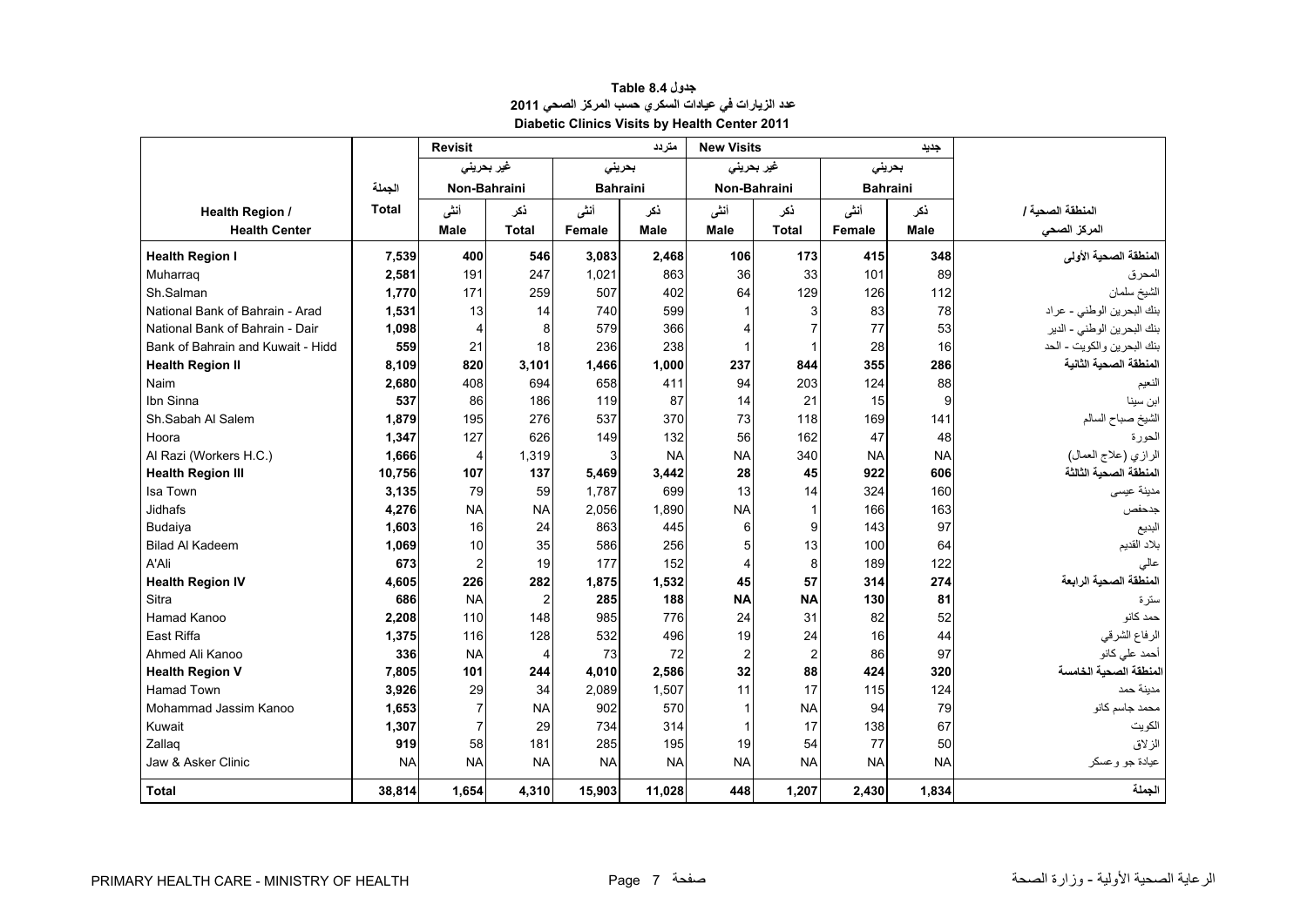<span id="page-8-0"></span>

|                                   | <b>Dental Clinics Visits</b> |           | عدد زيارات عيادات الأسنان |                |                             |
|-----------------------------------|------------------------------|-----------|---------------------------|----------------|-----------------------------|
|                                   | الجملة                       | الإجازة   | مساء                      | صباحا          |                             |
| <b>Health Center</b>              | <b>Total</b>                 | Holiday   | <b>Evening</b>            | <b>Morning</b> | المركز الص <mark>ح</mark> ى |
| <b>Health Region I</b>            | 39,606                       | 3,235     | 13,459                    | 22,912         | المنطقة الصحية الأولى       |
| Muharrag                          | 12,927                       | 3,235     | 4,100                     | 5,592          | المحرق                      |
| Sh.Salman                         | 8,458                        | <b>NA</b> | 3,064                     | 5,394          | الشيخ سلمان                 |
| National Bank of Bahrain - Arad   | 8,663                        | <b>NA</b> | 3,289                     | 5,374          | بنك البحرين الوطني - عراد   |
| National Bank of Bahrain - Dair   | 8,100                        | <b>NA</b> | 2,687                     | 5,413          | بنك البحرين الوطني - الدير  |
| Bank of Bahrain and Kuwait - Hidd | 1,458                        | <b>NA</b> | 319                       | 1,139          | بنك البحرين والكويت - الحد  |
| <b>Health Region II</b>           | 28,329                       | 2,393     | 5,479                     | 20,457         | المنطقة الصحية الثانية      |
| Naim                              | 12,871                       | 2,393     | 2,056                     | 8,422          | الفعيم                      |
| Ibn Sinna                         | 3,492                        | <b>NA</b> | 872                       | 2,620          | ابن سينا                    |
| Sh.Sabah Al Salem                 | 5,857                        | <b>NA</b> | 2,020                     | 3,837          | الشيخ صباح السالم           |
| Hoora                             | 2,253                        | <b>NA</b> | 531                       | 1,722          | لحورة                       |
| Al Razi (Workers H.C.)            | 3,856                        | <b>NA</b> | <b>NA</b>                 | 3,856          | الرازي (علاج العمال)        |
| <b>Health Region III</b>          | 51,662                       | 2,448     | 19,697                    | 29,517         | المنطقة الصحية الثالثة      |
| Isa Town                          | 15,632                       | 2,195     | 5,605                     | 7,832          | مدينة عيسى                  |
| <b>Jidhafs</b>                    | 10,677                       | <b>NA</b> | 4,690                     | 5,987          | جدحفص                       |
| Budayia                           | 10,848                       | <b>NA</b> | 4,266                     | 6,582          | البديع                      |
| <b>Bilad Al Kadeem</b>            | 6,850                        | <b>NA</b> | 2,483                     | 4,367          | بلاد القديم                 |
| A' Ali                            | 7,655                        | 253       | 2,653                     | 4,749          | عالي                        |
| <b>Health Region IV</b>           | 43,665                       | 4,209     | 10,800                    | 28,656         | لمنطقة الصحية الرابعة       |
| Sitra                             | 11,800                       | 2,290     | 3,609                     | 5,901          | ستر ۃ                       |
| Hamad Kanoo                       | 12,000                       | 1,919     | 4,214                     | 5,867          | حمد كانو                    |
| East Riffa                        | 8,767                        | <b>NA</b> | 2,977                     | 5,790          | الرفاع الشرقي               |
| Ahmed Ali Kanoo                   | 11,098                       | <b>NA</b> | <b>NA</b>                 | 11,098         | أحمد على كانو               |
| <b>Health Region V</b>            | 32,399                       | 2,775     | 10,212                    | 19,412         | لمنطقة الصحية الخامسة       |
| <b>Hamad Town</b>                 | 9,613                        | <b>NA</b> | 3,708                     | 5,905          | مدينة حمد                   |
| Mohammad Jassim Kanoo             | 16,102                       | 2,775     | 4,673                     | 8,654          | محمد جاسم كانو              |
| Kuwait                            | 6,684                        | <b>NA</b> | 1,831                     | 4,853          | الكويت                      |
| Zallag                            | <b>NA</b>                    | <b>NA</b> | <b>NA</b>                 | <b>NA</b>      | الزلاق                      |
| Jaw & Asker Clinic                | <b>NA</b>                    | <b>NA</b> | <b>NA</b>                 | <b>NA</b>      | عيادة جو وعسكر              |
| <b>Total</b>                      | 195,661                      | 15,060    | 59,647                    | 120,954        | الحملة                      |

**جدول 8.5 Table عدد الزيارات في عيادات األسنان حسب المركز الصحي <sup>2011</sup> Dental Clinics Visits by Health Center 2011** 

مالحظة : البيانات ال تشمل عيادات فنيي صحة الفم واألسنان . .clinics hygienists dental excluding Data :Note

NA: (not applicable) is used to indicate Health Centers that do not have this فتغي هذه الخدمة في المركز وتقدم هذه الخدمة للمرضى في "NA: (not applicable) is used to indicate Health Centers that do not have this

facility and it is offered in another Health Centers within the same health region . . الصحية المنطقة نفس في أخرى مراكز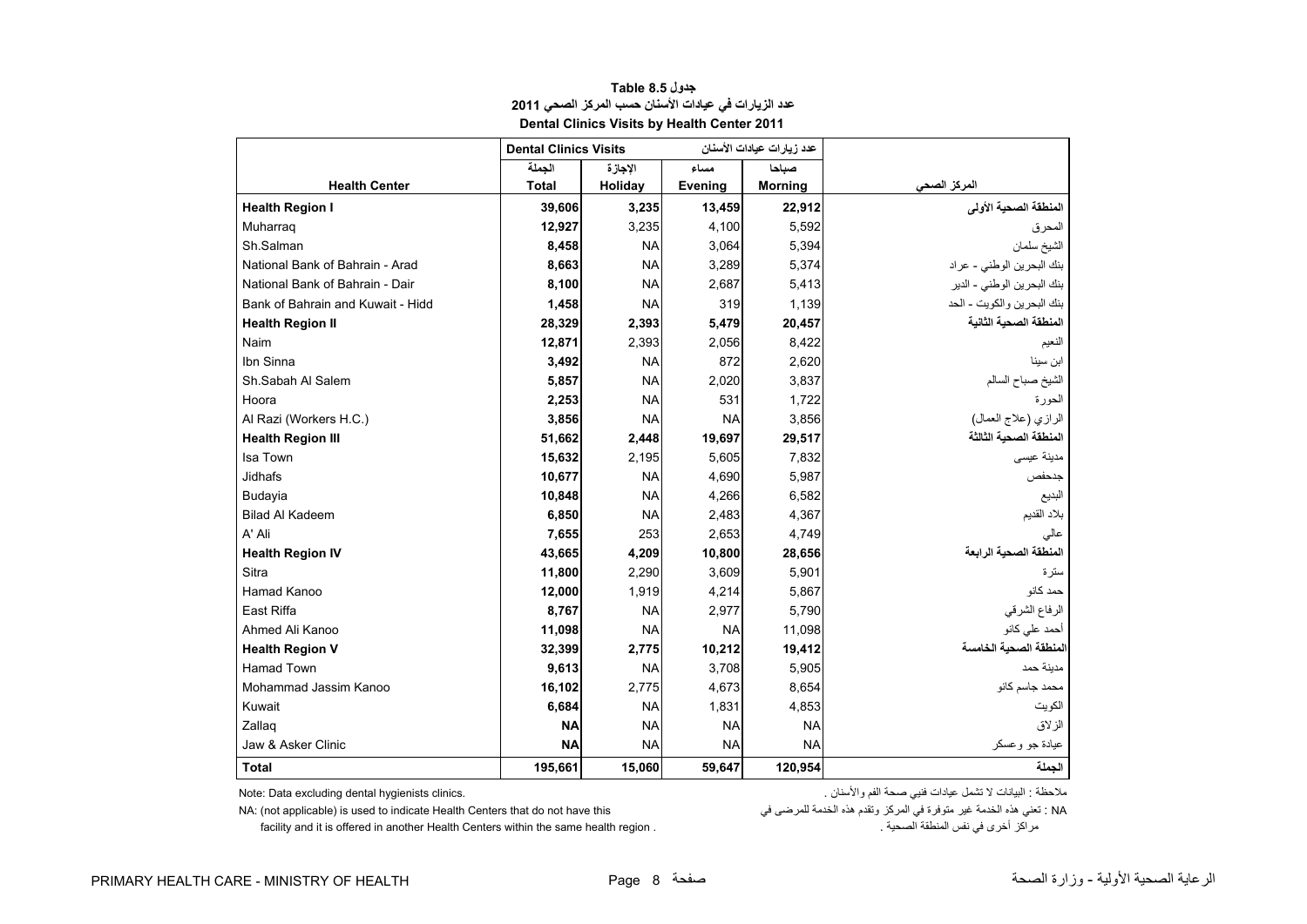<span id="page-9-0"></span>

|                                   | <b>Dental Hygienists Visits</b> |                    | زيارات فنيي صحة الفم والأسنان |                         |                            |
|-----------------------------------|---------------------------------|--------------------|-------------------------------|-------------------------|----------------------------|
| <b>Health Center</b>              | الجملة<br><b>Total</b>          | الاجازة<br>Holiday | مساء<br>Evening               | صباحا<br><b>Morning</b> | المركز الصحى               |
| <b>Health Region I</b>            | 13,252                          | <b>NA</b>          | 1,140                         | 12,112                  | المنطقة الصحية الأولى      |
| Muharraq                          | 4,414                           | <b>NA</b>          | <b>NA</b>                     | 4,414                   | المحرق                     |
| Sh.Salman                         | 3,239                           | <b>NA</b>          | <b>NA</b>                     | 3,239                   | الشيخ سلمان                |
| National Bank of Bahrain - Arad   | 2,733                           | <b>NA</b>          | 367                           | 2,366                   | بنك البحرين الوطني - عراد  |
| National Bank of Bahrain - Dair   | 2,479                           | <b>NA</b>          | 773                           | 1706                    | بنك البحرين الوطني - الدير |
| Bank of Bahrain and Kuwait - Hidd | 387                             | <b>NA</b>          | <b>NA</b>                     | 387                     | بنك البحرين والكويت - الحد |
| <b>Health Region II</b>           | 7,505                           | <b>NA</b>          | <b>NA</b>                     | 7,505                   | المنطقة الصحية الثانية     |
| Naim                              | 2,296                           | <b>NA</b>          | <b>NA</b>                     | 2,296                   | النعيم                     |
| Ibn Sinna                         | 1,197                           | <b>NA</b>          | <b>NA</b>                     | 1,197                   | ابن سينا                   |
| Sh.Sabah Al Salem                 | 2,179                           | <b>NA</b>          | <b>NA</b>                     | 2,179                   | الشيخ صباح السالم          |
| Hoora                             | 1,833                           | <b>NA</b>          | <b>NA</b>                     | 1,833                   | الحورة                     |
| Al Razi (Workers H.C.)            | <b>NA</b>                       | <b>NA</b>          | <b>NA</b>                     | <b>NA</b>               | الرازي (علاج العمال)       |
| <b>Health Region III</b>          | 18,355                          | <b>NA</b>          | 2,731                         | 15,624                  | المنطقة الصحية الثالثة     |
| Isa Town                          | 5,221                           | <b>NA</b>          | 1,252                         | 3,969                   | مدينة عيسى                 |
| Jidhafs                           | 3,175                           | <b>NA</b>          | 803                           | 2,372                   | جدحفص                      |
| Budayia                           | 2,940                           | <b>NA</b>          | 676                           | 2,264                   | البديع                     |
| <b>Bilad Al Kadeem</b>            | 1,679                           | <b>NA</b>          | <b>NA</b>                     | 1,679                   | بلاد القديم                |
| A' Ali                            | 5,340                           | <b>NA</b>          | <b>NA</b>                     | 5,340                   | عالى                       |
| <b>Health Region IV</b>           | 9,665                           | <b>NA</b>          | 1,418                         | 8,247                   | المنطقة الصحية الرابعة     |
| Sitra                             | 2,516                           | <b>NA</b>          | 596                           | 1,920                   | ستر ۃ                      |
| Hamad Kanoo                       | 2,514                           | <b>NA</b>          | 822                           | 1,692                   | حمد كانو                   |
| East Riffa                        | 2,388                           | <b>NA</b>          | <b>NA</b>                     | 2,388                   | الرفاع الشرقي              |
| Ahmed Ali Kanoo                   | 2,247                           | <b>NA</b>          | <b>NA</b>                     | 2,247                   | أحمد على كانو              |
| <b>Health Region V</b>            | 7,388                           | <b>NA</b>          | <b>NA</b>                     | 7,388                   | المنطقة الصحية الخامسة     |
| <b>Hamad Town</b>                 | 2,742                           | <b>NA</b>          | <b>NA</b>                     | 2,742                   | مدينة حمد                  |
| Mohammad Jassim Kanoo             | 2,231                           | <b>NA</b>          | <b>NA</b>                     | 2,231                   | محمد جاسم كانو             |
| Kuwait                            | 2,415                           | <b>NA</b>          | <b>NA</b>                     | 2,415                   | الكويت                     |
| Zallaq                            | <b>NA</b>                       | <b>NA</b>          | <b>NA</b>                     | <b>NA</b>               | الزلاق                     |
| Jaw & Asker Clinic                | <b>NA</b>                       | <b>NA</b>          | <b>NA</b>                     | <b>NA</b>               | عيادة جو وعسكر             |
| <b>Total</b>                      | 56,165                          | <b>NA</b>          | 5,289                         | 50,876                  | الجملة                     |

## **جدول 8.6 Table عدد الزيارات في عيادات فنيي صحة الفم واألسنان حسب المركز الصحي<sup>2011</sup> Dental Hygienists Clinics Visits by Health Center 2011**

facility and it is offered in another Health Centers within the same health region .

NA: (not applicable) is used to indicate Health Centers that do not have this في المركز وتقدم هذه الخدمة للمرضى في المركز في المركز في الحدمة للمرضى في الخدمة للمرضى في الخدمة للمرضى في<br>مراكز أخرى في نفس المنطقة الصحية .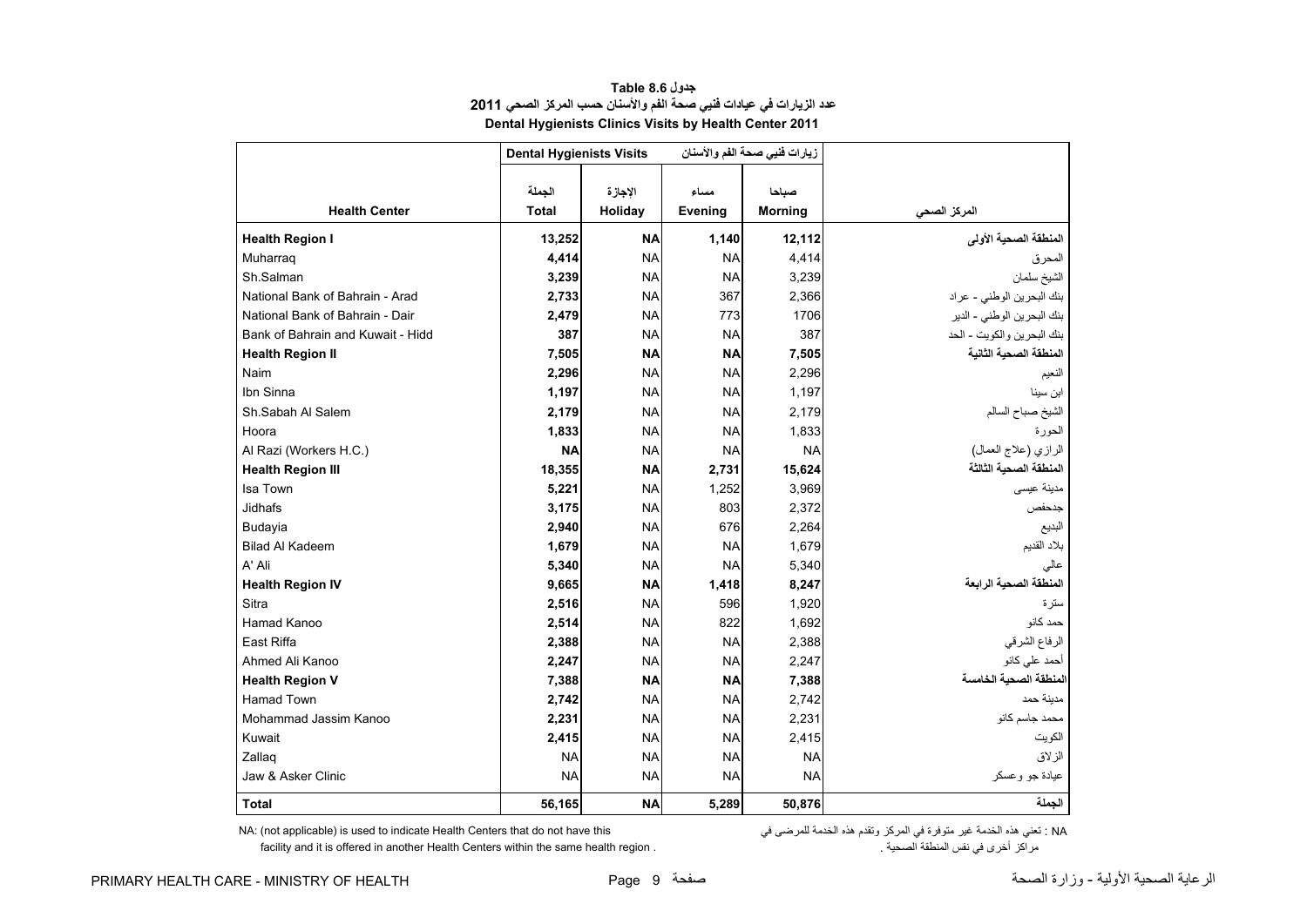<span id="page-10-0"></span>

|                                                   | <b>Total</b> | Evening | <b>Morning</b> |                                            |
|---------------------------------------------------|--------------|---------|----------------|--------------------------------------------|
| <b>Procedures</b>                                 | الجملة       | مساء    | صباحا          | الإجراءات                                  |
| <b>General Procedures</b>                         |              |         |                | الإجراءات العامة                           |
| Dental Assessment, Screening & BPE                | 140,299      | 60,739  | 79,560         | فحص الفم والأسنان                          |
| Dental Radio-graphing                             | 13,085       | 1.784   | 11.301         | أشعة سنبة                                  |
| Extractions                                       |              |         |                | قلع الأسنان                                |
| Deciduous                                         | 11,752       | 7,370   | 4,382          | اللينية                                    |
| Permanent                                         | 15,336       | 2.842   | 12.494         | الدائمة                                    |
| Build (Permanent Teeth)                           |              |         |                | حشوات الأسنان ( الدائمة )                  |
| Simple & Build up Amalgam                         | 9,506        | 1,952   | 7,554          | حشوات الأملغام البسيطة والمعقدة            |
| <b>Cosmetic Filling</b>                           | 7,348        | 472     | 6.876          | الحشوات التجمبلبة                          |
| <b>Temporary Filling</b>                          | 42,711       | 16.343  | 26.368         | الحشوات المؤقتة                            |
| Permanent Tooth Root Canal Treatment              |              |         |                | علاج جذر الأسنان الدائمة                   |
| <b>RC</b> Instrumentatuin                         | 3,792        | 380     | 3.412          | تنظيف القنوات اللببة                       |
| <b>RC</b> Obturation                              | 1,686        | 139     | 1,547          | حشو القنوات اللبية                         |
| <b>Build (Deciduous Teeth)</b>                    |              |         |                | حشوات الأسنان ( اللبنية )                  |
| Simple & Build up Amalgam                         | 506          | 231     | 275            | حشوات الأملغام البسيطة والمعقدة            |
| <b>Cosmetic Filling</b>                           | 714          | 563     | 151            | الحشوات التجميلية                          |
| <b>Temporary Filling</b>                          | 10,269       | 6.685   | 3,584          | الحشوات المؤقتة                            |
| Deciduous Tooth Root Canal Treatment (Pulpotomy)  | 2,378        | 1,038   | 1.340          | علاج جذر الأسنان اللبنية (بتر اللب)        |
| Deciduous Tooth Root Canal Treatment (Pulpectomy) | 5,658        | 1,622   | 4,036          | علاج جذر الأسنان اللبنية (استئصال اللب)    |
| Periodontal                                       |              |         |                | علاج اللثة                                 |
| <b>Periodontal Pocket Charting</b>                | 330          | 66      | 264            | فحص وقباس جبوب ما بين الأسنان واللثة       |
| Scaling/Q                                         | 13,952       | 4,075   | 9,877          | تقليح وتنظيف الأسنان / Q                   |
| Root Planning/Q                                   | 952          | 334     | 618            | تجويف جذور الأسنا <i>ن  </i> Q             |
| Teeth Polishing/Q                                 | 2,172        | 439     | 1.733          | تلميع الأسنان / Q                          |
| <b>Teeth Splinting</b>                            | 283          | 127     | 156            | تجبير الأسنان / Q                          |
| Referrals to Dental Specialized Clinics & Others  | 30,951       | 13,867  | 17,084         | المحولين لعيادات الأسنان التخصصية والأخر ي |

# **جدول 8.7 Table إجراءات عامة وتخصصية ووقائية مختارة لألسنان في المراكز الصحية <sup>2011</sup> General, Specialized and Preventive Selected Dental Procedures at Health Centers 2011**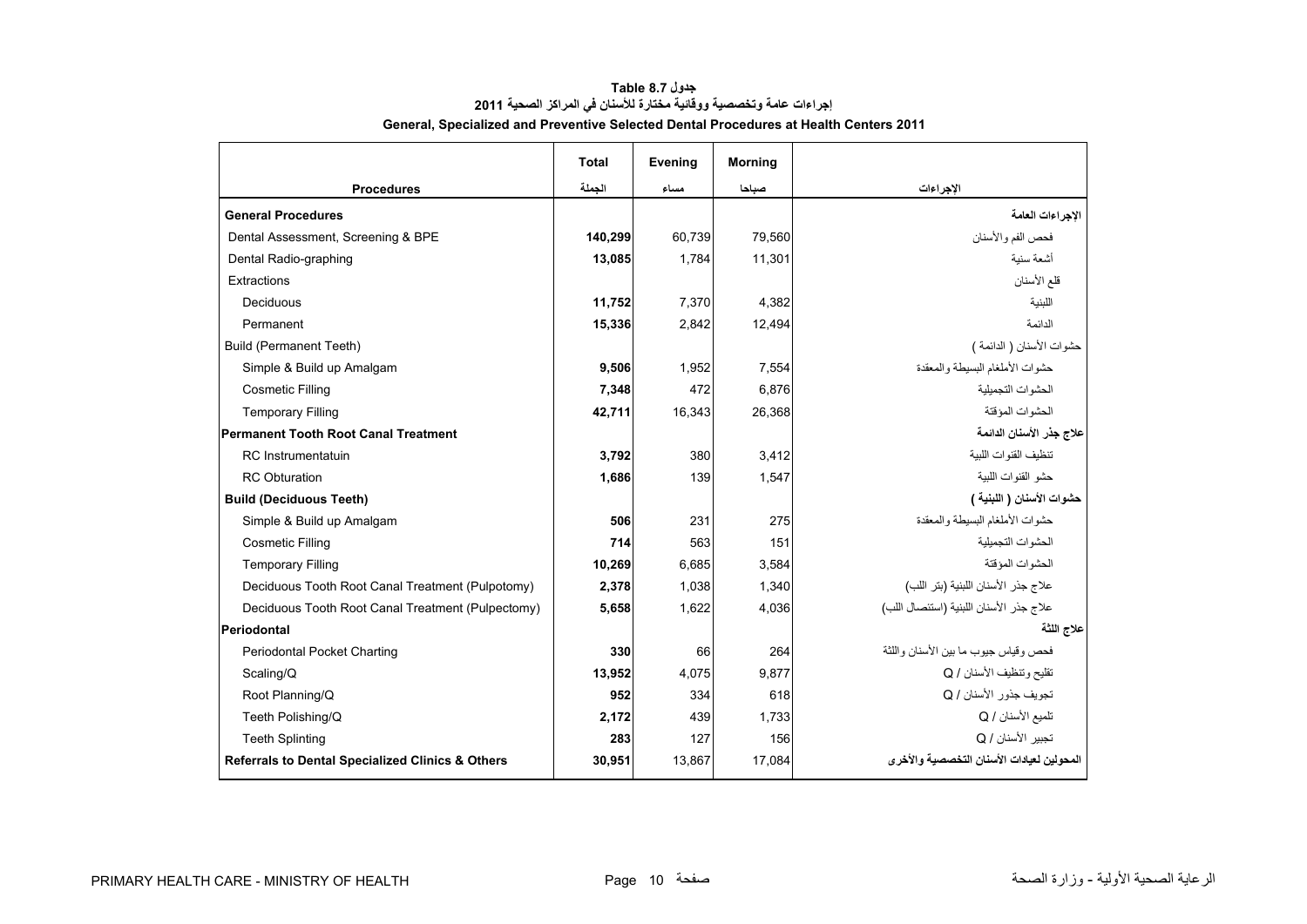# **(Cont'd) Table 8.7 جدول ) تابع( إجراءات عامة وتخصصية ووقائية مختارة لألسنان في المراكز الصحية <sup>2011</sup>**

| <b>Specialized Procedures</b>                    |         |        |         | الاجراءات التخصصية                                      |
|--------------------------------------------------|---------|--------|---------|---------------------------------------------------------|
| Endodentic                                       | 214     |        | 214     | علاج جذور الأسنان                                       |
| Orthodentic                                      | 230     |        | 230     | تقويم الأسنان                                           |
| Peadontic                                        | 506     |        | 506     | أسنان الأطفال                                           |
| <b>Dental Hygenist Clinical Activities</b>       |         |        |         | عيادة فنيي صحة الفم والأسنان                            |
| Dental Exam & Charting                           | 33,752  | 3,632  | 30,120  | فحص الفم والأسنان                                       |
| <b>Preventive Procedures</b>                     | 31,042  | 2,392  | 28,650  | الاجر اءات الو قائبة                                    |
| Periodontic                                      | 177,055 | 36,368 | 140,687 | علاج اللثة                                              |
| Fissured Sealant / Student                       | 16,764  |        | 16.764  | طلاء الأسنان بالمادة السادة للشقوق والمياز بب / الطلاب  |
| Fissured Sealant / Tooth                         | 29,005  | 153    | 28,852  | طلاء الأسنان بالمادة السادة للشقوق والمباز بب / الأسنان |
| <b>Fluoride Treatment</b>                        | 34,642  | 5,190  | 29,452  | طلاء الأسنان بمادة الفلور ابد                           |
| Oral Hygiene Instruction & Education             | 60,049  | 8,517  | 51,532  | الإر شادات التثقيفية للعناية بصحة الفم و الأسنان        |
| <b>Number of Educational sessions</b>            | 1,781   |        | 1,781   | عدد الحلقات التثقيفية                                   |
| <b>Total Attendance for Educational Sessions</b> | 33,770  |        | 33,770  | عدد حضور المشاركين الحلقات التثقيفية                    |

#### **General, Specialized and Preventive Selected Dental Procedures at Health Centers 2011**

.<br>ملاحظة :عيادات الأسنان التخصصية متوفرة فقط في مركز النعيم الصحي ، مركز عالي الصحي ، مركز معالي الصحي مركز الل مركز أحمد علي كانو الصحي ، مركز محمد جاسم كانو الصحي و بنك البحرين والكويت الصحي . . Mohammed Jassim Kanoo and Bank of Bahrain and Kuwait health centers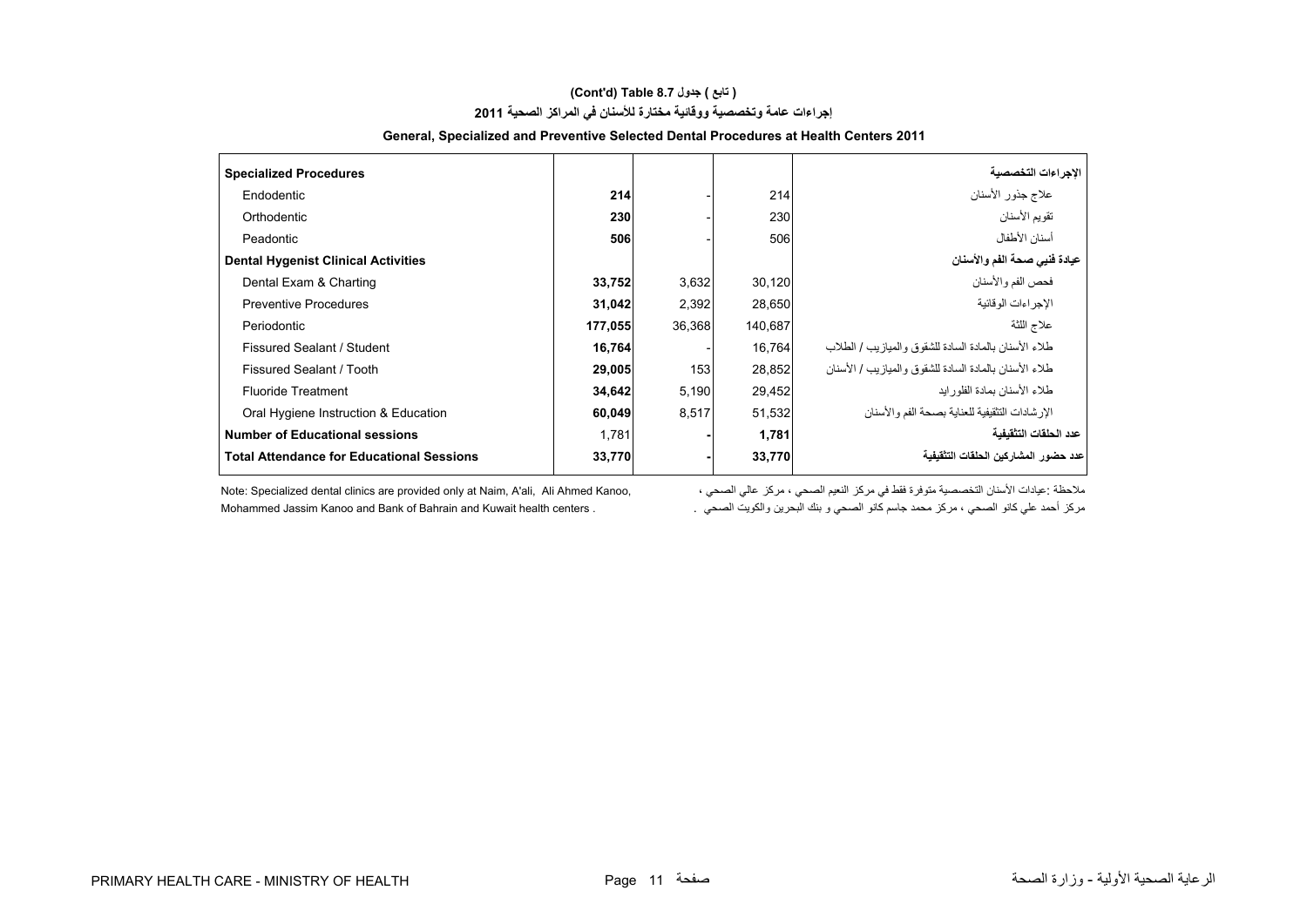<span id="page-12-0"></span>

|               | الزيارات المنزلية<br><b>Home Visits</b> | <mark>معدل الزيارات</mark><br>الجديدة لفحص |                    | فحص            | فحص              |            | عاية الحوامل<br><b>Antenatal Care</b> |                   |               |                         |                     |            |             |                                   |                            |
|---------------|-----------------------------------------|--------------------------------------------|--------------------|----------------|------------------|------------|---------------------------------------|-------------------|---------------|-------------------------|---------------------|------------|-------------|-----------------------------------|----------------------------|
|               |                                         | مابعد الو لادة                             |                    | مابعد          | ما بعد           |            | حالات                                 | الفحص بواسطة      | متوسط عدد     |                         | عدد المترددين للفحص |            |             |                                   |                            |
|               |                                         | وما بعد الاجهاض                            | الاجهاض            |                | الولادة          |            | معرضة                                 | الموجات فوق       | الزيارات في   | <b>Number of Visits</b> |                     | الحمل      |             |                                   |                            |
|               | الأمهات                                 | Postnatal &                                | <b>Postabortal</b> |                | <b>Postnatal</b> |            | للخطر 2                               | الصوتية           | الحمل         |                         |                     |            | لأول        |                                   |                            |
| البالغين      | والأطفال                                | Postabortal                                | Examination        |                | Examination      |            | High                                  | <b>Ultrasound</b> | Average No.   |                         |                     |            | مرة         |                                   |                            |
| <b>Adults</b> | <b>Mothers</b>                          | 1 <sup>st</sup> Visit                      | متردد              | جديد           | متردد            | جديد       | <b>Risk</b>                           | Examination       | of Visits Per | الجملة                  | متردد               | جديد 1     | Primig-     | المركز الصحى                      |                            |
|               | & Children                              | Rate                                       | <b>Revisit</b>     | <b>New</b>     | <b>Revisit</b>   | <b>New</b> | Referral <sup>2</sup>                 | Requested         | Pregnency     | <b>Total</b>            | <b>Revisit</b>      | <b>New</b> | ravida      | <b>Health Center</b>              |                            |
| 390           | 26                                      | 42.3                                       | 12                 | 48             | 379              | 820        | 1,007                                 | 1,117             |               | 10,036                  | 7,985               | 2,051      |             | 395 Health Region I               | المنطقة الصحية الأولى      |
| 67            | 26                                      | 35.3                                       |                    | 9              | 58               | 212        | 442                                   | 416               |               | 3,297                   | 2,671               | 626        | 126         | Muharraq                          | المحرق                     |
| 171           |                                         | 37.9                                       |                    | 16             | 124              | 225        | 231                                   | 236               |               | 3,005                   | 2,369               | 636        |             | 112 Sh.Salman                     | الشيخ سلمان                |
| 138           |                                         | 49.3                                       |                    | 9              | 122              | 193        | 135                                   | 254               |               | 1,739                   | 1,329               | 410        | 82          | National Bank of Bahrain - Arad   | بنك البحرين الوطني - عراد  |
| 14            |                                         | 57.7                                       |                    | 13             | 75               | 171        | 193                                   | 211               |               | 1,773                   | 1,454               | 319        | 68          | National Bank of Bahrain - Dair   | بنك البحرين الوطني - الدير |
|               |                                         | 33.3                                       |                    |                |                  | 19         | 6                                     |                   |               | 222                     | 162                 | 60         |             | Bank of Bahrain and Kuwait - Hidd | بنك البحرين والكويت - الحد |
| 517           | 55                                      | 58.3                                       | $\alpha$           | 35             | 265              | 744        | 611                                   | 760               |               | 5,971                   | 4,635               | 1,336      |             | 340 Health Region II              | لمنطقة الصحية الثانية      |
| 116           | 48                                      | 52.9                                       |                    | 11             | 28               | 225        | 217                                   | 291               |               | 2,068                   | 1,622               | 446        |             | 135 Naim                          | النعيم                     |
| 153           |                                         | 72.1                                       |                    | $\overline{4}$ | 113              | 213        | 153                                   | 146               |               | 1,327                   | 1,026               | 301        | 71          | Ibn Sinna                         | ابن سينا                   |
| 79            | $\overline{7}$                          | 46.1                                       | $\overline{2}$     | 8              | 43               | 134        | 123                                   | 206               |               | 1,331                   | 1,023               | 308        | 73          | Sh.Sabah Al Salem                 | الشيخ صباح السالم          |
| 169           |                                         | 65.5                                       | 5                  | 12             | 81               | 172        | 118                                   | 117               |               | 1,245                   | 964                 | 281        | 61          | Hoora                             | الحورة                     |
| 364           | 8                                       | 24.8                                       | 10                 | 40             | 376              | 997        | 1,652                                 | 3,087             |               | 22,970                  | 18,795              | 4,175      |             | 942 Health Region III             | المنطقة الصحية الثالثة     |
| 106           |                                         | 28.7                                       |                    | 3              | 122              | 291        | 451                                   | 823               |               | 5,443                   | 4,420               | 1,023      | 265         | Isa Town                          | ىدينة عيسى                 |
| 89            | 3                                       | 14.6                                       |                    | 9              | 112              | 191        | 526                                   | 828               |               | 6,893                   | 5,522               | 1,371      | 260         | Jidhafs                           | جدحفص                      |
| 59            |                                         | 22.0                                       |                    | 7              | 71               | 205        | 354                                   | 837               |               | 5,587                   | 4,623               | 964        | 241         | Budayia                           | لبديع                      |
| 58            |                                         | 45.5                                       |                    | 8              | 18               | 140        | 131                                   | 228               |               | 1.971                   | 1.646               | 325        | 73          | <b>Bilad Al Kadeem</b>            | بلاد القديم                |
| 52            |                                         | 37.2                                       |                    | 13             | 53               | 170        | 190                                   | 371               |               | 3,076                   | 2,584               | 492        | 103         | A' Ali                            | عالى                       |
| 376           |                                         | 25.0                                       | 28                 | 47             | 364              | 588        | 737                                   | 2,247             |               | 14,760                  | 12,224              | 2,536      | 574         | <b>Health Region IV</b>           | المنطقة الصحية الرابعة     |
| 74            |                                         | 23.2                                       | 14                 | 20             | 83               | 126        | 222                                   | 462               |               | 3,933                   | 3,303               | 630        | 143         | Sitra                             | سترة                       |
| 161           |                                         | 23.9                                       | 6                  | 12             | 123              | 178        | 131                                   | 718               |               | 4,751                   | 3,957               | 794        | 205         | Hamad Kanoo                       | حمد كانو                   |
| 103           |                                         | 26.0                                       | $\overline{2}$     | 5              | 104              | 184        | 238                                   | 644               |               | 3,761                   | 3,033               | 728        | 129         | East Riffa                        | الرفاع الشرقي              |
| 38            |                                         | 28.6                                       |                    | 10             | 54               | 100        | 146                                   | 423               |               | 2,315                   | 1,931               | 384        | 97          | Ahmed Ali Kanoo                   | أحمد على كانو              |
| 341           |                                         | 30.6                                       |                    | 32             | 191              | 504        | 531                                   | 1,430             |               | 11,117                  | 9,366               | 1,751      |             | 455 Health Region V               | المنطقة الصحبة الخامسة     |
| 128           |                                         | 35.0                                       |                    | $\overline{7}$ | 70               | 165        | 133                                   | 327               |               | 3,034                   | 2,542               | 492        | 128         | <b>Hamad Town</b>                 | مدينة حمد                  |
| 48            |                                         | 28.7                                       |                    | 15             | 30               | 112        | 266                                   | 257               |               | 3,582                   | 3,139               | 443        | 129         | Mohammad Jassim Kanoo             | محمد جاسم كانو             |
| 86            |                                         | 25.7                                       |                    | $\mathbf{8}$   | 80               | 181        | 121                                   | 811               |               | 4,206                   | 3,471               | 735        | 155         | Kuwait                            | الكويت                     |
| 75            | 4                                       | 59.3                                       |                    | $\mathcal{P}$  | 11               | 46         | 11                                    | 35                |               | 295                     | 214                 | 81         | 43          | Zallaq                            | الزلاق                     |
|               | <b>NA</b>                               | <b>NA</b>                                  | <b>NA</b>          | <b>NA</b>      | <b>NA</b>        | <b>NA</b>  | <b>NA</b>                             | <b>NA</b>         | <b>NA</b>     | <b>NA</b>               | <b>NA</b>           | <b>NA</b>  | <b>NA</b>   | Jaw & Asker Clinic                | عيادة جو وعسكر             |
| 1.988         | 95                                      | 32.5                                       | 63                 | 202            | 1.575            | 3.653      | 4.538                                 | 8.641             | 5             | 64,854                  | 53,005              | 11.849     | 2.706 Total |                                   | الحملة                     |

**جدول 8.8 Table زيارات خدمات رعاية األمومة والطفولة المختارة حسب المركز الصحي <sup>2011</sup> Mother and Child Health Care Selected Visits by Health Center 2011**

.<br>NA: (not applicable) is used to indicate that the H.C. does not have this facility & it is offered in another H.C. within the same health region. كغني هذه الخدمة فالمركز وتقدم هذه الخدمة للعرضي في مركز آخر تابع لنفس الم

2 High Risk Referral: this is the number of pregnant women referred to Salmaniya Medical Complex . . الطبي السلمانية لمجمع تحويلھم تم الذين الحوامل ھم للخطر المعرضة الحاالت <sup>2</sup>

<sup>1</sup> يشمل بيانات الحمل لأول مرة <sub>.</sub> يشمل بيانات الحمل ألول مرة . .Primigravida Including 1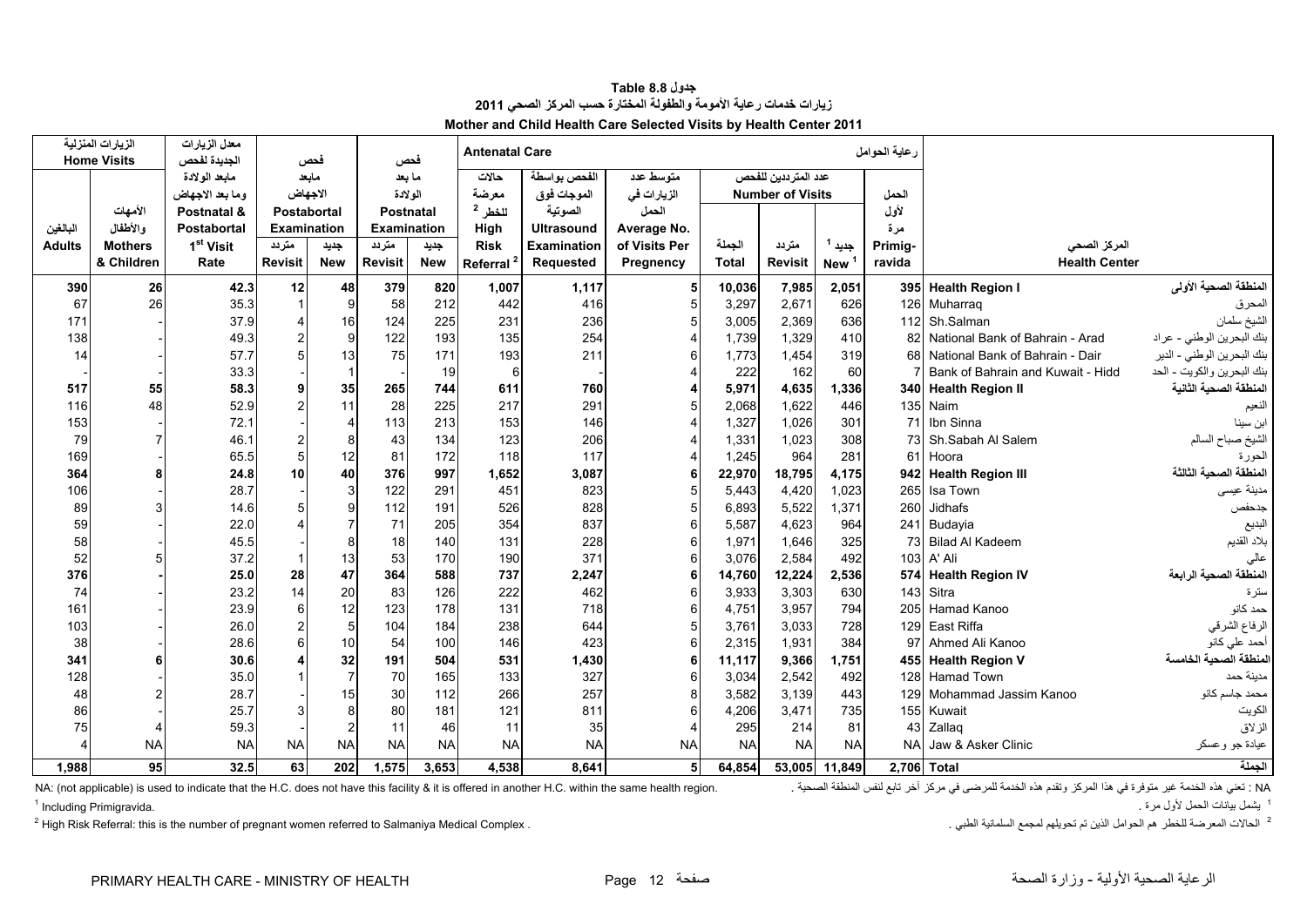<span id="page-13-0"></span>

|          | <b>Periodic Women Screening</b>         |             |                  |                 |              |                |            |                                    |                 | الفحص الدوري للنساء |                |            |                                     |                            |
|----------|-----------------------------------------|-------------|------------------|-----------------|--------------|----------------|------------|------------------------------------|-----------------|---------------------|----------------|------------|-------------------------------------|----------------------------|
|          | <b>Cervical Examination</b>             |             |                  |                 |              |                |            | Breast Examination   فحص عنق الرحم |                 |                     |                | فحص الثدى  |                                     |                            |
|          | النتائج غير الطبيعية لفحوصات بابانيكولا |             |                  | النتائج         |              |                |            |                                    | النتائج         |                     |                |            |                                     |                            |
|          | <b>Abnormal Pap Findings</b>            |             | لطخة             | غير الطبيعية    |              |                |            | حالات                              | غير الطبيعية    |                     |                |            |                                     |                            |
|          |                                         |             | بابانيكولا       | للفحص السريري   | الجملة       | متردد          | جديد       | محولة                              | للفحص السريري   | الجملة              | متردد          | جديد       |                                     |                            |
| حالات    |                                         |             | <b>Total Pap</b> | <b>Clinical</b> | <b>Total</b> | <b>Revisit</b> | <b>New</b> | Referral                           | <b>Clinical</b> | <b>Total</b>        | <b>Revisit</b> | <b>New</b> |                                     |                            |
| محولة    | ورمى                                    | التهابي     | <b>Smear</b>     | <b>Abnormal</b> |              |                |            |                                    | Abnormal        |                     |                |            | المركز الصحى                        |                            |
| Referral | <b>Neoplastic</b>                       | Inflamatory | Requested        | <b>Findings</b> |              |                |            |                                    | <b>Findings</b> |                     |                |            | <b>Health Center</b>                |                            |
| 3        |                                         | 23          | 755              | 24              | 1,060        | 305            | 755        |                                    | 27              | 1,549               | 56             |            | 1,493 Health Region I               | المنطقة الصحية الأولى      |
|          |                                         | 13          | 112              | 13              | 115          | 3              | 112        |                                    |                 | 376                 |                |            | 376 Muharraq                        | المحرق                     |
|          |                                         |             | 212              | 3               | 226          | 14             | 212        |                                    |                 | 407                 | $\overline{4}$ |            | 403 Sh.Salman                       | الشيخ سلمان                |
|          |                                         |             | 171              |                 | 296          | 125            | 171        |                                    | 27              | 351                 | 52             | 299        | National Bank of Bahrain - Arad     | بنك البحرين الوطني - عراد  |
|          |                                         |             | 254              | 8               | 417          | 163            | 254        |                                    |                 | 362                 |                |            | 362 National Bank of Bahrain - Dair | بنك البحرين الوطني - الدير |
|          |                                         |             | 6                |                 | 6            |                | 6          |                                    |                 | 53                  |                | 53         | Bank of Bahrain and Kuwait - Hidd   | بنك البحرين والكويت - الحد |
|          |                                         | 26          | 664              | 32              | 909          | 245            | 664        | 53                                 |                 | 1,690               | 41             |            | 1,649 Health Region II              | المنطقة الصحية الثانية     |
|          |                                         | 23          | 191              | 32              | 231          | 40             | 191        | 35                                 |                 | 607                 |                | 607        | Naim                                | النعيم                     |
|          |                                         |             | 131              |                 | 206          | 75             | 131        |                                    |                 | 345                 | 10             | 335        | Ibn Sinna                           | ابن سينا                   |
|          |                                         |             | 198              |                 | 238          | 40             | 198        | 11                                 |                 | 425                 | 21             | 404        | Sh.Sabah Al Salem                   | الشيخ صباح السالم          |
|          |                                         |             | 144              |                 | 234          | 90             | 144        |                                    |                 | 313                 | 10             | 303        | Hoora                               | الحورة                     |
|          |                                         |             | 967              | 25              | 1,288        | 321            | 967        |                                    | 42              | 2,402               | 88             |            | 2,314 Health Region III             | المنطقة الصحية الثالثة     |
|          |                                         |             | 425              |                 | 592          | 167            | 425        |                                    |                 | 751                 | 49             | 702        | Isa Town                            | مدينة عيسى                 |
|          |                                         |             | 106              |                 | 152          | 46             | 106        |                                    | 42              | 476                 | 36             | 440        | Jidhafs                             | جدحفص                      |
|          |                                         |             | 178              |                 | 240          | 62             | 178        |                                    |                 | 654                 | 3              | 651        | Budayia                             | البديع                     |
|          |                                         |             | 137              |                 | 137          |                | 137        |                                    |                 | 209                 |                | 209        | <b>Bilad Al Kadeem</b>              | بلاد القديم                |
|          |                                         |             | 121              | 18              | 167          | 46             | 121        |                                    |                 | 312                 |                |            | 312 A' Ali                          | عالى                       |
|          |                                         | 12          | 380              | 61              | 601          | 221            | 380        | 106                                | $\overline{2}$  | 1,666               | 177            |            | 1,489 Health Region IV              | المنطقة الصحية الرابعة     |
|          |                                         |             | 103              | 23              | 146          | 43             | 103        |                                    |                 | 391                 |                | 391        | Sitra                               | سترة                       |
|          |                                         |             | 124              | 13              | 256          | 132            | 124        |                                    |                 | 661                 | 132            | 529        | Hamad Kanoo                         | حمد كانو                   |
|          |                                         |             | 70               |                 | 87           | 17             | 70         |                                    |                 | 280                 | $\overline{2}$ |            | 278 East Riffa                      | الرفاع الشرقي              |
|          |                                         |             | 83               | 21              | 112          | 29             | 83         | 98                                 |                 | 334                 | 43             | 291        | Ahmed Ali Kanoo                     | أحمد على كانو              |
| 11       |                                         | 14          | 903              | 45              | 1,158        | 255            | 903        | 174                                | 25              | 1,761               | 250            |            | 1,511 Health Region V               | المنطقة الصحية الخامسة     |
|          |                                         |             | 284              | $\overline{2}$  | 383          | 99             | 284        | 150                                |                 | 556                 | 99             |            | 457 Hamad Town                      | مدينة حمد                  |
|          |                                         |             | 189              |                 | 193          |                | 189        | 5                                  |                 | 301                 | 19             | 282        | Mohammad Jassim Kanoo               | محمد جاسم كانو             |
|          |                                         | 14          | 371              | 33              | 514          | 143            | 371        | 18 <sup>l</sup>                    | 14              | 732                 | 108            | 624        | Kuwait                              | الكويت                     |
|          |                                         |             | 59               |                 | 68           | 9              | 59         |                                    |                 | 172                 | 24             |            | 148 Zallaq                          | الزلاق                     |
|          |                                         |             |                  |                 |              |                |            |                                    |                 |                     |                |            | Jaw & Asker Clinic                  | عيادة جو وعسكر             |
| 27       |                                         | 79          | 3,669            | 187             | 5.016        | 1,347          | 3.669      | 334                                | 98              | 9,068               | 612            |            | 8,456 Total                         | الجملة                     |

**جدول 8.9 Table زيارات الفحص الدوري للنساء التابعة لخدمات رعاية األمومة والطفولة حسب المركز الصحي <sup>2011</sup> Periodic Women Screening Visits through Maternal and Child Health Care Services by Health Center 2011**

NA: (not applicable) is used to indicate that the Health Center does not have this facility and it تغني هذه الخدمة غير متوفرة في هذا المركز وتقدم هذه الخدمة للمرضى الخدمة هذه الخدمة للمرضى الخدمة للمرضى الخدمة للمرضى : NA

is offered in another H.C. within the same health region. . الصحية المنطقة لنفس تابع آخر مركز في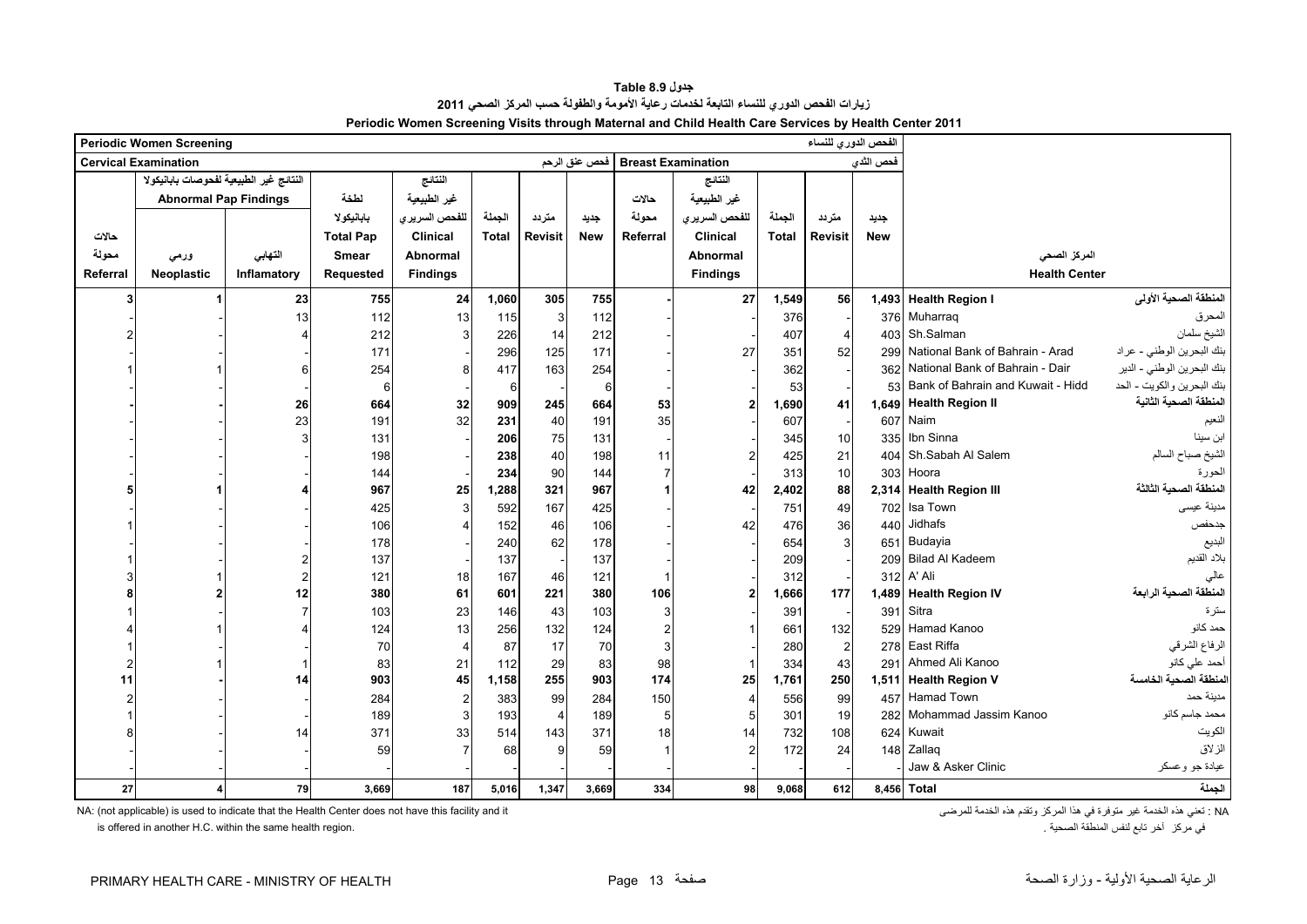<span id="page-14-0"></span>

|                       | <b>Abnormal Findings</b> |                        |           |           |                      |              | النتائج الغير طبيعية للفحوصات |                |              |                                      |              |                                      |                            |
|-----------------------|--------------------------|------------------------|-----------|-----------|----------------------|--------------|-------------------------------|----------------|--------------|--------------------------------------|--------------|--------------------------------------|----------------------------|
|                       | نتائج غير                |                        |           |           | بيتا تلاسيميا        |              | الانيميا المنجلية             |                |              | عدد المترددين للفحص                  |              |                                      |                            |
| حالات                 | طبيعية اخرى              | انواع أخرى من          | نقص       | الفا      | <b>B.Thalassemia</b> |              | <b>Sickle Cell</b>            |                |              | <b>Premarital Examination Visits</b> |              |                                      |                            |
| محولة                 | <b>Others</b>            | الاعتلال الهيموغلوبيني | الخميرة   | ثلاسيميا  |                      |              |                               |                |              |                                      |              |                                      |                            |
| Referra               | <b>Abnormal</b>          | <b>Other Hemo-</b>     | G6PD      | A.Thala-  | مريضة                | حاملة        | مريضة                         | حاملة          | الجملة       | متردد                                | جديد         | المركز الصحى                         |                            |
|                       | <b>Findings</b>          | globinopathies         |           | ssemia    | Major                | <b>Minor</b> | <b>Disease</b>                | <b>Trait</b>   | <b>Total</b> | <b>Revisit</b>                       | <b>New</b>   | <b>Health Center</b>                 |                            |
| q                     | 36                       | 17                     | 182       | 10        | 7                    | 29           | 3                             | 101            | 3,089        | 1,513                                |              | 1,576 Health Region I                | المنطقة الصحية الأولى      |
|                       | 7                        |                        | 21        |           |                      |              | 1                             | 10             | 797          | 400                                  |              | 397 Muharraq                         | المحرق                     |
|                       |                          |                        | 21        |           |                      |              |                               | 10             | 473          | 231                                  | 242          | Sh.Salman                            | الشيخ سلمان                |
|                       | 24                       | 13                     | 55        | 10        |                      |              | -1                            | 36             | 968          | 472                                  | 496          | National Bank of Bahrain - Arad      | بنك البحرين الوطني - عراد  |
| 6                     | 3                        |                        | 85        |           |                      |              | -1                            | 44             | 721          | 346                                  |              | 375 National Bank of Bahrain - Dair  | بنك البحرين الوطني - الدير |
|                       |                          |                        |           |           |                      | 3            |                               | $\overline{1}$ | 130          | 64                                   |              | 66 Bank of Bahrain and Kuwait - Hidd | بنك البحرين والكويت - الحد |
| 21                    | 26                       |                        | 207       | 61        |                      | 32           | 15                            | 120            | 1,992        | 922                                  |              | 1,070 Health Region II               | المنطقة الصحبة الثانبة     |
|                       | 3                        |                        | 125       | 61        |                      | 18           | $\overline{7}$                | 78             | 902          | 410                                  |              | 492 Naim                             | النعيم                     |
|                       | 16                       |                        | 20        |           |                      |              |                               | 13             | 228          | 114                                  | 114          | Ibn Sinna                            | ابن سينا                   |
|                       | 5                        |                        | 37        |           |                      |              | $\overline{\mathbf{1}}$       | 24             | 537          | 247                                  | 290          | Sh.Sabah Al Salem                    | الشيخ صباح السالم          |
| $\overline{2}$        | $\overline{2}$           |                        | 25        |           |                      |              | $\overline{7}$                | 5              | 325          | 151                                  |              | 174 Hoora                            | الحورة                     |
| 77                    | 126                      | 50                     | 917       | 119       |                      | 101          | 42                            | 709            | 6,689        | 3,140                                |              | 3,549 Health Region III              | المنطقة الصحية الثالثة     |
| 32                    | 68                       | 12                     | 202       |           |                      | 36           | 5                             | 169            | 2.871        | 1,295                                | 1,576        | Isa Town                             | مدينة عيسى                 |
| $\overline{7}$        | 13                       | 11                     | 274       | 22        |                      | 19           | 14                            | 190            | 1.138        | 569                                  | 569          | Jidhafs                              | جدحفص                      |
| 11                    | 25                       |                        | 202       | 94        |                      | 21           | 8                             | 155            | 1,131        | 556                                  |              | 575 Budayia                          | البديع                     |
| $\overline{2}$        |                          |                        | 75        |           |                      | 5            | 8                             | 58             | 485          | 233                                  |              | 252 Bilad Al Kadeem                  | بلاد القديم                |
| 25                    | 20                       | 21                     | 164       |           |                      | 20           | $\overline{7}$                | 137            | 1,064        | 487                                  |              | 577 A' Ali                           | عالى                       |
| 91                    | 44                       | 14                     | 324       |           |                      | 60           | 24                            | 210            | 3,641        | 1,778                                |              | 1,863 Health Region IV               | المنطقة الصحية الرابعة     |
| 51                    | 22                       |                        | 174       |           |                      | 30           | 15                            | 110            | 891          | 432                                  |              | 459 Sitra                            | سترة                       |
| $\overline{2}$        | $\overline{7}$           |                        | 30        |           |                      | 15           | $\overline{1}$                | 29             | 1,563        | 788                                  |              | 775 Hamad Kanoo                      | حمد كانو                   |
| 10                    | 3                        |                        | 20        |           |                      |              | $\overline{\mathbf{1}}$       | 14             | 636          | 306                                  |              | 330 East Riffa                       | الرفاع الشرقي              |
| 28                    | 12                       |                        | 100       |           |                      | 6            | $\overline{7}$                | 57             | 551          | 252                                  | 299          | Ahmed Ali Kanoo                      | أحمد على كانو              |
| 20                    | 125                      | 19                     | 521       |           | 17                   | 45           | 28                            | 339            | 4,562        | 2,150                                |              | 2,412 Health Region V                | المنطقة الصحية الخامسة     |
| 12                    | 12                       |                        | 164       |           | 17                   | 15           | $\overline{7}$                | 117            | 2,041        | 976                                  |              | 1,065 Hamad Town                     | مدينة حمد                  |
| $\boldsymbol{\Delta}$ | 106                      | 10                     | 182       |           |                      | $\mathbf{Q}$ | 11                            | 114            | 1,343        | 625                                  |              | 718 Mohammad Jassim Kanoo            | محمد جاسم كانو             |
| 3                     | $\overline{7}$           |                        | 164       |           |                      | 18           | 10                            | 96             | 970          | 448                                  | 522          | Kuwait                               | الكويت                     |
|                       |                          |                        | 11        |           |                      | 3            |                               | 12             | 208          | 101                                  |              | 107 Zallaq                           | الزلاق                     |
| <b>NA</b>             | <b>NA</b>                | <b>NA</b>              | <b>NA</b> | <b>NA</b> | <b>NA</b>            | <b>NA</b>    | <b>NA</b>                     | <b>NA</b>      | <b>NA</b>    | <b>NA</b>                            | <b>NA</b>    | Jaw & Asker Clinic                   | عيادة جو وعسكر             |
| 218                   | 357                      | 106                    | 2,151     | 192       | 30 <sup>1</sup>      | 267          | 112                           | 1.479          | 19,973       | 9,503                                | 10,470 Total |                                      | الجملة                     |

**جدول 8.10 Table زيارات خدمة الفحص قبل الزواج التابعة لرعاية األمومة والطفولة حسب المركز الصحي <sup>2011</sup> Premarital Examination Visits through Maternal and Child Health Care Services by Health Center 2011**

NA: (not applicable) is used to indicate that the Health Center does not have this facility and it is offered كتي هذه الخدمة للمركز وتقدم هذه الخدمة للمرضى في مركز الخدمة للمرضى في مركز المركز وتقدم هذه الخدمة للمرضى في م

in another Health Center within the same health region. . الصحية المنطقة لنفس تابع آخر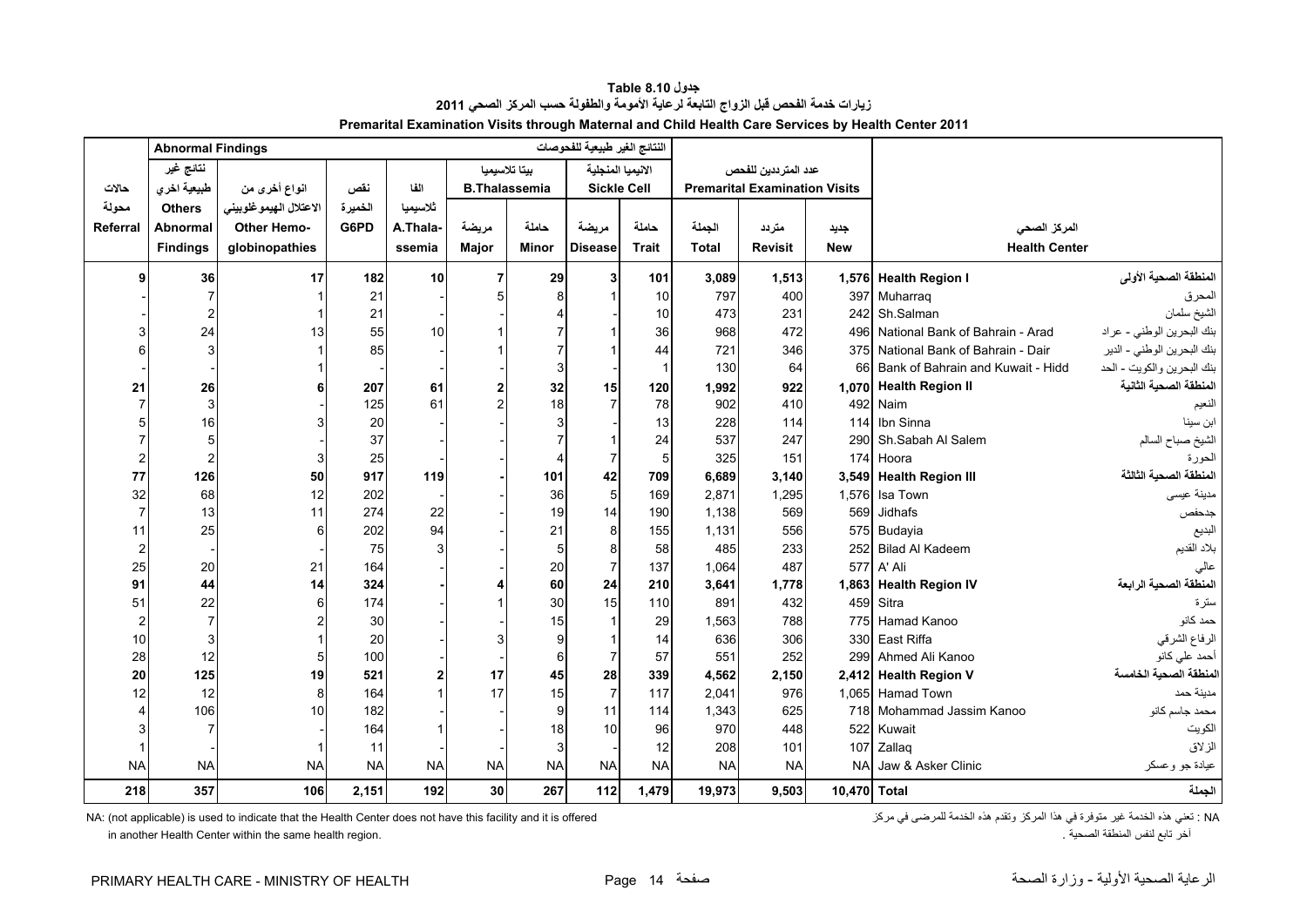<span id="page-15-0"></span>

|              | الجملة         |                |                | طرق اخرى (زيارات)          |                         |                | اللولب (زيارات)             |                 |              |                | حبوب منع الحمل (زيارات) | <b>Oral Contraceptive Pills (Visits)</b> |            |                                   |                            |
|--------------|----------------|----------------|----------------|----------------------------|-------------------------|----------------|-----------------------------|-----------------|--------------|----------------|-------------------------|------------------------------------------|------------|-----------------------------------|----------------------------|
|              | <b>Total</b>   |                |                | <b>Other Contraceptive</b> |                         |                | <b>Intra Uterine</b>        |                 |              |                | الحبوب الأحادية         | الحبوب المركبة                           |            |                                   |                            |
|              |                |                |                | <b>Methods</b>             |                         |                | <b>Contraceptive Device</b> |                 | الحملة       |                | <b>Mini Pills</b>       | <b>Combined Pills</b>                    |            |                                   |                            |
| الجملة       | متردد          | جديد           | الحملة         | متردد                      | جديد                    | الجملة         | متردد                       | جديد            | <b>Total</b> | متردد          | جديد                    | متردد                                    | جديد       | المركز الصحى                      |                            |
| <b>Total</b> | <b>Revisit</b> | <b>New</b>     | <b>Total</b>   | <b>Revisit</b>             | <b>New</b>              | <b>Total</b>   | <b>Revisit</b>              | <b>New</b>      |              | <b>Revisit</b> | <b>New</b>              | <b>Revisit</b>                           | <b>New</b> | <b>Health Center</b>              |                            |
|              |                |                |                |                            | 316                     |                |                             |                 |              |                |                         |                                          |            |                                   | المنطقة الصحية الأولى      |
| 1,032        | 403            | 629<br>135     | 500<br>61      | 184                        | 49                      | 160            | 50<br>11                    | 110<br>33       | 372<br>68    | 64             | 80                      | 105<br>15                                |            | 123 Health Region I               |                            |
| 173<br>182   | 38<br>51       | 131            | 45             | 12<br>6                    | 39                      | 44<br>51       | 11                          | 40              | 86           | 14             | 13<br>26                | 20                                       | 26         | 40 Muharraq<br>Sh.Salman          | المحرق<br>الشيخ سلمان      |
| 329          | 132            | 197            | 179            | 72                         | 107                     | 58             | 26                          | 32              | 92           | 20             | 28                      | 14                                       | 30         | National Bank of Bahrain - Arad   | بنك البحرين الوطني - عراد  |
| 340          | 181            | 159            | 214            | 94                         | 120                     | 6 <sup>1</sup> |                             |                 | 120          | 30             | 10                      | 55                                       | 25         | National Bank of Bahrain - Dair   | بنك البحرين الوطني - الدير |
| -8           | - 1            | $\overline{7}$ | 1              |                            | $\overline{\mathbf{1}}$ | 1              |                             |                 | 6            |                | 3                       |                                          |            | Bank of Bahrain and Kuwait - Hidd | بنك البحرين والكويت - الحد |
| 534          | 151            |                | 301            |                            | 256                     | 61             |                             |                 | 172          |                |                         | 92                                       |            | 53 Health Region II               | المنطقة الصحية الثانية     |
| 98           | 17             | 383<br>81      | 58             | 45<br>9                    | 49                      | 14             |                             | 53<br>14        | 26           | 6              | 21<br>8                 | 6                                        | 10         | Naim                              | النعيم                     |
| 126          | 49             | 77             | 61             | 11                         | 50                      | 10             |                             | 9               | 55           |                |                         | 35                                       | 11         | Ibn Sinna                         | ابن سينا                   |
| 44           | 17             | 27             | $\overline{2}$ |                            | $\overline{2}$          | 13             | 5                           | 8               | 29           |                |                         | 10                                       | 14         | Sh.Sabah Al Salem                 | الشيخ صباح السالم          |
| 266          | 68             | 198            | 180            | 25                         | 155                     | 24             | $\overline{2}$              | 22              | 62           |                | 3                       | 41                                       | 18         | Hoora                             | الحورة                     |
| 1,138        | 476            | 662            | 602            | 146                        | 456                     | 77             | 24                          | 53              | 459          | 12             | 20                      | 294                                      |            | 133 Health Region III             | لمنطقة الصحية الثالثة      |
| 377          | 153            | 224            | 162            |                            | 162                     | 18             | $\overline{1}$              | 17              | 197          |                |                         | 152                                      | 38         | Isa Town                          | مدينة عيسى                 |
| 316          | 169            | 147            | 189            | 74                         | 115                     | 26             | 14                          | 12              | 101          |                |                         | 74                                       | 19         | Jidhafs                           | جدحفص                      |
| 175          | 58             | 117            | 92             | 28                         | 64                      | 25             |                             | 18              | 58           |                |                         | 21                                       | 31         | Budavia                           | البديع                     |
| 120          | 39             | 81             | 107            | 38                         | 69                      | $\mathbf 1$    |                             |                 | 12           |                |                         |                                          | 9          | <b>Bilad Al Kadeem</b>            | بلاد القديم                |
| 150          | 57             | 93             | 52             | 6                          | 46                      | 7              | $\overline{2}$              | 5 <sup>1</sup>  | 91           |                | 6                       | 46                                       | 36         | A' Ali                            | عالى                       |
| 977          | 357            | 620            | 264            | 87                         | 177                     | 156            | 61                          | 95              | 557          |                | 24                      | 201                                      |            | 324 Health Region IV              | المنطقة الصحية الرابعة     |
| 144          | 62             | 82             | 54             | 14                         | 40                      | 5              | $\overline{c}$              | $\overline{3}$  | 85           |                | 9                       | 45                                       | 30         | Sitra                             | سترة                       |
| 445          | 151            | 294            | 131            | 47                         | 84                      | 32             | 15                          | 17              | 282          |                | 11                      | 84                                       |            | 182 Hamad Kanoo                   | حمد كانو                   |
| 297          | 109            | 188            | 31             | 10                         | 21                      | 112            | 42                          | 70              | 154          |                |                         | 57                                       | 97         | East Riffa                        | الرفاع الشرقي              |
| 91           | 35             | 56             | 48             | 16                         | 32                      | $\overline{7}$ | $\overline{2}$              | $5\overline{5}$ | 36           |                |                         | 15                                       | 15         | Ahmed Ali Kanoo                   | أحمد على كانو              |
| 435          | 245            | 190            | 83             | 23                         | 60                      | 53             | 19                          | 34              | 299          | 36             | 22                      | 167                                      |            | 74 Health Region V                | المنطقة الصحية الخامسة     |
| 144          | 112            | 32             |                |                            |                         | 15             | $\overline{4}$              | 11              | 129          |                |                         | 108                                      | 21         | Hamad Town                        | مدينة حمد                  |
| 70           | 30             | 40             | 10             | 5                          | 5                       | 18             |                             | 11              | 42           |                |                         | 15                                       | 19         | Mohammad Jassim Kanoo             | محمد جاسم كانو             |
| 134          | 49             | 85             | 73             | 18                         | 55                      | 6 <sup>1</sup> | 5                           |                 | 55           |                |                         | 22                                       | 20         | Kuwait                            | الكويت                     |
| 87           | 54             | 33             |                |                            |                         | 14             | 3                           | 11              | 73           | 29             | 8                       | 22                                       | 14         | Zallaq                            | الزلاق                     |
| <b>NA</b>    | <b>NA</b>      | <b>NA</b>      | <b>NA</b>      | <b>NA</b>                  | <b>NA</b>               | <b>NA</b>      | <b>NA</b>                   | <b>NA</b>       | <b>NA</b>    | <b>NA</b>      | <b>NA</b>               | <b>NA</b>                                | <b>NA</b>  | Jaw & Asker Clinic                | عيادة جو وعسكر             |
| 4,116        | 1,632          | 2,484          | 1,750          | 485                        | 1,265                   | 507            | 162                         | 345             | 1,859        | 126            | 167                     | 859                                      |            | 707 Total                         | الجملة                     |

**جدول 8.11 Table توزيع زيارات تنظيم األسرة حسب طريقة تنظيم األسرة والمركز الصحي <sup>2011</sup> Family Planning Visits by Family Planning Method and Health Center 2011**

NA: (not applicable) is used to indicate that the Health Center does not have this facility and it is offered متوفرة الخدمة هذه الخدمة هذه الخدمة للمرضى في مركز أي متوفرة في هذا المركز وتقدم هذه الخدمة للمرضى في مركز الحد

in another Health Center within the same health region. . الصحية المنطقة لنفس تابع آخر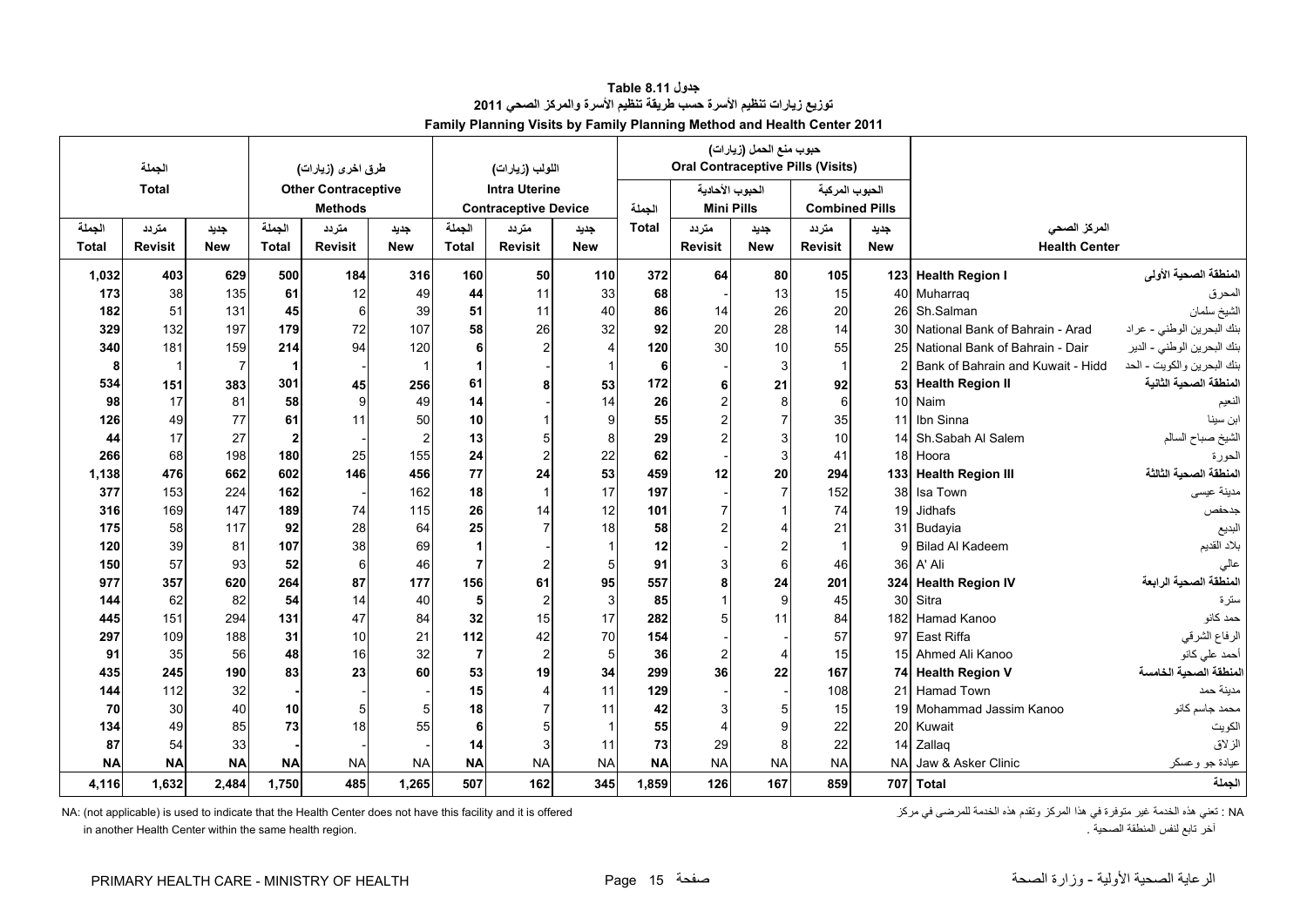<span id="page-16-0"></span>

|                     | نسبة الاطفال الذين استكملوا جميع زيارات فحص الاطفال<br>% of Children Fully Screened by Age |           |                   |            |                  |          | بيانات التحويل لزيارات فحص الأطفال  |                  |                | بيانات النتائج الغير طبيعية للفحص |               |                                          |                             |
|---------------------|--------------------------------------------------------------------------------------------|-----------|-------------------|------------|------------------|----------|-------------------------------------|------------------|----------------|-----------------------------------|---------------|------------------------------------------|-----------------------------|
|                     |                                                                                            |           |                   |            |                  |          | <b>Children Screening Referrals</b> |                  |                | <b>Abnormal Findings</b>          |               |                                          |                             |
| فحص دخول المدرسة    |                                                                                            |           |                   |            | معدل تحويل       | مجموع    | حالات محولة                         | حالات محولة      | معدل زيارات    | عدد زيارات                        |               |                                          |                             |
| من 5 المي 6 سنوات   |                                                                                            | للسنة     | للسنة الاولى      |            | الأطفال الى      | الحالات  | لعيادات                             | لعيادة تقييم     | الأطفال بنتائج | الأطفال بنتائج                    | عدد           |                                          |                             |
| <b>School Entry</b> |                                                                                            | الثانبة   | من المعمر         |            | العبادات         | المحولة  | أخرى                                | تطور الأطفال     | غير طبيعية     | غير طبيعية                        | زيارات        |                                          |                             |
| <b>Examination</b>  | Second                                                                                     |           | <b>First Year</b> |            | Children         | Total    | Referrals                           | <b>Referrals</b> | Rate of        | للفحص                             | فحص           |                                          |                             |
| $(5 - 6)$ years     | Year                                                                                       |           |                   |            | <b>Referrals</b> | No. of   | to                                  | to               | <b>Visits</b>  | No. of                            | الأطفال       |                                          |                             |
|                     |                                                                                            |           |                   |            | Rate             | Referred | Other                               | Children         | with           | Visits, with                      | No.           | المركز الصحى                             |                             |
| الجملة              | الجملة                                                                                     | بحرينى    | الجملة            | بحرينى     | to               | Cases    | <b>Outpatient</b>                   | Assesment        | Abnormal       | Abnormal                          | οf            | <b>Health Center</b>                     |                             |
| <b>Total</b>        | <b>Total</b>                                                                               | Bah       | <b>Total</b>      | <b>Bah</b> | <b>Clinics</b>   |          | <b>Clinics</b>                      | <b>Clinic</b>    | Finding        | <b>Finding</b>                    | <b>Visits</b> |                                          |                             |
| 83.6                | 80.6                                                                                       | 79.3      | 84.8              | 83.1       | 1.2              | 290      | 167                                 | 123              | 7.6            | 1,770                             |               | 23,294 Health Region I                   | المنطقة الصحية الأولى       |
| 98.0                | 84.3                                                                                       | 79.8      | 101.4             | 98.4       | 0.2              | 13       | 10                                  | 3                | 4.8            | 361                               |               | 7,526 Muharraq                           | المحرق                      |
| 57.8                | 60.8                                                                                       | 53.0      | 60.4              | 52.6       | 1.9              | 104      | 73                                  | 31               | 5.2            | 287                               |               | 5,550 Sh.Salman                          | الشيخ سلمان                 |
| 73.3                | 79.5                                                                                       | 79.1      | 77.6              | 76.5       | 2.2              | 120      | 33                                  | 87               | 8.7            | 478                               |               | 5,464 National Bank of Bah. - Arad       | بنك البحرين الوطني - عراد   |
| 102.9               | 79.9                                                                                       | 83.8      | 79.0              | 81.3       | 1.3              | 53       | 51                                  | $\overline{2}$   | 14.7           | 582                               |               | 3,950 National Bank of Bah. - Dair       | بنك البحرين الوطني - الدير  |
|                     |                                                                                            |           |                   |            |                  |          |                                     |                  | 7.7            | 62                                |               | 804 Bank of Bahrain and Kuwait - Hidd    | بنك البحرين والكويت - الحد  |
| 85.0                | 52.3                                                                                       | 61.2      | 55.6              | 64.2       | 0.8              | 129      | 86                                  | 43               | 7.4            | 1,134                             |               | 15,329 Health Region II                  | المنطقة الصحية الثانية      |
| 75.0                | 66.1                                                                                       | 74.6      | 65.2              | 75.0       | 0.3              | 14       | 13                                  | $\mathbf{1}$     | 5.4            | 268                               |               | 4.945 Naim                               | النعيم                      |
| 74.7                | 47.3                                                                                       | 51.8      | 45.6              | 51.5       | 1.3              | 35       | 32                                  | 3                | 14.3           | 383                               |               | 2.681 Ibn Sinna                          | ابن سينا                    |
| 73.1                | 43.8                                                                                       | 55.8      | 48.9              | 58.9       | 0.4              | 16       | $\overline{7}$                      | 9                | 1.8            | 81                                |               | 4.503 Sh.Sabah Al Salem                  | الشيخ صباح السالم           |
| 142.4               | 49.6                                                                                       | 56.2      | 59.7              | 66.0       | 2.0              | 64       | 34                                  | 30               | 12.6           | 402                               |               | 3,200 Hoora                              | الحورة                      |
| 86.6                | 62.7                                                                                       | 65.1      | 63.6              | 65.7       | 1.1              | 482      | 311                                 | 171              | 8.1            | 3,719                             |               | 45,713 Health Region III                 | لمنطقة الصحية الثالثة       |
| 76.1                | 61.9                                                                                       | 62.2      | 60.7              | 60.0       | 2.0              | 246      | 174                                 | 72               | 11.8           | 1,455                             |               | 12,381 Isa Town                          | مدينة عيسى                  |
| 109.1               | 65.0                                                                                       | 67.5      | 68.2              | 71.7       | 0.5              | 63       | 33                                  | 30               | 3.3            | 402                               | 12,286        | Jidhafs                                  | جدحفص                       |
| 73.8                | 64.9                                                                                       | 71.4      | 70.2              | 76.0       | 0.6              | 63       | 18                                  | 45               | 6.7            | 695                               |               | 10,331 Budayia                           | البديع                      |
| 85.0                | 55.3                                                                                       | 57.6      | 48.3              | 49.1       | 1.3              | 57       | 50                                  | $\overline{7}$   | 12.3           | 553                               |               | 4,486 Bilad Al Kadeem                    | بلاد القديم                 |
| 92.8                | 60.4                                                                                       | 60.7      | 59.7              | 61.0       | 0.9              | 53       | 36                                  | 17               | 9.9            | 614                               | 6,229 A' Ali  |                                          | عالى                        |
| 84.1                | 46.4                                                                                       | 48.2      | 50.1              | 51.5       | 1.9              | 452      | 182                                 | 270              | 13.5           | 3,272                             |               | 24,257 Health Region IV                  | المنطقة الصحية الرابعة      |
| 98.4                | 65.0                                                                                       | 65.1      | 69.3              | 69.8       | 2.4              | 146      | 82                                  | 64               | 28.4           | 1.749                             | 6,149 Sitra   |                                          | سترة                        |
| 79.0                | 36.7                                                                                       | 37.0      | 41.3              | 40.0       | 0.6              | 36       | $\overline{7}$                      | 29               | 4.2            | 266                               |               | 6.371 Hamad Kanoo                        | حمد كانو                    |
| 76.3                | 39.3                                                                                       | 36.5      | 41.9              | 37.7       | 2.5              | 194      | 64                                  | 130              | 7.0            | 550                               |               | 7.876 East Riffa                         | الرفاع الشرقي               |
|                     |                                                                                            |           | 65.3              | 66.7       | 2.0              | 76       | 29                                  | 47               | 18.3           | 707                               |               | 3,861 Ahmed Ali Kanoo <sup>1</sup>       | أحمد على كانو <sup>1</sup>  |
| 85.9                | 57.3                                                                                       | 60.7      | 52.7              | 55.4       | 0.8              | 155      | 26                                  | 129              | 11.6           | 2,307                             |               | 19,929 Health Region V                   | لمنطقة الصحبة الخامسة       |
| 83.3                | 44.2                                                                                       | 46.3      | 42.4              | 44.6       | 1.0              | 70       | 4                                   | 66               | 7.8            | 548                               |               | 7.037 Hamad Town                         | مدينة حمد                   |
| 87.4                | 57.0                                                                                       | 61.4      | 42.0              | 43.8       | 1.0              | 56       | g                                   | 47               | 14.0           | 795                               |               | 5,682 Mohammad Jassim Kanoo <sup>3</sup> | محمد جاسم كانو <sup>3</sup> |
| 78.2                | 78.2                                                                                       | 80.8      | 77.0              | 78.8       | 0.4              | 27       | 12                                  | 15.0             | 13.6           | 853                               |               | 6266 Kuwait                              | الكويت                      |
| <b>NA</b>           | 41.6                                                                                       | 40.8      | 51.7              | 58.9       | 0.1              |          |                                     | 1.0              | 7.6            | 52                                | 686           | Zallaq <sup>2</sup>                      | الزلاق <sup>2</sup>         |
| <b>NA</b>           | <b>NA</b>                                                                                  | <b>NA</b> | <b>NA</b>         | <b>NA</b>  | 0.4              |          |                                     |                  | 22.9           | 59                                | 258           | Jaw & Asker Clinic                       | عيادة جو وعسكر              |
| 85.2                | 59.7                                                                                       | 62.7      | 61.6              | 63.8       | 1.2              | 1.508    | 772                                 | 736              | 9.5            | 12.202                            | 128.522 Total |                                          | الحملة                      |

#### **جدول 8.12 Table بيانات خدمات الفحص الدوري لألطفال حسب المركز الصحي <sup>2011</sup> Child Screening Data by Health Center 2011**

 $<sup>1</sup>$  Ahmed Ali Kanoo H.C. was opened late 2009, therefore the vaccination data of children</sup>

لألطفال الذين اعمارھم اكبر من عام تم تسجيلھم في مركز سترة . .C.H Sitra at registered year one above

<sup>2</sup> The registration at Zallaq H.C. started since 2007 - children over five years registered at Kuwait H.C.

Note: Rates over 100% because total of children received vaccine is higher than the registered children in the health center.

<sup>1</sup> مركز احمد علي كانو : تم افتتاحه في اواخر عام 2009 ، لذلك نلاحظ بأن بيانات الفحص

2

3 Data of birth, deaths and immunization for the children registered at Mohammed J. Kanoo H.C. . كانو جاسم محمد بمركز تسجيلھا تم لألطفال والفحص والوفيات المواليد بيانات <sup>3</sup>

NA : (Not Applicable)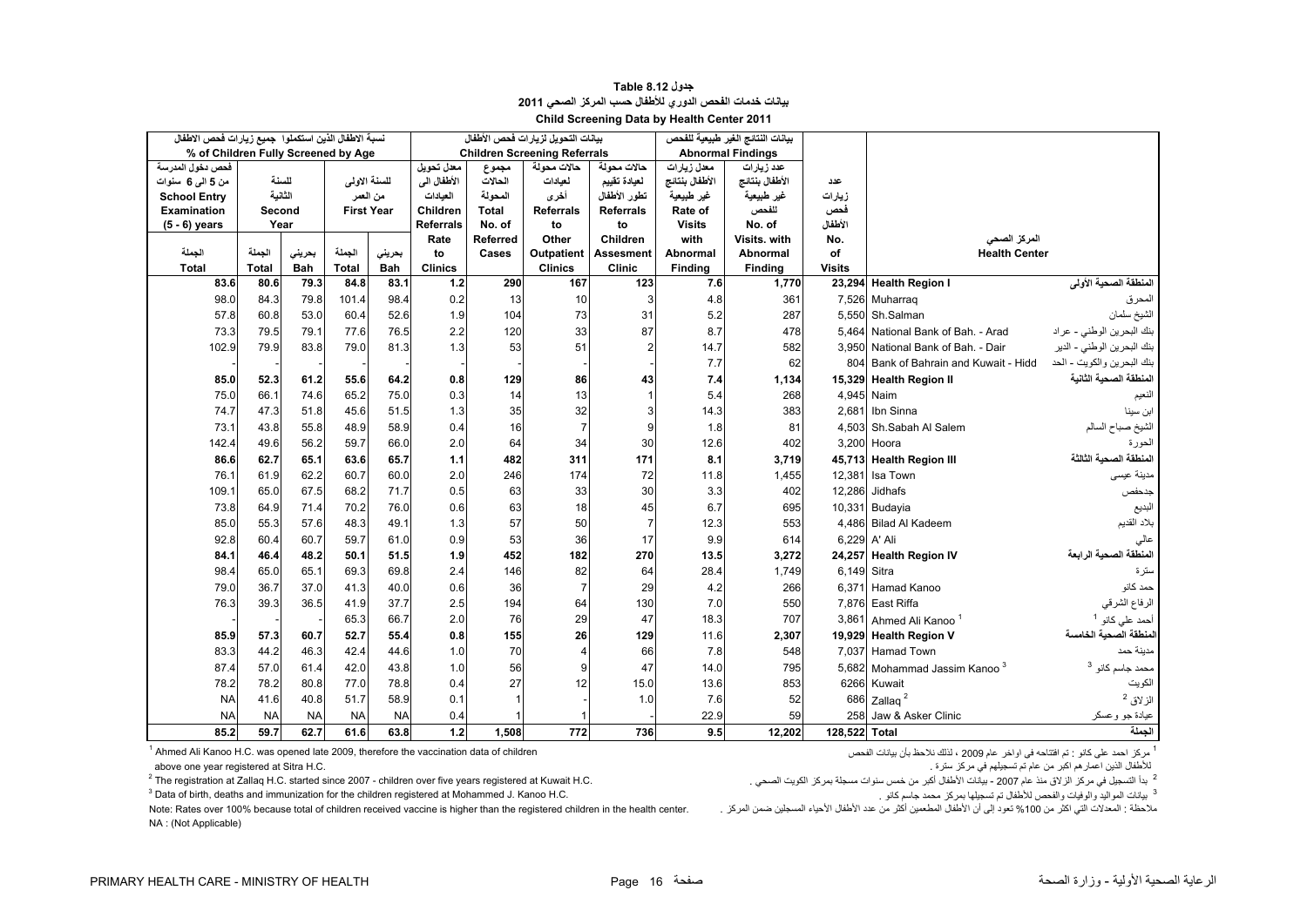| جدول Table 8.13                                                                                                                |
|--------------------------------------------------------------------------------------------------------------------------------|
| نسبة التغطية بالتطعيمات الروتينيه للأطفال حسب المواليد الأحياء المسجلين في المراكز الصحية والجنسية والنوع 2011                 |
| Routine childhood Immunization Coverage Among Children by Registered Live Births at Health Centers by Nationality and Sex 2011 |

<span id="page-17-0"></span>

|               | % Immunization Coverage |              |              |                                                                     |              |               |               |               |               |               |               |                                       |              |              |               | نسبة التغطية بالتطعيم |               |                                   |                                |
|---------------|-------------------------|--------------|--------------|---------------------------------------------------------------------|--------------|---------------|---------------|---------------|---------------|---------------|---------------|---------------------------------------|--------------|--------------|---------------|-----------------------|---------------|-----------------------------------|--------------------------------|
|               |                         |              |              | الجرعة الأولى من الطعم البكتير ي الثلاثي ( الخناق والكزاز والشاهوق) |              |               |               |               |               |               |               | الجرعة الثالثة من لقاح شلل الأطفال    |              |              |               |                       |               |                                   |                                |
|               |                         |              |              | 1 <sup>st</sup> dose of Diphtheria, Tetanus & Pertussis             |              |               |               |               |               |               |               | 3 <sup>rd</sup> dose of Polio vaccine |              |              |               |                       |               |                                   |                                |
|               |                         |              |              |                                                                     |              |               |               |               |               |               |               |                                       |              |              |               |                       |               |                                   |                                |
|               |                         |              |              | (DPT & DT)                                                          |              |               |               |               |               |               |               |                                       |              |              |               |                       |               |                                   |                                |
| <b>Total</b>  |                         | الجملة       | Non-Bah.     |                                                                     | غير بحريني   | Bah.          |               | بحرينى        | <b>Total</b>  |               | الجملة        | Non-Bah.                              |              | غير بحريني   | Bah.          |                       | بحريني        |                                   |                                |
| الجملة        | أنشى                    | نكر          | الجملة       | أننى                                                                | ذكر          | الجملة        | أنشى          | نكر           | الجملة        | أنشى          | ذكر           | الجملة                                | أننى         | نكر          | الجملة        | أننس                  | ذكر           | المركز الصحى                      |                                |
| <b>Total</b>  | Female                  | Male         | <b>Total</b> | Female                                                              | Male         | <b>Total</b>  | Female        | <b>Male</b>   | Total         | Female        | Male          | <b>Total</b>                          | Female       | Male         | <b>Total</b>  | Female                | <b>Male</b>   | <b>Health Center</b>              |                                |
| 88.8          | 87.9                    | 89.7         | 87.5         | 86.3                                                                | 88.7         | 89.3          | 88.5          | 90.1          | 90.7          | 91.6          | 89.8          | 96.5                                  | 93.6         | 99.3         | 88.4          | 90.9                  | 86.1          | <b>Health Region I</b>            | المنطقة الصحية الأولى          |
| 88.9          | 84.9                    | 92.8         | 84.4         | 86.5                                                                | 82.7         | 91.6          | 84.1          | 100.0         | 92.7          | 91.6          | 93.7          | 101.8                                 | 112.8        | 93.5         | 87.2          | 81.3                  | 93.8          | Muharrag                          | المحرق                         |
| 87.9          | 85.9                    | 89.7         | 92.7         | 88.6                                                                | 97.4         | 83.8          | 83.0          | 84.4          | 92.4          | 89.9          | 94.7          | 98.5                                  | 87.5         | 111.0        | 87.3          | 92.4                  | 83.5          | Sh.Salman                         | الشيخ سلمان                    |
| 93.5          | 97.6                    | 89.5         | 109.8        | 121.3                                                               | 97.8         | 90.9          | 93.8          | 88.3          | 101.2         | 105.7         | 96.9          | 115.2                                 | 93.6         | 137.8        | 99.0          | 107.6                 | 90.9          | National Bank of Bahrain - Arad   | بنك البحرين الوطني - عراد      |
| 90.4          | 89.9                    | 91.0         | 45.0         | 44.0                                                                | 46.7         | 94.2          | 94.7          | 93.8          | 88.0          | 88.4          | 87.5          | 55.0                                  | 52.0         | 60.0         | 90.7          | 92.2                  | 89.2          | National Bank of Bahrain - Dair   | بنك البحرين الوطني - الدير     |
| 68.3          | 63.6                    | 72.2         | 64.4         | 31.6                                                                | 88.5         | 69.7          | 74.1          | 65.6          | 38.3          | 49.4          | 28.9          | 42.2                                  | 63.2         | 26.9         | 36.9          | 44.8                  | 29.7          | Bank of Bahrain and Kuwait - Hidd | بنك البحرين والكويت - الحد     |
| 80.7          | 80.2                    | 81.2         | 74.0         | 72.0                                                                | 75.9         | 93.1          | 95.1          | 91.1          | 84.1          | 86.6          | 81.7          | 79.9                                  | 82.4         | 77.5         | 92.0          | 94.3                  | 89.7          | <b>Health Region II</b>           | المنطقة الصحية الثانية         |
| 87.0          | 85.2                    | 88.8         | 81.5         | 78.0                                                                | 84.6         | 97.0          | 96.8          | 97.3          | 91.5          | 89.5          | 93.4          | 88.1                                  | 85.5         | 90.5         | 97.4          | 96.0                  | 99.1          | Naim                              | النعيم                         |
| 92.5          | 91.5                    | 93.5         | 79.7         | 76.2                                                                | 83.0         | 127.0         | 126.2         | 128.3         | 96.8          | 93.9          | 100.0         | 91.0                                  | 91.8         | 90.2         | 112.6         | 98.5                  | 132.6         | Ibn Sinna                         | ابن سينا                       |
| 70.5          | 70.2                    | 70.8         | 61.5         | 59.6                                                                | 63.2         | 82.4          | 85.8          | 79.8          | 72.9          | 80.9          | 66.1          | 61.9                                  | 68.4         | 55.8         | 87.4          | 99.4                  | 78.3          | Sh.Sabah Al Salem                 | الشيخ صباح السالم              |
| 79.4          | 79.2                    | 79.6         | 77.1         | 78.0                                                                | 76.2         | 86.0          | 82.5          | 89.7          | 82.4          | 85.3          | 79.6          | 84.7                                  | 89.3         | 80.2         | 76.0          | 74.6                  | 77.6          | Al Hoora                          | الحورة                         |
| 95.1          | 93.7                    | 96.5         | 57.4         | 52.5                                                                | 62.2         | 99.2          | 98.1          | 100.3         | 96.6          | 96.1          | 97.1          | 53.5                                  | 49.1         | 57.8         | 101.3         | 101.2                 | 101.4         | <b>Health Region III</b>          | المنطقة الصحية الثالثة         |
| 86.8          | 88.8                    | 84.9         | 78.4         | 83.0                                                                | 73.9         | 88.2          | 89.7          | 86.7          | 88.9          | 91.2          | 86.7          | 71.0                                  | 64.3         | 77.3         | 91.8          | 95.5                  | 88.2          | Isa Town                          | مدينة عيسى                     |
| 109.8         | 109.2                   | 110.4        | 57.1         | 38.1                                                                | 76.2         | 113.5         | 114.3         | 112.7         | 111.3         | 107.9         | 114.5         | 41.7                                  | 40.5         | 42.9         | 116.2         | 112.8                 | 119.5         | Jidhafs                           | جدحفص                          |
| 90.5          | 86.1                    | 94.6         | 21.9         | 22.1                                                                | 21.7         | 100.2         | 95.7          | 104.4         | 92.0          | 91.9          | 92.0          | 21.9                                  | 17.4         | 26.5         | 101.8         | 102.9                 | 100.8         | Budaiya                           | البديع                         |
| 90.6          | 85.3                    | 96.1         | 59.3         | 37.5                                                                | 90.9         | 92.5          | 88.6          | 96.4          | 95.0          | 94.7          | 95.3          | 96.3                                  | 81.3         | 118.2        | 94.9          | 95.6                  | 94.1          | <b>Bilad Al Kadeem</b>            | بلاد القديم                    |
| 100.0         | 96.9                    | 103.3        | 104.2        | 55.6                                                                | 133.3        | 99.9          | 98.0          | 101.9         | 98.1          | 94.9          | 101.5         | 100.0                                 | 144.4        | 73.3         | 98.1          | 93.6                  | 102.8         | A'Ali                             | عالى                           |
| 78.6          | 77.7                    | 79.3         | 75.5         | 73.1                                                                | 78.0         | 79.5          | 79.2          | 79.7          | 78.8          | 80.4          | 77.2          | 79.1                                  | 79.4         | 78.7         | 78.7          | 80.8                  | 76.8          | <b>Health Region IV</b>           | المنطقة الصحية الرابعة         |
| 101.5         | 101.8                   | 101.2        | 72.2         | 50.0                                                                | 100.0        | 102.2         | 103.3         | 101.2         | 102.6         | 101.5         | 103.8         | 100.0                                 | 80.0         | 125.0        | 102.7         | 102.1                 | 103.3         | Sitra                             | سترة                           |
| 63.7          | 60.0                    | 66.9         | 68.6         | 61.9                                                                | 74.3         | 61.9          | 59.2          | 64.2          | 63.2          | 68.3          | 58.7          | 64.7                                  | 72.3         | 58.1         | 62.6          | 66.8                  | 59.0          | Hamad Kanoo                       | حمد كانو                       |
| 72.5<br>100.8 | 71.7<br>103.9           | 73.3<br>98.1 | 81.1<br>58.3 | 81.0                                                                | 81.3         | 67.7<br>103.0 | 65.6          | 69.4<br>100.0 | 72.4<br>102.2 | 72.1<br>103.4 | 72.6<br>101.1 | 89.4<br>50.0                          | 85.2<br>50.0 | 94.0<br>50.0 | 62.8          | 63.6<br>106.9         | 62.2<br>103.2 | East Riffa<br>Ahmed Ali Kanoo     | الرفاع الشرقي<br>أحمد على كانو |
| 85.1          | 84.7                    | 85.5         | 52.5         | 64.3<br>50.0                                                        | 50.0<br>55.4 | 87.6          | 106.4<br>87.6 | 87.5          | 87.3          | 87.9          | 86.7          | 49.7                                  | 45.0         | 55.4         | 104.9<br>90.2 | 91.6                  | 88.9          | <b>Health Region V</b>            | المنطقة الصحية الخامسة         |
| 77.4          | 76.7                    | 78.2         | 53.5         | 47.8                                                                | 60.0         | 79.7          | 79.6          | 79.8          | 79.9          | 82.5          | 77.2          | 47.7                                  | 34.8         | 62.5         | 82.9          | 87.4                  | 78.5          | <b>Hamad Town</b>                 | مدينة حمد                      |
| 92.4          | 90.9                    | 93.9         | 52.6         | 61.9                                                                | 41.2         | 94.8          | 92.8          | 96.8          | 99.1          | 94.5          | 103.7         | 47.4                                  | 66.7         | 23.5         | 102.3         | 96.4                  | 108.0         | Mohammad Jassim Kanoo             | محمد جاسم كانو                 |
| 89.7          | 91.1                    | 88.3         | 12.9         | 18.8                                                                | 6.7          | 92.8          | 94.3          | 91.4          | 87.8          | 92.2          | 83.7          | 12.9                                  | 6.3          | 20.0         | 90.8          | 95.9                  | 86.1          | Kuwait                            | الكويت                         |
| 77.4          | 75.8                    | 79.2         | 92.9         | 70.6                                                                | 127.3        | 72.4          | 77.8          | 66.7          | 80.9          | 69.4          | 94.3          | 100.0                                 | 82.4         | 127.3        | 74.7          | 64.4                  | 85.7          | Zallag                            | الز لاق                        |
| <b>NA</b>     | <b>NA</b>               | <b>NA</b>    | <b>NA</b>    | <b>NA</b>                                                           | <b>NA</b>    | <b>NA</b>     | <b>NA</b>     | <b>NA</b>     | <b>NA</b>     | <b>NA</b>     | <b>NA</b>     | <b>NA</b>                             | <b>NA</b>    | <b>NA</b>    | <b>NA</b>     | <b>NA</b>             | <b>NA</b>     | Jaw & Asker Clinic *              | عيادة جو وعسكر *               |
|               | 86.0                    | 87.7         | 73.9         | 71.4                                                                |              | 90.7          | 90.4          | 91.0          | 88.5          | 89.4          | 87.7          | 78.2                                  | 77.6         | 78.8         | 91.6          | 92.9                  |               | 90.3 % HC Coverage                | نسبة تغطية المراكز الصحية      |
| 86.8          |                         |              |              |                                                                     | 76.4         |               |               |               |               |               |               |                                       |              |              |               |                       |               |                                   |                                |

\* The vaccination target group for Jaw & Asker Health Center included in Hamad Kanoo Health Center . كانو حمد كانو حمد كانو حمد كانو حمد كانو . هي الفئة المستهدفة للتطعيم في مركز جو وعسكر مشمولة بمركز حمد كانو . "The vacc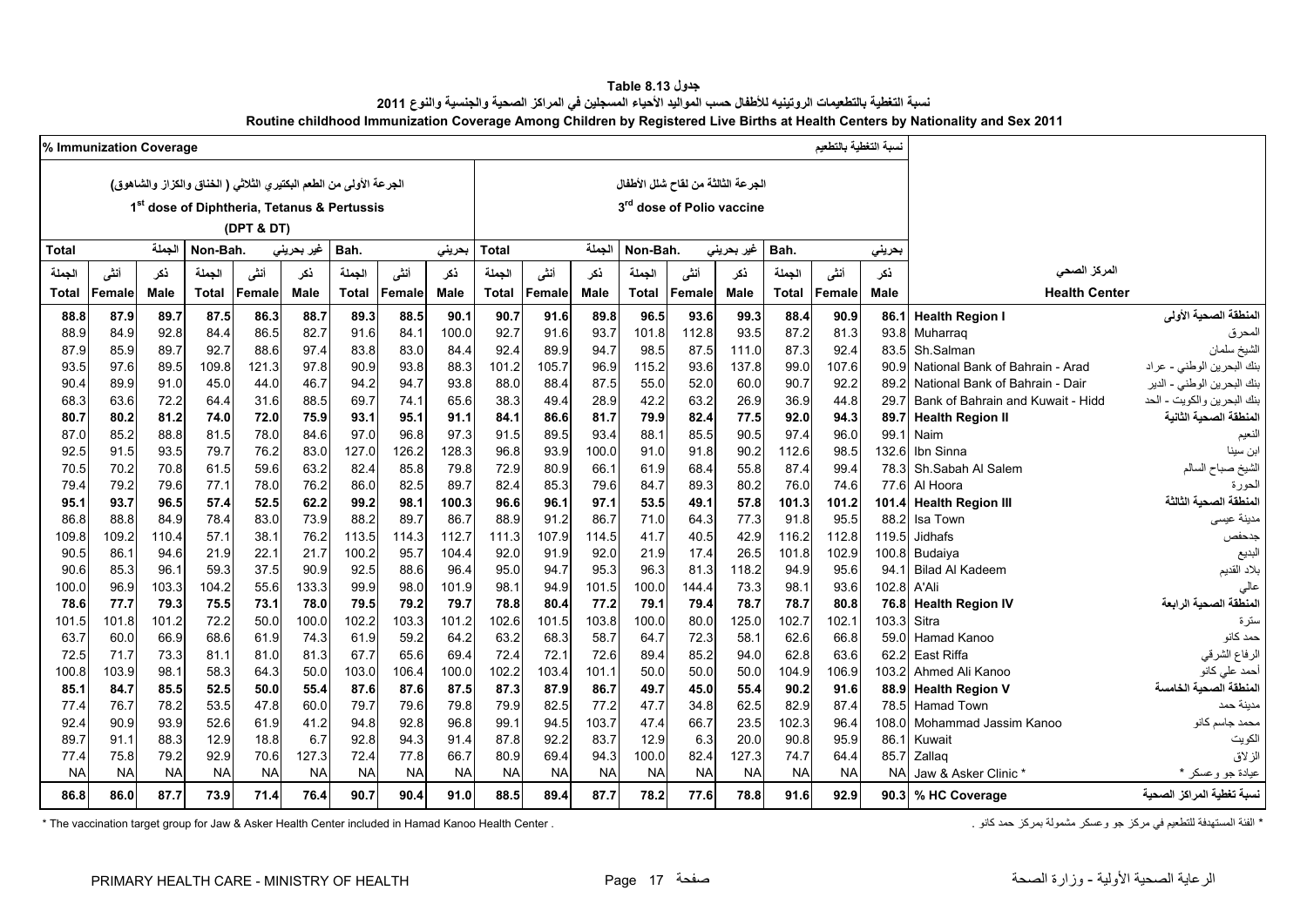#### **(Cont'd) Table 8.13 جدول ) تابع( نسبة التغطية بالتطعيمات الروتينيه لألطفال حسب المواليد األحياء المسجلين في المراكز الصحية والجنسية والنوع <sup>2011</sup> Routine childhood Immunization Coverage Among Children by Registered Live Births at Health Centers by Nationality and Sex 2011**

|                                                                 |               | نسبة التغطية بالتطعيم |                                                                      |                    |              |               |               |               |               |               |               |               |               |              |                                                   |               | % Immunization Coverage |               |
|-----------------------------------------------------------------|---------------|-----------------------|----------------------------------------------------------------------|--------------------|--------------|---------------|---------------|---------------|---------------|---------------|---------------|---------------|---------------|--------------|---------------------------------------------------|---------------|-------------------------|---------------|
|                                                                 |               |                       | الجرعة الثالثة  من الطعم البكتيري الثلاثي ( الخناق والكزاز والشاهوق) |                    |              |               |               |               |               |               |               |               |               |              | الجرعة الثالثة من لقاح التهاب الكبد الوبائي فئة ب |               |                         |               |
|                                                                 |               |                       | 3rd dose of Diphtheria, Tetanus & Pertussis                          |                    |              |               |               |               |               |               |               |               |               |              | 3 <sup>rd</sup> dose of Viral Hepatitis B         |               |                         |               |
|                                                                 |               |                       |                                                                      |                    |              |               |               |               |               |               |               |               |               |              |                                                   |               |                         |               |
|                                                                 |               |                       |                                                                      |                    | (DPT & DT)   |               |               |               |               |               |               |               |               | (HB)         |                                                   |               |                         |               |
|                                                                 |               | بحريني                | Bah.                                                                 | غیر بحرین <i>ی</i> |              | Non-Bah.      | الجملة        |               | Total         | بحرينى        |               | Bah.          | غير بحريني    |              | Non-Bah.                                          | الجملة        |                         | <b>Total</b>  |
| المركز الصحى                                                    |               | أنشى<br>نكر           | الجملة                                                               | نكر                | أننى         | الجملة        | نكر           | أنشى          | الجملة        | ذکر           | أنشى          | الجملة        | ذكر           | أننى         | الجملة                                            | ذكر           | أنشى                    | الجملة        |
| <b>Health Center</b>                                            |               | Female<br><b>Male</b> | <b>Total</b>                                                         | <b>Male</b>        | Female       | <b>Total</b>  | <b>Male</b>   | Female        | Total         | Male          | Female        | <b>Total</b>  | <b>Male</b>   | Female       | <b>Total</b>                                      | <b>Male</b>   | Female                  | <b>Total</b>  |
| المنطقة الصحية الأولى<br><b>Health Region I</b>                 | 86.1          | 90.9                  | 88.4                                                                 | 99.3               | 93.6         | 96.5          | 89.8          | 91.6          | 90.7          | 86.1          | 90.9          | 88.4          | 99.3          | 93.6         | 96.5                                              | 89.8          | 91.6                    | 90.7          |
| المحرق<br>Muharrag                                              | 93.8          | 81.3                  | 87.2                                                                 | 93.5               | 112.8        | 101.8         | 93.7          | 91.6          | 92.7          | 93.8          | 81.3          | 87.2          | 93.5          | 112.8        | 101.8                                             | 93.7          | 91.6                    | 92.7          |
| الشيخ سلمان<br>Sh.Salman                                        | 83.5          | 92.4                  | 87.3                                                                 | 111.0              | 87.5         | 98.5          | 94.7          | 89.9          | 92.4          | 83.5          | 92.4          | 87.3          | 111.0         | 87.5         | 98.5                                              | 94.7          | 89.9                    | 92.4          |
| بنك البحرين الوطني - عراد<br>National Bank of Bahrain - Arad    | 90.9          | 107.6                 | 99.0                                                                 | 137.8              | 93.6         | 115.2         | 96.9          | 105.7         | 101.2         | 90.9          | 107.6         | 99.0          | 137.8         | 93.6         | 115.2                                             | 96.9          | 105.7                   | 101.2         |
| بنك البحرين الوطني - الدير<br>National Bank of Bahrain - Dair   | 89.2          | 92.2                  | 90.7                                                                 | 60.0               | 52.0         | 55.0          | 87.5          | 88.4          | 88.0          | 89.2          | 92.2          | 90.7          | 60.0          | 52.0         | 55.0                                              | 87.5          | 88.4                    | 88.0          |
| بنك البحرين والكويت - الحد<br>Bank of Bahrain and Kuwait - Hidd | 29.7          | 44.8                  | 36.9                                                                 | 26.9               | 63.2         | 42.2          | 28.9          | 49.4          | 38.3          | 29.7          | 44.8          | 36.9          | 26.9          | 63.2         | 42.2                                              | 28.9          | 49.4                    | 38.3          |
| المنطقة الصحية الثانية<br><b>Health Region II</b>               | 90.2          | 94.1                  | 92.1                                                                 | 77.7               | 82.4         | 79.9          | 82.0          | 86.5          | 84.2          | 89.9          | 94.1          | 92.0          | 77.4          | 82.5         | 79.9                                              | 81.7          | 86.6                    | 84.1          |
| Naim<br>النعيم                                                  | 99.1          | 96.0                  | 97.4                                                                 | 90.5               | 85.5         | 88.1          | 93.4          | 89.5          | 91.5          | 99.           | 96.0          | 97.4          | 90.5          | 85.5         | 88.1                                              | 93.4          | 89.5                    | 91.5          |
| Ibn Sinna                                                       | 132.6         | 98.5                  | 112.6                                                                | 90.2               | 91.8         | 91.0          | 100.0         | 93.9          | 96.8          | 134.8         | 98.5          | 113.5         | 90.8          | 91.8         | 91.3                                              | 101.0         | 93.9                    | 97.3          |
| الشيخ صباح السالم<br>Sh.Sabah Al Salem                          | 78.3          | 99.4                  | 87.4                                                                 | 55.8               | 68.4         | 61.9          | 66.1          | 80.9          | 72.9          | 78.3          | 99.4          | 87.4          | 55.8          | 68.4         | 61.9                                              | 66.1          | 80.9                    | 72.9          |
| الحورة<br>Al Hoora                                              | 81.0          | 73.0                  | 76.9                                                                 | 80.8               | 89.3         | 85.0          | 80.9          | 84.8          | 82.9          | 77.6          | 73.0          | 75.2          | 79.1          | 89.9         | 84.4                                              | 78.7          | 85.3                    | 82.0          |
| المنطقة الصحية الثالثة<br>101.2 Health Region III               |               | 101.1                 | 101.2                                                                | 57.8               | 49.1         | 53.5          | 96.9          | 96.0          | 96.5          | 101.2         | 101.1         | 101.2         | 57.8          | 49.1         | 53.5                                              | 96.9          | 96.0                    | 96.5          |
| مدينة عيسى<br>Isa Town                                          | 88.2          | 95.5                  | 91.8                                                                 | 77.3               | 64.3         | 71.0          | 86.7          | 91.2          | 88.9          | 88.2          | 95.5          | 91.8          | 77.3          | 64.3         | 71.0                                              | 86.7          | 91.2                    | 88.9          |
| Jidhafs<br>جدحفص                                                | 119.5         | 112.8                 | 116.2                                                                | 42.9               | 40.5         | 41.7          | 114.5         | 107.9         | 111.3         | 119.5         | 112.8         | 116.2         | 42.9          | 40.5         | 41.7                                              | 114.5         | 107.9                   | 111.3         |
| البديع                                                          | 100.8 Budaiya | 102.9                 | 101.8                                                                | 26.5               | 17.4         | 21.9          | 92.0          | 91.9          | 92.0          | 100.8         | 102.9         | 101.8         | 26.5          | 17.4         | 21.9                                              | 92.0          | 91.9                    | 92.0          |
| <b>Bilad Al Kadeem</b><br>بلاد القديم                           | 91.9          | 94.8                  | 93.3                                                                 | 118.2              | 81.3         | 96.3          | 93.1          | 93.9          | 93.5          | 91.9          | 94.8          | 93.3          | 118.2         | 81.3         | 96.3                                              | 93.1          | 93.9                    | 93.5          |
| A'Ali                                                           | 102.8         | 93.6                  | 98.1                                                                 | 73.3               | 144.4        | 100.0         | 101.5         | 94.9          | 98.1          | 102.8         | 93.6          | 98.1          | 73.3          | 144.4        | 100.0                                             | 101.5         | 94.9                    | 98.1          |
| المنطقة الصحية الرابعة<br><b>Health Region IV</b>               | 77.1          | 80.8                  | 78.8                                                                 | 77.5               | 78.1         | 77.8          | 77.2          | 80.1          | 78.6          | 77.1          | 80.8          | 78.8          | 77.8          | 78.3         | 78.0                                              | 77.2          | 80.2                    | 78.6          |
| Sitra<br>سترة<br>60.8 Hamad Kanoo<br>حمد کانو                   | 103.3         | 102.1<br>67.3         | 102.7<br>63.9                                                        | 125.0<br>57.5      | 80.0<br>69.7 | 100.0<br>63.2 | 103.8<br>59.9 | 101.5<br>67.9 | 102.6<br>63.7 | 103.3<br>60.8 | 102.1<br>67.3 | 102.7<br>63.9 | 125.0<br>58.1 | 80.0<br>70.3 | 100.0                                             | 103.8<br>60.1 | 101.5<br>68.1           | 102.6<br>63.8 |
| الرفاع الشرقي<br>East Riffa                                     | 61.1          | 63.1                  | 62.0                                                                 | 92.3               | 84.4         | 88.2          | 71.4          | 71.5          | 71.4          | 61.1          | 63.1          | 62.0          | 92.3          | 84.4         | 63.8<br>88.2                                      | 71.4          | 71.5                    | 71.4          |
| أحمد على كانو<br>Ahmed Ali Kanoo                                | 103.2         | 106.9                 | 104.9                                                                | 50.0               | 50.0         | 50.0          | 101.1         | 103.4         | 102.2         | 103.2         | 106.9         | 104.9         | 50.0          | 50.0         | 50.0                                              | 101.1         | 103.4                   | 102.2         |
| المنطقة الصحية الخامسة<br><b>Health Region V</b>                | 88.5          | 90.9                  | 89.7                                                                 | 55.4               | 45.0         | 49.7          | 86.4          | 87.3          | 86.8          | 88.5          | 90.9          | 89.7          | 55.4          | 45.0         | 49.7                                              | 86.4          | 87.3                    | 86.8          |
| <b>Hamad Town</b><br>مدينة حمد                                  | 78.5          | 87.4                  | 82.9                                                                 | 62.5               | 34.8         | 47.7          | 77.2          | 82.5          | 79.9          | 78.5          | 87.4          | 82.9          | 62.5          | 34.8         | 47.7                                              | 77.2          | 82.5                    | 79.9          |
| 106.8 Mohammad Jassim Kanoo<br>محمد جاسم كانو                   |               | 93.8                  | 100.3                                                                | 23.5               | 66.7         | 47.4          | 102.4         | 92.1          | 97.3          | 106.8         | 93.8          | 100.3         | 23.5          | 66.7         | 47.4                                              | 102.4         | 92.1                    | 97.3          |
| الكويت<br>Kuwait                                                | 86.1          | 95.9                  | 90.8                                                                 | 20.0               | 6.3          | 12.9          | 83.7          | 92.2          | 87.8          | 86.1          | 95.9          | 90.8          | 20.0          | 6.3          | 12.9                                              | 83.7          | 92.2                    | 87.8          |
| الزلاق<br>Zallag                                                | 85.7          | 64.4                  | 74.7                                                                 | 127.3              | 82.4         | 100.0         | 94.3          | 69.4          | 80.9          | 85.7          | 64.4          | 74.7          | 127.3         | 82.4         | 100.0                                             | 94.3          | 69.4                    | 80.9          |
| Jaw & Asker Clinic *<br>عيادة جو وعسكر *                        | <b>NA</b>     | <b>NA</b>             | <b>NA</b>                                                            | <b>NA</b>          | <b>NA</b>    | <b>NA</b>     | <b>NA</b>     | <b>NA</b>     | <b>NA</b>     | <b>NA</b>     | <b>NA</b>     | <b>NA</b>     | <b>NA</b>     | <b>NA</b>    | <b>NA</b>                                         | <b>NA</b>     | <b>NA</b>               | <b>NA</b>     |
| لسبة تغطية المراكز الصحية<br>90.2 % HC Coverage                 |               | 92.8                  | 91.5                                                                 | 78.6               | 77.3         | 78.0          | 87.6          | 89.2          | 88.4          | 90.2          | 92.8          | 91.5          | 78.6          | 77.4         | 78.0                                              | 87.6          | 89.2                    | 88.4          |
|                                                                 |               |                       |                                                                      |                    |              |               |               |               |               |               |               |               |               |              |                                                   |               |                         |               |

\* The vaccination target group for Jaw & Asker Health Center included in Hamad Kanoo Health Center . كانو حمد كانو حمد كانو حمد كانو . في مركز حمد كانو The vaccination target group for Jaw & Asker Health Center included i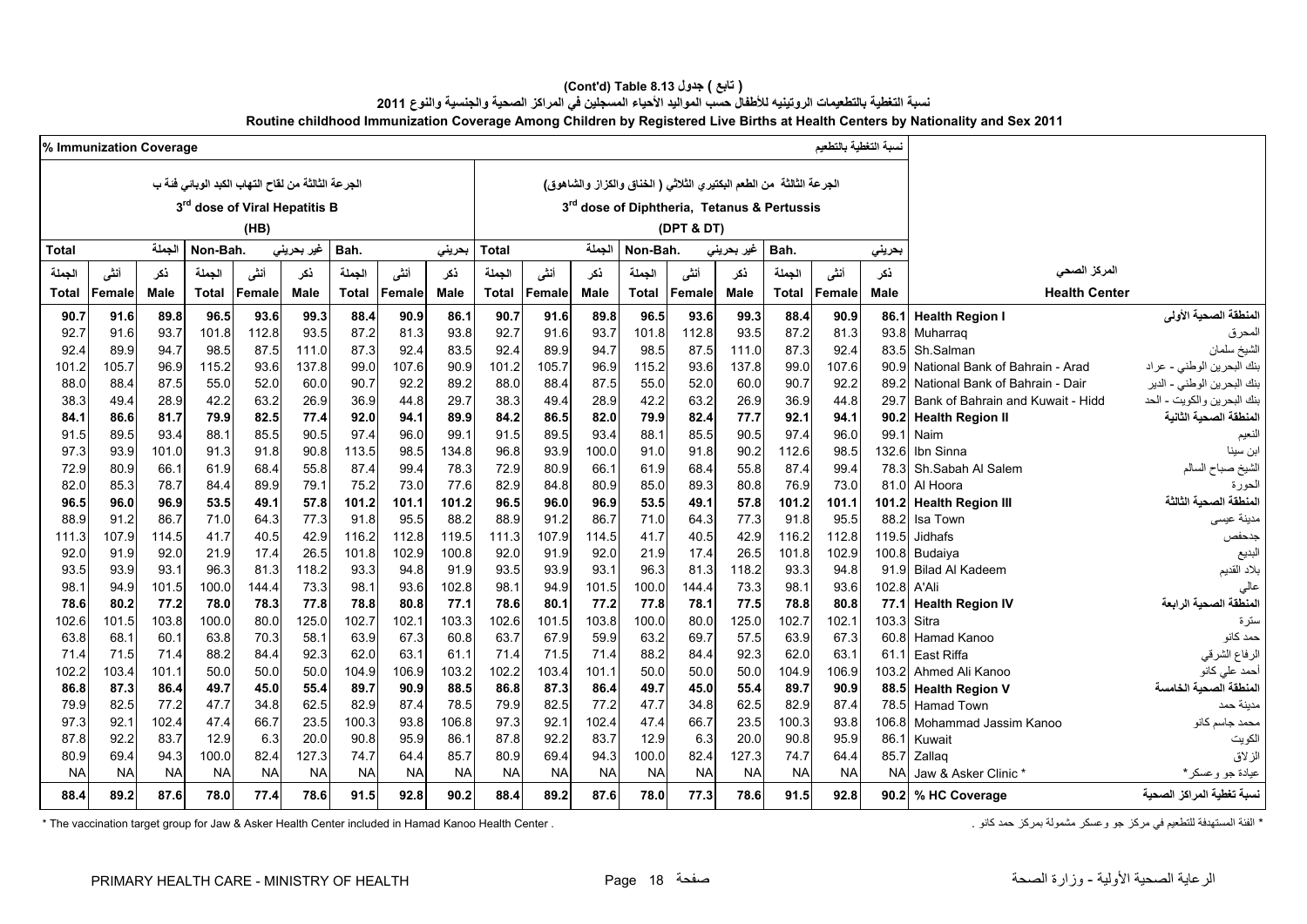#### **(Cont'd) Table 8.13 جدول ) تابع( نسبة التغطية بالتطعيمات الروتينيه لألطفال حسب المواليد األحياء المسجلين في المراكز الصحية والجنسية والنوع <sup>2011</sup> Routine childhood Immunization Coverage Among Children by Registered Live Births at Health Centers by Nationality and Sex 2011**

|              | % Immunization Coverage |              |                                               |              |              |               |              |               |               |               |               |                                                                      |              |              |               | لسبة التغطية بالتطعيم |               |                                             |                                         |
|--------------|-------------------------|--------------|-----------------------------------------------|--------------|--------------|---------------|--------------|---------------|---------------|---------------|---------------|----------------------------------------------------------------------|--------------|--------------|---------------|-----------------------|---------------|---------------------------------------------|-----------------------------------------|
|              |                         |              | الجرعة الثالثة من لقاح الكروية الرئوية المدمج |              |              |               |              |               |               |               |               | الجرعة الثالثة من لقاح هيموفيلس الأنفلونزا (المستديمة النزلية فنة ب) |              |              |               |                       |               |                                             |                                         |
|              |                         |              | 3rd dose of Pnemococcal Conjugate             |              |              |               |              |               |               |               |               | 3rd dose of Haemophilus Influenzae B                                 |              |              |               |                       |               |                                             |                                         |
|              |                         |              |                                               |              |              |               |              |               |               |               |               |                                                                      |              |              |               |                       |               |                                             |                                         |
|              |                         |              |                                               |              |              |               |              |               |               |               |               |                                                                      | (Hib)        |              |               |                       |               |                                             |                                         |
| <b>Total</b> |                         | الجملة       | Non-Bah.                                      |              | غير بحريني   | Bah.          |              | بحريني        | <b>Total</b>  |               | الجملة        | Non-Bah.                                                             |              | غير بحريني   | Bah.          |                       | بحريني        |                                             |                                         |
| الجملة       | أننى                    | ذكر          | الجملة                                        | أننى         | ذكر          | الجملة        | أنشى         | ذكر           | الجملة        | أنشى          | نكر           | الجملة                                                               | أننى         | نكر          | الجملة        | أننى                  | نكر           | المركز الصحى                                |                                         |
| Total        | Female                  | <b>Male</b>  | <b>Total</b>                                  | Female       | <b>Male</b>  | <b>Total</b>  | Female       | <b>Male</b>   | <b>Total</b>  | Female        | <b>Male</b>   | <b>Total</b>                                                         | Female       | <b>Male</b>  | <b>Total</b>  | Female                | <b>Male</b>   | <b>Health Center</b>                        |                                         |
| 91.1         | 92.2                    | 89.9         | 96.4                                          | 93.6         | 99.1         | 89.0          | 91.7         | 86.4          | 90.7          | 91.6          | 89.8          | 96.5                                                                 | 93.6         | 99.3         | 88.4          | 90.9                  | 86.1          | <b>Health Region I</b>                      | المنطقة الصحية الأولى                   |
| 92.7         | 91.6                    | 93.7         | 101.8                                         | 112.8        | 93.5         | 87.2          | 81.3         | 93.8          | 92.7          | 91.6          | 93.7          | 101.8                                                                | 112.8        | 93.5         | 87.2          | 81.3                  | 93.8          | Muharrag                                    | المحرق                                  |
| 93.8         | 92.2                    | 95.3         | 97.9                                          | 86.9         | 110.3        | 90.4          | 97.7         | 84.8          | 92.4          | 89.9          | 94.7          | 98.5                                                                 | 87.5         | 111.0        | 87.3          | 92.4                  | 83.5          | Sh.Salman                                   | ا<br>الشيخ سلمان                        |
| 101.3        | 106.0                   | 96.9         | 116.3                                         | 95.7         | 137.8        | 99.0          | 107.6        | 90.9          | 101.2         | 105.7         | 96.9          | 115.2                                                                | 93.6         | 137.8        | 99.0          | 107.6                 | 90.9          | National Bank of Bahrain - Arad             | بنك البحرين الوطني - عراد               |
| 88.0         | 88.4                    | 87.5         | 55.0                                          | 52.0         | 60.0         | 90.7          | 92.2         | 89.2          | 88.0          | 88.4          | 87.5          | 55.0                                                                 | 52.0         | 60.0         | 90.7          | 92.2                  | 89.2          | National Bank of Bahrain - Dair             | بنك البحرين الوطني - الدير              |
| 38.3         | 49.4                    | 28.9         | 42.2                                          | 63.2         | 26.9         | 36.9          | 44.8         | 29.7          | 38.3          | 49.4          | 28.9          | 42.2                                                                 | 63.2         | 26.9         | 36.9          | 44.8                  | 29.7          | Bank of Bahrain and Kuwait - Hidd           | بنك البحرين والكويت - الحد              |
| 87.7         | 90.7                    | 84.8         | 85.3                                          | 88.7         | 82.1         | 92.1          | 94.3         | 89.9          | 84.1          | 86.6          | 81.7          | 79.8                                                                 | 82.4         | 77.4         | 92.1          | 94.3                  | 89.9          | <b>Health Region II</b>                     | المنطقة الصحية الثانية                  |
| 97.6         | 97.2                    | 97.9         | 97.6                                          | 98.0         | 97.3         | 97.4          | 96.0         | 99.1          | 91.5          | 89.5          | 93.4          | 88.1                                                                 | 85.5         | 90.5         | 97.4          | 96.0                  | 99.1          | Naim                                        | النعيم                                  |
| 101.9        | 97.6                    | 106.5        | 97.7                                          | 97.3         | 98.0         | 113.5         | 98.5         | 134.8         | 96.8          | 93.9          | 100.0         | 91.0                                                                 | 91.8         | 90.2         | 112.6         | 98.5                  | 132.6         | Ibn Sinna                                   |                                         |
| 72.9         | 80.4                    | 66.5         | 61.9                                          | 67.5         | 56.6         | 87.4          | 99.4         | 78.3          | 72.9          | 80.9          | 66.1          | 61.9                                                                 | 68.4         | 55.8         | 87.4          | 99.4                  | 78.3          | Sh.Sabah Al Salem                           | الشيخ صباح السالم                       |
| 87.4         | 92.2                    | 82.6         | 91.5                                          | 98.8         | 84.3         | 76.0          | 74.6         | 77.6          | 82.4          | 85.3          | 79.6          | 84.4                                                                 | 89.3         | 79.7         | 76.9          | 74.6                  | 79.3          | Al Hoora                                    | الحورة                                  |
| 96.6         | 96.1                    | 97.1         | 53.5                                          | 49.1         | 57.8         | 101.3         | 101.3        | 101.4         | 96.5          | 96.0          | 96.9          | 53.5                                                                 | 49.1         | 57.8         | 101.2         | 101.1                 | 101.2         | <b>Health Region III</b>                    | المنطقة الصحية الثالثة                  |
| 88.9         | 91.2                    | 86.7         | 71.0                                          | 64.3         | 77.3         | 91.8          | 95.5         | 88.2          | 88.9          | 91.2          | 86.7          | 71.0                                                                 | 64.3         | 77.3         | 91.8          | 95.5                  | 88.2          | Isa Town                                    | مدينة عيسى                              |
| 111.3        | 107.9                   | 114.5        | 41.7                                          | 40.5         | 42.9         | 116.2         | 112.8        | 119.5         | 111.3         | 107.9         | 114.5         | 41.7                                                                 | 40.5         | 42.9         | 116.2         | 112.8                 | 119.5         | Jidhafs                                     | جدحفص                                   |
| 92.0         | 91.9                    | 92.0         | 21.9                                          | 17.4         | 26.5         | 101.8         | 102.9        | 100.8         | 92.0          | 91.9          | 92.0          | 21.9                                                                 | 17.4         | 26.5         | 101.8         | 102.9                 | 100.8         | Budaiya                                     | البديع                                  |
| 95.4         | 95.5                    | 95.3         | 96.3                                          | 81.3         | 118.2        | 95.3          | 96.5         | 94.1          | 93.5          | 93.9          | 93.1          | 96.3                                                                 | 81.3         | 118.2        | 93.3          | 94.8                  | 91.9          | <b>Bilad Al Kadeem</b>                      | بلاد القديم                             |
| 98.1         | 94.9                    | 101.5        | 100.0                                         | 144.4        | 73.3         | 98.1          | 93.6         | 102.8         | 98.1          | 94.9          | 101.5         | 100.0                                                                | 144.4        | 73.3         | 98.1          | 93.6                  | 102.8         | A'Ali                                       | عالى                                    |
| 79.2         | 80.7                    | 77.8         | 80.2                                          | 79.4         | 81.0         | 78.9          | 81.1         | 76.9          | 78.6          | 80.2          | 77.2          | 77.9                                                                 | 78.3         | 77.5         | 78.8          | 80.8                  | 77.1          | <b>Health Region IV</b>                     | المنطقة الصحية الرابعة                  |
| 103.5        | 102.0                   | 104.9        | 122.2                                         | 80.0         | 175.0        | 103.0         | 102.7        | 103.3         | 102.6         | 101.5         | 103.8         | 100.0                                                                | 80.0         | 125.0        | 102.7         | 102.1                 | 103.3         | Sitra                                       | سترة                                    |
| 63.1         | 68.1                    | 58.7         | 64.4                                          | 71.6         | 58.1         | 62.6          | 66.8         | 59.0          | 63.8          | 68.1          | 59.9          | 63.5                                                                 | 70.3         | 57.5         | 63.9          | 67.3                  | 60.8          | Hamad Kanoo                                 | حمد كانو                                |
| 73.2         | 72.7                    | 73.6         | 90.8                                          | 85.6         | 96.6         | 63.3          | 64.3         | 62.4          | 71.4          | 71.5          | 71.4          | 88.2                                                                 | 84.4         | 92.3         | 62.0          | 63.1                  | 61.1          | East Riffa                                  | الرفاع الشرقي                           |
| 102.2        | 103.4<br>87.9           | 101.1        | 50.0                                          | 50.0         | 50.0         | 104.9<br>90.2 | 106.9        | 103.2<br>88.9 | 102.2<br>86.8 | 103.4<br>87.3 | 101.1<br>86.4 | 50.0<br>49.7                                                         | 50.0         | 50.0         | 104.9<br>89.7 | 106.9<br>90.9         | 103.2<br>88.5 | Ahmed Ali Kanoo                             | أحمد على كانو<br>المنطقة الصحية الخامسة |
| 87.3<br>79.9 | 82.5                    | 86.7<br>77.2 | 49.7<br>47.7                                  | 45.0<br>34.8 | 55.4<br>62.5 | 82.9          | 91.6<br>87.4 | 78.5          | 79.9          | 82.5          | 77.2          | 47.7                                                                 | 45.0<br>34.8 | 55.4<br>62.5 | 82.9          | 87.4                  | 78.5          | <b>Health Region V</b><br><b>Hamad Town</b> | مدبنة حمد                               |
| 99.1         | 94.5                    | 103.7        | 47.4                                          | 66.7         | 23.5         | 102.3         | 96.4         | 108.0         | 97.3          | 92.1          | 102.4         | 47.4                                                                 | 66.7         | 23.5         | 100.3         | 93.8                  | 106.8         |                                             | محمد جاسم کانو                          |
| 87.8         | 92.2                    | 83.7         | 12.9                                          | 6.3          | 20.0         | 90.8          | 95.9         | 86.1          | 87.8          | 92.2          | 83.7          | 12.9                                                                 | 6.3          | 20.0         | 90.8          | 95.9                  | 86.1          | Mohammad Jassim Kanoo                       |                                         |
| 80.9         | 69.4                    | 94.3         | 100.0                                         | 82.4         | 127.3        | 74.7          | 64.4         | 85.7          | 80.9          | 69.4          | 94.3          | 100.0                                                                | 82.4         | 127.3        | 74.7          | 64.4                  | 85.7          | Kuwait<br>Zallag                            | الكويت<br>الزلاق                        |
| <b>NA</b>    | <b>NA</b>               | <b>NA</b>    | <b>NA</b>                                     | <b>NA</b>    | <b>NA</b>    | <b>NA</b>     | <b>NA</b>    | <b>NA</b>     | <b>NA</b>     | <b>NA</b>     | <b>NA</b>     | <b>NA</b>                                                            | <b>NA</b>    | <b>NA</b>    | <b>NA</b>     | <b>NA</b>             | <b>NA</b>     | Jaw & Asker Clinic *                        | عيادة جو وعسكر*                         |
|              |                         |              |                                               |              |              |               |              |               |               |               |               |                                                                      |              |              |               |                       |               |                                             |                                         |
| 89.1         | 90.1                    | 88.2         | 80.5                                          | 80.0         | 81.1         | 91.7          | 93.2         | 90.3          | 88.3          | 89.2          | 87.5          | 77.9                                                                 | 77.3         | 78.5         | 91.5          | 92.8                  |               | 90.2 % HC Coverage                          | نسبة تغطية المراكز الصحية               |

\* The vaccination target group for Jaw & Asker Health Center included in Hamad Kanoo Health Center . . . الفئة المستهدفة للتطعيم في مركز جو وعسكر مشمولة بمركز حمد كانو المستهدفة للتطعيم في مركز جو وعسكر مشمولة بمركز حد كا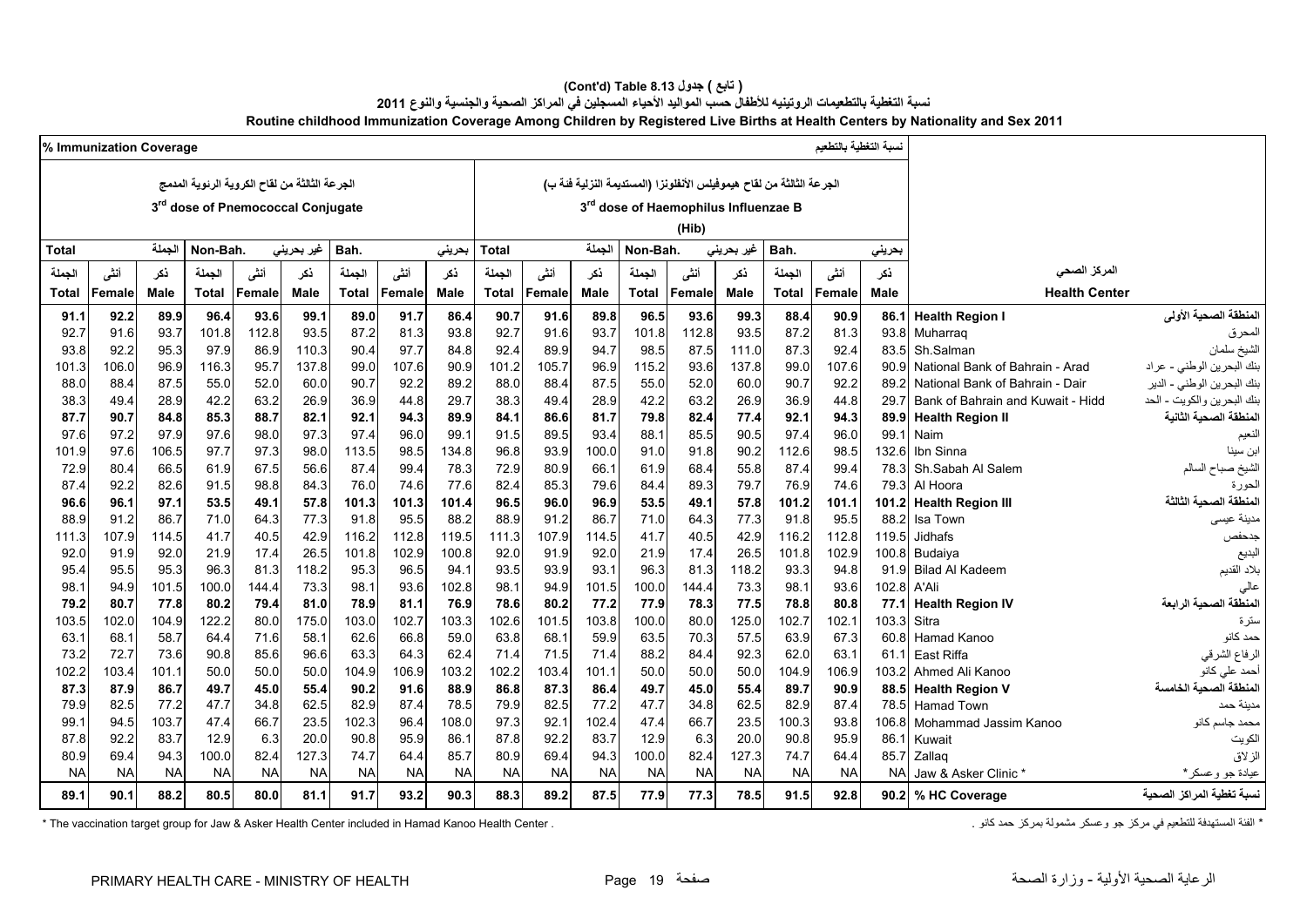|              | % Immunization Coverage |             |              |                                                                       |             |           | نسبة التغطية بالتطعيم |             |                                   |                            |
|--------------|-------------------------|-------------|--------------|-----------------------------------------------------------------------|-------------|-----------|-----------------------|-------------|-----------------------------------|----------------------------|
|              |                         |             |              | الجرعة الثانية من لقاح الروتا<br>2 <sup>nd</sup> dose of Rota vaccine |             |           |                       |             |                                   |                            |
| <b>Total</b> |                         | الجملة      | Non-Bah.     |                                                                       | غير بحريني  | Bah.      |                       | بحريني      |                                   |                            |
| الجملة       | أنشى                    | نكر         | الجملة       | أنشى                                                                  | ذكر         | الجملة    | أننى                  | نكر         | المركز الصحى                      |                            |
| <b>Total</b> | Female                  | <b>Male</b> | <b>Total</b> | Female                                                                | <b>Male</b> | Total     | Female                | <b>Male</b> | <b>Health Center</b>              |                            |
| 89.6         | 91.3                    | 88.0        | 89.2         | 89.0                                                                  | 89.4        | 89.8      | 92.2                  | 87.5        | <b>Health Region I</b>            | المنطقة الصحية الأولى      |
| 92.0         | 93.5                    | 90.5        | 99.7         | 109.9                                                                 | 91.9        | 87.4      | 85.5                  | 89.5        | Muharrag                          |                            |
| 84.7         | 83.9                    | 85.5        | 82.2         | 76.1                                                                  | 89.0        | 86.8      | 91.8                  | 83.0        | Sh.Salman                         | المحرق<br>الشيخ سلمان      |
| 99.6         | 104.5                   | 94.9        | 114.1        | 114.9                                                                 | 113.3       | 97.3      | 102.8                 | 92.2        | National Bank of Bahrain - Arad   | بنك البحرين الوطني - عراد  |
| 90.1         | 92.5                    | 87.5        | 60.0         | 52.0                                                                  | 73.3        | 92.5      | 96.7                  | 88.3        | National Bank of Bahrain - Dair   | بنك البحرين الوطني - الدير |
| 56.3         | 50.6                    | 61.1        | 40.0         | 36.8                                                                  | 42.3        | 62.3      | 55.2                  | 68.8        | Bank of Bahrain and Kuwait - Hidd | بنك البحرين والكويت - الحد |
| 82.9         | 83.0                    | 82.7        | 75.5         | 77.1                                                                  | 74.0        | 96.6      | 93.9                  | 99.3        | <b>Health Region II</b>           | لمنطقة الصحية الثانية      |
| 90.4         | 86.4                    | 94.3        | 88.8         | 90.5                                                                  | 87.3        | 93.2      | 79.8                  | 108.2       | Naim                              | الفعيم                     |
| 83.0         | 81.6                    | 84.4        | 67.7         | 65.3                                                                  | 69.9        | 124.3     | 118.5                 | 132.6       | Ibn Sinna                         | ابن سينا                   |
| 73.8         | 73.1                    | 74.4        | 61.5         | 60.1                                                                  | 62.8        | 89.9      | 92.3                  | 88.2        | Sh.Sabah Al Salem                 | الشيخ صباح السالم          |
| 88.5         | 96.1                    | 80.9        | 85.3         | 94.6                                                                  | 76.2        | 97.5      | 100.0                 | 94.8        | Al Hoora                          | لحورة                      |
| 93.8         | 93.5                    | 94.1        | 54.0         | 51.3                                                                  | 56.7        | 98.1      | 98.1                  | 98.2        | <b>Health Region III</b>          | المنطقة الصحية الثالثة     |
| 88.4         | 89.8                    | 87.0        | 76.6         | 74.1                                                                  | 79.0        | 90.3      | 92.3                  | 88.4        | Isa Town                          | مدينة عيسى                 |
| 111.2        | 114.0                   | 108.5       | 51.2         | 47.6                                                                  | 54.8        | 115.4     | 118.7                 | 112.2       | Jidhafs                           | جدحفص                      |
| 78.7         | 79.7                    | 77.8        | 16.0         | 15.1                                                                  | 16.9        | 87.6      | 89.3                  |             | 86.0 Budaiya                      | البديع                     |
| 96.7         | 90.6                    | 103.0       | 63.0         | 62.5                                                                  | 63.6        | 98.7      | 92.6                  | 105.0       | <b>Bilad Al Kadeem</b>            | بلاد القديم                |
| 102.5        | 93.5                    | 111.8       | 104.2        | 111.1                                                                 | 100.0       | 102.4     | 93.1                  | 112.4       | A'Ali                             | عالي                       |
| 75.6         | 75.5                    | 75.7        | 74.0         | 68.6                                                                  | 79.6        | 76.1      | 77.7                  | 74.6        | <b>Health Region IV</b>           | المنطقة الصحية الر ابعة    |
| 96.8         | 98.8                    | 94.8        | 94.4         | 70.0                                                                  | 125.0       | 96.9      | 99.7                  | 94.1        | Sitra                             | سترة                       |
| 69.6         | 68.5                    | 70.6        | 76.3         | 69.7                                                                  | 82.1        | 67.1      | 68.0                  |             | 66.3 Hamad Kanoo                  | حمد كانو                   |
| 62.4         | 61.6                    | 63.1        | 72.3         | 67.7                                                                  | 77.4        | 56.8      | 57.6                  | 56.1        | East Riffa                        | الرفاع الشرقي              |
| 98.0         | 98.3                    | 97.7        | 62.5         | 71.4                                                                  | 50.0        | 99.8      | 100.0                 | 99.6        | Ahmed Ali Kanoo                   | أحمد على كانو              |
| 82.3         | 84.0                    | 80.6        | 49.7         | 50.0                                                                  | 49.4        | 84.8      | 86.9                  |             | 82.7 Health Region V              | المنطقة الصحية الخامسة     |
| 72.8         | 74.1                    | 71.5        | 39.5         | 34.8                                                                  | 45.0        | 76.0      | 78.1                  | 73.8        | <b>Hamad Town</b>                 | مدينة حمد                  |
| 93.8         | 96.0                    | 91.5        | 57.9         | 61.9                                                                  | 52.9        | 96.0      | 98.4                  | 93.6        | Mohammad Jassim Kanoo             | محمد جاسم كانو             |
| 87.4         | 90.4                    | 84.6        | 35.5         | 56.3                                                                  | 13.3        | 89.5      | 91.8                  | 87.3        | Kuwait                            | الكويت                     |
| 63.5         | 61.3                    | 66.0        | 85.7         | 70.6                                                                  | 109.1       | 56.3      | 57.8                  | 54.8        | Zallag                            | الزلاق                     |
| <b>NA</b>    | <b>NA</b>               | <b>NA</b>   | <b>NA</b>    | <b>NA</b>                                                             | <b>NA</b>   | <b>NA</b> | <b>NA</b>             | <b>NA</b>   | Jaw & Asker Clinic*               | عيادة جو وعسكر*            |
| 85.8         | 86.3                    | 85.3        | 74.0         | 72.7                                                                  | 75.1        | 89.4      | 90.5                  | 88.3        | % HC Coverage                     | نسبة تغطية المراكز الصحية  |

#### **(Cont'd) Table 8.13 جدول ) تابع(**

**نسبة التغطية بالتطعيمات الروتينيه لألطفال حسب المواليد األحياء المسجلين في المراكز الصحية والجنسية والنوع <sup>2011</sup> Routine childhood Immunization Coverage Among Children by Registered Live Births at Health Centers by Nationality and Sex 2011**

\* الغئة المستهدفة للتطعيم في مركز جو وعسكر مشمولة بمركز حمد كانو . The vaccination target group for Jaw & Asker Health Center included in Hamad Kanoo Health Center .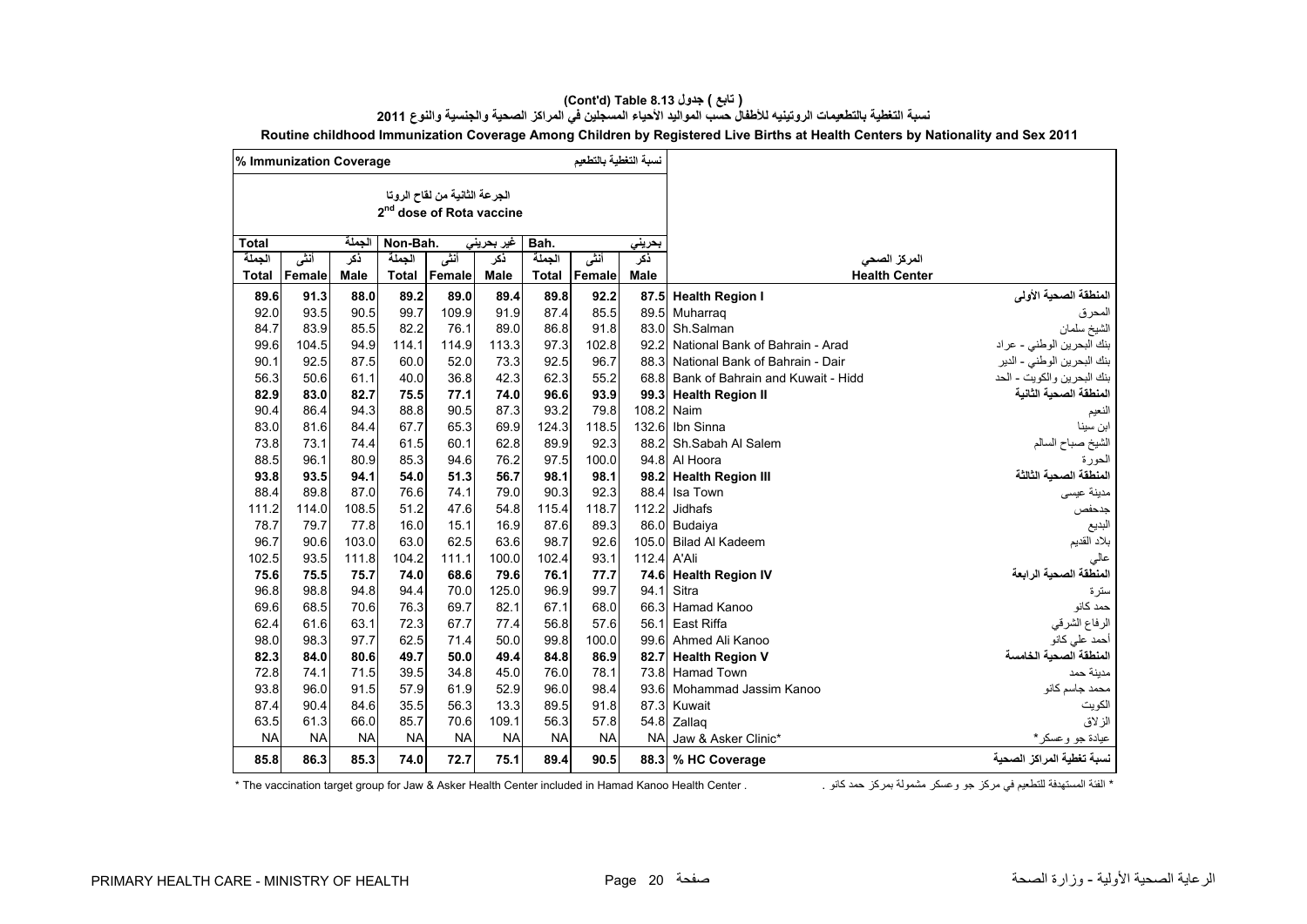#### **جدول 8.14 Table** نسبة التغطية بالتطعيمات الروتينيه للأطفال (1-6 سنوات) والحوامل حسب المواليد الأحياء المسجلين في المراكز الصحية والجنسية والنوع 2011 **Routine childhood Immunization Coverage Among Children ( 1 - 6 Years ) and Pregnant Women by Registered Live Births at Health Centers and Nationality and Sex 2011**

<span id="page-21-0"></span>

|              | % Immunization Coverage |             |              |                                                         |            |           |           |           |              |           |             |              |           |                                                        |              |           | لسبة التغطية بالتطعيم |                                   |                            |
|--------------|-------------------------|-------------|--------------|---------------------------------------------------------|------------|-----------|-----------|-----------|--------------|-----------|-------------|--------------|-----------|--------------------------------------------------------|--------------|-----------|-----------------------|-----------------------------------|----------------------------|
|              |                         |             |              | الجرعة الثانية من لقاح الحصبة والحصبة الألمانية والنكاف |            |           |           |           |              |           |             |              |           | الجرعة الأولى من لقاح الحصبة والحصبة الالمانية والنكاف |              |           |                       |                                   |                            |
|              |                         |             |              | 2 <sup>nd</sup> dose of Mumps, Measles, Rubella         |            |           |           |           |              |           |             |              |           | 1st dose of Mumps, Measles, Rubella                    |              |           |                       |                                   |                            |
|              |                         |             |              | (MMR2)                                                  |            |           |           |           |              |           |             |              | (MMR1)    |                                                        |              |           |                       |                                   |                            |
| <b>Total</b> |                         | الجملة      | Non-Bah.     |                                                         | غیر بحرینی | Bah.      |           | بحرينى    | <b>Total</b> |           | الجملة      | Non-Bah.     |           | غير بحريني                                             | Bah.         |           | بحريني                |                                   |                            |
| الجملة       | أنشى                    | ذكر         | الجملة       | أننسى                                                   | ذكر        | الجملة    | أنشى      | نكر       | الجملة       | أننى      | نكر         | الجملة       | أنشى      | نكر                                                    | الجملة       | أننى      | نكر                   | المركز الصحى                      |                            |
| <b>Total</b> | Female                  | <b>Male</b> | <b>Total</b> | Female                                                  | Male       | Total     | Female    | Male      | <b>Total</b> | Female    | <b>Male</b> | <b>Total</b> | Female    | Male                                                   | <b>Total</b> | Female    | Male                  | <b>Health Center</b>              |                            |
| 83.6         | 82.7                    | 84.5        | 102.4        | 96.2                                                    | 109.2      | 78.2      | 78.4      | 77.9      | 92.4         | 92.9      | 92.0        | 100.8        | 104.9     | 96.9                                                   | 89.2         | 88.3      | 90.0                  | <b>Health Region I</b>            | المنطقة الصحية الأولى      |
| 98.0         | 101.4                   | 94.5        | 112.9        | 116.5                                                   | 109.1      | 90.8      | 93.9      | 87.7      | 91.9         | 91.9      | 91.9        | 91.1         | 105.7     | 80.0                                                   | 92.3         | 85.1      | 100.4                 | Muharrag                          | المحرق                     |
| 57.8         | 53.7                    | 61.6        | 74.7         | 65.9                                                    | 84.5       | 49.4      | 46.7      | 51.6      | 95.6         | 96.3      | 95.0        | 107.3        | 105.1     | 109.7                                                  | 85.8         | 87.1      | 84.8                  | Sh.Salman                         | الشيخ سلمان                |
| 73.3         | 70.2                    | 76.6        | 119.7        | 111.8                                                   | 128.1      | 68.1      | 65.4      | 70.8      | 102.2        | 104.5     | 100.0       | 145.7        | 134.0     | 157.8                                                  | 95.5         | 99.7      | 91.5                  | National Bank of Bahrain - Arad   | بنك البحرين الوطني - عراد  |
| 102.9        | 107.3                   | 99.1        | 155.2        | 115.8                                                   | 230.0      | 99.0      | 106.4     | 93.1      | 87.2         | 84.3      | 90.2        | 75.0         | 72.0      | 80.0                                                   | 88.2         | 85.6      | 90.8                  | National Bank of Bahrain - Dair   | بنك البحرين الوطني - الدير |
| <b>NA</b>    | <b>NA</b>               | <b>NA</b>   | <b>NA</b>    | <b>NA</b>                                               | <b>NA</b>  | <b>NA</b> | <b>NA</b> | <b>NA</b> | <b>NA</b>    | <b>NA</b> | <b>NA</b>   | <b>NA</b>    | <b>NA</b> | <b>NA</b>                                              | <b>NA</b>    | <b>NA</b> | <b>NA</b>             | Bank of Bahrain and Kuwait - Hidd | بنك البحرين والكويت - الحد |
| 85.0         | 88.7                    | 81.6        | 96.2         | 105.1                                                   | 88.2       | 69.6      | 67.5      | 71.8      | 104.2        | 103.7     | 104.7       | 110.8        | 110.1     | 111.4                                                  | 92.0         | 91.9      | 92.1                  | <b>Health Region II</b>           | لمنطقة الصحية الثانية      |
| 75.0         | 81.5                    | 69.1        | 83.4         | 94.8                                                    | 72.8       | 64.1      | 64.0      | 64.2      | 112.2        | 104.6     | 119.6       | 123.8        | 118.0     | 129.0                                                  | 91.5         | 83.1      | 100.9                 | Naim                              | النعيم                     |
| 74.7         | 74.6                    | 74.8        | 79.8         | 82.4                                                    | 77.0       | 66.1      | 62.2      | 70.7      | 110.0        | 108.5     | 111.6       | 109.3        | 116.3     | 102.6                                                  | 111.7        | 90.8      | 141.3                 | Ibn Sinna                         | ابن سينا                   |
| 73.1         | 76.0                    | 70.4        | 77.9         | 87.4                                                    | 69.8       | 68.5      | 65.9      | 71.0      | 90.8         | 98.2      | 84.5        | 92.1         | 90.4      | 93.8                                                   | 89.1         | 109.7     | 73.4                  | Sh.Sabah Al Salem                 | الشيخ صباح السالم          |
| 142.4        | 150.3                   | 135.7       | 158.5        | 177.2                                                   | 144.4      | 99.0      | 92.5      | 106.7     | 111.7        | 106.9     | 116.5       | 121.8        | 122.0     | 121.5                                                  | 83.5         | 66.7      | 101.7                 | Al Hoora                          | لحو ر ءَ                   |
| 86.6         | 85.1                    | 88.0        | 42.3         | 40.9                                                    | 43.9       | 90.9      | 89.8      | 92.0      | 100.2        | 98.7      | 101.7       | 62.1         | 52.5      | 71.5                                                   | 104.4        | 103.8     | 105.0                 | <b>Health Region III</b>          | لمنطقة الصحبة الثالثة      |
| 76.1         | 73.1                    | 79.0        | 61.5         | 56.7                                                    | 67.6       | 77.8      | 75.3      | 80.2      | 91.1         | 89.9      | 92.3        | 78.8         | 64.3      | 92.4                                                   | 93.2         | 94.1      | 92.3                  | Isa Town                          | ىدينة عيسى                 |
| 109.1        | 110.7                   | 107.4       | 39.1         | 35.3                                                    | 43.3       | 112.9     | 115.2     | 110.6     | 114.7        | 113.4     | 116.1       | 51.2         | 54.8      | 47.6                                                   | 119.2        | 117.5     | 120.8                 | Jidhafs                           | جدحفص                      |
| 73.8         | 74.7                    | 72.8        | 19.5         | 22.0                                                    | 17.2       | 82.8      | 83.4      | 82.2      | 96.6         | 94.0      | 99.1        | 30.2         | 22.1      | 38.6                                                   | 106.0        | 104.7     | 107.3                 | Budaiya                           | لبديع                      |
| 85.0         | 78.9                    | 91.1        | 48.5         | 50.0                                                    | 47.1       | 87.7      | 81.0      | 94.5      | 102.7        | 105.3     | 100.0       | 111.1        | 81.3      | 154.5                                                  | 102.2        | 107.0     | 97.3                  | <b>Bilad Al Kadeem</b>            | بلاد القديم                |
| 92.8         | 88.2                    | 97.2        | 77.3         | 53.8                                                    | 111.1      | 93.3      | 89.7      | 96.8      | 100.4        | 97.2      | 103.8       | 108.3        | 133.3     | 93.3                                                   | 100.1        | 96.2      | 104.3                 | A'Ali                             |                            |
| 84.1         | 81.9                    | 86.3        | 83.9         | 81.1                                                    | 86.7       | 84.2      | 82.2      | 86.1      | 79.3         | 81.2      | 77.6        | 89.1         | 84.4      | 94.0                                                   | 76.4         | 80.1      | 73.1                  | <b>Health Region IV</b>           | المنطقة الصحية الرابعة     |
| 98.4         | 92.7                    | 103.8       | 45.8         | 40.0                                                    | 55.6       | 99.7      | 94.4      | 104.7     | 105.2        | 105.6     | 104.9       | 138.9        | 170.0     | 100.0                                                  | 104.3        | 103.6     | 105.0                 | Sitra                             | سترة                       |
| 79.0         | 76.4                    | 81.5        | 77.7         | 69.9                                                    | 85.1       | 79.7      | 79.8      | 79.6      | 64.9         | 66.0      | 63.9        | 86.5         | 90.3      | 83.2                                                   | 56.9         | 57.1      | 56.7                  | Hamad Kanoo                       | حمد كانو                   |
| 76.3         | 77.7                    | 74.9        | 91.7         | 93.5                                                    | 89.8       | 66.6      | 67.0      | 66.3      | 71.4         | 72.4      | 70.4        | 91.4         | 80.6      | 103.4                                                  | 60.1         | 67.1      | 54.3                  | East Riffa                        | الرفاع الشرقي              |
| <b>NA</b>    | <b>NA</b>               | <b>NA</b>   | <b>NA</b>    | <b>NA</b>                                               | <b>NA</b>  | <b>NA</b> | <b>NA</b> | <b>NA</b> | 101.4        | 107.8     | 95.8        | 41.7         | 28.6      | 60.0                                                   | 104.5        | 112.8     | 97.2                  | Ahmed Ali Kanoo*                  | أحمد على كانو *            |
| 85.9         | 82.9                    | 88.9        | 49.1         | 44.2                                                    | 53.3       | 89.3      | 86.1      | 92.5      | 86.9         | 86.2      | 87.7        | 44.8         | 41.0      | 49.4                                                   | 90.2         | 90.0      | 90.4                  | <b>Health Region V</b>            | لمنطقة الصحية الخامسة      |
| 83.3         | 85.0                    | 81.5        | 47.3         | 39.5                                                    | 55.6       | 86.9      | 89.8      | 84.1      | 80.3         | 81.1      | 79.4        | 37.2         | 39.1      | 35.0                                                   | 84.3         | 85.4      | 83.3                  | <b>Hamad Town</b>                 | مدينة حمد                  |
| 87.4         | 82.9                    | 92.3        | 26.8         | 38.1                                                    | 20.0       | 94.0      | 86.3      | 102.9     | 99.2         | 94.2      | 104.3       | 68.4         | 57.1      | 82.4                                                   | 101.1        | 96.7      | 105.5                 | Mohammad Jassim Kanoo             | محمد جاسم كانو             |
| 78.2         | 72.1                    | 84.1        | 7.7          |                                                         | 14.3       | 83.0      | 76.7      | 89.1      | 89.3         | 91.7      | 87.1        | 22.6         | 12.5      | 33.3                                                   | 92.0         | 95.1      | 89.1                  | Kuwait                            | لكويت                      |
| <b>NA</b>    | <b>NA</b>               | <b>NA</b>   | <b>NA</b>    | <b>NA</b>                                               | <b>NA</b>  | <b>NA</b> | <b>NA</b> | <b>NA</b> | 58.3         | 50.0      | 67.9        | 60.7         | 52.9      | 72.7                                                   | 57.5         | 48.9      | 66.7                  | Zallaq **                         | لز لاق **                  |
| <b>NA</b>    | <b>NA</b>               | <b>NA</b>   | <b>NA</b>    | <b>NA</b>                                               | <b>NA</b>  | <b>NA</b> | <b>NA</b> | <b>NA</b> | <b>NA</b>    | <b>NA</b> | <b>NA</b>   | <b>NA</b>    | <b>NA</b> | <b>NA</b>                                              | <b>NA</b>    | <b>NA</b> | <b>NA</b>             | Jaw & Asker Clinic***             | ***<br>عيادة جو وعسكر      |
| 85.2         | 84.3                    | 86.2        | 84.5         | 85.4                                                    | 83.5       | 85.5      | 84.0      | 86.9      | 92.8         | 92.7      | 92.9        | 94.2         | 91.8      | 96.6                                                   | 92.3         | 92.9      | 91.8                  | % HC Coverage                     | سبة تغطية المراكز الصحية   |

.<br>ملاحظة : مركز بنك البحرين والكويت الصحي – الحد : تم افتتاحه في أكتوبر 2011 . 2011 . . 2011 . . 2011 . . . . . الحد أنه من التقاحه في أكتوبر 2011 . 2011 . . . . . . . . . . . . . . . . .

\* The vaccination target group for Ahmed Ali Kanoo Health Center included in Sitra Health Center for 5 years (preschool). (المدرسة التطعيم في مركز مشمولة بمركز مشركة لعمر 5 سنوات (عند دخول المدرسة) هو المستهدفة الفئة المس

\*\* The vaccination target group for Zallaq Health Center included in Kuwait Health Center for 5 years. ينتشفة الفئتي في مركز اللأولاق مشمولة بمركز الكويت لعمر خمس سنوات . "The vaccination target group for Zallaq Health C

\*\*\* The vaccination target group for Jaw & Asker Health Center included in Hamad Kanoo Health Center . كانو حمد كانو حمد كانو حمد كانو حمد بمركز حمد كانو مستودفة الفئة المستهدفة الفئطعيم في مركز جو وعسكر مشمولة بمركز حمد

PRIMARY HEALTH CARE - MINISTRY OF HEALTH Page 21 صفحة الصحة وزارة - األولية الصحية الرعاية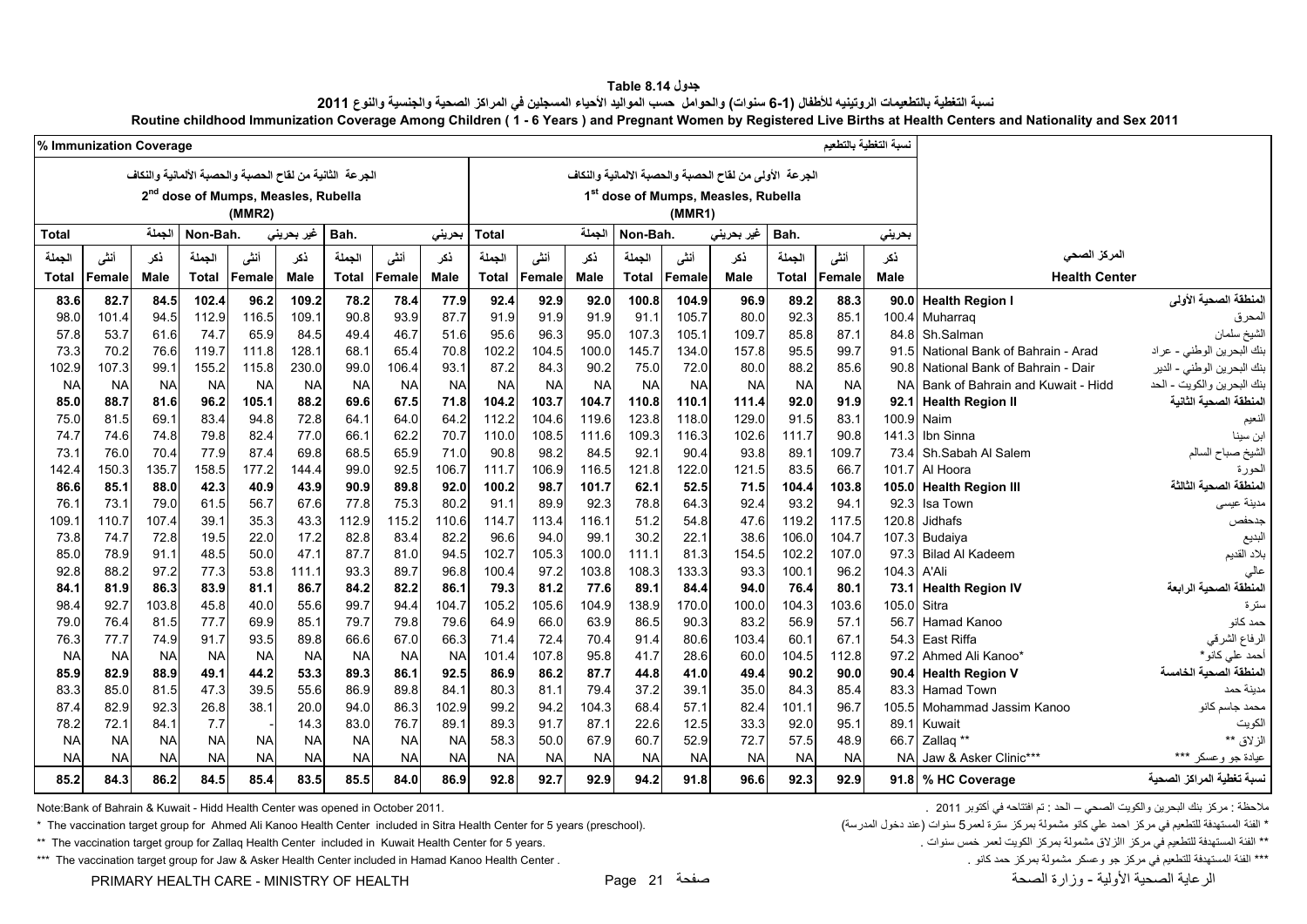# **(Cont'd) Table 8.14 جدول ) تابع(**

نسبة التغطية بالتطعيمات الروتينيه للأطفال (1-6 سنوات) والحوامل حسب المواليد الأحياء المسجلين في المراكز الصحية والجنسية والنوع 2011

**Routine childhood Immunization Coverage Among Children ( 1 - 6 Years ) and Pregnant Women by Registered Live Births at Health Centers and Nationality and Sex 2011**

|              | نسبة التغطية بالتطعيم<br>% Immunization Coverage |             |              |                                                   |             |              |           |           |              |           |             |              |                                               |                                                   |              |               |             |                                   |                            |
|--------------|--------------------------------------------------|-------------|--------------|---------------------------------------------------|-------------|--------------|-----------|-----------|--------------|-----------|-------------|--------------|-----------------------------------------------|---------------------------------------------------|--------------|---------------|-------------|-----------------------------------|----------------------------|
|              |                                                  |             |              | لقاح الالتهاب السحائي<br>Meningococcal<br>(MPSV4) |             |              |           |           |              |           |             |              | 2 <sup>nd</sup> dose of Hepatitis A<br>(HAV2) | الجرعة الثانية من لقاح التهاب الكبد الوبائي فئة أ |              |               |             |                                   |                            |
| <b>Total</b> |                                                  | الجملة      | Non-Bah.     |                                                   | غیر بحرینی  | Bah.         |           | بحريني    | <b>Total</b> |           | الجملة      | Non-Bah.     |                                               | غير بحريني                                        | Bah.         |               | بحريني      |                                   |                            |
| الجملة       | أنشى                                             | نكر         | الجملة       | أنشى                                              | نكر         | الجملة       | أنشى      | نكر       | الجملة       | أنشى      | نكر         | الجملة       | أنشى                                          | ڏکر                                               | الجملة       | أننى          | نكر         | المركز الصحى                      |                            |
| Total        | Female                                           | <b>Male</b> | <b>Total</b> | Female                                            | <b>Male</b> | <b>Total</b> | Female    | Male      | <b>Total</b> | Female    | <b>Male</b> | <b>Total</b> | Female                                        | <b>Male</b>                                       | <b>Total</b> | <b>Female</b> | Male        | <b>Health Center</b>              |                            |
| 93.4         | 89.4                                             | 97.3        | 106.1        | 98.2                                              | 113.9       | 88.6         | 86.1      | 91.0      | 93.1         | 89.5      | 96.6        | 105.1        | 98.5                                          | 111.6                                             | 88.5         | 86.1          | 90.9        | <b>Health Region I</b>            | المنطقة الصحية الأولى      |
| 96.5         | 96.0                                             | 96.9        | 107.8        | 109.2                                             | 106.5       | 89.2         | 88.0      | 90.4      | 96.5         | 96.0      | 96.9        | 107.8        | 109.2                                         | 106.5                                             | 89.2         | 88.0          | 90.4        | Muharrag                          | المحرق                     |
| 84.2         | 73.9                                             | 94.2        | 101.0        | 82.7                                              | 120.3       | 73.5         | 67.8      | 78.7      | 82.9         | 73.9      | 91.7        | 98.1         | 82.7                                          | 114.4                                             | 73.3         | 67.8          | 78.3        | Sh.Salman                         | الشيخ سلمان                |
| 85.8         | 79.5                                             | 91.9        | 102.7        | 94.7                                              | 110.9       | 82.8         | 76.8      | 88.7      | 86.3         | 80.1      | 92.4        | 106.3        | 98.2                                          | 114.5                                             | 82.8         | 76.8          | 88.7        | National Bank of Bahrain - Arad   | بنك البحرين الوطني - عراد  |
| 93.3         | 95.5                                             | 91.0        | 71.8         | 72.2                                              | 71.4        | 95.2         | 97.3      | 93.0      | 92.7         | 95.1      | 90.2        | 64.1         | 66.7                                          | 61.9                                              | 95.2         | 97.3          | 93.0        | National Bank of Bahrain - Dair   | بنك البحرين الوطني - الدير |
| <b>NA</b>    | <b>NA</b>                                        | <b>NA</b>   | <b>NA</b>    | <b>NA</b>                                         | <b>NA</b>   | <b>NA</b>    | <b>NA</b> | <b>NA</b> | <b>NA</b>    | <b>NA</b> | <b>NA</b>   | <b>NA</b>    | <b>NA</b>                                     | <b>NA</b>                                         | <b>NA</b>    | <b>NA</b>     | <b>NA</b>   | Bank of Bahrain and Kuwait - Hidd | بنك البحرين والكويت - الحد |
| 96.9         | 95.4                                             | 98.3        | 102.1        | 98.4                                              | 105.6       | 87.8         | 89.8      | 86.0      | 97.0         | 97.6      | 96.5        | 102.2        | 102.3                                         | 102.2                                             | 87.9         | 89.2          |             | 86.8 Health Region II             | لمنطقة الصحية الثانية      |
| 91.3         | 91.7                                             | 90.9        | 95.8         | 91.6                                              | 100.0       | 83.8         | 91.9      | 76.0      | 92.2         | 94.2      | 90.1        | 97.2         | 95.6                                          | 98.8                                              | 83.8         | 91.9          |             | 76.0 Naim                         | النعيم                     |
| 100.0        | 95.4                                             | 104.4       | 95.0         | 89.9                                              | 100.0       | 116.7        | 115.1     | 118.0     | 101.0        | 100.8     | 101.2       | 96.8         | 97.9                                          | 95.8                                              | 114.9        | 111.3         | 118.0       | Ibn Sinna                         | بن سينا                    |
| 86.9         | 83.5                                             | 90.1        | 92.9         | 85.3                                              | 100.4       | 80.0         | 81.3      | 78.9      | 87.4         | 84.0      | 90.5        | 93.7         | 86.2                                          | 101.3                                             | 80.0         | 81.3          |             | 78.9 Sh.Sabah Al Salem            | الشيخ صباح السالم          |
| 119.9        | 121.8                                            | 118.1       | 130.9        | 136.1                                             | 126.1       | 94.8         | 89.2      | 100.0     | 117.5        | 123.5     | 112.0       | 126.6        | 139.1                                         | 115.0                                             | 96.7         | 87.8          | 105.1       | Al Hoora                          | لحورة                      |
| 89.2         | 88.0                                             | 90.3        | 50.0         | 47.4                                              | 52.5        | 93.6         | 92.6      | 94.5      | 89.1         | 87.9      | 90.2        | 49.8         | 47.0                                          | 52.5                                              | 93.5         | 92.5          |             | 94.5 Health Region III            | لمنطقة الصحبة الثالثة      |
| 84.5         | 82.1                                             | 86.8        | 82.3         | 85.0                                              | 79.6        | 84.8         | 81.6      | 87.8      | 84.5         | 82.1      | 86.8        | 82.3         | 85.0                                          | 79.6                                              | 84.8         | 81.6          | 87.8        | Isa Town                          | مدينة عيسى                 |
| 96.1         | 94.5                                             | 97.7        | 21.9         | 13.1                                              | 34.1        | 101.6        | 101.8     | 101.5     | 96.1         | 94.5      | 97.7        | 21.9         | 13.1                                          | 34.1                                              | 101.6        | 101.8         | 101.5       | Jidhafs                           | جدحفص                      |
| 81.7         | 84.8                                             | 79.0        | 24.1         | 24.7                                              | 23.7        | 91.3         | 94.0      | 88.9      | 81.7         | 84.8      | 79.1        | 24.6         | 24.7                                          | 24.6                                              | 91.3         | 94.0          | 88.9        | Budaiya                           | لبديع                      |
| 88.1         | 85.2                                             | 90.9        | 55.0         | 55.6                                              | 54.5        | 90.9         | 87.4      | 94.2      | 87.3         | 84.4      | 90.2        | 50.0         | 50.0                                          | 50.0                                              | 90.4         | 87.0          | 93.8        | <b>Bilad Al Kadeem</b>            | بلاد القديم                |
| 101.9        | 96.3                                             | 108.2       | 83.3         | 37.5                                              | 175.0       | 102.6        | 99.1      | 106.5     | 101.9        | 96.3      | 108.2       | 83.3         | 37.5                                          | 175.0                                             | 102.6        | 99.1          | 106.5 A'Ali |                                   |                            |
| 75.0         | 72.6                                             | 77.2        | 74.7         | 72.2                                              | 77.2        | 75.0         | 72.8      | 77.2      | 74.1         | 71.7      | 76.4        | 73.2         | 71.0                                          | 75.4                                              | 74.4         | 72.0          |             | 76.7 Health Region IV             | المنطقة الصحية الرابعة     |
| 95.5         | 91.7                                             | 99.5        | 81.0         | 93.8                                              | 73.1        | 96.0         | 91.6      | 100.7     | 94.6         | 89.9      | 99.5        | 88.1         | 87.5                                          | 88.5                                              | 94.8         | 89.9          | 100.0 Sitra |                                   | سترة                       |
| 65.8         | 65.7                                             | 65.8        | 63.8         | 63.3                                              | 64.3        | 66.7         | 66.9      | 66.5      | 65.0         | 65.1      | 64.9        | 62.6         | 61.9                                          | 63.3                                              | 66.1         | 66.7          | 65.6        | Hamad Kanoo                       | حمد كانو                   |
| 65.6         | 61.3                                             | 69.3        | 82.9         | 78.0                                              | 87.7        | 54.4         | 49.5      | 58.5      | 64.6         | 61.0      | 67.8        | 80.5         | 77.3                                          | 83.6                                              | 54.4         | 49.5          | 58.5        | East Riffa                        | الرفاع الشرقي              |
| <b>NA</b>    | <b>NA</b>                                        | <b>NA</b>   | <b>NA</b>    | <b>NA</b>                                         | <b>NA</b>   | <b>NA</b>    | <b>NA</b> | <b>NA</b> | <b>NA</b>    | <b>NA</b> | <b>NA</b>   | <b>NA</b>    | <b>NA</b>                                     | <b>NA</b>                                         | <b>NA</b>    | <b>NA</b>     |             | NA Ahmed Ali Kanoo*               | أحمد على كانو *            |
| 91.9         | 91.4                                             | 92.4        | 32.4         | 34.5                                              | 30.7        | 98.9         | 97.6      | 100.2     | 92.0         | 91.5      | 92.4        | 32.0         | 34.5                                          | 30.0                                              | 99.0         | 97.7          |             | 100.3 Health Region V             | لمنطقة الصحبة الخامسة      |
| 82.4         | 80.8                                             | 84.0        | 22.9         | 28.1                                              | 18.0        | 90.6         | 87.9      | 93.2      | 82.4         | 80.8      | 84.0        | 22.9         | 28.1                                          | 18.0                                              | 90.6         | 87.9          | 93.2        | <b>Hamad Town</b>                 | مدينة حمد                  |
| 94.7         | 93.8                                             | 95.6        | 21.1         | 29.7                                              | 12.8        | 103.7        | 101.6     | 105.6     | 94.7         | 93.8      | 95.6        | 21.1         | 29.7                                          | 12.8                                              | 103.7        | 101.6         | 105.6       | Mohammad Jassim Kanoo             | محمد جاسم كانو             |
| 103.7        | 103.3                                            | 104.3       | 40.0         | 33.3                                              | 43.5        | 107.1        | 105.6     | 108.8     | 103.9        | 103.5     | 104.3       | 37.1         | 33.3                                          | 39.1                                              | 107.4        | 105.9         | 109.2       | Kuwait                            | لكويت                      |
| 83.2         | 90.5                                             | 78.0        | 90.0         | 76.9                                              | 100.0       | 80.3         | 96.6      | 69.0      | 83.2         | 90.5      | 78.0        | 90.0         | 76.9                                          | 100.0                                             | 80.3         | 96.6          |             | 69.0 Zallaq                       | لزلاق                      |
| <b>NA</b>    | <b>NA</b>                                        | <b>NA</b>   | <b>NA</b>    | <b>NA</b>                                         | <b>NA</b>   | <b>NA</b>    | <b>NA</b> | <b>NA</b> | <b>NA</b>    | <b>NA</b> | <b>NA</b>   | <b>NA</b>    | <b>NA</b>                                     | <b>NA</b>                                         | <b>NA</b>    | <b>NA</b>     |             | NA Jaw & Asker Clinic **          | عيادة جو وعسكر **          |
| 88.3         | 86.5                                             | 90.1        | 85.2         | 81.9                                              | 88.5        | 89.3         | 88.0      | 90.5      | 88.1         | 86.6      | 89.5        | 84.7         | 83.1                                          | 86.3                                              | 89.1         | 87.7          |             | 90.5 % HC Coverage                | سبة تغطية المراكز الصحية   |

Note:Bank of Bahrain & Kuwait - Hidd Health Center was opened in October 2011. . 2011 أكتوبر في افتتاحه تم : الحد – الصحي والكويت البحرين بنك مركز : مالحظة

\* الفئة المستهدفة للتطعيم في مركز احمد علي كانو مشمولة بمركز مسترة لعمر سنتين . "The vaccination target group for Ahmed Ali Kanoo Health Center included in Sitra Health Center for 2 years .

\*\* The vaccination target group for Jaw & Asker Health Center included in Hamad Kanoo Health Center .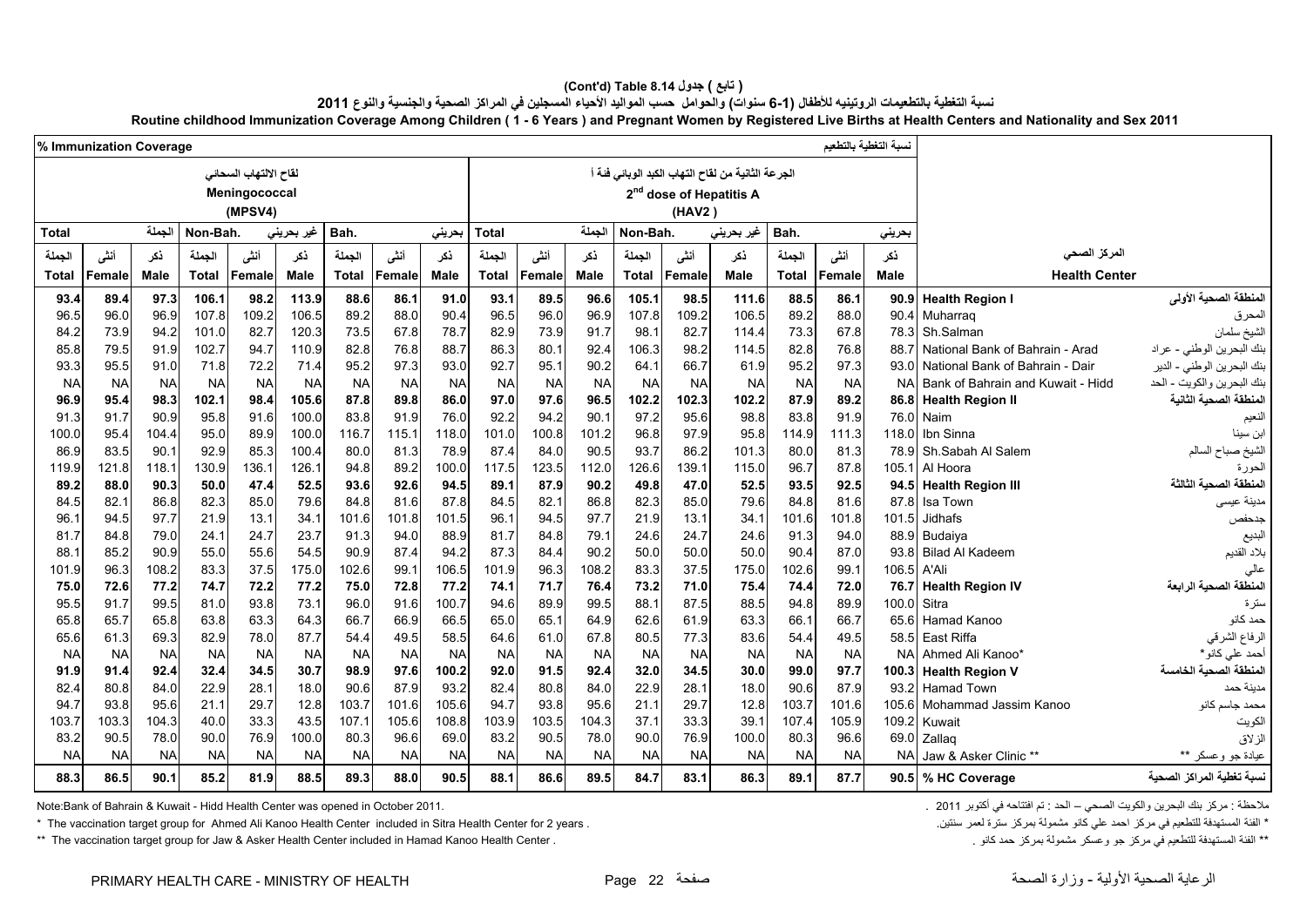# **(Cont'd) Table 8.14 جدول ) تابع(**

نسبة التغطية بالتطعيمات الروتينيه للأطفال (1-6 سنوات) والحوامل حسب المواليد الأحياء المسجلين في المراكز الصحية والجنسية والنوع 2011

**Routine childhood Immunization Coverage Among Children ( 1 - 6 Years ) and Pregnant Women by Registered Live Births at Health Centers and Nationality and Sex 2011**

|              | % Immunization Coverage |                      |                                              |                      |                      |                      |                      |                      |                        |                                                                                            | نسبة التغطية بالتطعيم |                                   |                            |
|--------------|-------------------------|----------------------|----------------------------------------------|----------------------|----------------------|----------------------|----------------------|----------------------|------------------------|--------------------------------------------------------------------------------------------|-----------------------|-----------------------------------|----------------------------|
|              |                         |                      | نسبة الاطفال المحمين عند الولادة ضد التيانوس |                      |                      |                      |                      |                      |                        | نسبة التغطية بجرعتين أواكثر من لقاح التيتانوس للحوامل                                      |                       |                                   |                            |
|              |                         |                      | Child protection rate at birth by Td2        |                      |                      |                      |                      |                      |                        | % of pregnant women received 2 or more doses of tetanus toxoid during<br>current pregnancy |                       |                                   |                            |
|              |                         |                      |                                              | <b>PAB</b>           |                      |                      |                      |                      |                        | $Td2+$                                                                                     |                       |                                   |                            |
|              |                         |                      |                                              |                      |                      |                      |                      |                      |                        |                                                                                            |                       |                                   |                            |
| <b>Total</b> |                         | الجملة               | Non-Bah.                                     |                      | غير بحريني           | Bah.                 |                      | بحرينى               | الجملة<br><b>Total</b> | Non-Bah.<br>غير بحريني                                                                     | بحرينى<br>Bah.        |                                   |                            |
| الجملة       | أننى                    | نكر                  | الجملة                                       | أننى                 | ذكر                  | الجملة               | أننى                 | نكر                  | أنشى                   | أننى                                                                                       | أننى                  | المركز الصحى                      |                            |
| <b>Total</b> | Femalel                 | Male                 | <b>Total</b>                                 | Female               | Male                 | <b>Total</b>         | Female               | Male                 | Female                 | Female                                                                                     | Female                | <b>Health Center</b>              |                            |
| 91.4         | $\cdots$                | $\cdots$             | $\cdots$                                     | $\cdots$             | $\cdots$             | $\cdots$             | $\cdots$             | $\cdots$             | 23.1                   | $\sim$ $\sim$ $\sim$                                                                       | $\sim$ $\sim$ $\sim$  | <b>Health Region I</b>            | المنطقة الصحية الأولى      |
| 92.1         | $\sim$ $\sim$           | $\sim$ $\sim$        | $\sim$ $\sim$                                | $\sim$ $\sim$        | $\cdots$             | $\cdots$             | $\cdots$             | $\sim$ $\sim$        | 32.3                   | $\sim$ $\sim$ $\sim$                                                                       | $\cdots$              | Muharrag                          | المحرق                     |
| 97.8         | $\sim$ $\sim$ $\sim$    | $\sim$ $\sim$        | $\sim$                                       | $\sim$ $\sim$        | $\sim$ $\sim$        | $\sim$ $\sim$        | $\sim$ $\sim$        | $\sim$ $\sim$        | 12.3                   | $\sim$ $\sim$ $\sim$                                                                       | $\ddotsc$             | Sh.Salman                         | الشيخ سلمان                |
| 97.1         | $\sim$ $\sim$ $\sim$    | $\sim$ $\sim$        | $\sim$ $\sim$                                | $\sim$ $\sim$        | $\sim$ $\sim$        | $\sim$ $\sim$ $\sim$ | $\sim 100$           | $\sim$ $\sim$ $\sim$ | 35.1                   | $\cdots$                                                                                   | $\cdots$              | National Bank of Bahrain - Arad   | بنك البحرين الوطني - عراد  |
| 86.6         | $\sim$ $\sim$ $\sim$    | $\ddotsc$            | $\sim$ $\sim$                                | $\sim$ $\sim$        | $\sim$ $\sim$        | $\sim$ $\sim$        | $\cdots$             | $\sim$ $\sim$        | 11.0                   | $\cdots$                                                                                   | $\cdots$              | National Bank of Bahrain - Dair   | بنك البحرين الوطني - الدير |
| 52.1         | $\sim$ . $\sim$         | $\cdots$             | $\sim$                                       | $\ldots$             | $\cdots$             | $\ldots$             | $\cdots$             | $\sim$ $\sim$        | 23.3                   | $\sim$ $\sim$ $\sim$                                                                       | $\ldots$              | Bank of Bahrain and Kuwait - Hidd | بنك البحرين والكويت - الحد |
| 104.6        | $\cdots$                | $\cdots$             | $\cdots$                                     | $\cdots$             | $\cdots$             | $\cdots$             | $\cdots$             | $\sim$ $\sim$        | 55.7                   | $\cdots$                                                                                   | $\cdots$              | <b>Health Region II</b>           | لمنطقة الصحية الثانية      |
| 103.8        | $\sim$                  | $\ldots$             | $\sim$                                       | $\sim$ $\sim$        | $\sim$ $\sim$        | $\cdots$             | $\sim$ $\sim$        | $\sim$ $\sim$        | 56.5                   | $\cdots$                                                                                   | $\ddotsc$             | Naim                              | النعيم                     |
| 108.8        | $\cdots$                | $\cdots$             | $\sim$ $\sim$                                | $\sim$ $\sim$        | $\sim$ $\sim$ $\sim$ | $\sim$ $\sim$ $\sim$ | $\cdots$             | $\sim$ $\sim$ $\sim$ | 68.4                   | $\sim$ $\sim$ $\sim$                                                                       | $\cdots$              | Ibn Sinna                         | ابن سينا                   |
| 91.7         | $\sim$ - $\sim$         | $\sim$ $\sim$        | $\sim$                                       | $\sim$ $\sim$        | $\sim$ $\sim$        | $\sim$ $\sim$ $\sim$ | $\sim$ $\sim$        | $\sim$ $\sim$        | 37.0                   | $\sim$ $\sim$ $\sim$                                                                       | $\sim$ $\sim$         | Sh.Sabah Al Salem                 | الشيخ صباح السالم          |
| 125.4        | $\ldots$                | $\sim$ $\sim$        | $\sim$                                       | $\sim$ $\sim$        | $\sim$ $\sim$        | $\sim$ $\sim$        | $\cdots$             | $\sim$ $\sim$        | 61.2                   | $\sim$ $\sim$ $\sim$                                                                       | $\ldots$              | Al Hoora                          | الحو ر ءَ                  |
| 98.5         | $\sim$ $\sim$           | $\cdots$             | $\cdots$                                     | $\ldots$             | $\cdots$             | $\cdots$             | $\cdots$             | $\cdots$             | 30.6                   | $\cdots$                                                                                   | $\sim$ $\sim$         | <b>Health Region III</b>          | المنطقة الصحية الثالثة     |
| 88.9         | $\ldots$                | $\cdots$             | $\ddotsc$                                    | $\ldots$             | $\sim$ $\sim$        | $\sim$ $\sim$        | $\cdots$             | $\sim$ $\sim$        | 48.0                   | $\sim$ $\sim$ $\sim$                                                                       | $\sim$ $\sim$ $\sim$  | Isa Town                          | مدينة عيسى                 |
| 121.1        | $\sim$ $\sim$ $\sim$    | $\cdots$             | $\sim$                                       | $\sim$ $\sim$        | $\ddotsc$            | $\sim$ $\sim$        | $\cdots$             | $\sim$ $\sim$        | 35.4                   | $\sim$ $\sim$                                                                              | $\ddotsc$             | <b>Jidhafs</b>                    | جدحفص                      |
| 89.8         | $\sim$ $\sim$           | $\ldots$             | $\sim$                                       | $\sim$ $\sim$        | $\sim$ $\sim$        | $\ddotsc$            | $\sim$ $\sim$        | $\sim$ $\sim$        | 16.8                   | $\sim$ $\sim$ $\sim$                                                                       | $\cdots$              | Budaiya                           | البديع                     |
| 96.7         | $\cdots$                | $\cdots$             | $\sim$ $\sim$                                | $\sim$ $\sim$        | $\sim$ $\sim$        | $\sim$ $\sim$        | $\cdots$             | $\sim$ $\sim$        | 15.7                   | $\sim$ $\sim$ $\sim$                                                                       | $\sim$ $\sim$ $\sim$  | <b>Bilad Al Kadeem</b>            | بلاد القديم                |
| 97.6         | $\cdots$                | $\sim$ $\sim$ $\sim$ | $\sim$ $\sim$                                | $\sim$ $\sim$ $\sim$ | $\cdots$             | $\sim$ $\sim$ $\sim$ | $\sim$ $\sim$        | $\sim$ $\sim$ $\sim$ | 18.1                   | $\sim$ $\sim$ $\sim$                                                                       | $\sim$ $\sim$ $\sim$  | A'Ali                             | عالى                       |
| 78.6         | $\cdots$                | $\cdots$             | $\cdots$                                     | $\cdots$             | $\cdots$             | $\sim$ $\sim$        | $\cdots$             | $\cdots$             | 18.3                   | $\cdots$                                                                                   | $\cdots$              | <b>Health Region IV</b>           | المنطقة الصحية الرابعة     |
| 104.5        | $\dots$                 | $\ldots$             | $\sim$                                       | $\sim$ $\sim$        | $\sim$ $\sim$        | $\cdots$             | $\ldots$             | $\ldots$             | 7.6                    | $\cdots$                                                                                   | $\ddotsc$             | Sitra                             | ستر ۃ                      |
| 69.9         | $\ldots$                | $\cdots$             | $\ddotsc$                                    | $\sim$ .             | $\sim$ $\sim$        | $\sim$ $\sim$        | $\cdots$             | $\sim$ $\sim$        | 25.2                   | $\sim$ $\sim$ $\sim$                                                                       | $\sim$ $\sim$ $\sim$  | Hamad Kanoo                       | حمد كانو                   |
| 64.1         | $\sim$ $\sim$ $\sim$    | $\ldots$             | $\sim$                                       | $\sim$ $\sim$        | $\sim$ $\sim$        | $\sim$ $\sim$        | $\cdots$             | $\sim$ $\sim$        | 25.8                   | $\cdots$                                                                                   | $\sim$ $\sim$ $\sim$  | East Riffa                        | الرفاع الشرقي              |
| 104.4        | $\dots$                 | $\ldots$             | $\sim$ $\sim$                                | $\ldots$             | $\sim$ $\sim$ $\sim$ | $\sim$ $\sim$ $\sim$ | $\sim$ $\sim$ $\sim$ | $\sim$ $\sim$ $\sim$ | 7.6                    | $\sim$ $\sim$ $\sim$                                                                       | $\sim$ $\sim$ $\sim$  | Ahmed Ali Kanoo                   | أحمد على كانو              |
| 85.7         | $\cdots$                | $\cdots$             | $\cdots$                                     | $\cdots$             | $\cdots$             | $\sim$ $\sim$        | $\cdots$             | $\cdots$             | 13.2                   | $\cdots$                                                                                   | $\cdots$              | <b>Health Region V</b>            | المنطقة الصحبة الخامسة     |
| 79.6         | $\sim$ $\sim$           | $\ldots$             | $\sim$                                       | $\sim$ $\sim$        | $\sim$ $\sim$        | $\sim$ $\sim$        | $\sim$ $\sim$        | $\sim$ $\sim$        | 22.2                   | $\sim$ $\sim$ $\sim$                                                                       | $\ddotsc$             | Hamad Town                        | مدبنة حمد                  |
| 97.3         | $\ldots$ .              | $\sim$ $\sim$        | $\sim$ $\sim$                                | $\sim$ $\sim$        | $\sim$ $\sim$ $\sim$ | $\sim$ $\sim$ $\sim$ | $\sim$ $\sim$ $\sim$ | $\sim$ $\sim$ $\sim$ | 9.5                    | $\sim$ $\sim$ $\sim$                                                                       | $\cdots$              | Mohammad Jassim Kanoo             | محمد جاسم كانو             |
| 87.6         |                         | $\sim$ $\sim$        | $\sim$                                       | $\sim$ $\sim$        | $\sim$ $\sim$        | $\sim$ $\sim$        | $\sim$ $\sim$        | $\sim$ $\sim$        | 7.1                    | $\sim$ $\sim$ $\sim$                                                                       | $\cdots$              | Kuwait                            | الكويت                     |
| 59.8         | $\cdots$                | $\cdots$             | $\ldots$                                     | $\sim$ $\sim$        | $\sim$ $\sim$        | $\cdots$             | $\ddots$             | $\sim$ $\sim$        | 35.8                   | $\sim$ $\sim$ $\sim$                                                                       | $\ldots$              | Zallag                            | الز لاق                    |
| <b>NA</b>    | $\sim$ $\sim$ $\sim$    | $\sim$ $\sim$ $\sim$ | $\sim$ $\sim$                                | $\sim$ $\sim$        | $\cdots$             | $\cdots$             | $\cdots$             | $\sim$ $\sim$        | <b>NA</b>              | $\sim$ $\sim$ $\sim$                                                                       | $\cdots$              | Jaw & Asker Clinic*               | عيادة جو وعسكر *           |
| 91.8         | $\sim$ 10 $\pm$         | $\cdots$             | $\cdots$                                     | $\cdots$             | $\cdots$             | $\cdots$             | $\sim$ $\sim$        | $\sim$ $\sim$        | 26.9                   | $\cdots$                                                                                   | $\cdots$              | % HC Coverage                     | نسبة تغطية المراكز الصحية  |

\* The vaccination target group for Jaw & Asker Health Center included in Hamad Kanoo Health Center . كانو تمسكر مشمولة بمركز حد كانو . . كانو تمسكر مشمولة بمركز حد كانو . . وعسكر مشمولة بمركز في للتطعيم في مركز جو وعسكر م

Note: Refer to conventions used in the report. . التقرير في المستخدمة االصطالحات انظر : مالحظة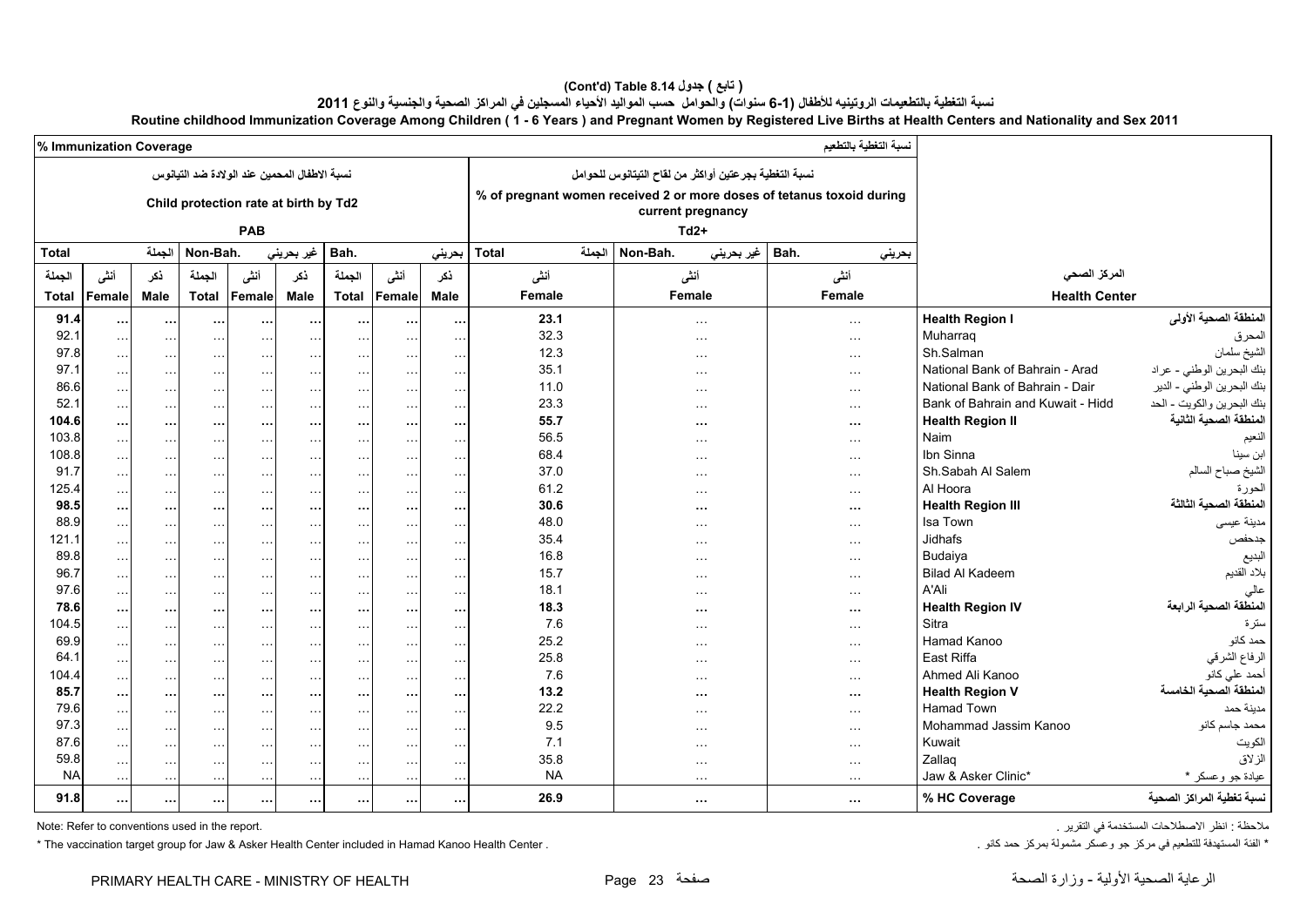#### **جدول 8.15 Table التطعيمات في المراكز الصحية <sup>2011</sup> Vaccinations at Health Centers 2011**

<span id="page-24-0"></span>

| Vaccination                                        | عدد الجرعات<br>Number of<br><b>Doses</b> | التطعيمات                                           |
|----------------------------------------------------|------------------------------------------|-----------------------------------------------------|
| Diphtheria-Pertussis-Tetanus                       | 73,154                                   | الخناق والكزاز والشاهوق                             |
| DPT 1st dose to infants                            | 14,883                                   | الجرعة الأولى للرضع                                 |
| DPT 2nd dose to infants                            | 14,927                                   | الجرعة الثانية للرضع                                |
| DPT 3rd dose to infants                            | 15,140                                   | الجر عة الثالثة للرضع                               |
| <b>DPT 1st Booster</b>                             | 15,609                                   | الجرعة المنشطة الأولى                               |
| DPT 2nd Booster                                    | 12,595                                   | الجر عة المنشطة الثانية                             |
| Poliomyelitis                                      | 73,325                                   | شلل الأطفال                                         |
| Polio 1st dose to infants                          | 14,885                                   | الجرعةالأولى للرضع                                  |
| Polio 2d dose to infants                           | 14,984                                   | الجرعة الثانية للرضع                                |
| Polio 3rd dose to infants                          | 15,169                                   | الجرعة الثالثة للرضع                                |
| Polio 1st Booster                                  | 15,633                                   | الحر عة المنشطة الأولى                              |
| Polio 2nd Booster                                  | 12,654                                   | الحر عة المنشطة الثانبة                             |
| <b>Hepatitis B</b>                                 | 60,592                                   | التهاب الكبد الوباني ب                              |
| HBV 1st dose to infants                            | 14,894                                   | الجرعة الأولى للرضع                                 |
| HBV 2nd dose to infants                            | 14,933                                   | الجرعة الثانية للرضع                                |
| HBV 3rd dose to infants                            | 15,145                                   | الجرعة الثالثة للرضع                                |
| HBV 1st Booster dose part of Pentavalent           | 15,620                                   | الجرعة المنشطة الأولى من التطعيم الخماسي            |
| Haemophilus Influenza b                            | 60,582                                   | هيموفيلس انفلونزا ب (المستديمة النزلية فنة ب)       |
| HIB 1st dose to infants                            | 14,884                                   | الجرعة الأولى للرضع                                 |
| HIB 2nd dose to infants                            | 14,930                                   | الجر عة الثانية للرضع                               |
| HIB 3rd dose to infants                            | 15,144                                   | الجرعة الثالثة للرضع                                |
| HIB 1st Booster                                    | 15,624                                   | الجر عة المنشطة                                     |
| Mumps, Measles, Rubella                            | 28,600                                   | الحصبة والحصبة الألمانية والنكاف                    |
| MMR1 to children aged 1 year 1st dose              | 15,904                                   | الجر عة الأولى للأطفال في عمر سنة                   |
| MMR2 to children aged 5 years 2nd dose             | 12,696                                   | الجر عة الثانية للأطفال في عمر 5 سنوات              |
| Viral Hepatitis - A                                | 31,348                                   | تطعيمات التهاب الكبد الوبائي - أ                    |
| Viral Hepatitis 1st dose                           | 15,791                                   | الجر عة الأولى                                      |
| Viral Hepatitis 2nd dose                           | 15,557                                   | الجر عة الثانية                                     |
| <b>Pneumococcal Conjugate</b>                      |                                          | المكورات الرنوية المدمج                             |
| Pneumococcal Conjugate (Child) 1st dose to infants | 15,062                                   | المكور ات الرئوية المدمج للأطفال (الجرعة الأولى)    |
| Pneumococcal Conjugate (Child) 2nd dose to infants | 15,199                                   | المكورات الرئوية المدمج للأطفال (الجرعة الثانية)    |
| Pneumococcal Conjugate (Child) 3rd dose to infants | 15,282                                   | المكور ات الر نوية المدمج للأطفال (الجر عة الثالثة) |
| Pneumococcal Conjugate (Child) Booster             | 15,862                                   | المكور ات الر نوية المدمج للأطفال (الجر عة المنشطة) |

Defaulter vaccination were not included in all the above mentioned doses. For details

This table reflect vaccinations carried out at Health Centers (Ministry of Health) only. . فقط الصحة لوزارة الصحية بالمراكز التطعيمات تعكس الجدول ھذا في الموضحة األعداد جميع الجرعات المذكورة اعلاه لا نتضمن التغطية لغير المستكملين للتطعيمات ممن استكملوا جرعاتھم بعد العمر الموصى به للتطعيمات الروتينية. ولمعرفة المزيد عن التغطية الوطنية للتطعيمات .(chapter Health Public (7.4 & 7.3 Table to refer ,coverage vaccination national of انظر جدول 7.3 <sup>و</sup> 7.4 (فصل الصحة العامة) .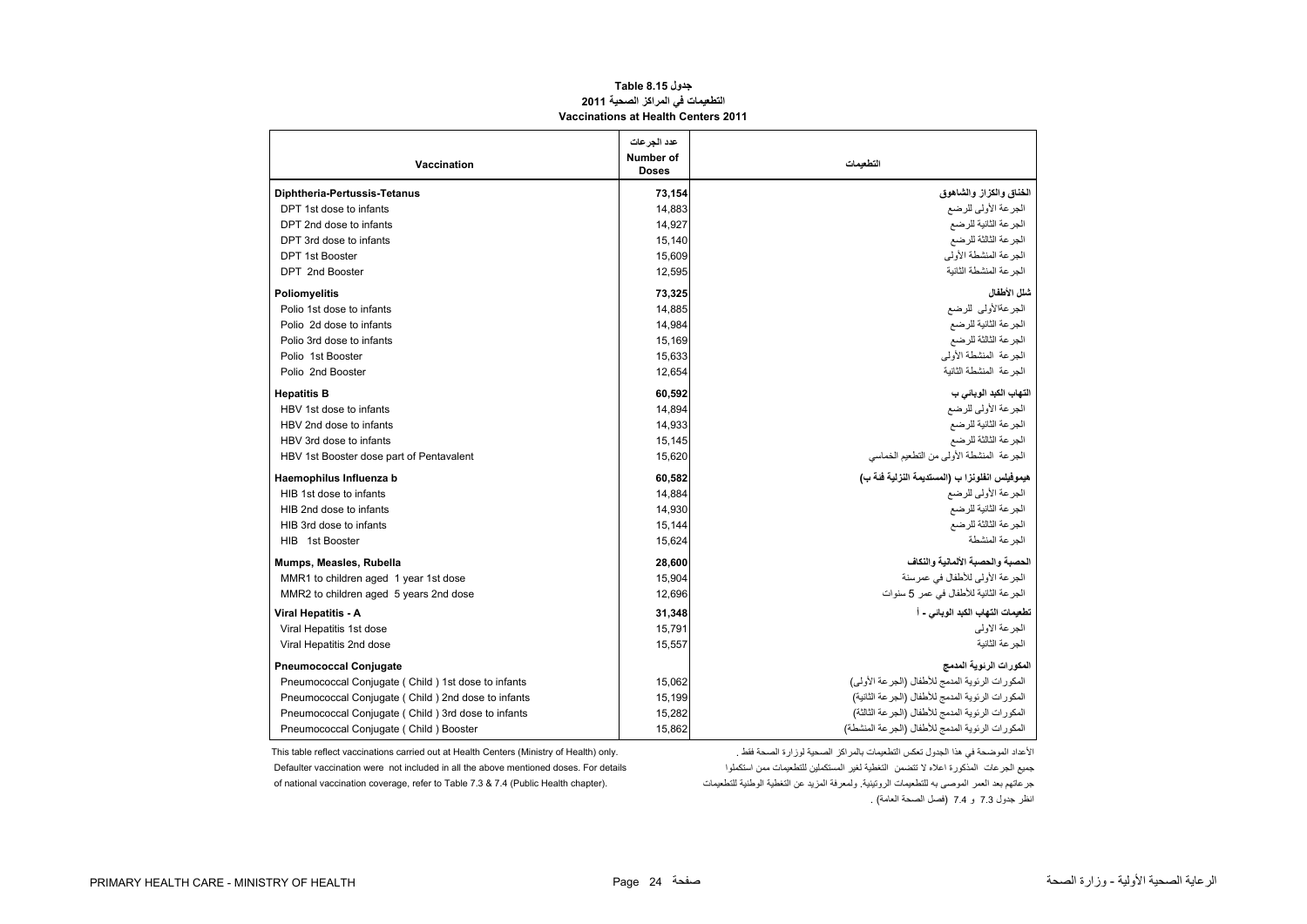#### **Vaccinations at Health Centers 2011 (Cont'd) Table 8.15 جدول ) تابع( التطعيمات في المراكز الصحية <sup>2011</sup>**

| Vaccination                            | عدد الجرعات<br>Number of<br><b>Doses</b> | التطعيمات                                |
|----------------------------------------|------------------------------------------|------------------------------------------|
| <b>Rota vaccine</b>                    |                                          | لمقاح الروتا                             |
| Rota vaccine 1st dose                  | 14.716                                   | لقاح الروتنا الجرعة الأولبي              |
| Rota vaccine 2nd dose                  | 14.605                                   | لقاح الرونا الجرعة الثانية               |
| <b>Meningococcal ACWY Vaccine</b>      |                                          | لقاح التهاب السحاني                      |
| Meningococcal ACWY Vaccine (Child)     | 15,598                                   | لقاح التهاب السحائي ( للأطفال )          |
| Diphtheria-Tetanus children < 7 years  | 98                                       | التيتانوس والخناق للأطفال أقل من 7 سنوات |
| DT 1st dose to infants                 | 4                                        | الجرعة الأولى للرضع                      |
| DT 2nd dose to infants                 | $\overline{\mathbf{c}}$                  | الجرعة الثانية للرضع                     |
| DT 3rd dose to infants                 | 5                                        | الجرعة الثالثة للرضع                     |
| DT 1st Booster dose                    | 20                                       | الجر عة المنشطة الأولمي                  |
| DT 2nd Booster dose                    | 67                                       | الحر عة المنشطة الثانبة                  |
| Tetanus-diphtheria (Td 7-14 years)     | 2,032                                    | التيتانوس والخناق للأطفال 7 - 14 سنة     |
| 1st dose                               | 50                                       | الجر عة الأولى                           |
| 2nd dose                               | 22                                       | الجر عة الثانية                          |
| 3rd dose                               | 37                                       | الجرعة الثالثة                           |
| 1st Booster dose                       | 21                                       | الجر عة المنشطة الأولمي                  |
| 2nd Booster dose                       | 1,902                                    | الجر عة المنشطة الثانية                  |
| Tetanus diphtheria (Td Pregnant Women) | 3,826                                    | التيتانوس والخناق للنساء الحوامل فقط     |
| 1st dose                               | 633                                      | الجر عة الأولى                           |
| 2nd dose                               | 528                                      | الجر عة الثانية                          |
| 3rd dose                               | 769                                      | الجرعة الثالثة                           |
| 1st Booster dose                       | 763                                      | الجر عة المنشطة الأولمي                  |
| 2nd Booster dose                       | 1,133                                    | الجر عة المنشطة الثانية                  |
| Tetanus diphtheria (Td Non Pregnant)   | 2,036                                    | التيتانوس والخناق للنساء غيرالحوامل      |
| 1st dose                               | 332                                      | الجر عة الأولى                           |
| 2nd dose                               | 249                                      | الجر عة الثانية                          |
| 3rd dose                               | 719                                      | الحر عة الثالثة                          |
| 1st Booster dose                       | 209                                      | الحر عة المنشطة الأولى                   |
| 2nd Booster dose                       | 527                                      | الجر عة المنشطة الثانية                  |
| Tetanus diphtheria (Td women>45 years) | 2,193                                    | التيتانوس والخناق للنساء اكبر من 45 سنة  |
| 1st dose                               | 357                                      | الجرعة الأولى                            |
| 2nd dose                               | 215                                      | الجر عة الثانية                          |
| 3rd dose                               | 978                                      | الحر عة الثالثة                          |
| 1st Booster dose                       | 96                                       | الجر عة المنشطة الأولى                   |
| 2nd Booster dose                       | 547                                      | الجرعة المنشطة الثانية                   |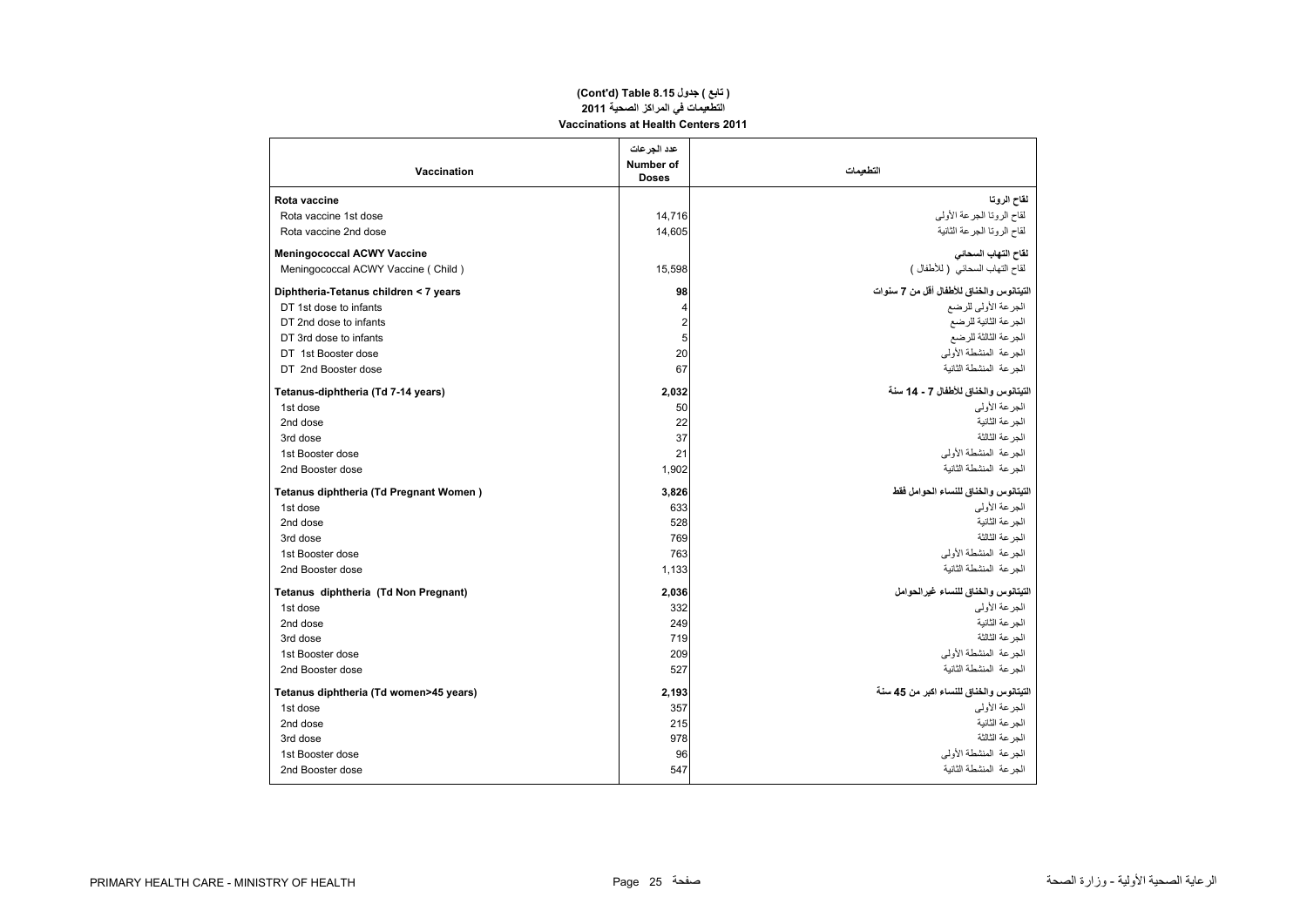#### **(Cont'd) Table 8.15 جدول ) تابع( التطعيمات في المراكز الصحية <sup>2011</sup> Vaccinations at Health Centers 2011**

|                                                      | عدد الجر عات              |                                                           |
|------------------------------------------------------|---------------------------|-----------------------------------------------------------|
| Vaccination                                          | Number of<br><b>Doses</b> | التطعمات                                                  |
| Tetanus Diphtheria (Td Males>14Years)                | 13,399                    | الخناق والكزاز للرجال اكبر من 14 سنة                      |
| 1st dose                                             | 1,738                     | الجر عة الأولى                                            |
| 2nd dose                                             | 987                       | الجر عة الثانية                                           |
| 3rd dose                                             | 4.606                     | الجر عة الثالثة                                           |
| 1st Booster dose                                     | 937                       | الجر عة المنشطة الأولى                                    |
| 2nd Booster dose                                     | 5.131                     | الجر عة المنشطة الثانية                                   |
| Hepatitis B - (others than Infants)                  | 1,301                     | التهاب الكبد الوباني ب  - ( فَنات غير الرضع)              |
| HBV 1st dose                                         | 750                       | الجر عة الأولى                                            |
| HBV 2nd dose                                         | 326                       | الجر عة الثانية                                           |
| HBV 3rd dose                                         | 225                       | الجر عة الثالثة                                           |
| Hepatitis A (others than Infants)                    | 20,812                    | التهاب الكبد الوباني أ - ( فَنات غير الرضع )              |
| <b>HAV 1st dose</b>                                  | 12,099                    | الجرعة الأولى                                             |
| HAV 2nd dose                                         | 8,713                     | الجرعة الثانية                                            |
| School 12-13 years                                   | 17,655                    | المدرسة 12 - 13 سنة                                       |
| HAV 1st dose                                         | 9,470                     | الجر عة الأولى                                            |
| HAV 2nd dose                                         | 8,185                     | الحر عة الثانية                                           |
| <b>Adults</b>                                        | 3,157                     | البالغين                                                  |
| HAV 1st dose                                         | 2,629                     | الجز عة الأولى                                            |
| HAV 2nd dose                                         | 528                       | الجر عة الثانية                                           |
| <b>Other Vaccines</b>                                |                           | تطعيمات أخرى                                              |
| BCG*                                                 | 2,678                     | بي سي جي ضد السل *                                        |
| Meningocococal ACWY Vaccine (Adult)                  | 19,061                    | لقاح التهاب السحائي ( للبالغين )                          |
| Pneumococcal Polysaccharide (Adult)                  | 1,244                     | المكورات الرئوية متعدد السكريات                           |
| Mumps, Measles, Rubella (Women at Child Bearing Age) | 251                       | الحصبة والحصبة الألمانية والنكاف ( للنساء في سن الإنجاب ) |
| <b>Yellow Fever</b>                                  |                           | الحمى الصفر اء                                            |
| Typhoid                                              | 4,324                     | حمى التيفود                                               |
| Chickenpox                                           | 40                        | الجديري المائي                                            |
| Influenza                                            | 11,703                    | الانفلو نز ا                                              |

ملاحظة : جميع الجرعات المذكورة اعلاه لا تتضمن التغطية لغير المستكملين للتطعيمات ممن استكملوا . Note: Defaulter vaccination were not included in all the above mentioned doses. جرعاتھم بعد العمر الموصى به للتطعيمات الروتينية .

\* تطعيم الدرن يعطى فقط للمواليد من والدين أحداھما من الدول التي يستوطن بھا المرض . . countries endemic from originally parents to born newborns for BCG\*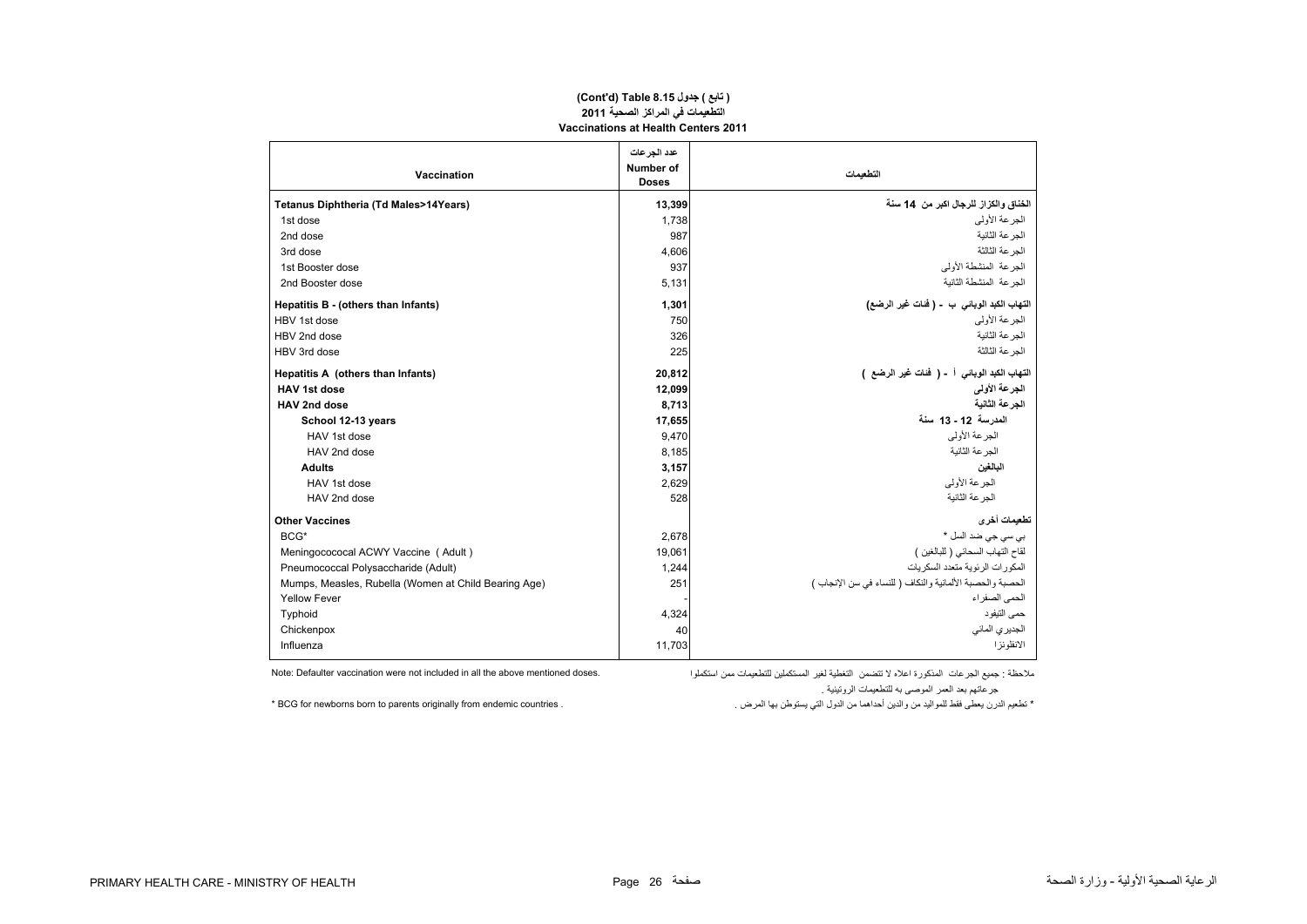| جدول Table 8.16                                              |
|--------------------------------------------------------------|
| خدمات التمريض العلاجية حسب المركز الصحى والمنطقة الصحية 2011 |
| Nursing Activities by Health Center and Health Region 2011   |

<span id="page-27-0"></span>

| التوعية          | حقن اخر ي  | حقن            | تضميد           | الخدمات        | خدمات الطبيب          |                                   |                            |
|------------------|------------|----------------|-----------------|----------------|-----------------------|-----------------------------------|----------------------------|
| الصحبة           |            | الانسلين       | الجروح          | التمريضية      | والممرضة              |                                   |                            |
| <b>Health</b>    | Other      | <b>Insulin</b> | <b>Dressing</b> | <b>Nursing</b> | Doctor and            | المركز الصحى                      |                            |
| <b>Education</b> | injections | injections     |                 | activity       | <b>Nurse activity</b> | <b>Health Center</b>              |                            |
|                  |            |                |                 |                |                       |                                   |                            |
| 7,241            | 79,445     | 48,930         | 162,644         | 362,078        | 3,880                 | <b>Health Region I</b>            | المنطقة الصحية الأولى      |
| 3,742            | 46,177     | 28,857         | 89,372          | 194,417        | 2,460                 | Muharrag                          | المحرق                     |
| 1,425            | 10,757     | 11,306         | 26,472          | 50,683         | 258                   | Sh.Salman                         | الشيخ سلمان                |
| 805              | 12,172     | 4,223          | 27,374          | 65,034         | 547                   | National Bank of Bahrain - Arad   | بنك البحرين الوطني - عراد  |
| 912              | 8,303      | 4,087          | 16,398          | 41,887         | 602                   | National Bank of Bahrain - Dair   | بنك البحرين الوطني - الدير |
| 357              | 1,843      | 236            | 2,775           | 7,847          | <b>NA</b>             | Bank of Bahrain and Kuwait - Hidd | بنك البحرين والكويت - الحد |
| <b>NA</b>        | 193        | 221            | 253             | 2,210          | 13                    | Bahrain Int'l. Airport Clinic     | عيادة مطار البحرين الدولي  |
| 21,094           | 61,431     | 27,197         | 112,155         | 419,504        | 2,712                 | <b>Health Region II</b>           | المنطقة الصحبة الثانية     |
| 1,373            | 31,741     | 18,322         | 56,352          | 92,836         | 1,140                 | Naim                              | النعيم                     |
| 3,649            | 5,709      | 4,467          | 8,584           | 30,740         | 193                   | Ibn Sinna                         | ابن سينا                   |
| 8,565            | 14,699     | 2,134          | 9,584           | 40,468         | 512                   | Sh.Sabah Al Salem                 | الشيخ صباح السالم          |
| 793              | 2,455      | 1,551          | 7,044           | 40,583         | 281                   | Hoora                             | الحورة                     |
| 6,714            | 6,827      | 723            | 30,591          | 214,877        |                       | 586 Al Razi (Workers H.C.)        | الرازي ( علاج العمال )     |
| 57,778           | 116,019    | 47,014         | 179,292         | 442,117        | 17,293                | <b>Health Region III</b>          | المنطقة الصحية الثالثة     |
| 23,653           | 55,346     | 31,721         | 66,688          | 113,930        | 5,370                 | Isa Town                          | مدينة عيسى                 |
| 6,643            | 26,876     | 6,258          | 53,198          | 124,308        | 3,980                 | Jidhafs                           | جدحفص                      |
| 124              | 14,823     | 2,037          | 23,737          | 58,174         | 1,116                 | Budavia                           | البديع                     |
| 11,506           | 9,807      | 3,480          | 14,663          | 60,874         | 2.428                 | <b>Bilad Al Kadeem</b>            | بلاد القديم                |
| 15,852           | 9,167      | 3,518          | 21,006          | 84,831         | 4,399                 | A' Ali                            | عالى                       |
| 9,713            | 69,736     | 37,726         | 146,175         | 296,745        | 5,631                 | <b>Health Region IV</b>           | المنطقة الصحية الرابعة     |
| 1,698            | 20,903     | 8,192          | 36,699          | 62,740         | 1,506                 | Sitra                             | ستر ۃ                      |
| 5,712            | 36,932     | 22,729         | 67,362          | 155,743        | 2.672                 | Hamad Kanoo                       | حمد كانو                   |
| 825              | 5,112      | 4,438          | 29,406          | 39,436         | 626                   | East Riffa                        | الرفاع الشرقي              |
| 1,478            | 6,789      | 2,367          | 12,708          | 38,826         | 827                   | Ahmed Ali Kanoo                   | أحمد على كانو              |
| 55,891           | 51,796     | 16,718         | 71,944          | 153,697        | 7,266                 | <b>Health Region V</b>            | المنطقة الصحية الخامسة     |
| 33,620           | 12,202     | 4,223          | 17,865          | 45,014         | 544                   | <b>Hamad Town</b>                 | مدينة حمد                  |
| 4,861            | 27,945     | 10,934         | 35,259          | 50,029         | 5,292                 | Mohammad Jassim Kanoo             | محمد جاسم كانو             |
| 11,833           | 8,783      | 1,427          | 12,115          | 37,089         | 1,368                 | Kuwait                            | الكويت                     |
| 3,747            | 2,516      | 53             | 5,693           | 14,499         | 49                    | Zallag                            | الز لاق                    |
| 1,830            | 350        | 81             | 1,012           | 7,066          | 13                    | Jaw & Asker Clinic                | عيادة جو وعسكر             |
| 151,717          | 378,427    | 177,585        | 672,210         | 1,674,141      | 36,782 Total          |                                   | الجملة                     |

Note: Excluding visits to Triage Clinics.

ملاحظة : لا يشمل زيارات عيادات النصنيف .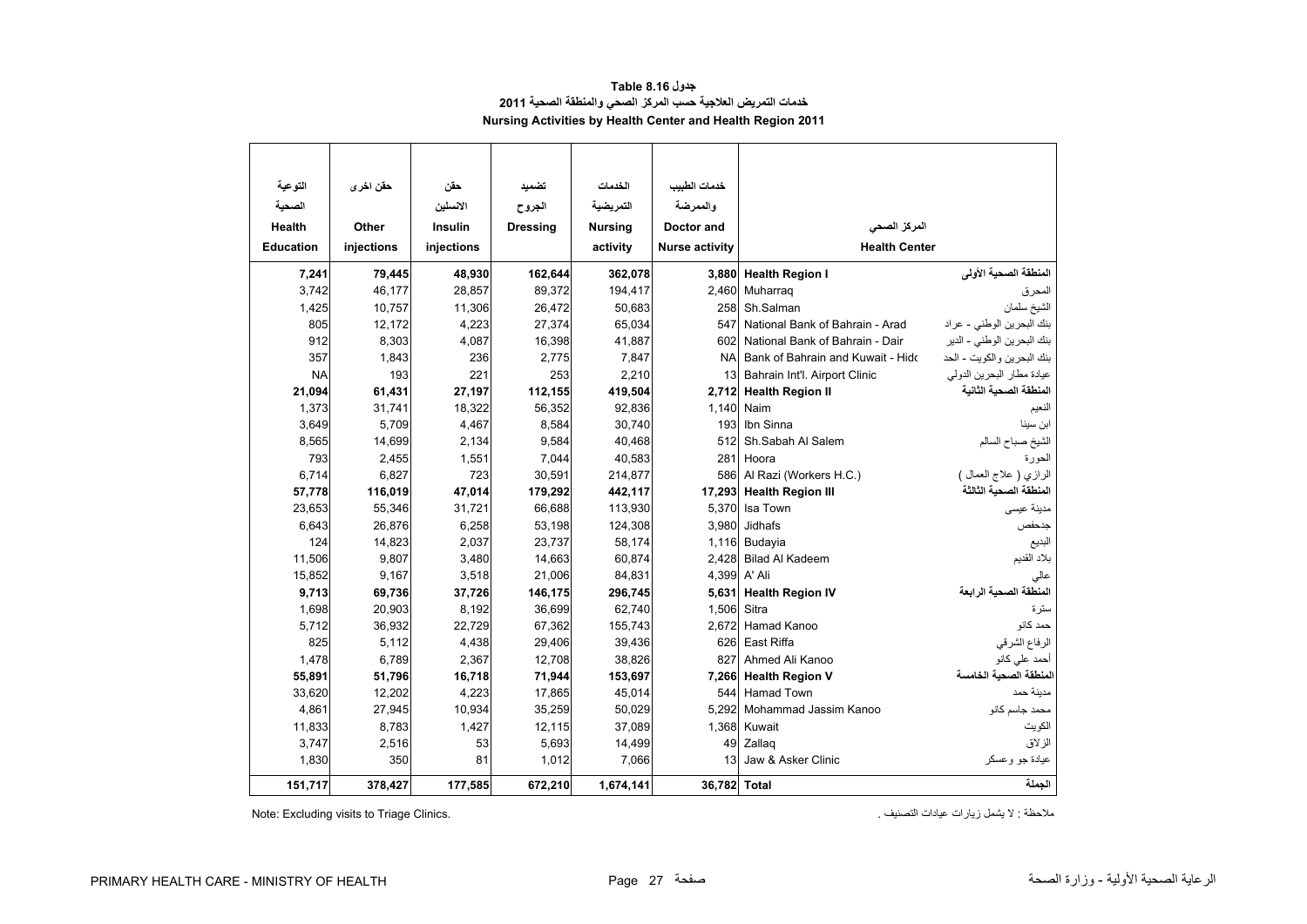<span id="page-28-0"></span>

|                                   | Laboratory   |                     |                     | المختبر     |           |                  |                            |
|-----------------------------------|--------------|---------------------|---------------------|-------------|-----------|------------------|----------------------------|
|                                   |              |                     |                     |             |           |                  |                            |
|                                   | الجملة       | الكيمياء الحيوية    | البكتيريا           | الدم        | الأشعة    | العلاج الطبيعي * |                            |
| <b>Health Centre</b>              | <b>Total</b> | <b>Biochemistry</b> | <b>Bacteriology</b> | Haematology | X-Ray     | Physiotherapy *  | المركز الصحى               |
| <b>Health Region I</b>            | 676,155      | 422,671             | 63,580              | 189,904     | 33,374    | 18,949           | المنطقة الصحية الأولى      |
| Muharrag                          | 188,132      | 113,881             | 17,511              | 56,740      | 22,411    | <b>NA</b>        | المحرق                     |
| Sh.Salman                         | 138,441      | 85,764              | 14,732              | 37,945      | <b>NA</b> | <b>NA</b>        | الشيخ سلمان                |
| National Bank of Bahrain - Arad   | 188,680      | 121,089             | 17,036              | 50,555      | 5,830     | 18,949           | بنك البحرين الوطني - عراد  |
| National Bank of Bahrain - Dair   | 135,406      | 84,965              | 11,889              | 38,552      | 4,118     | <b>NA</b>        | بنك البحرين الوطني - الدير |
| Bank of Bahrain and Kuwait - Hidd | 25,496       | 16,972              | 2,412               | 6,112       | 1,015     | <b>NA</b>        | بنك البحرين والكويت - الحد |
| <b>Health Region II</b>           | 598,893      | 380,853             | 68,961              | 149,079     | 109,811   | 12,452           | المنطقة الصحية الثانية     |
| Naim                              | 204,615      | 116,427             | 16,306              | 71,882      | 25,307    | <b>NA</b>        | الفعيم                     |
| Ibn Sinna                         | 69,268       | 51,398              | 5,117               | 12,753      | <b>NA</b> | 12,452           | ابن سينا                   |
| Sh.Sabah Al Salem                 | 142,525      | 97,285              | 11,060              | 34,180      | 3,733     | <b>NA</b>        | الشيخ صباح السالم          |
| Hoora                             | 73,930       | 51,363              | 5,388               | 17,179      | <b>NA</b> | <b>NA</b>        | الحورة                     |
| Al Razi (Workers H.C.)            | 108,555      | 64,380              | 31,090              | 13,085      | 80,771    | <b>NA</b>        | الرازي ( علاج العمال )     |
| <b>Health Region III</b>          | 869,350      | 496,268             | 102,602             | 270,480     | 28,065    | 27,142           | المنطقة الصحية الثالثة     |
| Isa Town                          | 274,577      | 153,856             | 34,777              | 85,944      | 13,532    | 27,142           | مدينة عيسى                 |
| Jidhafs                           | 217,679      | 122,210             | 24,493              | 70,976      | 5,130     | <b>NA</b>        | جدحفص                      |
| Budayia                           | 153,068      | 83,507              | 21,359              | 48,202      | 5,153     | <b>NA</b>        | البديع                     |
| <b>Bilad Al Kadeem</b>            | 95,377       | 61,526              | 8,613               | 25,238      | <b>NA</b> | <b>NA</b>        | بلاد القديم                |
| A' Ali                            | 128,649      | 75,169              | 13,360              | 40,120      | 4,250     | <b>NA</b>        | عالى                       |
| <b>Health Region IV</b>           | 553,187      | 333,552             | 64,192              | 155,443     | 29,044    | 8,877            | المنطقة الصحية الرابعة     |
| Sitra                             | 106,358      | 61,485              | 10,795              | 34,078      | 7,029     | <b>NA</b>        | سترة                       |
| Hamad Kanoo                       | 217,032      | 138,150             | 28,079              | 50,803      | 13,695    | <b>NA</b>        | حمد كانو                   |
| East Riffa                        | 147,107      | 90,494              | 17,242              | 39,371      | 4,354     | <b>NA</b>        | الرفاع الشرقي              |
| Ahmed Ali Kanoo                   | 82,690       | 43,423              | 8,076               | 31,191      | 3,966     | 8,877            | أحمد على كانو              |
| <b>Health Region V</b>            | 431,059      | 248,243             | 51,945              | 130,871     | 19,655    | 13,361           | المنطقة الصحية الخامسة     |
| <b>Hamad Town</b>                 | 151,170      | 84,230              | 20,563              | 46,377      | 5,237     | <b>NA</b>        | مدينة حمد                  |
| Mohammad Jassim Kanoo             | 150,739      | 89,276              | 15,968              | 45,495      | 11,524    | 13,361           | محمد جاسم كانو             |
| Kuwait                            | 101,428      | 56,768              | 12,748              | 31,912      | 2,894     | <b>NA</b>        | الكويت                     |
| Zallag                            | 27,722       | 17,969              | 2,666               | 7,087       | <b>NA</b> | <b>NA</b>        | الزلاق                     |
| Jaw & Asker Clinic                | <b>NA</b>    | <b>NA</b>           | <b>NA</b>           | <b>NA</b>   | <b>NA</b> | <b>NA</b>        | عيادة جو وعسكر             |
| <b>Total</b>                      | 3,128,644    | 1,881,587           | 351,280             | 895,777     | 219,949   | 80,781           | الحملة                     |

# **جدول 8.17 Table العالج الطبيعي والتحاليل المختبرية وفحوصات األشعة حسب المركز الصحي <sup>2011</sup> Physiotherapy, Laboratory Tests and X-Rays by Health Center 2011**

NA: (not applicable) is used to indicate Health Centers that do not have في للمرضى الخدمات وتقدم المركز في متوفرة غير الخدمات ھذه تعني : NA

this facility and it is offered in another Health Centers within the same health region . . الصحية المنطقة نفس ضمن أخرى مراكز

\* بعض اإلجراءات يتم تسجيلھا ً يدويا . .manually registered are procedures Some\*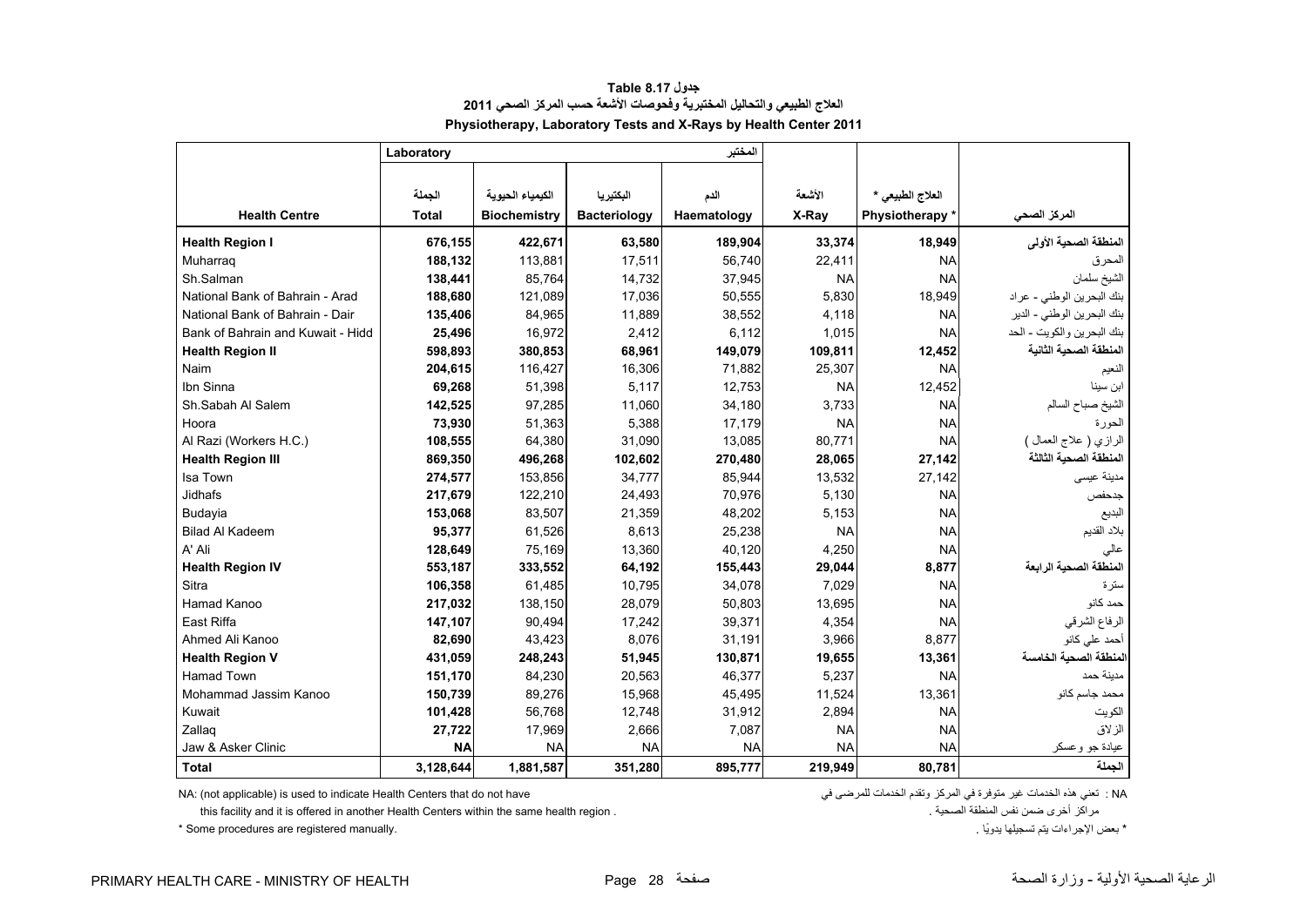<span id="page-29-0"></span>

|        | جملة الحالات المستجدة  |        |                |                | Age Group (New Cases) |              |           |        |              |                |        |                |          |                | الفنة العمرية ( الحالات المستجدة ) |                |                |                                   |                            |  |
|--------|------------------------|--------|----------------|----------------|-----------------------|--------------|-----------|--------|--------------|----------------|--------|----------------|----------|----------------|------------------------------------|----------------|----------------|-----------------------------------|----------------------------|--|
|        | <b>Total New Cases</b> |        |                | $60 +$         |                       |              | $20 - 60$ |        |              | $12 - 20$      |        |                | $6 - 12$ |                |                                    | $0 - 6$        |                |                                   |                            |  |
|        |                        |        |                |                |                       |              |           |        |              |                |        |                |          |                |                                    |                |                |                                   |                            |  |
| الجملة | ذكر                    | أنشى   | الجملة         | نكر            | أنشى                  | الجملة       | نكر       | أنشى   | الجملة       | نكر            | أنشى   | الجملة         | ذكر      | أنشى           | الجملة                             | نكر            | أنشى           | المركز الصحي                      |                            |  |
| Total  | Male                   | Female | <b>Total</b>   | Male           | Female                | <b>Total</b> | Male      | Female | <b>Total</b> | Male           | Female | <b>Total</b>   | Male     | Female         | <b>Total</b>                       | Male           | Female         | <b>Health Center</b>              |                            |  |
| 1,378  | 671                    | 707    | 114            | 42             | 72                    | 1,122        | 594       | 528    | 128          | 27             | 101    | $\overline{4}$ | 3        |                | 10                                 | 5              |                | 5 Health Region I                 | المنطقة الصحية الأولى      |  |
| 406    | 200                    | 206    | 44             | 19             | 25                    | 318          | 171       | 147    | 40           | 8              | 32     |                |          |                | 3                                  |                |                | 2 Muharraq                        | المحرق                     |  |
| 178    | 87                     | 91     | 15             | 5 <sub>l</sub> | 10                    | 133          | 69        | 64     | 29           | 12             | 17     |                |          |                |                                    |                |                | Sh.Salman                         | الشيخ سلمان                |  |
| 472    | 229                    | 243    | 26             | 7              | 19                    | 416          | 215       | 201    | 27           | 5              | 22     |                |          |                | 2                                  |                |                | National Bank of Bahrain - Arad   | بنك البحرين الوطني - عراد  |  |
| 278    | 132                    | 146    | 25             | 8              | 17                    | 221          | 120       | 101    | 26           | $\overline{1}$ | 25     |                |          |                |                                    | 2              | $\overline{2}$ | National Bank of Bahrain - Dair   | بنك البحرين الوطني - الدير |  |
| 44     | 23                     | 21     | $\overline{4}$ | 3              | $\vert$               | 34           | 19        | 15     | 6            | $\overline{1}$ | 5      |                |          |                |                                    |                |                | Bank of Bahrain and Kuwait - Hido | بنك البحرين والكويت - الحد |  |
| 806    | 393                    | 413    | 77             | 28             | 49                    | 672          | 357       | 315    | 49           | $\overline{2}$ | 47     |                |          |                | 8                                  | 6              |                | 2 Health Region II                | المنطقة الصحية الثانية     |  |
| 350    | 167                    | 183    | 36             | 13             | 23                    | 276          | 149       | 127    | 35           | $\overline{2}$ | 33     |                |          |                | 3                                  | 3              |                | Naim                              | النعيم                     |  |
| 126    | 65                     | 61     | 18             | 6              | 12                    | 102          | 58        | 44     | 5            |                | 5      |                |          |                |                                    |                |                | Ibn Sinna                         | ابن سينا                   |  |
| 223    | 112                    | 111    | $\overline{7}$ |                | 3                     | 205          | 106       | 99     | g            |                |        |                |          |                |                                    |                |                | Sh.Sabah Al Salem                 | الشيخ صباح السالم          |  |
| 107    | 49                     | 58     | 16             | 5              | 11                    | 89           | 44        | 45     |              |                |        |                |          |                | $\overline{2}$                     |                | $\overline{2}$ | Hoora                             | الحورة                     |  |
| 2,751  | 1,311                  | 1,440  | 280            | 117            | 163                   | 2,153        | 1,150     | 1,003  | 285          | 27             | 258    | 18             | 11       | 7              | 15                                 | 6              |                | 9 Health Region III               | المنطقة الصحبة الثالثة     |  |
| 790    | 394                    | 396    | 82             | 41             | 41                    | 640          | 346       | 294    | 63           | 3              | 60     | $\overline{4}$ |          |                | 1                                  |                |                | Isa Town                          | مدينة عيسى                 |  |
| 799    | 376                    | 423    | 81             | 31             | 50                    | 636          | 335       | 301    | 69           | $\overline{4}$ | 65     |                |          | 3              | 5                                  |                | 4              | <b>Jidhafs</b>                    | جدحفص                      |  |
| 380    | 177                    | 203    | 50             | 18             | 32                    | 268          | 145       | 123    | 58           | 11             | 47     |                |          |                |                                    | $\overline{2}$ |                | Budayia                           | البديع                     |  |
| 373    | 173                    | 200    | 31             | 14             | 17                    | 295          | 154       | 141    | 40           | $\mathbf{3}$   | 37     |                |          | $\overline{2}$ | 5                                  | $\overline{2}$ | $\mathcal{R}$  | <b>Bilad Al Kadeem</b>            | بلاد القديم                |  |
| 409    | 191                    | 218    | 36             | 13             | 23                    | 314          | 170       | 144    | 55           | 6              | 49     | 3              |          |                |                                    |                |                | 1 A' Ali                          | عالي                       |  |
| 1,692  | 857                    | 835    | 51             | 29             | 22                    | 1,421        | 789       | 632    | 204          | 28             | 176    | 11             |          |                | 5                                  | 4              | 1              | Health Region IV                  | المنطقة الصحية الرابعة     |  |
| 508    | 256                    | 252    | 14             | 12             | $\overline{2}$        | 406          | 232       | 174    | 81           | 8              | 73     | $\overline{4}$ |          | 2              | 3                                  | $\overline{2}$ |                | Sitra                             | سترة                       |  |
| 515    | 256                    | 259    | 11             | 6              | 5                     | 439          | 234       | 205    | 61           | 13             | 48     |                |          |                |                                    |                |                | Hamad Kanoo                       | حمد كانو                   |  |
| 357    | 193                    | 164    | 16             |                | 9                     | 290          | 177       | 113    | 48           | $\overline{7}$ | 41     |                |          |                |                                    |                |                | East Riffa                        | الرفاع الشرقي              |  |
| 312    | 152                    | 160    | 10             | 4              | 6                     | 286          | 146       | 140    | 14           |                | 14     |                |          |                |                                    |                |                | Ahmed Ali Kanoo                   | أحمد علي كانو              |  |
| 1,969  | 985                    | 984    | 86             | 42             | 44                    | 1,604        | 913       | 691    | 266          | 19             | 247    |                |          |                | 6                                  | 5              | 1              | <b>Health Region V</b>            | المنطقة الصحية الخامسة     |  |
| 651    | 329                    | 322    | 33             | 16             | 17                    | 561          | 302       | 259    | 53           | $\overline{7}$ | 46     |                |          |                |                                    |                |                | <b>Hamad Town</b><br>مدينة حمد    |                            |  |
| 757    | 375                    | 382    | 29             | 14             | 15                    | 578          | 358       | 220    | 149          | 3              | 146    |                |          |                |                                    |                |                | Mohammad Jassim Kanoo             | محمد جاسم كانو             |  |
| 501    | 250                    | 251    | 22             | 11             | 11                    | 414          | 224       | 190    | 57           | 8              | 49     |                |          |                | ี                                  |                | 1              | الكويت<br>Kuwait                  |                            |  |
| 46     | 23                     | 23     | $\overline{c}$ |                |                       | 38           | 21        | 17     | 6            | $\mathbf{1}$   | 5      |                |          |                |                                    |                |                | الزلاق<br>Zallag                  |                            |  |
| 14     | 8                      | 6      |                |                |                       | 13           | 8         | 5      |              |                |        |                |          |                |                                    |                |                | Jaw & Asker Clinic                | عيادة جو وعسكر             |  |
| 8,596  | 4,217                  | 4,379  | 608            | 258            | 350                   | 6,972        | 3,803     | 3,169  | 932          | 103            | 829    | 40             | 27       | 13             | 44                                 | 26             |                | 18 Total                          | الجملة                     |  |

### **جدول 8.18 Table بيانات الخدمة االجتماعية للحاالت المستجدة حسب المركز الصحي والفئة العمرية والنوع<sup>2011</sup> Social Workers (New Cases) by Health Center, Age Group and Sex 2011**

Note: the data including tangible aids. . العينية المساعدات تشمل البيانات : مالحظة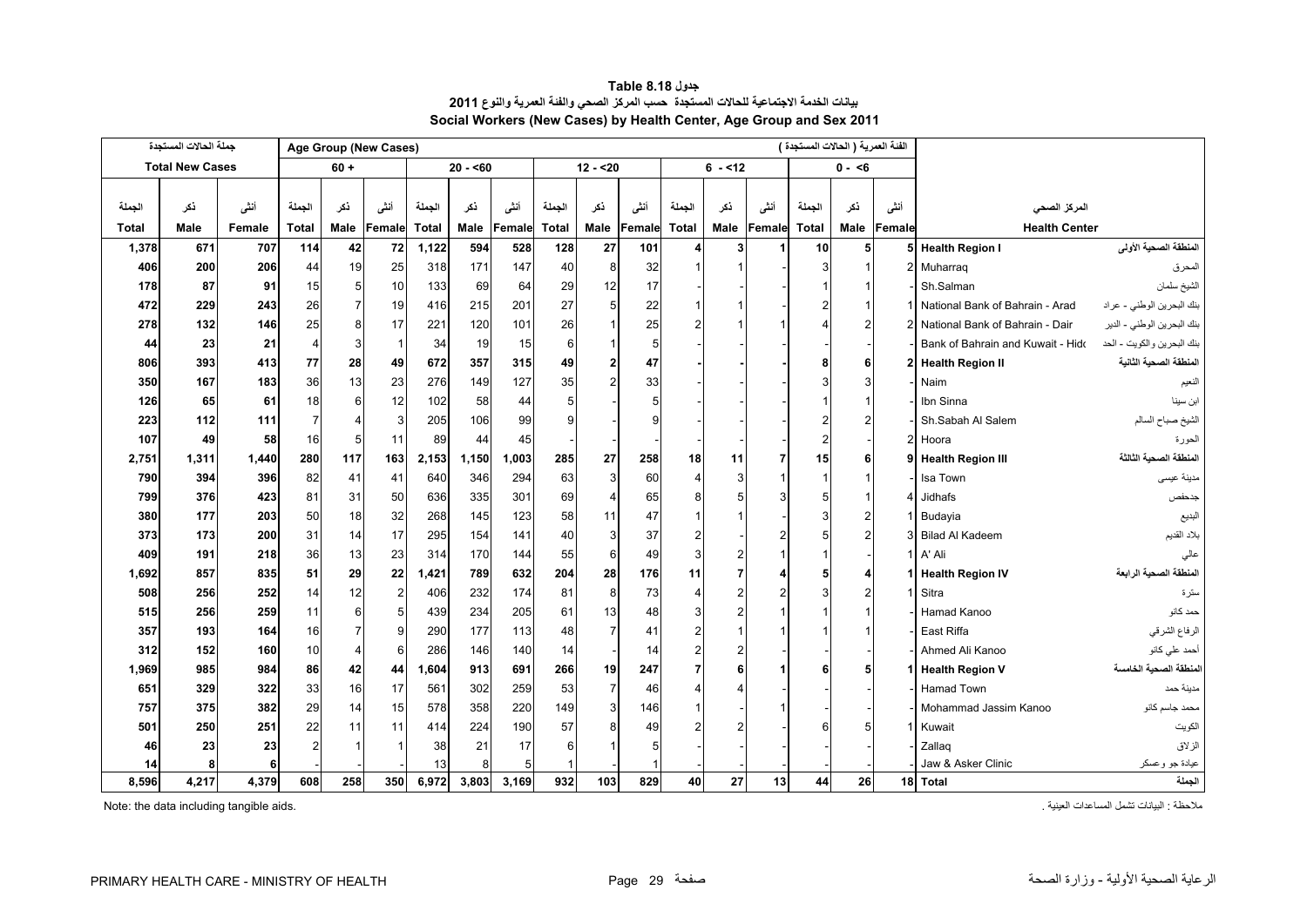**جدول 8.19 Table** بيانات الخدمة الاجتماعية للحالات المستجدة لفنة الأطفال ( 0 ـ أقل من 6 سنوات ) حسب تصنيف المشكلة والمركز الصحي والنوع 2011 **Social Workers Services (New Casese) for Children Age (0 - < 6) by Classification of the Problem, Health Center, and Sex 2011**

<span id="page-30-0"></span>

|              |        |        |     | <b>Classification of the Problem</b> |     |                  |     |                |                  |                    |     |        |             |                |     |                                                 |     |             |      | تصنيف المشكلة |                                   |                            |
|--------------|--------|--------|-----|--------------------------------------|-----|------------------|-----|----------------|------------------|--------------------|-----|--------|-------------|----------------|-----|-------------------------------------------------|-----|-------------|------|---------------|-----------------------------------|----------------------------|
|              | الجملة |        |     |                                      |     |                  |     |                | <b>Abusement</b> |                    |     |        |             | اساءة          |     |                                                 |     |             |      |               |                                   |                            |
|              | Total  |        |     | أخرى                                 |     | دراسة            |     | اعاقة          |                  | إهمال              |     | جنسية  |             | جسدية          |     | سلوكية                                          |     | نفسية       |      | أسرية         |                                   |                            |
|              |        |        |     | <b>Others</b>                        |     | Study            |     | Handicap       |                  | <b>Dereliction</b> |     | Sexual |             | <b>Body</b>    |     | <b>Behavior</b>                                 |     | Psychiatric |      | Family        |                                   |                            |
|              |        |        |     |                                      |     |                  |     |                |                  |                    |     |        |             |                |     |                                                 |     |             |      |               |                                   |                            |
| الجملة       | نكر    | أنشى   | ذكر | أنشى                                 | نكر | أنشى             | ذكر | أنشى           | نكر              | أنشى               | ذكر | أنشى   | ذكر         | أنشى           | ذكر | أنشى                                            | ذكر | أنشى        | ڏکر  | أنشى          | المركز الصحى                      |                            |
| <b>Total</b> | Male   | Female |     | Male Female                          |     | Male Female Male |     | Female         | Male             | Female             |     |        |             |                |     | Male Female Male Female Male Female Male Female |     |             | Male | Female        | <b>Health Center</b>              |                            |
| 10           | 5      | 5      |     |                                      |     |                  |     |                | $\overline{2}$   |                    |     |        |             |                |     |                                                 |     |             |      |               | <b>Health Region I</b>            | المنطقة الصحية الأولى      |
|              |        | 2      |     |                                      |     |                  |     |                |                  |                    |     |        |             |                |     |                                                 |     |             |      |               | Muharraq                          | المحرق                     |
|              |        |        |     |                                      |     |                  |     |                |                  |                    |     |        |             |                |     |                                                 |     |             |      |               | Sh.Salman                         | الشيخ سلمان                |
|              |        |        |     |                                      |     |                  |     |                |                  |                    |     |        |             |                |     |                                                 |     |             |      |               | National Bank of Bahrain - Arad   | بنك البحرين الوطني - عراد  |
|              |        |        |     |                                      |     |                  |     |                |                  |                    |     |        |             |                |     |                                                 |     |             |      |               | National Bank of Bahrain - Dair   | بنك البحرين الوطني - الدير |
|              |        |        |     |                                      |     |                  |     |                |                  |                    |     |        |             |                |     |                                                 |     |             |      |               | Bank of Bahrain and Kuwait - Hidd | بنك البحرين والكويت - الحد |
|              |        |        |     |                                      |     |                  |     |                |                  |                    |     |        |             |                |     |                                                 |     |             |      |               | <b>Health Region II</b>           | المنطقة الصحية الثانية     |
|              |        |        |     |                                      |     |                  |     |                |                  |                    |     |        |             |                |     |                                                 |     |             |      |               | Naim                              | النعيم                     |
|              |        |        |     |                                      |     |                  |     |                |                  |                    |     |        |             |                |     |                                                 |     |             |      |               | Ibn Sinna                         | ابن سينا                   |
|              |        |        |     |                                      |     |                  |     |                |                  |                    |     |        |             |                |     |                                                 |     |             |      |               | Sh.Sabah Al Salem                 | الشيخ صباح السالم          |
|              |        |        |     |                                      |     |                  |     |                |                  |                    |     |        |             |                |     |                                                 |     |             |      |               | Hoora                             | الحورة                     |
| 15           |        |        |     |                                      |     |                  |     |                |                  |                    |     |        |             |                |     |                                                 |     |             |      |               | <b>Health Region III</b>          | المنطقة الصحية الثالثة     |
|              |        |        |     |                                      |     |                  |     |                |                  |                    |     |        |             |                |     |                                                 |     |             |      |               | Isa Town                          | مدينة عيسى                 |
|              |        |        |     |                                      |     |                  |     |                |                  |                    |     |        |             |                |     |                                                 |     |             |      |               | Jidhafs                           | جدحفص                      |
|              |        |        |     |                                      |     |                  |     |                |                  |                    |     |        |             |                |     |                                                 |     |             |      |               | Budayia                           | البديع                     |
|              |        |        |     |                                      |     |                  |     |                |                  |                    |     |        |             |                |     |                                                 |     |             |      |               | <b>Bilad Al Kadeem</b>            | بلاد القديم                |
|              |        |        |     |                                      |     |                  |     |                |                  |                    |     |        |             |                |     |                                                 |     |             |      |               | A' Ali                            |                            |
|              |        |        |     |                                      |     |                  |     |                |                  |                    |     |        |             |                |     |                                                 |     |             |      |               | <b>Health Region IV</b>           | المنطقة الصحية الرابعة     |
|              |        |        |     |                                      |     |                  |     |                |                  |                    |     |        |             |                |     |                                                 |     |             |      |               | Sitra                             | سترة                       |
|              |        |        |     |                                      |     |                  |     |                |                  |                    |     |        |             |                |     |                                                 |     |             |      |               | Hamad Kanoo                       | حمد كانو                   |
|              |        |        |     |                                      |     |                  |     |                |                  |                    |     |        |             |                |     |                                                 |     |             |      |               | East Riffa                        | الرفاع الشرقي              |
|              |        |        |     |                                      |     |                  |     |                |                  |                    |     |        |             |                |     |                                                 |     |             |      |               | Ahmed Ali Kanoo                   | أحمد علي كانو              |
|              |        |        |     |                                      |     |                  |     |                |                  |                    |     |        |             |                |     |                                                 |     |             |      |               | <b>Health Region V</b>            | المنطقة الصحية الخامسة     |
|              |        |        |     |                                      |     |                  |     |                |                  |                    |     |        |             |                |     |                                                 |     |             |      |               | Hamad Town                        | مدينة حمد                  |
|              |        |        |     |                                      |     |                  |     |                |                  |                    |     |        |             |                |     |                                                 |     |             |      |               | Mohammad Jassim Kanoo             | محمد جاسم كانو             |
|              |        |        |     |                                      |     |                  |     |                |                  |                    |     |        |             |                |     |                                                 |     |             |      |               | Kuwait                            | الكويت                     |
|              |        |        |     |                                      |     |                  |     |                |                  |                    |     |        |             |                |     |                                                 |     |             |      |               | Zallaq                            | الزلاق                     |
|              |        |        |     |                                      |     |                  |     |                |                  |                    |     |        |             |                |     |                                                 |     |             |      |               | Jaw & Asker Clinic                | عيادة جو وعسكر             |
| 44           | 26     | 18     | 7   | 4                                    |     |                  | 4   | $\overline{2}$ | 3 <sup>1</sup>   | 3 <sup>1</sup>     | 1   |        | $\mathbf 2$ | $\overline{2}$ | 8   |                                                 |     |             |      |               | <b>Total</b>                      | الجملة                     |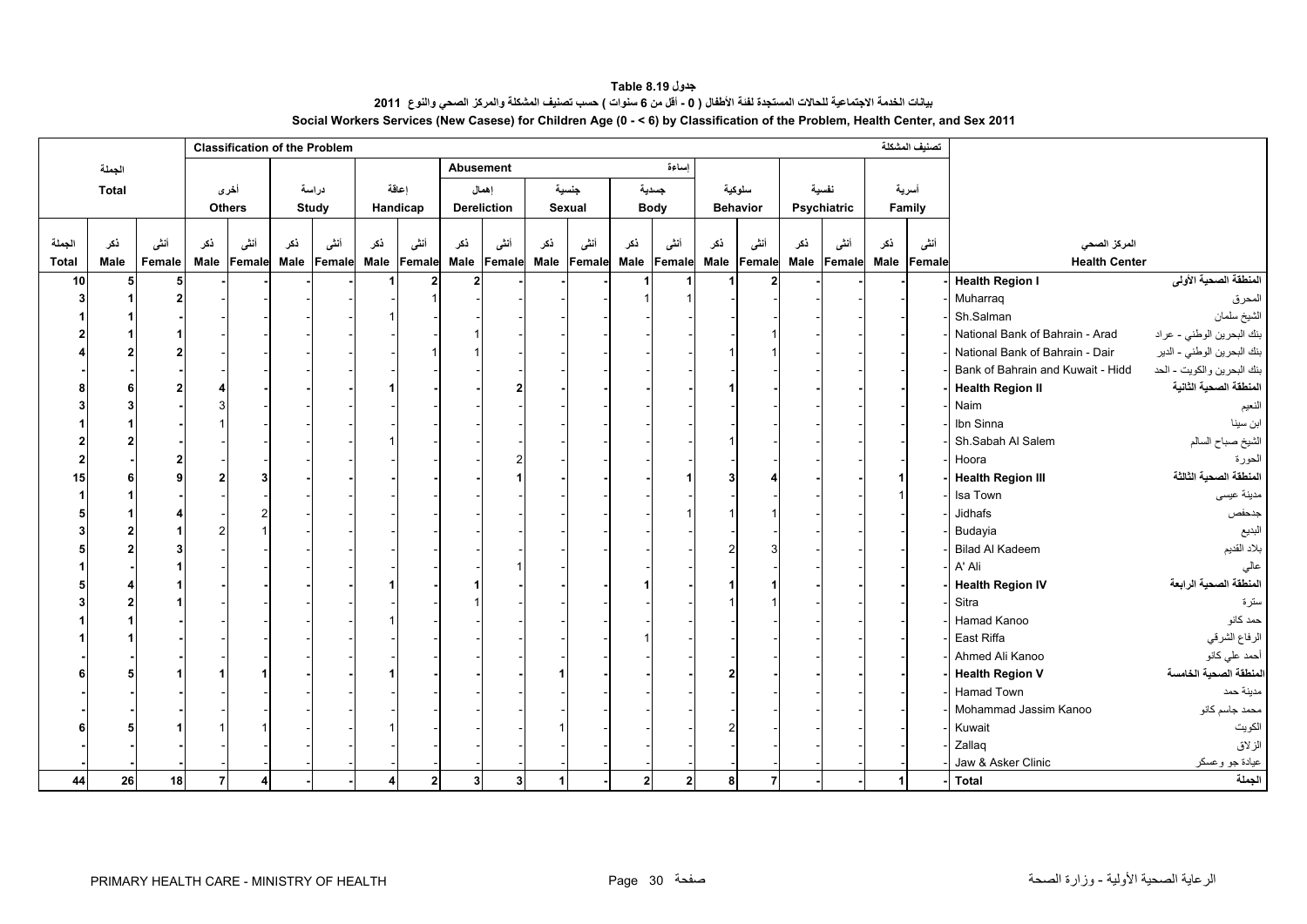**جدول 8.20 Table** بيانات الخدمة الاجتماعية للحالات المستجدة لفنة الأطفال ( 6 - أقل من 12 سنة ) حسب تصنيف المشكلة والمركز الصحي والنوع 2011 **Social Workers Services (New Casese) for Children Age ( 6 - < 12 ) by Classification of the Problem, Health Center, and Sex 2011**

<span id="page-31-0"></span>

|              |        |             |           |               | <b>Classification of the Problem</b> |                |                                          |          |     |                    |     |        |              |             |     |                                                             |                         |             |     | تصنيف المشكلة |                                   |                            |
|--------------|--------|-------------|-----------|---------------|--------------------------------------|----------------|------------------------------------------|----------|-----|--------------------|-----|--------|--------------|-------------|-----|-------------------------------------------------------------|-------------------------|-------------|-----|---------------|-----------------------------------|----------------------------|
|              | الجملة |             |           |               |                                      |                |                                          |          |     | <b>Abusement</b>   |     |        |              | اساءة       |     |                                                             |                         |             |     |               |                                   |                            |
|              | Total  |             |           | أخرى          |                                      | دراسة          |                                          | اعاقة    |     | إهمال              |     | جنسية  |              | جسدية       |     | سلوكية                                                      |                         | نفسية       |     | أسرية         |                                   |                            |
|              |        |             |           | <b>Others</b> |                                      | Study          |                                          | Handicap |     | <b>Dereliction</b> |     | Sexual |              | <b>Body</b> |     | <b>Behavior</b>                                             |                         | Psychiatric |     | Family        | المركز الصحى                      |                            |
|              |        |             |           |               |                                      |                |                                          |          |     |                    |     |        |              |             |     |                                                             |                         |             |     |               |                                   |                            |
| الجملة       | ذكر    | أننس        | نكر       | أننى          | نكر                                  | أننسى          | ذكر                                      | أنشى     | ذكر | أننسى              | نكر | أنشى   | ذكر          | أنشى        | ذكر | أنشى                                                        | ذكر                     | أنشى        | ذكر | أننسى         | <b>Health Center</b>              |                            |
| <b>Total</b> |        | Male Female |           |               |                                      |                | Male Female Male Female Male Female Male |          |     | <b>Female</b>      |     |        |              |             |     | Male Female Male Female Male Female Male Female Male Female |                         |             |     |               |                                   |                            |
|              |        |             |           |               |                                      |                |                                          |          |     |                    |     |        |              |             |     |                                                             |                         |             |     |               | <b>Health Region I</b>            | المنطقة الصحية الأولى      |
|              |        |             |           |               |                                      |                |                                          |          |     |                    |     |        |              |             |     |                                                             |                         |             |     |               | Muharraq                          | المحرق                     |
|              |        |             |           |               |                                      |                |                                          |          |     |                    |     |        |              |             |     |                                                             |                         |             |     |               | Sh.Salman                         | الشيخ سلمان                |
|              |        |             |           |               |                                      |                |                                          |          |     |                    |     |        |              |             |     |                                                             |                         |             |     |               | National Bank of Bahrain - Arad   | بنك البحرين الوطني - عراد  |
|              |        |             |           |               |                                      |                |                                          |          |     |                    |     |        |              |             |     |                                                             |                         |             |     |               | National Bank of Bahrain - Dair   | بنك البحرين الوطني - الدير |
|              |        |             |           |               |                                      |                |                                          |          |     |                    |     |        |              |             |     |                                                             |                         |             |     |               | Bank of Bahrain and Kuwait - Hidd | بنك البحرين والكويت - الحد |
|              |        |             |           |               |                                      |                |                                          |          |     |                    |     |        |              |             |     |                                                             |                         |             |     |               | <b>Health Region II</b>           | المنطقة الصحية الثانية     |
|              |        |             |           |               |                                      |                |                                          |          |     |                    |     |        |              |             |     |                                                             |                         |             |     |               | Naim                              | النعيم                     |
|              |        |             |           |               |                                      |                |                                          |          |     |                    |     |        |              |             |     |                                                             |                         |             |     |               | Ibn Sinna                         | ابن سينا                   |
|              |        |             |           |               |                                      |                |                                          |          |     |                    |     |        |              |             |     |                                                             |                         |             |     |               | Sh.Sabah Al Salem                 | الشيخ صباح السالم          |
|              |        |             |           |               |                                      |                |                                          |          |     |                    |     |        |              |             |     |                                                             |                         |             |     |               | Hoora                             | الحورة                     |
| 18           | 11     |             |           |               |                                      |                |                                          | 2        |     |                    |     |        |              |             |     |                                                             |                         |             |     |               | <b>Health Region III</b>          | المنطقة الصحبة الثالثة     |
|              |        |             |           |               |                                      |                |                                          |          |     |                    |     |        |              |             |     |                                                             |                         |             |     |               | Isa Town                          | مدينة عيسى                 |
|              |        |             |           |               |                                      |                |                                          |          |     |                    |     |        |              |             |     |                                                             |                         |             |     |               | Jidhafs                           | جدحفص                      |
|              |        |             |           |               |                                      |                |                                          |          |     |                    |     |        |              |             |     |                                                             |                         |             |     |               | Budayia                           | البديع                     |
|              |        |             |           |               |                                      |                |                                          |          |     |                    |     |        |              |             |     |                                                             |                         |             |     |               | <b>Bilad Al Kadeem</b>            | بلاد القديم                |
|              |        |             |           |               |                                      |                |                                          |          |     |                    |     |        |              |             |     |                                                             |                         |             |     |               | A' Ali                            | عالى                       |
| 11           |        |             |           |               |                                      |                |                                          |          |     |                    |     |        |              |             |     |                                                             |                         |             |     |               | <b>Health Region IV</b>           | المنطقة الصحية الرابعة     |
|              |        |             |           |               |                                      |                |                                          |          |     |                    |     |        |              |             |     |                                                             |                         |             |     |               | Sitra                             | سترة                       |
|              |        |             |           |               |                                      |                |                                          |          |     |                    |     |        |              |             |     |                                                             |                         |             |     |               | Hamad Kanoo                       | حمد کانو                   |
|              |        |             |           |               |                                      |                |                                          |          |     |                    |     |        |              |             |     |                                                             |                         |             |     |               | East Riffa                        | الرفاع الشرقي              |
|              |        |             |           |               |                                      |                |                                          |          |     |                    |     |        |              |             |     |                                                             |                         |             |     |               | Ahmed Ali Kanoo                   | أحمد على كانو              |
|              |        |             |           |               |                                      |                |                                          |          |     |                    |     |        |              |             |     |                                                             |                         |             |     |               | <b>Health Region V</b>            | المنطقة الصحية الخامسة     |
|              |        |             |           |               |                                      |                |                                          |          |     |                    |     |        |              |             |     |                                                             |                         |             |     |               | <b>Hamad Town</b>                 | مدينة حمد                  |
|              |        |             |           |               |                                      |                |                                          |          |     |                    |     |        |              |             |     |                                                             |                         |             |     |               | Mohammad Jassim Kanoo             | محمد جاسم كانو             |
|              |        |             |           |               |                                      |                |                                          |          |     |                    |     |        |              |             |     |                                                             |                         |             |     |               | Kuwait                            | الكويت                     |
|              |        |             |           |               |                                      |                |                                          |          |     |                    |     |        |              |             |     |                                                             |                         |             |     |               | Zallaq                            | الزلاق                     |
|              |        |             |           |               |                                      |                |                                          |          |     |                    |     |        |              |             |     |                                                             |                         |             |     |               | Jaw & Asker Clinic                | عيادة جو وعسكر             |
| 40           | 27     | 13          | $2 \vert$ | 3             | 3 <sup>l</sup>                       | 2 <sub>1</sub> | $\overline{7}$                           | 4        |     |                    | 1   |        | $\mathbf{2}$ |             | 8   | 3 <sup>1</sup>                                              | $\overline{\mathbf{3}}$ | 1           |     |               | <b>Total</b>                      | الجملة                     |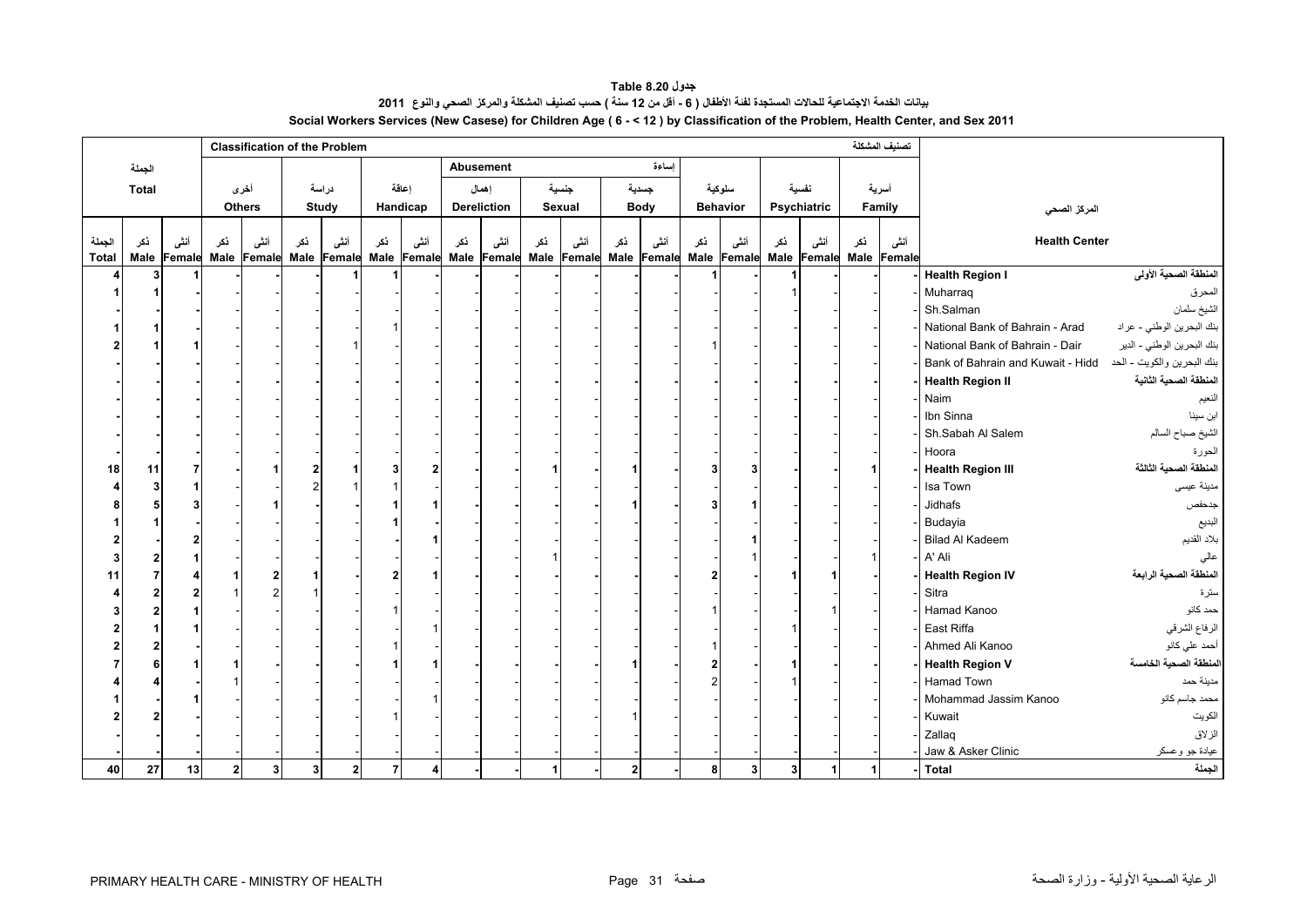**جدول 8.21 Table** .<br>بيانات الخدمة الاجتماعية للحالات المستجدة لفنة المراهقين( 12 - أقل من 20 سنة ) حسب تصنيف المشكلة والمركز الصحي والنوع 2011 **Social Workers Services (New Casese) for Children Age ( 12 - < 20 ) by Classification of the Problem, Health Center, and Sex 2011**

<span id="page-32-0"></span>

|              |              |        |     | <b>Classification of the Problem</b> |     |                  |     |          |      |                    |     |             |     |             |     |                 |     |             |     |                         |                | تصنيف المشكلة    |                                                              |                            |
|--------------|--------------|--------|-----|--------------------------------------|-----|------------------|-----|----------|------|--------------------|-----|-------------|-----|-------------|-----|-----------------|-----|-------------|-----|-------------------------|----------------|------------------|--------------------------------------------------------------|----------------------------|
|              | الجملة       |        |     |                                      |     |                  |     |          |      | <b>Abusement</b>   |     |             |     | إساءة       |     |                 |     |             |     |                         |                | المشورة الزواجية |                                                              |                            |
|              | <b>Total</b> |        |     | أخرى                                 |     | دراسية           |     | اعاقة    |      | إهمال              |     | جنسية       |     | جسدية       |     | سلوكية          |     | نفسية       |     | أسرية                   |                | <b>Martital</b>  |                                                              |                            |
|              |              |        |     | <b>Others</b>                        |     | Study            |     | Handicap |      | <b>Dereliction</b> |     | Sexual      |     | <b>Body</b> |     | <b>Behavior</b> |     | Psychiatric |     | Family                  |                | Consultatuon     |                                                              |                            |
| الجملة       | ذكر          | أنشى   | ذكر | أنشى                                 | ذكر | أنشى             | ذكر | أننثى    | ڏکر  | أنشى               | ذكر | أننسى       | ذكر | أنشى        | ذكر | أنشى            | ذكر | أنشى        | ذكر | أنشى                    | ذكر            | أنشى             | المركز الصحي                                                 |                            |
| <b>Total</b> | Male         | Female |     | Male Female                          |     | Male Female Male |     | Female   | Male | Female             |     | Male Female |     | Male Female |     | Male Female     |     |             |     | Male Female Male Female |                | Male Female      | <b>Health Center</b>                                         |                            |
| 128          | 27           | 101    |     |                                      |     |                  |     |          |      |                    |     |             |     |             |     |                 | 2   |             |     |                         | 24             |                  | 96 Health Region I                                           | المنطقة الصحية الأولى      |
| 40           |              | 32     |     |                                      |     |                  |     |          |      |                    |     |             |     |             |     |                 |     |             |     |                         | $\overline{7}$ |                  | 30 Muharrag                                                  | المحرق                     |
| 29           | 12           | 17     |     |                                      |     |                  |     |          |      |                    |     |             |     |             |     |                 |     |             |     |                         | 12             |                  | 17 Sh.Salman                                                 | الشيخ سلمان                |
| 27           |              | 22     |     |                                      |     |                  |     |          |      |                    |     |             |     |             |     |                 |     |             |     |                         | 3              |                  | 20 National Bank of Bahrain - Arad                           | بنك البحرين الوطني - عراد  |
| 26           |              | 25     |     |                                      |     |                  |     |          |      |                    |     |             |     |             |     |                 |     |             |     |                         |                |                  | 24 National Bank of Bahrain - Dair                           | بنك البحرين الوطني - الدير |
|              |              | 5      |     |                                      |     |                  |     |          |      |                    |     |             |     |             |     |                 |     |             |     |                         | $\overline{1}$ |                  | بنك البحرين والكويت - الحد Bank of Bahrain and Kuwait - Hidd |                            |
| 49           |              | 47     |     |                                      |     |                  |     |          |      |                    |     |             |     |             |     |                 |     |             |     |                         |                |                  | 46 Health Region II                                          | المنطقة الصحية الثانية     |
| 35           |              | 33     |     |                                      |     |                  |     |          |      |                    |     |             |     |             |     |                 |     |             |     |                         |                |                  | 32 Naim                                                      | النعيم                     |
|              |              |        |     |                                      |     |                  |     |          |      |                    |     |             |     |             |     |                 |     |             |     |                         |                |                  | 5 Ibn Sinna                                                  | ابن سينا                   |
|              |              |        |     |                                      |     |                  |     |          |      |                    |     |             |     |             |     |                 |     |             |     |                         |                |                  | 9 Sh.Sabah Al Salem                                          | الشيخ صباح السالم          |
|              |              |        |     |                                      |     |                  |     |          |      |                    |     |             |     |             |     |                 |     |             |     |                         |                |                  | Hoora                                                        | الحورة                     |
| 285          | 27           | 258    |     |                                      |     |                  |     |          |      |                    |     |             |     |             |     |                 |     |             |     |                         | 24             |                  | 243 Health Region III                                        | المنطقة الصحبة الثالثة     |
| 63           |              | 60     |     |                                      |     |                  |     |          |      |                    |     |             |     |             |     |                 |     |             |     |                         | $\overline{2}$ |                  | 59 Isa Town                                                  | مدينة عيسى                 |
| 69           |              | 65     |     |                                      |     |                  |     |          |      |                    |     |             |     |             |     |                 |     |             |     |                         | 3              |                  | 63 Jidhafs                                                   | جدحفص                      |
| 58           | 11           | 47     |     |                                      |     |                  |     |          |      |                    |     |             |     |             |     |                 |     |             |     |                         | 10             |                  | 43 Budayia                                                   | البديع                     |
| 40           |              | 37     |     |                                      |     |                  |     |          |      |                    |     |             |     |             |     |                 |     |             |     |                         | 3              |                  | 35 Bilad Al Kadeem                                           | بلاد القديم                |
| 55           |              | 49     |     |                                      |     |                  |     |          |      |                    |     |             |     |             |     |                 |     |             |     |                         | 6              |                  | 43 A' Ali                                                    | عالى                       |
| 204          | 28           | 176    |     |                                      |     |                  |     |          |      |                    |     |             |     |             |     |                 |     |             |     |                         | 27             |                  | 171 Health Region IV                                         | المنطقة الصحية الرابعة     |
| 81           | Я            | 73     |     |                                      |     |                  |     |          |      |                    |     |             |     |             |     |                 |     |             |     |                         | $\overline{7}$ |                  | 72 Sitra                                                     | سترة                       |
| 61           | 13           | 48     |     |                                      |     |                  |     |          |      |                    |     |             |     |             |     |                 |     |             |     |                         | 13             |                  | 44 Hamad Kanoo                                               | حمد كانو                   |
| 48           |              | 41     |     |                                      |     |                  |     |          |      |                    |     |             |     |             |     |                 |     |             |     |                         | $\overline{7}$ |                  | 41 East Riffa                                                | الرفاع الشرقي              |
| 14           |              | 14     |     |                                      |     |                  |     |          |      |                    |     |             |     |             |     |                 |     |             |     |                         |                |                  | 14 Ahmed Ali Kanoo                                           | أحمد علي كانو              |
| 266          | 19           | 247    |     |                                      |     |                  |     |          |      |                    |     |             |     |             |     |                 |     |             |     |                         | 17             |                  | 243 Health Region V                                          | المنطقة الصحية الخامسة     |
| 53           |              | 46     |     |                                      |     |                  |     |          |      |                    |     |             |     |             |     |                 |     |             |     |                         | 6              |                  | 43 Hamad Town                                                | منينة حمد                  |
| 149          |              | 146    |     |                                      |     |                  |     |          |      |                    |     |             |     |             |     |                 |     |             |     |                         | 3              |                  | 146 Mohammad Jassim Kanoo                                    | محمد جاسم كانو             |
| 57           |              | 49     |     |                                      |     |                  |     |          |      |                    |     |             |     |             |     |                 |     |             |     |                         |                |                  | 48 Kuwait                                                    | الكويت                     |
|              |              |        |     |                                      |     |                  |     |          |      |                    |     |             |     |             |     |                 |     |             |     |                         |                |                  | 5 Zallag                                                     | الزلاق                     |
|              |              |        |     |                                      |     |                  |     |          |      |                    |     |             |     |             |     |                 |     |             |     |                         |                |                  | Jaw & Asker Clinic                                           | عيادة جو وعسكر             |
| 932          | 103          | 829    | 1   | $\overline{7}$                       |     |                  |     |          |      |                    |     |             |     |             |     |                 |     | 8           |     | 9                       | 93             |                  |                                                              | الجملة                     |
|              |              |        |     |                                      |     |                  |     |          |      |                    |     |             |     |             |     |                 |     |             |     |                         |                |                  | 799 Total                                                    |                            |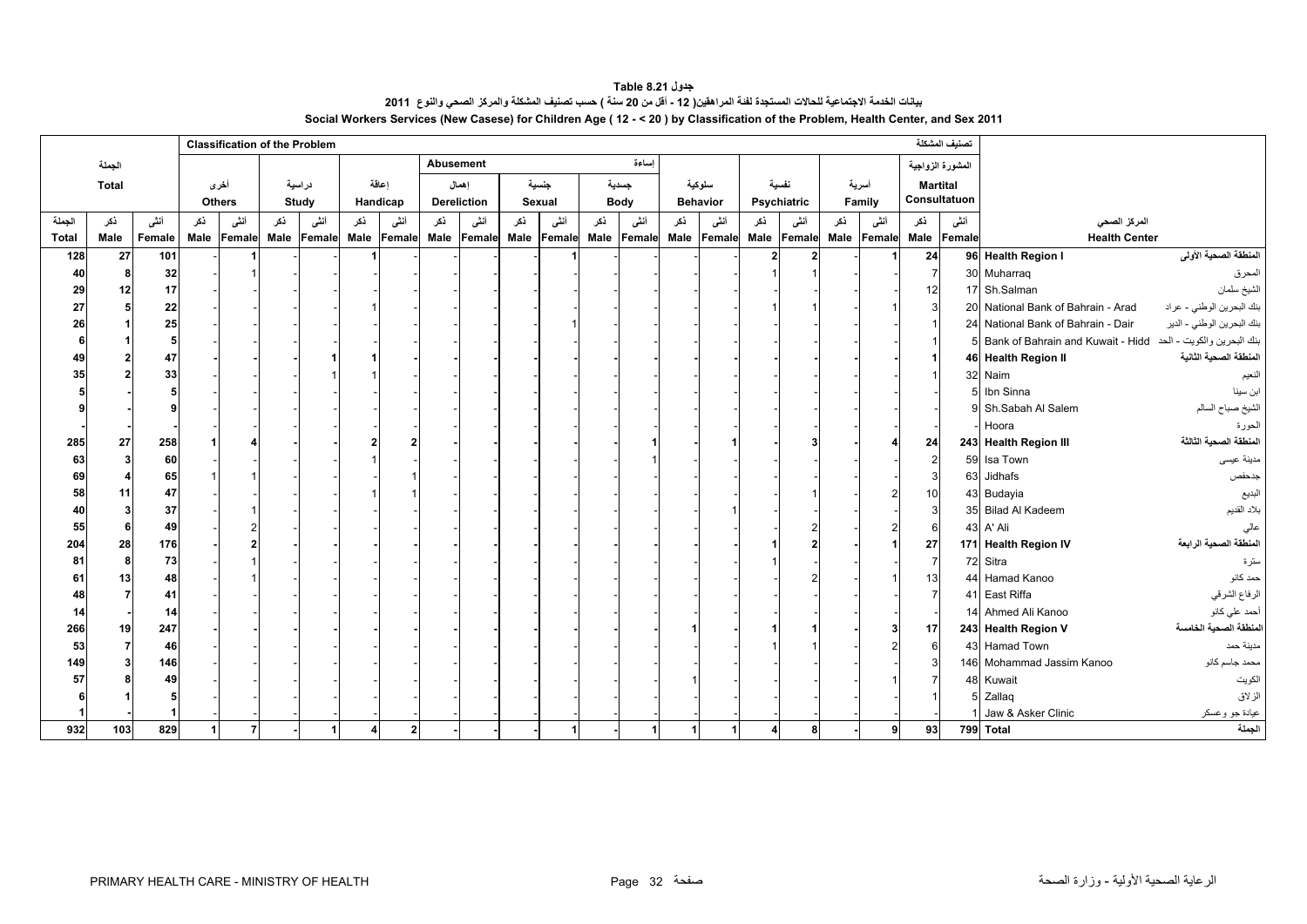**جدول 8.22 Table** بيانات الخدمة الاجتماعية للحالات المستجدة لفنة البالغين ( 20 - أقل من 60 سنة ) حسب تصنيف المشكلة والمركز الصحي والنوع 2011 **Social Workers Services (New Casese) for Adults Age ( 20 - < 60 ) by Classification of the Problem, Health Center, and Sex 2011**

<span id="page-33-0"></span>

|                |              |               |               |             |                        | <b>Classification of the Problem</b> |      |             |      |                  |                        |                       |        |          |               |                           |                |                           |                |                     | تصنيف المشكلة |                               |                       |                                      |
|----------------|--------------|---------------|---------------|-------------|------------------------|--------------------------------------|------|-------------|------|------------------|------------------------|-----------------------|--------|----------|---------------|---------------------------|----------------|---------------------------|----------------|---------------------|---------------|-------------------------------|-----------------------|--------------------------------------|
|                |              |               |               |             |                        |                                      |      |             |      |                  |                        |                       |        |          | <b>Social</b> |                           |                |                           |                | اجتماعية            |               |                               |                       |                                      |
|                | الجملة       |               | أخرى          |             |                        | اعاقة                                |      | نفسية       |      | إدمان            |                        | اقتصادية              |        | عنف اسري |               | اضطراب العلاقة<br>الاسرية |                | اضطراب العلاقة<br>الزوجية |                | المقبلون على الزواج |               | المشورة الزواجية              |                       |                                      |
|                | <b>Total</b> |               | <b>Others</b> |             |                        | Handicap                             |      | Psychiatric |      | <b>Addiction</b> |                        | Economic              | Family | Violence | Family        | Relation                  | <b>Marital</b> | Relation                  |                | Premarital          |               | <b>Marital</b><br>Consulation |                       | المركز الصحى<br><b>Health Center</b> |
|                |              |               |               |             |                        |                                      |      |             |      |                  |                        |                       |        |          |               | <b>Disorders</b>          |                | <b>Disorders</b>          |                |                     |               |                               |                       |                                      |
| الجملة         | ذكر          | أنشى          | ڏکر           | أنشى        | ڏکر                    | أنشى                                 | ذكر  | أنشى        | ڏکر  | أنشى             | ذكر                    | أنشى                  | ڏکر    | أنشى     | ذكر           | أنشى                      | ڏکر            | أننى                      | ڏکر            | أنشى                | ذكر           | أنشى                          |                       |                                      |
| Total<br>1,122 | Male<br>594  | Female<br>528 | Male<br>3     | Female<br>8 | Male<br>$\overline{2}$ | Female                               | Male | Female      | Male | Female           | Male<br>$\overline{2}$ | Female                | Male   | Female   | Male          | Female                    | Male           | Female                    | Male           | Female              | Male<br>582   | Female                        | 495 Health Region I   | المنطقة الصحية الأولى                |
| 318            | 171          | 147           | 3             | 5           |                        |                                      |      |             |      |                  |                        |                       |        |          |               |                           |                |                           |                |                     | 165           |                               | 137 Muharraq          | المحرق                               |
| 133            | 69           | 64            |               |             |                        |                                      |      |             |      |                  |                        |                       |        |          |               | 3                         |                |                           |                |                     | 67            |                               | 54 Sh.Salman          | الشيخ سلمان                          |
| 416            | 215          | 201           |               |             |                        |                                      |      |             |      |                  |                        |                       |        |          |               |                           |                |                           |                |                     | 212           |                               | 193 NBB - Arad        | بنك البحرين الوطني - عراد            |
| 221            | 120          | 101           |               |             |                        |                                      |      |             |      |                  |                        |                       |        |          |               |                           |                |                           |                |                     | 120           |                               | 96 NBB - Dair         | بنك البحرين الوطني - الدير           |
| 34             | 19           | 15            |               |             |                        |                                      |      |             |      |                  |                        |                       |        |          |               |                           |                |                           |                |                     | 18            |                               | 15 BBK - Hidd         | بنك البحرين والكويت - الحد           |
| 672            | 357          | 315           |               | 6           |                        |                                      |      |             |      |                  |                        |                       |        |          |               |                           |                |                           |                |                     | 346           |                               | 282 Health Region II  | المنطقة الصحية الثانية               |
| 276            | 149          | 127           |               |             |                        |                                      |      |             |      |                  |                        |                       |        |          |               |                           |                |                           |                |                     | 145           |                               | 109 Naim              | النعيم                               |
| 102            | 58           | 44            |               |             |                        |                                      |      |             |      |                  |                        |                       |        |          |               |                           |                |                           |                |                     | 54            |                               | 39 Ibn Sinna          | ابن سينا                             |
| 205            | 106          | 99            |               |             |                        |                                      |      |             |      |                  |                        |                       |        |          |               |                           |                |                           |                |                     | 103           |                               | 90 Sh.Sabah Al Salem  | الشيخ صباح السالم                    |
| 89             | 44           | 45            |               |             |                        |                                      |      |             |      |                  |                        |                       |        |          |               |                           |                |                           |                |                     | 44            |                               | 44 Hoora              | الحورة                               |
| 2,153          | 1,150        | 1,003         |               | 14          | 8                      | 15                                   | 6    | 29          |      |                  |                        | 25                    |        |          | 2             | 14                        |                | 10                        | 13             | 11                  | 1,106         |                               | 880 Health Region III | المنطقة الصحية الثالثة               |
| 640            | 346          | 294           |               |             |                        |                                      |      | 2           |      |                  |                        | $\boldsymbol{\Delta}$ |        |          |               | 3                         |                |                           | $\overline{1}$ |                     | 341           |                               | 277 Isa Town          | مدينة عيسى                           |
| 636            | 335          | 301           |               |             |                        |                                      |      |             |      |                  |                        | 12                    |        |          |               |                           |                |                           |                |                     | 325           |                               | 265 Jidhafs           | جدحفص                                |
| 268            | 145          | 123           |               |             |                        |                                      |      |             |      |                  |                        | Δ                     |        |          |               |                           |                |                           |                |                     | 138           |                               | 103 Budayia           | البديع                               |
| 295            | 154          | 141           |               |             |                        |                                      |      |             |      |                  |                        |                       |        |          |               | 2                         |                |                           | 12             | 10                  | 136           |                               | 104 Bilad Al Kadeem   | بلاد القديم                          |
| 314            | 170          | 144           |               |             |                        |                                      |      |             |      |                  |                        |                       |        |          |               |                           |                |                           |                |                     | 166           |                               | 131 A' Ali            | عالي                                 |
| 1,421          | 789          | 632           |               |             |                        |                                      |      |             |      |                  |                        |                       |        |          |               |                           |                |                           |                |                     | 769           |                               | 597 Health Region IV  | المنطقة الصحية الرابعة               |
| 406            | 232          | 174           |               |             |                        |                                      |      |             |      |                  |                        |                       |        |          |               |                           |                |                           |                |                     | 225           |                               | 164 Sitra             | سترة                                 |
| 439            | 234          | 205           |               |             |                        |                                      |      |             |      |                  |                        |                       |        |          |               |                           |                |                           |                |                     | 230           |                               | 197 Hamad Kanoo       | حمد كانو                             |
| 290            | 177          | 113           |               |             |                        |                                      |      |             |      |                  |                        |                       |        |          |               |                           |                |                           |                |                     | 172           |                               | 109 East Riffa        | الرفاع الشرقي                        |
| 286            | 146          | 140           |               |             |                        |                                      |      |             |      |                  |                        |                       |        |          |               |                           |                |                           |                |                     | 142           |                               | 127 Ahmed Ali Kanoo   | أحمد على كانو                        |
| 1,604          | 913          | 691           |               |             |                        |                                      |      |             |      |                  |                        |                       |        |          |               |                           |                | 11                        | 3              |                     | 903           |                               | 655 Health Region V   | لمنطقة الصحية الخامسة                |
| 561            | 302          | 259           |               |             |                        |                                      |      |             |      |                  |                        |                       |        |          |               |                           |                |                           |                |                     | 296           |                               | 245 Hamad Town        | مدينة حمد                            |
| 578            | 358          | 220           |               |             |                        |                                      |      |             |      |                  |                        |                       |        |          |               |                           |                | ĥ                         |                |                     | 356           |                               | 212 M.J.Kanoo         | محمد جاسم كانو                       |
| 414            | 224          | 190           |               |             |                        |                                      |      |             |      |                  |                        |                       |        |          |               |                           |                |                           |                |                     | 222           |                               | 179 Kuwait            | الكويت                               |
| 38             | 21           | 17            |               |             |                        |                                      |      |             |      |                  |                        |                       |        |          |               |                           |                |                           |                |                     | 21            |                               | 14 Zallag             | الزلاق                               |
| 13             | я            |               |               |             |                        |                                      |      |             |      |                  |                        |                       |        |          |               |                           |                |                           |                |                     |               | 5                             | Jaw & Asker Clinic    | عيادة جو وعسكر                       |
| 6,972          | 3,803        | 3,169         | 14            | 39          | 17                     | 24                                   | 12   | 51          | 4    | 0                | 13                     | 49                    | 0      | 20       | 10            | 31                        | 9              | 28                        | 18             | 18                  | 3,706         | 2,909 Total                   |                       | الجملة                               |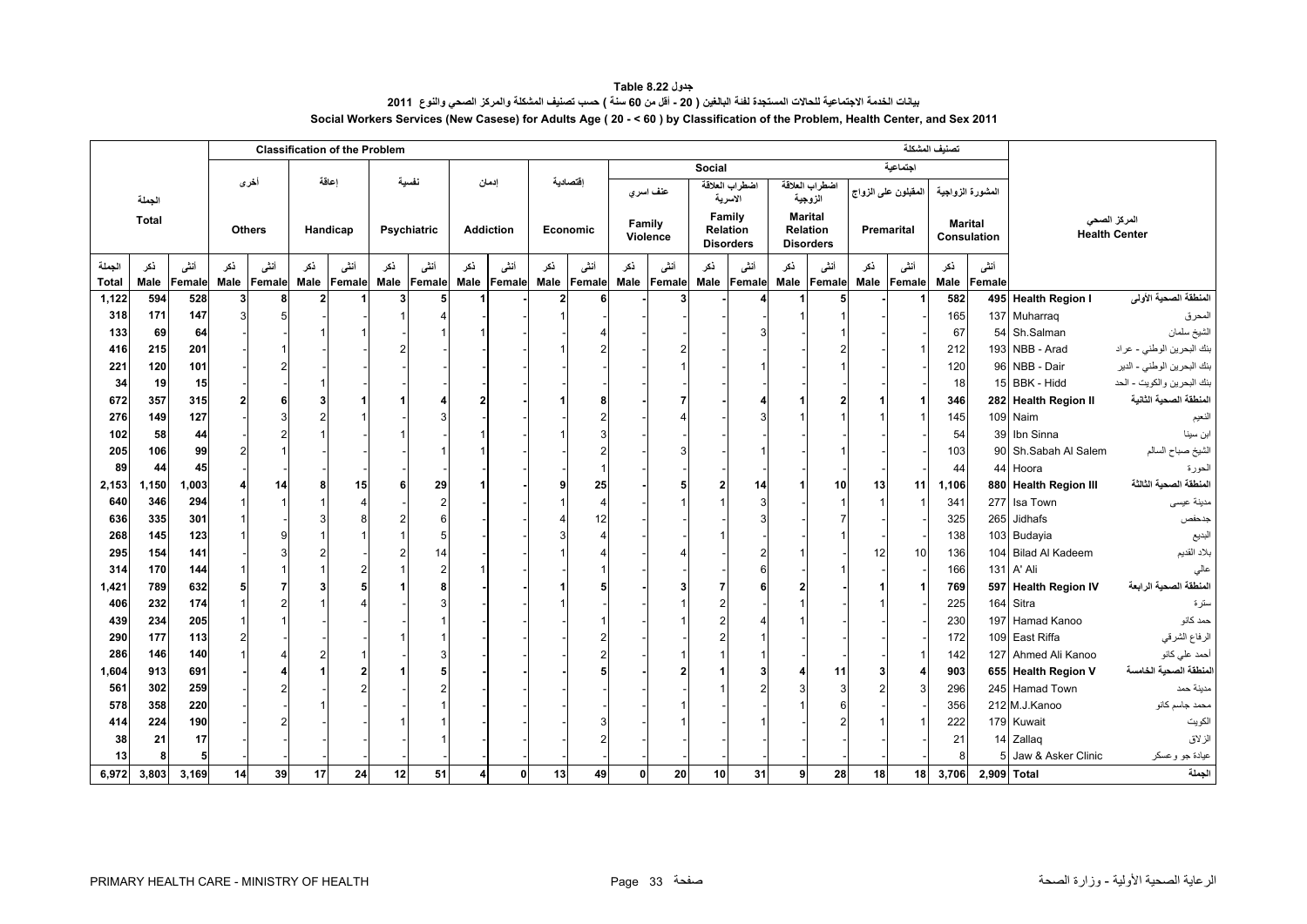**جدول 8.23 Table** بيانات الخدمة الاجتماعية للحالات المستجدة لفنة كبار السن ( 60 سنة + ) حسب تصنيف المشكلة والمركز الصحي والنوع 2011 **Social Workers Services (New Casese) for Elderly Age ( 60 + ) by Classification of the Problem, Health Center, and Sex 2011**

<span id="page-34-0"></span>

|                |                |                |     |               |                                        | <b>Classification of the Problem</b> |      |            |          |                |      |          |      |              |      |                |      | تصنيف المشكلة    |                                                              |                            |
|----------------|----------------|----------------|-----|---------------|----------------------------------------|--------------------------------------|------|------------|----------|----------------|------|----------|------|--------------|------|----------------|------|------------------|--------------------------------------------------------------|----------------------------|
|                | الجملة         |                |     | أخرى          |                                        | الوحدة المتنقلة                      |      | إساءة وعنف | Economic |                |      | اقتصادية |      | نفسية        |      | أسرية          |      | المشورة الزواجية |                                                              |                            |
|                | <b>Total</b>   |                |     | <b>Others</b> | <b>Mobile Units</b>                    |                                      |      | Abuse and  |          | سكن (إيواء)    |      | خدمات    |      | Psychiatric  |      | Family         |      | <b>Marital</b>   |                                                              |                            |
|                |                |                |     |               |                                        |                                      |      | Violence   |          | Accommodating  |      | services |      |              |      |                |      | Consulatyon      |                                                              |                            |
| الجملة         | نكر            | أنشى           | نكر | أنشى          | ذكر                                    | أنشى                                 | نكر  | أنشى       | نکر      | أنشى           | ڏکر  | أنشى     | ذكر  | أنشى         | ڏکر  | أنشى           | ذكر  | أنشى             | المركز الصحي                                                 |                            |
| Total          |                | Male Female    |     | Male Female   | <b>Male</b>                            | Female                               | Male | Female     | Male     | Female         | Male | Female   | Male | Female       | Male | Female         | Male | Female           | <b>Health Center</b>                                         |                            |
| 114            | 42             | 72             |     |               | 21                                     | 45                                   |      |            |          |                | 13   | 22       |      |              |      |                |      | 3 <sup>l</sup>   | <b>Health Region I</b>                                       | المنطقة الصحية الأولى      |
| 44             | 19             | 25             |     |               | 10                                     | 19                                   |      |            |          |                |      | 6        |      |              |      |                |      |                  | Muharraq                                                     | المحرق                     |
| 15             | 5 <sub>l</sub> | 10             |     |               | 3                                      |                                      |      |            |          |                |      |          |      |              |      |                |      |                  | Sh.Salman                                                    | الشيخ سلمان                |
| 26             |                | 19             |     |               | $\overline{2}$                         | 12                                   |      |            |          |                |      |          |      |              |      |                |      |                  | 3 National Bank of Bahrain - Arad                            | بنك البحرين الوطني - عراد  |
| 25             |                | 17             |     |               | 5                                      |                                      |      |            |          |                |      |          |      |              |      |                |      |                  | National Bank of Bahrain - Dair                              | بنك البحرين الوطني - الدير |
| $\overline{4}$ | 3              |                |     |               |                                        |                                      |      |            |          |                |      |          |      |              |      |                |      |                  | بنك البحرين والكويت - الحد Bank of Bahrain and Kuwait - Hidd |                            |
| 77             | 28             | 49             |     |               | 18                                     | 33                                   |      |            |          |                |      | 13       |      |              |      |                |      |                  | <b>Health Region II</b>                                      | المنطقة الصحية الثانية     |
| 36             | 13             | 23             |     |               | $\overline{7}$                         | 11                                   |      |            |          |                |      |          |      |              |      |                |      |                  | Naim                                                         | النعيم                     |
| 18             | 6              | 12             |     |               |                                        |                                      |      |            |          |                |      |          |      |              |      |                |      |                  | Ibn Sinna                                                    | ابن سينا                   |
| 7              |                | $\mathbf{3}$   |     |               | 3                                      |                                      |      |            |          |                |      |          |      |              |      |                |      |                  | Sh.Sabah Al Salem                                            | الشيخ صباح السالم          |
| 16             | 5              | 11             |     |               | $\overline{4}$                         | 11                                   |      |            |          |                |      |          |      |              |      |                |      |                  | Hoora                                                        | الحورة                     |
| 280            | 117            | 163            |     |               | 72                                     | 109                                  |      |            |          | $\overline{2}$ | 25   | 43       |      |              |      | $\overline{2}$ | 10   |                  | <b>Health Region III</b>                                     | المنطقة الصحية الثالثة     |
| 82             | 41             | 41             |     |               | 29                                     | 28                                   |      |            |          |                | 6    | 10       |      |              |      | $\overline{2}$ |      |                  | Isa Town                                                     | مدينة عيسى                 |
| 81             | 31             | 50             |     |               | 16                                     | 25                                   |      |            |          |                | 14   | 25       |      |              |      |                |      |                  | Jidhafs                                                      | جدحفص                      |
| 50             | 18             | 32             |     |               | 14                                     | 27                                   |      |            |          |                |      |          |      |              |      |                |      |                  | Budayia                                                      | البديع                     |
| 31             | 14             | 17             |     |               | $6\phantom{1}6$                        | 10                                   |      |            |          |                |      |          |      |              |      |                |      |                  | <b>Bilad Al Kadeem</b>                                       | بلاد القديم                |
| 36             | 13             | 23             |     |               | $\overline{7}$                         | 19                                   |      |            |          |                |      |          |      |              |      |                |      |                  | A' Ali                                                       | عالى                       |
| 51             | 29             | 22             |     |               | 20                                     | 18                                   |      |            |          |                |      |          |      |              |      |                |      |                  | <b>Health Region IV</b>                                      | المنطقة الصحية الرابعة     |
| 14             | 12             | $\overline{c}$ |     |               | 6                                      |                                      |      |            |          |                |      |          |      |              |      |                |      |                  | Sitra                                                        | سترة                       |
| 11             | 6              |                |     |               | 5                                      |                                      |      |            |          |                |      |          |      |              |      |                |      |                  | Hamad Kanoo                                                  | حمد كانو                   |
| 16             |                |                |     |               | 7                                      |                                      |      |            |          |                |      |          |      |              |      |                |      |                  | East Riffa                                                   | الرفاع الشرقي              |
| 10             |                | 6              |     |               | $\begin{array}{c} 2 \\ 26 \end{array}$ |                                      |      |            |          |                |      |          |      |              |      |                |      |                  | Ahmed Ali Kanoo                                              | أحمد على كانو              |
| 86             | 42             | 44             |     |               |                                        | 33                                   |      |            |          |                |      |          |      |              |      |                |      |                  | <b>Health Region V</b>                                       | لمنطقة الصحية الخامسة      |
| 33             | 16             | 17             |     |               | 11                                     | 14                                   |      |            |          |                |      |          |      |              |      |                |      |                  | <b>Hamad Town</b>                                            | مدينة حمد                  |
| 29             | 14             | 15             |     |               | 9                                      | 13                                   |      |            |          |                |      |          |      |              |      |                |      |                  | Mohammad Jassim Kanoo                                        | محمد جاسم كانو             |
| 22             | 11             | 11             |     |               | 5                                      |                                      |      |            |          |                |      |          |      |              |      |                |      |                  | Kuwait                                                       | الكويت                     |
| $\overline{2}$ |                |                |     |               |                                        |                                      |      |            |          |                |      |          |      |              |      |                |      |                  | Zallaq                                                       | الزلاق                     |
|                |                |                |     |               |                                        |                                      |      |            |          |                |      |          |      |              |      |                |      |                  | Jaw & Asker Clinic                                           | عيادة جو وعسكر             |
| 608            | 258            | 350            | 9   | 16            | 157                                    | 238                                  |      |            |          | 3 <sup>1</sup> | 48   | 85       | 3    | $\mathbf{2}$ | 3    | $\mathbf{2}$   | 31   |                  | 3 Total                                                      | الجملة                     |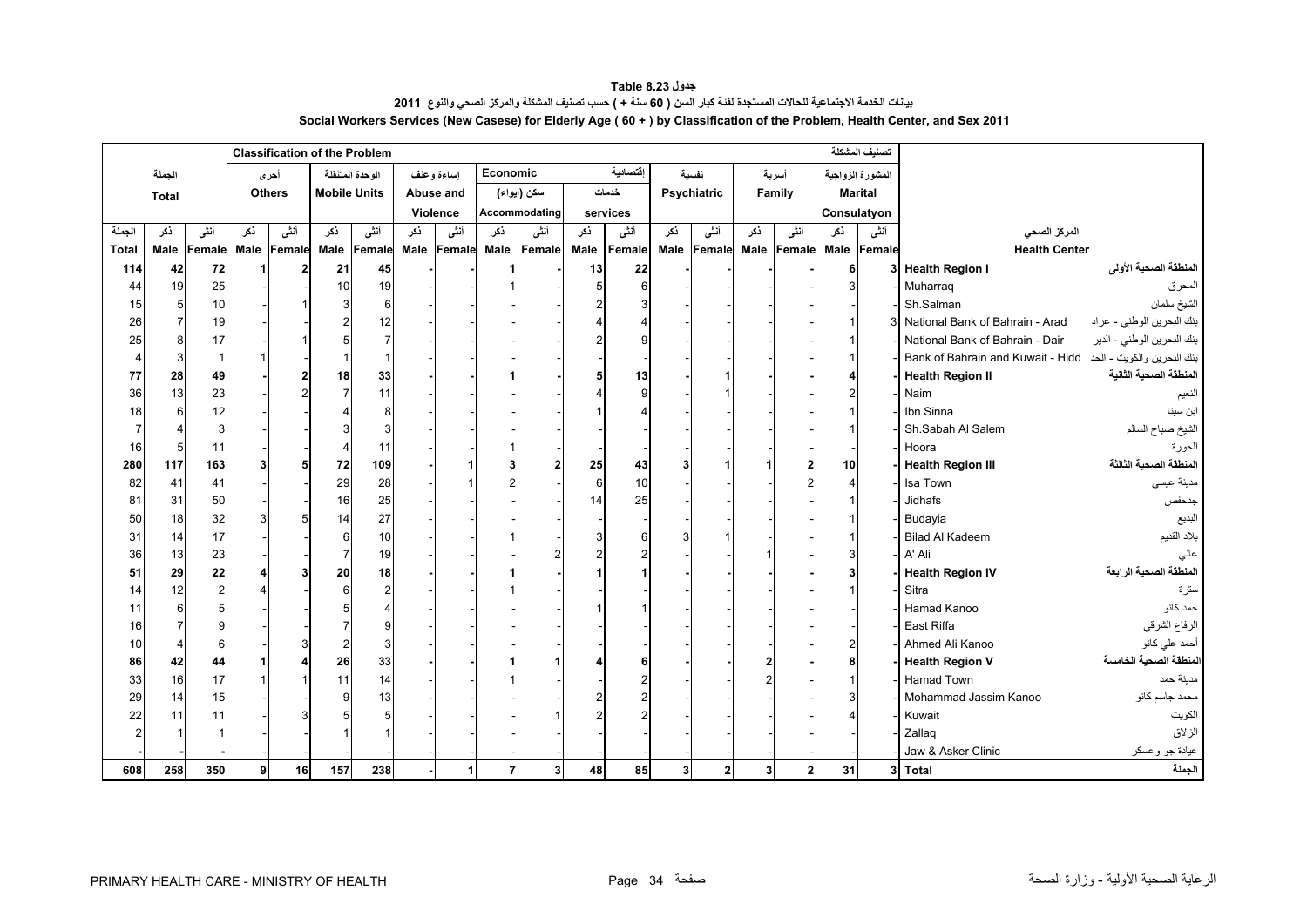<span id="page-35-0"></span>

|                | الجملة       |        |                |             | Age Group (New Cases) |                 |             |        |              |                |                |              |          |                | الفنة العمرية ( الحالات المستجدة ) |                |        |                                                              |                            |
|----------------|--------------|--------|----------------|-------------|-----------------------|-----------------|-------------|--------|--------------|----------------|----------------|--------------|----------|----------------|------------------------------------|----------------|--------|--------------------------------------------------------------|----------------------------|
|                | <b>Total</b> |        |                | $60 +$      |                       |                 | $20 - 60$   |        |              | $12 - 520$     |                |              | $6 - 12$ |                |                                    | $0 - 6$        |        |                                                              |                            |
|                |              |        |                |             |                       |                 |             |        |              |                |                |              |          |                |                                    |                |        |                                                              |                            |
| الجملة         | نكر          | أنشى   | الجملة         | نكر         | أنشى                  | الجملة          | نكر         | أنشى   | الجملة       | نكر            | أنشى           | الجملة       | ذكر      | أنشى           | الجملة                             | ذكر            | أنشى   | المركز الصحي                                                 |                            |
| <b>Total</b>   | Male         | Female | <b>Total</b>   | <b>Male</b> | Female                | <b>Total</b>    | <b>Male</b> | Female | <b>Total</b> | Male           | Female         | <b>Total</b> | Male     | Female         | <b>Total</b>                       | Male           | Female | <b>Health Center</b>                                         |                            |
| 218            | 106          | 112    | 101            | 37          | 64                    | $\mathbf{9}$    |             |        |              |                |                | 3            | 2        |                | 104                                | 65             |        | 39 Health Region I                                           | المنطقة الصحية الأولى      |
| 60             | 37           | 23     | 26             | 11          | 15                    |                 |             |        |              |                |                |              |          |                | 29                                 | 23             |        | 6 Muharraq                                                   | المحرق                     |
| 36             | 14           | 22     | 27             | g           | 18                    |                 |             |        |              |                |                |              |          |                | -6                                 | 5              |        | Sh.Salman                                                    | الشيخ سلمان                |
| 44             | 15           | 29     | 25             |             | 18                    |                 |             |        |              |                |                |              |          |                | 17                                 | 8              |        | 9 National Bank of Bahrain - Arad                            | بنك البحرين الوطني - عراد  |
| 76             | 39           | 37     | 21             |             | 12                    |                 |             |        |              |                |                |              |          |                | 52                                 | 29             |        | 23 National Bank of Bahrain - Dair                           | بنك البحرين الوطني - الدير |
| $\overline{2}$ | $\mathbf 1$  |        | $\overline{2}$ |             |                       |                 |             |        |              |                |                |              |          |                |                                    |                |        | بنك البحرين والكويت - الحد Bank of Bahrain and Kuwait - Hidd |                            |
| 139            | 56           | 83     | 72             | 28          | 44                    |                 |             |        |              |                |                |              |          |                | 56                                 | 25             |        | 31 Health Region II                                          | المنطقة الصحبة الثانية     |
| 55             | 24           | 31     | 21             | a           | 12                    |                 |             |        |              |                |                |              |          |                | 31                                 | 13             |        | 18 Naim                                                      | النعيم                     |
| 22             | $\mathbf{Q}$ | 13     | 12             |             |                       |                 |             |        |              |                |                |              |          |                |                                    | 3              |        | Ibn Sinna                                                    | ابن سينا                   |
| 45             | 17           | 28     | 26             |             | 17                    |                 |             |        |              |                |                |              |          |                | 15                                 | 8              |        | Sh.Sabah Al Salem                                            | الشيخ صباح السالم          |
| 17             | 6            | 11     | 13             | 5           | 8                     |                 |             |        |              |                |                |              |          |                | 3                                  | $\overline{1}$ |        | 2 Hoora                                                      | الحورة                     |
| 648            | 298          | 350    | 229            | 93          | 136                   | 29              | 13          | 16     |              |                |                | 3            |          | $\overline{2}$ | 378                                | 187            |        | 191 Health Region III                                        | المنطقة الصحية الثالثة     |
| 137            | 66           | 71     | 64             | 33          | 31                    |                 |             |        |              |                |                |              |          |                | 67                                 | 31             | 36     | Isa Town                                                     | مدينة عيسى                 |
| 222            | 106          | 116    | 74             | 30          | 44                    | 17              |             | 11     |              |                |                |              |          |                | 128                                | 69             | 59     | Jidhafs                                                      | جدحفص                      |
| 176            | 81           | 95     | 47             | 15          | 32                    |                 |             |        |              |                |                |              |          |                | 123                                | 61             |        | 62 Budayia                                                   | البديع                     |
| 51             | 16           | 35     | 20             | 6           | 14                    |                 |             |        |              |                |                |              |          |                | 26                                 | 8              |        | 18 Bilad Al Kadeem                                           | بلاد القديم                |
| 62             | 29           | 33     | 24             | 9           | 15                    | $\overline{2}$  |             |        |              |                |                |              |          |                | 34                                 | 18             |        | 16 A' Ali                                                    |                            |
| 260            | 140          | 120    | 70             | 26          | 44                    | 30 <sup>1</sup> | 17          | 13     |              |                |                |              |          |                | 155                                | 92             |        | 63 Health Region IV                                          | المنطقة الصحية الرابعة     |
| 112            | 59           | 53     | 17             | 5           | 12                    |                 |             |        |              |                |                |              |          |                | 87                                 | 50             | 37     | Sitra                                                        | سترة                       |
| 43             | 23           | 20     | 20             | a           | 11                    | 11              |             |        |              |                |                |              |          |                | 12                                 | 8              |        | 4 Hamad Kanoo                                                | حمد كانو                   |
| 52             | 28           | 24     | 20             |             | 12                    | 12              |             |        |              |                |                |              |          |                | 16                                 | 8              |        | 8 East Riffa                                                 | الرفاع الشرقي              |
| 53             | 30           | 23     | 13             | Δ           | 9                     |                 |             |        |              |                |                |              |          |                | 40                                 | 26             |        | 14 Ahmed Ali Kanoo                                           | أحمد على كانو              |
| 267            | 115          | 152    | 49             | 20          | 29                    | 35              | 12          | 23     |              |                |                |              |          | $\overline{2}$ | 181                                | 83             |        | 98 Health Region V                                           | المنطقة الصحية الخامسة     |
| 95             | 39           | 56     | 26             | 14          | 12                    | $\overline{4}$  |             | 4      |              |                |                |              |          |                | 64                                 | 25             |        | 39 Hamad Town                                                | مدينة حمد                  |
| 101            | 51           | 50     |                |             |                       | 29              | 11          | 18     |              |                |                |              |          |                | 72                                 | 40             |        | 32 Mohammad Jassim Kanoo                                     | محمد جاسم كانو             |
| 69             | 24           | 45     | 21             |             | <b>16</b>             |                 |             |        |              |                |                |              |          |                | 45                                 | 18             |        | 27 Kuwait                                                    | الكويت                     |
|                |              |        |                |             |                       |                 |             |        |              |                |                |              |          |                |                                    |                |        | Zallaq                                                       | الزلاق                     |
|                |              |        |                |             |                       |                 |             |        |              |                |                |              |          |                |                                    |                |        | Jaw & Asker Clinic                                           | عيادة جو وعسكر             |
| 1,532          | 715          | 817    | 521            | 204         | 317                   | $111$           | 46          | 65     | 12           | 5 <sub>l</sub> | $\overline{7}$ | 14           | 8        | 6              | 874                                | 452            |        | 422 Total                                                    | الحملة                     |

**جدول 8.24 Table بيانات الخدمة االجتماعية للحاالت المستجدة للمساعدة العينية حسب المركز الصحي والفئة العمرية والنوع<sup>2011</sup> Social Workers (New Cases) by Health Center, Age Group and Sex 2011**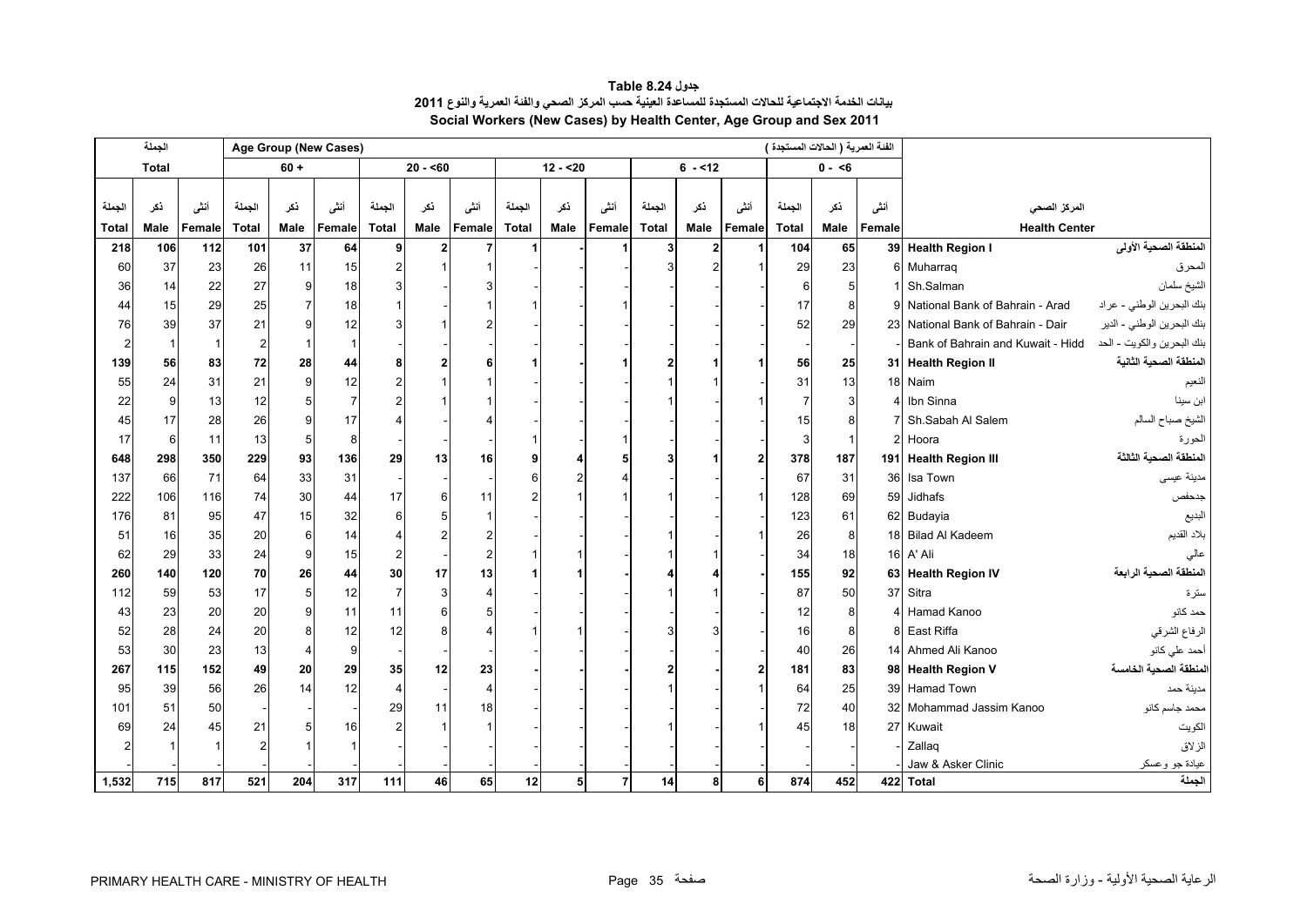### **جدول 8.25 Table بيانات الخدمة االجتماعية لحاالت المتابعة حسب المركز الصحي <sup>2011</sup> Social Workers Services (Follow Up) by Health Center 2011**

<span id="page-36-0"></span>

|              | المتابعة الخارجية (خارج وزارة الصحة) |                |                                 |                |                | المتابعة الداخلية (داخل وزارة الصحة) |               |                                               |               |           | المتابعة مع الحالات أو مع العائلات |                         |                                            |               |           |                                      |                                         |
|--------------|--------------------------------------|----------------|---------------------------------|----------------|----------------|--------------------------------------|---------------|-----------------------------------------------|---------------|-----------|------------------------------------|-------------------------|--------------------------------------------|---------------|-----------|--------------------------------------|-----------------------------------------|
|              |                                      |                | Follow Up Outside the Framework |                |                |                                      |               | Follow Up With the Departments of Social Work |               |           |                                    |                         | Follow Up With the Cases or Their Families |               |           |                                      |                                         |
|              | of the Ministry of Health            |                |                                 |                |                | <b>Under the Ministry Of Health</b>  |               |                                               |               |           |                                    |                         |                                            |               |           |                                      |                                         |
|              |                                      |                |                                 |                |                |                                      |               |                                               |               |           |                                    |                         |                                            |               |           |                                      |                                         |
| الجملة       | الجملة                               | الزيارة        | الاستقبال                       | الاتصال        | المقابلة       | الجملة                               | الزيارة       | الاستقبال                                     | الاتصال       | المقابلة  | الجملة                             | الزيارة                 | الاستقبال                                  | الاتصال       | المقابلة  |                                      |                                         |
| <b>Total</b> | <b>Total</b>                         | Home           | Received                        | <b>Dialed</b>  | Interview      | <b>Total</b>                         | Home          | Received                                      | <b>Dialed</b> | Interview | <b>Total</b>                       | Home                    | Received                                   | <b>Dialed</b> | Interview |                                      |                                         |
|              |                                      | <b>Visits</b>  | Calls                           | Calls          |                |                                      | <b>Visits</b> | Calls                                         | Calls         |           |                                    | <b>Visits</b>           | Calls                                      | Calls         |           |                                      |                                         |
| 2,093        | 47                                   |                | 11                              | 36             |                | 925                                  |               | 203                                           | 282           | 440       | 1,121                              | 59                      | 85                                         | 399           |           | 578 Health Region I                  | المنطقة الصحية الأولى                   |
| 643          | 11                                   |                |                                 | 9              |                | 280                                  |               | 51                                            | 71            | 158       | 352                                | 22                      | 35                                         | 172           |           | 123 Muharraq                         | المحرق                                  |
| 363          | 16                                   |                |                                 | 12             |                | 172                                  |               | 32                                            | 58            | 82        | 175                                |                         | 17                                         | 37            |           | 120 Sh.Salman                        | الشيخ سلمان                             |
| 387          | 6                                    |                |                                 | $\overline{2}$ |                | 164                                  |               | 31                                            | 64            | 69        | 217                                | 3                       | 21                                         | 54            |           | 139 National Bank of Bahrain - Arad  | بنك البحرين ا <mark>لوطني -</mark> عراد |
| 640          | 14                                   |                |                                 | 13             |                | 275                                  |               | 86                                            | 78            | 111       | 351                                | 32                      | 10                                         | 123           |           | 186 National Bank of Bahrain - Dair  | بنك البحرين الوطني - الدير              |
| 60           |                                      |                |                                 |                |                | 34                                   |               | 3                                             | 11            | 20        | 26                                 | -1                      | $\overline{2}$                             | 13            |           | 10 Bank of Bahrain and Kuwait - Hidd | بنك البحرين والكويت - الحد              |
| 2,332        | 93                                   |                | 9                               | 81             | 3              | 1,085                                |               | 105                                           | 156           | 824       | 1,154                              | 82                      | 84                                         | 418           |           | 570 Health Region II                 | المنطقة الصحية الثانية                  |
| 1,129        | 54                                   |                |                                 | 50             |                | 599                                  |               | 21                                            | 66            | 512       | 476                                | 50                      | 37                                         | 212           |           | 177 Naim                             |                                         |
| 428          | 10                                   |                |                                 | 9              |                | 114                                  |               | 15                                            | 43            | 56        | 304                                | $\overline{\mathbf{A}}$ | 12                                         | 87            |           | 201 Ibn Sinna                        | بن سينا                                 |
| 509          | 17                                   |                |                                 | 14             |                | 206                                  |               | 37                                            | 36            | 133       | 286                                | 11                      | 31                                         | 88            |           | 156 Sh.Sabah Al Salem                | الشيخ صباح السالم                       |
| 266          | 12                                   |                |                                 | 8              |                | 166                                  |               | 32                                            | 11            | 123       | 88                                 | 17                      | $\overline{4}$                             | 31            |           | 36 Hoora                             | الحورة                                  |
| 5,651        | 253                                  |                | 34                              | 217            |                | 2,405                                |               | 280                                           | 681           | 1,443     | 2,993                              | 186                     | 232                                        | 985           |           | 1,590 Health Region III              | لمنطقة الصحية الثالثة                   |
| 1,191        | 74                                   |                | 7                               | 67             |                | 444                                  |               | 66                                            | 116           | 261       | 673                                | 53                      | 34                                         | 275           |           | 311 Isa Town                         | مدينة عيسى                              |
| 1,281        | 65                                   |                | 3                               | 60             |                | 420                                  |               | 22                                            | 140           | 258       | 796                                | 63                      | 38                                         | 252           |           | 443 Jidhafs                          | جدحفص                                   |
| 1,562        | 85                                   |                | 21                              | 64             |                | 752                                  |               | 100                                           | 217           | 435       | 725                                | 26                      | 87                                         | 263           |           | 349 Budayia                          | البديع                                  |
| 989          | 21                                   |                | $\overline{2}$                  | 19             |                | 457                                  |               | 77                                            | 109           | 271       | 511                                | 17                      | 65                                         | 57            |           | 372 Bilad Al Kadeem                  | بلاد القديم                             |
| 628          | 8                                    |                |                                 | 7              |                | 332                                  |               | 15                                            | 99            | 218       | 288                                | 27                      | 8                                          | 138           |           | 115 A' Ali                           |                                         |
| 2,315        | 53                                   |                | 5                               | 46             | $\overline{2}$ | 859                                  | 24            | 106                                           | 353           | 376       | 1,403                              | 98                      | 82                                         | 629           |           | 594 Health Region IV                 | المنطقة الصحية الرابعة                  |
| 703          | 16                                   |                |                                 | 14             |                | 205                                  |               | 20                                            | 108           | 77        | 482                                | 31                      | 17                                         | 199           |           | 235 Sitra                            | ستر ۃ                                   |
| 653          | 32                                   |                |                                 | 28             |                | 301                                  |               | 25                                            | 99            | 177       | 320                                | 10                      | 27                                         | 168           |           | 115 Hamad Kanoo                      | حمد کانو                                |
| 439          | 3                                    |                |                                 |                |                | 220                                  |               | 41                                            | 99            | 80        | 216                                | 24                      | 33                                         | 75            |           | 84 East Riffa                        | الرفاع الشرقي                           |
| 520          | $\overline{2}$                       |                |                                 |                |                | 133                                  | 24            | 20                                            | 47            | 42        | 385                                | 33                      | $5\overline{)}$                            | 187           |           | 160 Ahmed Ali Kanoo                  | أحمد على كانو                           |
| 2,294        | 44                                   |                |                                 | 36             |                | 700                                  |               | 168                                           | 233           | 299       | 1,550                              | 66                      | 60                                         | 447           |           | 977 Health Region V                  | المنطقة الصحبة الخامسة                  |
| 461          | 18                                   |                | 3                               | 15             |                | 185                                  |               | 20                                            | 80            | 85        | 258                                | 14                      | 14                                         | 68            |           | 162 Hamad Town                       | مدينة حمد                               |
| 1,374        | 8                                    |                | 2                               | 6              |                | 355                                  |               | 129                                           | 119           | 107       | 1.011                              | 46                      | 26                                         | 275           |           | 664 Mohammad Jassim Kanoo            | محمد جاسم كانو                          |
| 385          | 14                                   |                |                                 | 11             |                | 123                                  |               | 15                                            | 23            | 85        | 248                                |                         | 18                                         | 78            |           | 146 Kuwait                           | الكويت                                  |
| 73           | 4                                    |                |                                 |                |                | 37                                   |               |                                               | 11            | 22        | 32                                 |                         |                                            | 26            |           | 4 Zallag                             | الزلاق                                  |
|              |                                      |                |                                 |                |                |                                      |               |                                               |               |           |                                    |                         |                                            |               |           | Jaw & Asker Clinic                   | عيادة جو وعسكر                          |
| 14,685       | 490                                  | 3 <sub>l</sub> | 66                              | 416            | 5              | 5,974                                | 25            | 862                                           | 1,705         | 3,382     | 8.221                              | 491                     | 543                                        | 2,878         |           | 4,309 Total                          | الجملة                                  |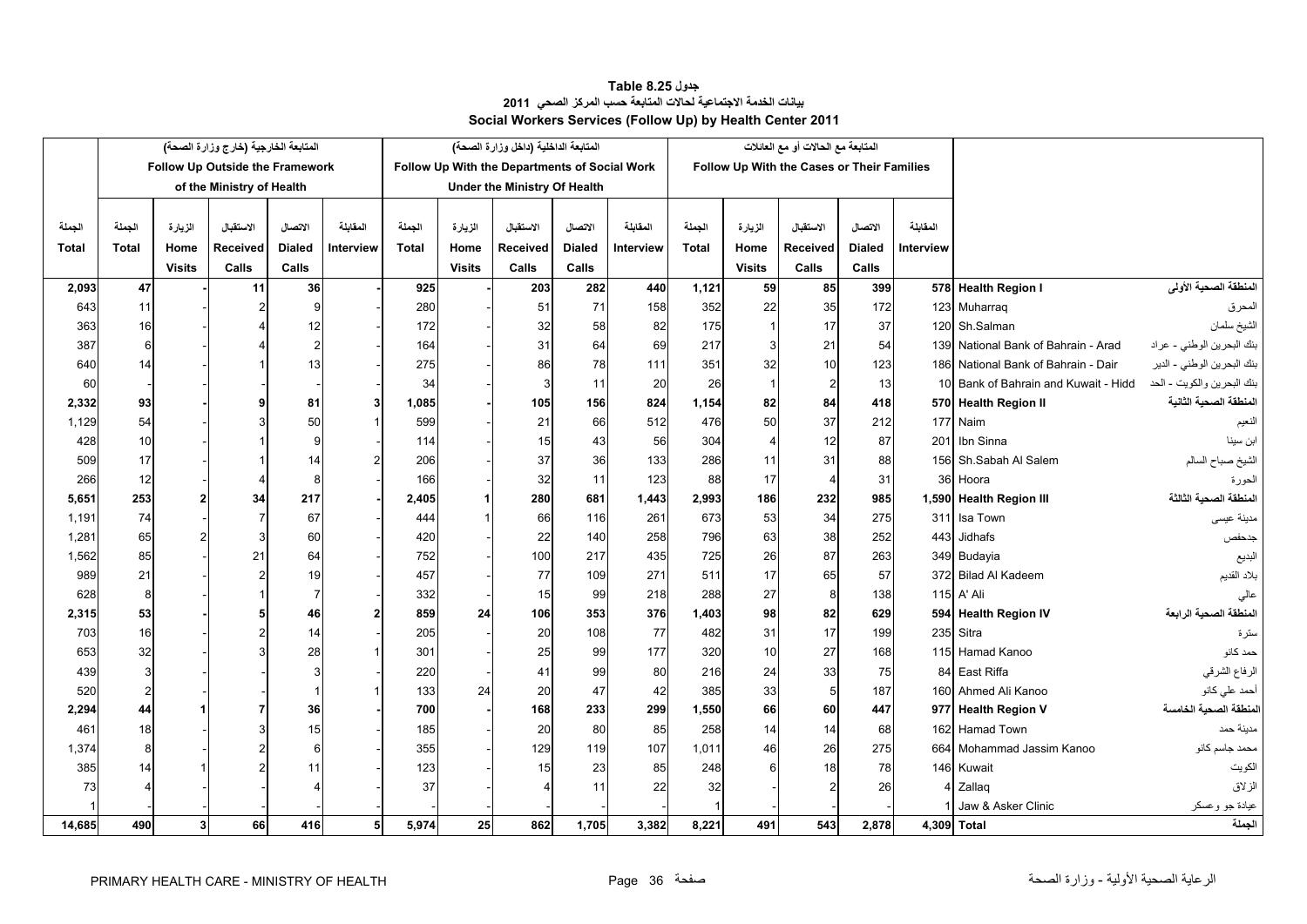<span id="page-37-0"></span>

|                                   |                      |                |              | عدد الإجازات المرضية الصادرة |              |           |                |                            |
|-----------------------------------|----------------------|----------------|--------------|------------------------------|--------------|-----------|----------------|----------------------------|
|                                   |                      | جملة الزيارات  |              | No. of Issued Sick Leaves    |              |           |                |                            |
|                                   | عدد الزيارات لكل لكل | للمراكز الصحية |              |                              |              |           |                |                            |
|                                   | إجازة مرضية اصدرت    | Health         |              |                              |              |           |                |                            |
|                                   | Visits: S.L.C        | <b>Centers</b> | الجملة       | الإجازة                      | ليلأ         | مساء      | صباحا          |                            |
| <b>Health Center</b>              | Rate                 | <b>Visits</b>  | <b>Total</b> | Holidav                      | <b>Night</b> | Evening   | <b>Morning</b> | المركز الصحى               |
| <b>Health Region I</b>            | 12                   | 742,863        | 64,265       | 7,773                        | 3,814        | 24,729    | 27,949         | المنطقة الصحية الأولى      |
| Muharrag                          | 14                   | 379,230        | 27,428       | 7,773                        | 3,814        | 11,505    | 4,336          | المحرق                     |
| Sh.Salman                         | 15                   | 122,212        | 8,338        | <b>NA</b>                    | <b>NA</b>    | 2,685     | 5,653          | الشيخ سلمان                |
| National Bank of Bahrain - Arad   | 8                    | 127,351        | 15,504       | <b>NA</b>                    | <b>NA</b>    | 6,092     | 9,412          | بنك البحرين الوطني - عراد  |
| National Bank of Bahrain - Dair   | 8                    | 94,393         | 11,485       | <b>NA</b>                    | <b>NA</b>    | 4,090     | 7,395          | بنك البحرين الوطني - الدير |
| Bank of Bahrain and Kuwait - Hidd | 13                   | 19,677         | 1,510        | <b>NA</b>                    | <b>NA</b>    | 357       | 1,153          | بنك البحرين والكويت - الحد |
| <b>Health Region II</b>           | 11                   | 376,595        | 35,690       | 7,825                        | <b>NA</b>    | 11,823    | 16,042         | المنطقة الصحية الثانية     |
| Naim                              | 10                   | 196,864        | 19,006       | 7,825                        | <b>NA</b>    | 5,762     | 5,419          | الفعيم                     |
| Ibn Sinna                         | 12                   | 49,116         | 4,262        | <b>NA</b>                    | NA           | 1360      | 2,902          | ابن سينا                   |
| Sh.Sabah Al Salem                 | 10                   | 84,839         | 8,655        | <b>NA</b>                    | <b>NA</b>    | 3330      | 5,325          | الشيخ صباح السالم          |
| Hoora                             | 12                   | 45,776         | 3,767        | <b>NA</b>                    | <b>NA</b>    | 1371      | 2,396          | الحورة                     |
| <b>Health Region III</b>          | 8                    | 868,418        | 102,523      | 7,102                        | <b>NA</b>    | 34,386    | 61,035         | المنطقة الصحية الثالثة     |
| Isa Town                          | 9                    | 347,164        | 40,601       | 7,102                        | <b>NA</b>    | 16,214    | 17,285         | مدينة عيسى                 |
| Jidhafs                           | 8                    | 187,171        | 24,393       | <b>NA</b>                    | <b>NA</b>    | 7,482     | 16,911         | جدحفص                      |
| Budayia                           | 8                    | 149,609        | 18,535       | <b>NA</b>                    | <b>NA</b>    | 5,052     | 13,483         | البديع                     |
| <b>Bilad Al Kadeem</b>            | 9                    | 79,286         | 8,399        | <b>NA</b>                    | <b>NA</b>    | 2,517     | 5,882          | بلاد القديم                |
| A' Ali                            | 10                   | 105,188        | 10,595       | <b>NA</b>                    | <b>NA</b>    | 3,121     | 7,474          | عالى                       |
| <b>Health Region IV</b>           | 14                   | 735,567        | 51,531       | 8,664                        | 1,161        | 17,248    | 24,458         | المنطقة الصحية الرابعة     |
| Sitra                             | 9                    | 169,290        | 19,216       | 4,048                        | <b>NA</b>    | 7,024     | 8,144          | سترة                       |
| Hamad Kanoo                       | 22                   | 353,995        | 15,799       | 4,616                        | 1,161        | 5,534     | 4,488          | حمد كانو                   |
| East Riffa                        | 15                   | 128,085        | 8,336        | <b>NA</b>                    | <b>NA</b>    | 2,789     | 5,547          | الرفاع الشرقي              |
| Ahmed Ali Kanoo                   | 10                   | 84,197         | 8,180        | <b>NA</b>                    | <b>NA</b>    | 1,901     | 6,279          | أحمد على كانو              |
| <b>Health Region V</b>            | 8                    | 519,515        | 63,651       | 9,861                        | <b>NA</b>    | 20,674    | 33,116         | المنطقة الصحية الخامسة     |
| <b>Hamad Town</b>                 | 9                    | 148,497        | 17,051       | <b>NA</b>                    | <b>NA</b>    | 4,657     | 12,394         | مدينة حمد                  |
| Mohammad Jassim Kanoo             | 8                    | 245,144        | 30,923       | 9,861                        | <b>NA</b>    | 12,260    | 8,802          | محمد جاسم كانو             |
| Kuwait                            | $\overline{7}$       | 99,260         | 14,274       | <b>NA</b>                    | <b>NA</b>    | 3,757     | 10,517         | الكويت                     |
| Zallag                            | 17                   | 21,670         | 1,286        | <b>NA</b>                    | <b>NA</b>    | <b>NA</b> | 1,286          | الزلاق                     |
| Jaw & Asker Clinic                | 42                   | 4,944          | 117          | <b>NA</b>                    | <b>NA</b>    | <b>NA</b> | 117            | عيادة جو وعسكر             |
| <b>Total</b>                      | 10                   | 3,242,958      | 317,660      | 41,225                       | 4,975        | 108,860   | 162,600        | الجملة                     |
| Al Razi (Workers H.C.)            | $\mathbf{1}$         | 134,954        | 98,441       | 10,503                       | $\Omega$     | 16,623    | 71,315         | الرازي (علاج العمال)       |
| <b>Total</b>                      | 8                    | 3,377,912      | 416,101      | 51,728                       | 4,975        | 125,483   | 233,915        | الجملة                     |

**جدول 8.26 Table اإلجازات المرضية التي تم اصدارھا حسب المركز الصحي <sup>2011</sup> Sick Leaves Certificates (S.L.C) Issued by Health Center 2011**

Note: total excluding Bahrain Int'l. Airport Clinic.

ملاحظة : الجملة لا تشمل عيادة مطار البحرين الدولمي .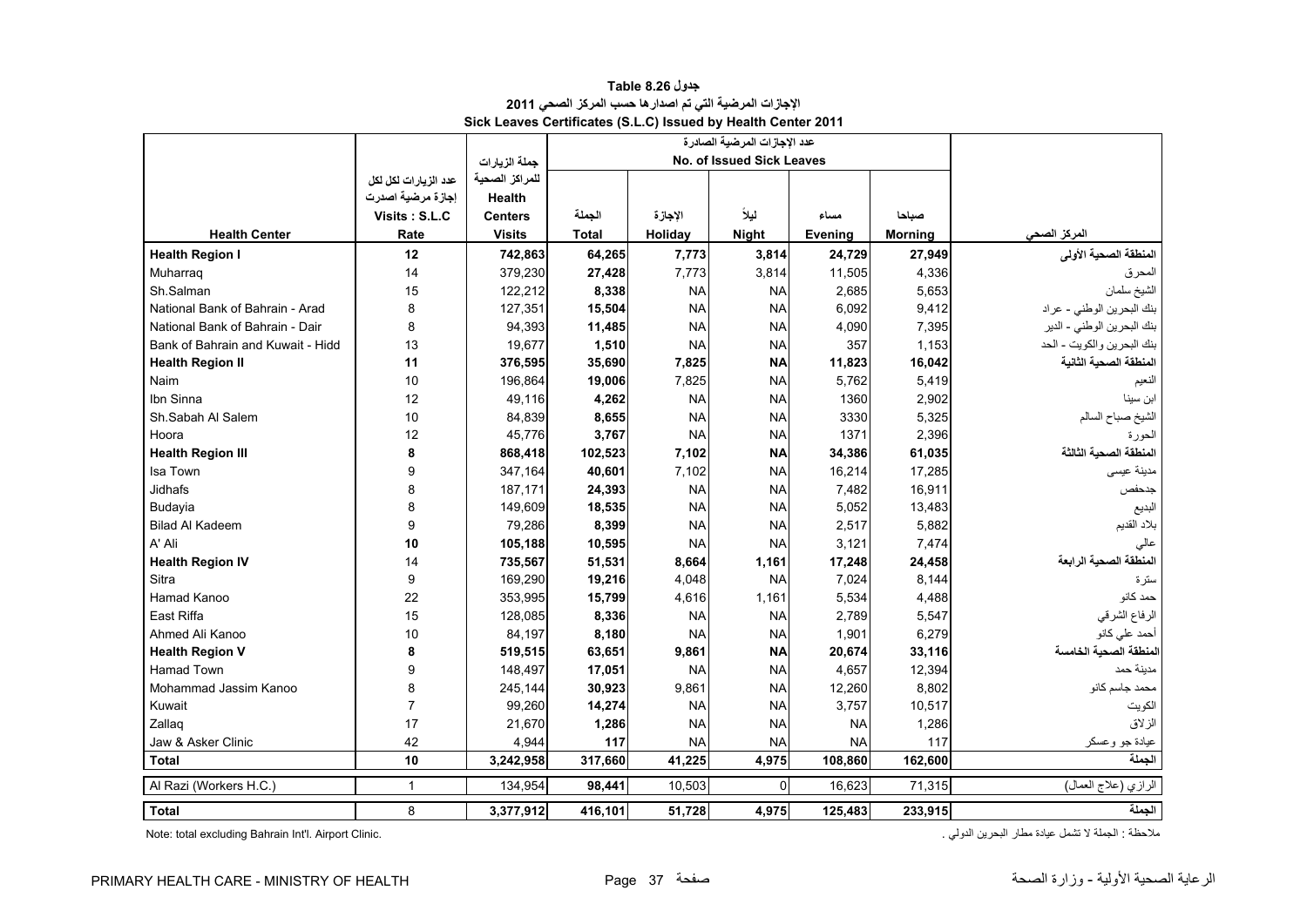<span id="page-38-0"></span>

| <b>Department / Clinic</b> | 2011    | 2010   | 2009   | 2008   | 2007   | القسم / العبادة |
|----------------------------|---------|--------|--------|--------|--------|-----------------|
| Medical                    | 46,633  | 26,546 | 33,528 | 16,062 | 23,946 | الباطنية        |
| Surgical                   | 8,491   | 4,852  | 2,481  | 3,359  | 2,076  | الجراحة         |
| Orthopedics                | 11,406  | 8,147  | 17,149 | 8,764  | 8,753  | العظام          |
| Ophthalmology              | 1,762   | 1,101  | 744    | 1,565  | 800    | العيون          |
| E.N.T.                     | 9,843   | 6,152  | 8,472  | 3,589  | 4,439  | أنف وأذن وحنجرة |
| Psychiatric                | 1,078   | 674    | 512    | 495    | 352    | الطب النفسي     |
| Dermatology                | 7,163   | 4,477  | 2,907  | 1,918  | 2,111  | الأمراض الجلدية |
| Urology                    | 835     | 522    | 785    | 986    | 1,060  | المسالك البولية |
| Dental                     | 14,849  | 9,580  | 6,788  | 8,459  | 9,256  | الأسنان         |
| <b>Others</b>              | 43,432  | 27,145 | 5,158  | 9,347  | 11,693 | أخرى            |
| <b>Total</b>               | 145,492 | 89,196 | 78,524 | 54,544 | 64,486 | الجملة          |

# **جدول 8.27 Table زيارات العيادات الخارجية حسب العيادة 2007 - 2011 Out-Patient Visits by Clinic 2007 - 2011**

# **Referrals to Other Government Hospitals by Department and Clinic 2007 - 2011 جدول 8.28 Table عدد المرضى المحولين للمستشفيات الحكومية األخرى حسب القسم والعيادة 2007 - 2011**

| <b>Department / Clinic</b> | 2011  | 2010      | 2009      | 2008      | 2007      | القسم / العيادة                |
|----------------------------|-------|-----------|-----------|-----------|-----------|--------------------------------|
| Accident & Emergency       | 779   | 505       | 231       | 183       | 317       | الحوادث والطوارىء              |
| Medical                    | 351   | 375       | 312       | 213       | 141       | الباطنية                       |
| Surgical                   | 513   | 316       | 560       | 395       | 535       | الجراحة                        |
| Orthopedics                | 232   | 164       | 146       | 68        | 64        | العظام                         |
| Ophthalmology              | 330   | 127       | 145       | 187       | 206       | العيون                         |
| <b>ENT</b>                 | 230   | 111       | 117       | 214       | 264       | أنف وأذن وحنجرة                |
| Psychiatric                | 40    | 10        | 6         | 6         | 68        | الطب النفسي                    |
| Dermatology                | 241   | 150       | 98        | 107       | 138       | الجلدية                        |
| Urology                    | 181   | <b>NA</b> | <b>NA</b> | <b>NA</b> | <b>NA</b> | المسالك البولية                |
| Cardiology                 | 401   | <b>NA</b> | <b>NA</b> | <b>NA</b> | <b>NA</b> | القلب                          |
| Neurology                  | 61    | <b>NA</b> | <b>NA</b> | <b>NA</b> | <b>NA</b> |                                |
| Gastroenterology           | 106   | <b>NA</b> | <b>NA</b> | <b>NA</b> | <b>NA</b> | الجهاز العصبي<br>الجهاز الهضمي |
| <b>Others</b>              | 106   | 485       | 14        | 172       | 414       | أخرى                           |
| <b>Total</b>               | 3,571 | 2,243     | 1,629     | 1,545     | 2,147     | الجملة                         |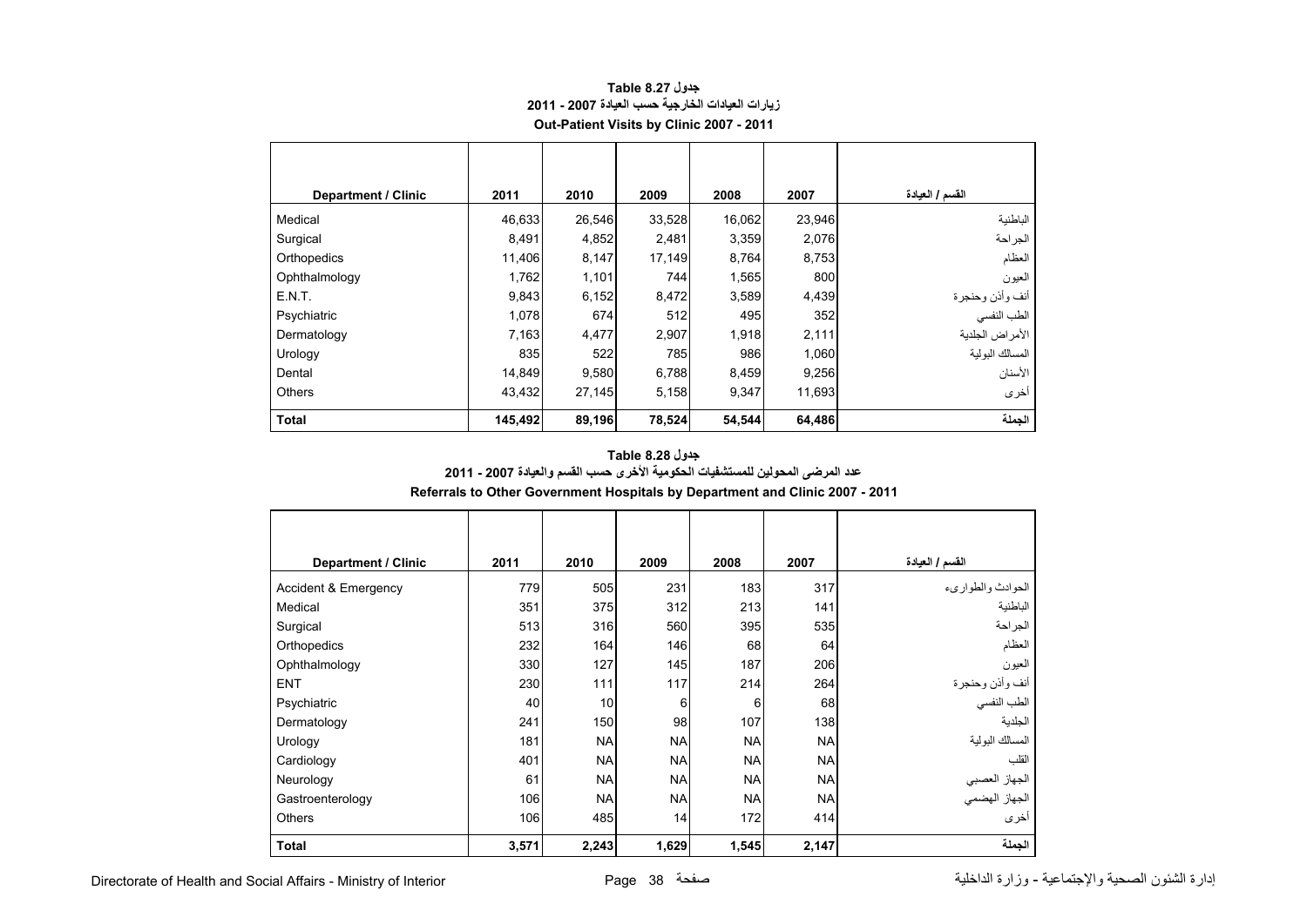## **جدول 8.29 Table القوى العاملة بالمھن الطبية والمساندة حسب الفئة والجنسية والنوع <sup>2011</sup> Medical and Allied Health Manpower by Category, Nationality and Sex 2011**

<span id="page-39-0"></span>

|                                                         | <b>Total</b> |        |                 | Non-Bahraini الجملة |        |                 | Bahraini غير بحرين <i>ي</i> |        | بحريني |                                                        |
|---------------------------------------------------------|--------------|--------|-----------------|---------------------|--------|-----------------|-----------------------------|--------|--------|--------------------------------------------------------|
|                                                         | الجملة       | أنشى   | ذكر             | الجملة              | أنشى   | ذكر             | الجملة                      | أنشر   | ذكر    |                                                        |
| Category                                                | <b>Total</b> | Female | Male            | <b>Total</b>        | Female | Male            | <b>Total</b>                | Female | Male   | الفئة                                                  |
| Physicians                                              | 18           |        | 12 <sup>1</sup> | 10 <sup>1</sup>     |        |                 | 8                           | 4      |        | الأطباء                                                |
| Dentists                                                |              |        |                 |                     |        |                 |                             |        |        | أطباء الأسنان                                          |
| Pharmacists & Technicians                               | 10           |        |                 |                     |        |                 |                             |        |        | الصيادلة وفنيو صيدلة                                   |
| Nurses*                                                 | 52           | 28     | 24              | 43                  | 19     | 24 <sub>1</sub> | q                           |        |        | الممرضات *                                             |
| <b>Practical Nurses</b>                                 | 9            |        |                 |                     |        |                 |                             |        |        | الممرضين العمليين                                      |
| Dental Hygienists & Technicians                         | 10           |        |                 |                     |        |                 |                             |        |        | فنيو صحة الفم والأسنان                                 |
| Laboratory Technologists & Technicians                  | 10           |        |                 |                     |        |                 |                             |        |        | محللو وفنيو مختبر                                      |
| Radiographers & Technicians                             |              |        |                 |                     |        |                 |                             |        |        | مصورو وفنيو أشعة                                       |
| Physiotherapists, Occupational Therapists & Technicians | 9            |        |                 |                     |        |                 |                             |        |        | فنيو علاج طبيعي وتأهيل مهني<br>فنيو أطراف صناعية وعظام |
| Prosthetic, Orthotics Technicians                       |              |        |                 |                     |        |                 |                             |        |        |                                                        |

\* Nurses excluding practical nurses and other grades below staff nurse . . األقل والفئات العمليين الممرضين يشمل ال العدد : الممرضات\*